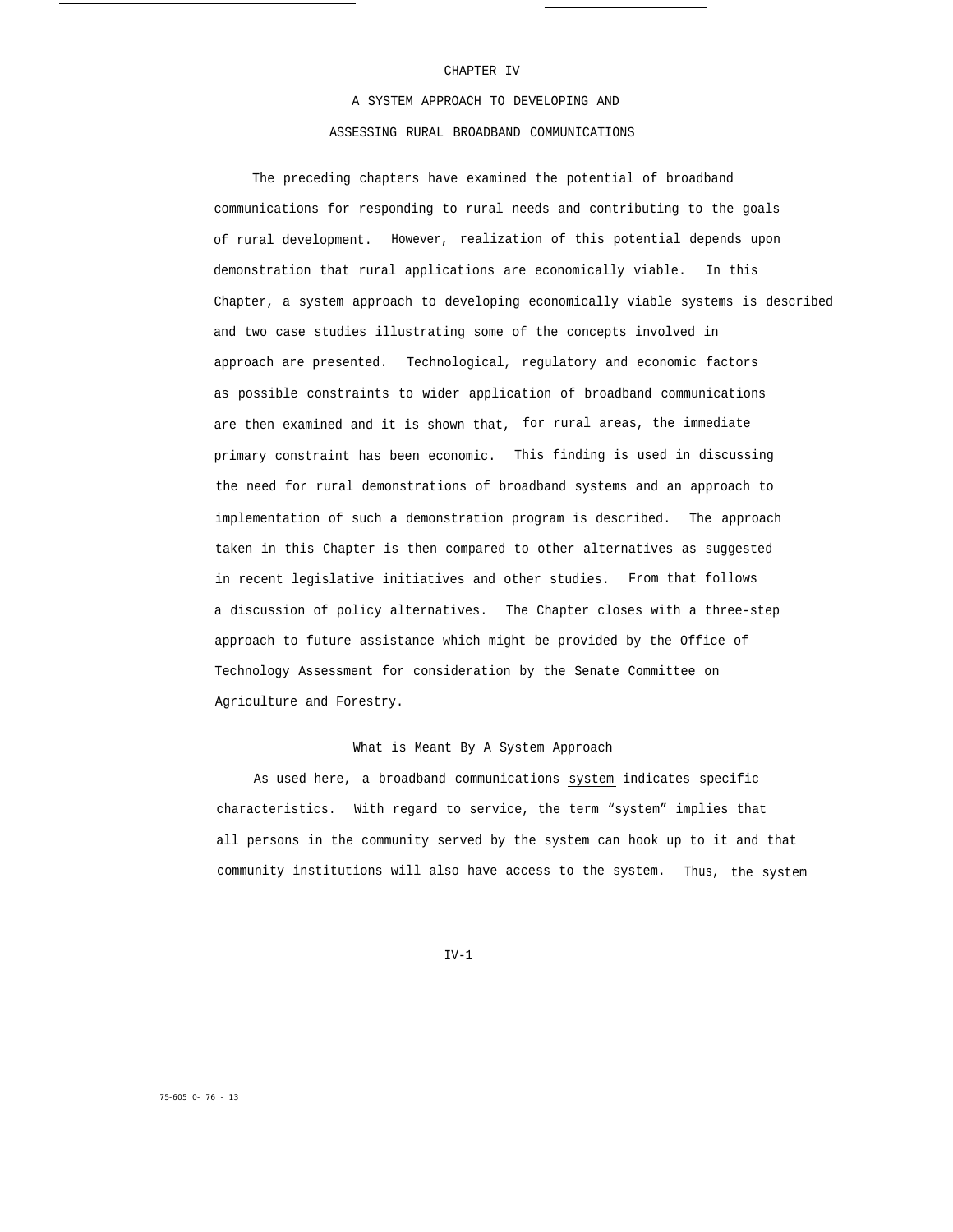will provide an array of services. In addition to conventional news and entertainment such services would include several public services and/or commercial uses as described in Chapter II. By comparison, prior applications (see Chapter II) have provided one service -- say, a health service -- to one type of organization (such as hospitals and clinics) or to a subpopulation of individuals (the sick or elderly). In the context of the system concept, such an application would be a component or subsystem. Several such subsystems combine to form a total broadband system.

Still on the topic of service, there is an important implication of the system concept. This is that the system derives from and is based upon community needs rather than the interests of a single business or group of experimenters. The particular services to be provided may be health, education, entertainment, meter reading, burglar and fire alarms, commodity prices or others, depending upon the needs of the people and the capability of the community to provide these services in other ways.

The system approach implies a positive cost-benefit ratio and that other alternatives than broadband have been evaluated to determine whether the same service might be provided through some other method at lower cost. Thus, it might be cheaper to bus people to hospitals or hire more paramedics than to use telemedicine. In making such an analysis, however, the total service to be provided by the telecommunications system must also be considered. Provision of several services will reduce the cost of any single service because all will use the same physical plant.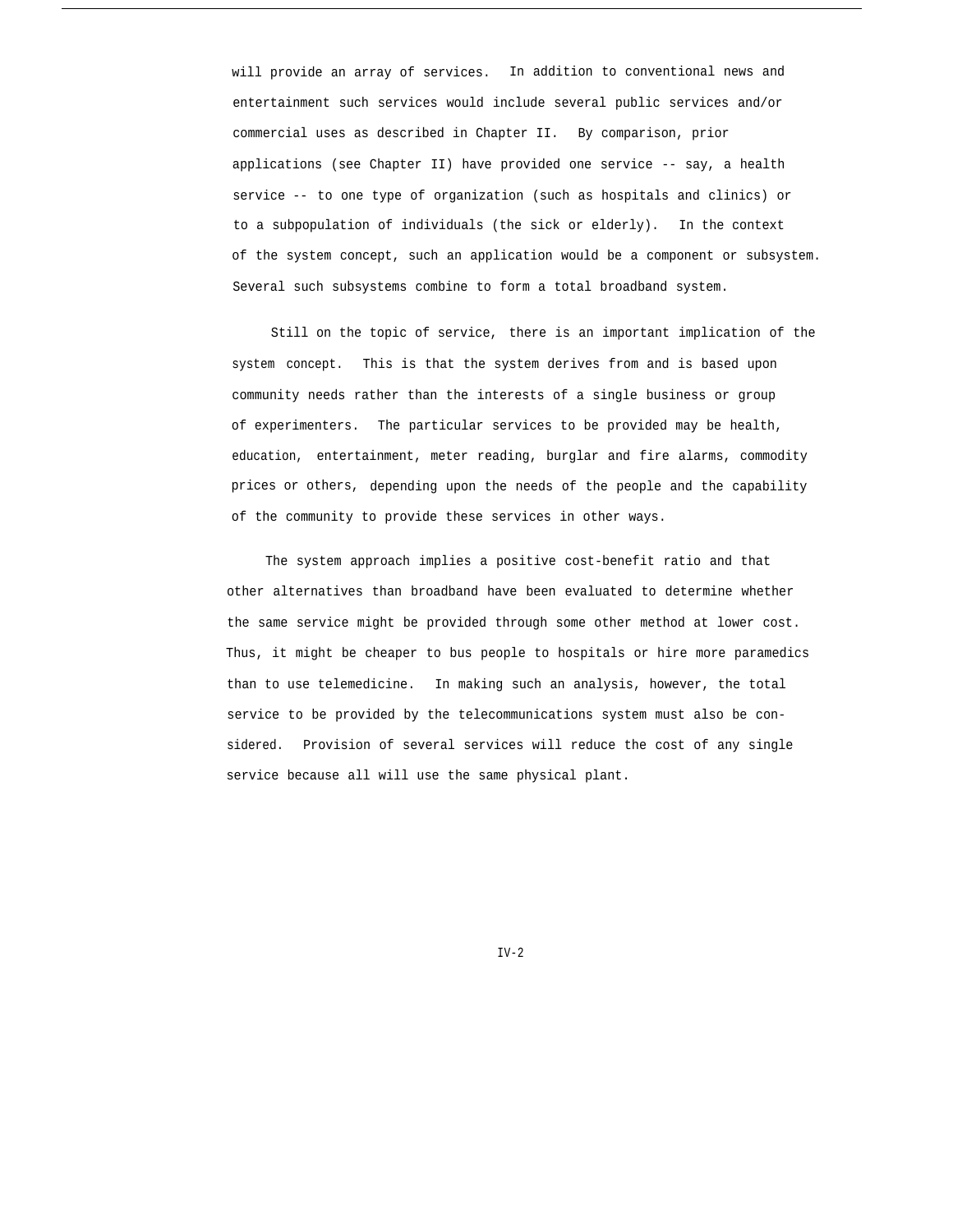Thus, an important reason for the system approach to rural telecommunications is economic. Besides the economies of scale achieved when a number of services are provided, there is also benefit to the individual. School systems, hospitals and community agencies might afford to pay respectable sums for use of the system because of savings made in reduced salaries, transportation costs and physical plant. This institutional support can be used to offset some of the cost of providing network TV via cable to the individual subscriber.

The system approach has technical implications as well. Combinations of technology, such as both cable and translators , may be required to meet the needs of the community economically. Thus, cable can be provided where there is adequate density and several cable systems might be linked by microwave relays to connect related institutions within a county. Translators can provide service to households in the most rural areas. (Regulatory constraints to this approach will be discussed later). The important point is the intent to provide broadband to everyone rather than siphoning off households in the most dense, and thereby profitable, areas and leaving outlying rural households with no access at all.

Service, economic and technological aspects will be dealt with in more detail later. The purpose here has been to introduce the philosophical concepts underlying the system approach.

### Case Studies

The project which most clearly illustrates the system approach is being undertaken in Trempealeau County, Wisconsin. However, some other projects, such as the three National Science Foundation Phase II projects in Spartanburg, North Carolina; Reading, Pennsylvania; and Rockford, Illinois show some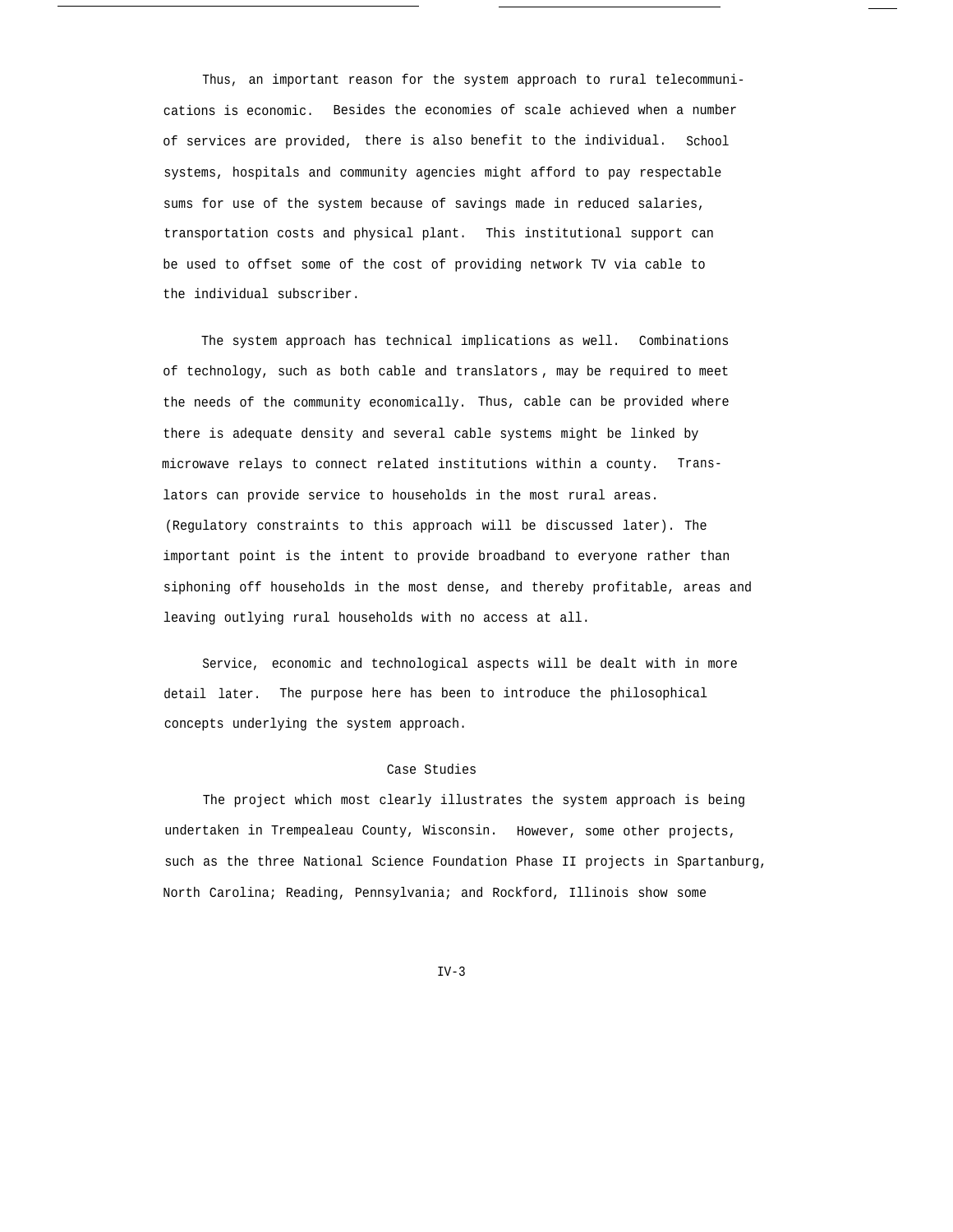characteristics of this approach. The Trempealeau County and Spartanburg projects are described below. Besides illustrating what is meant by a system approach, these projects also indicate some of the regulatory, institutional and financial constraints to broadband applications. The description of both projects follows a common framework:

● demographic and socioeconomic characteristics of the area served by the broadband system;

 $\bullet$  motivating forces behind the project;

● system description;

● financial considerations; Federal involvement;

● status of the system; and

● summary and significant findings.

## Trempealeau County, Wisconsin Project

Trempealeau County, Wisconsin is a predominantly rural area with a population of 23,172 persons. Those younger than 20 years of age, or over 65, make up about 39 percent of the population and this percentage is close to the Wisconsin average. However, the over 65 age group is about 16 percent of the county population, which exceeds the statewide averages by about 5 percent  $(1-5)$ .<sup>1</sup>

Examination of migration patterns reveals greatly decreased migration out of the county from 1960 to 1970, as compared to the previous decade. While county population as a whole appears close to stabilization, there has

 $Iv-4$ 

<sup>\*</sup> References are numbered consecutively in the order of their first appearance in the text. The first number is the reference. The number after the dash is the page number on that reference.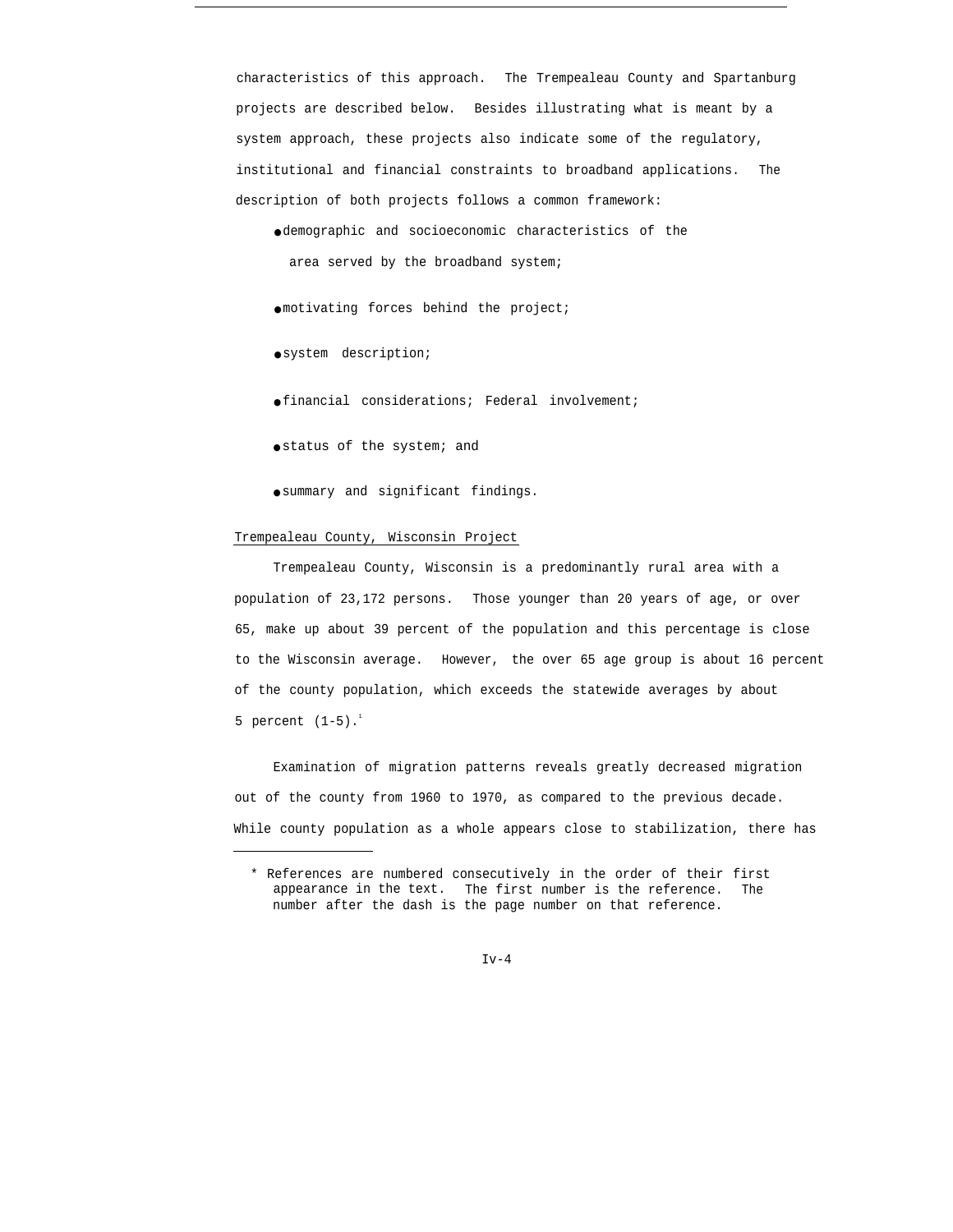been within county movement from rural farm to rural non-farm households. The percentage of the population in incorporated areas in 1970 accounted for 47 percent of the population compared to 33 percent in 1940 and 21 percent in 1900 (l-6). Persons classified as rural non-farm in 1970 accounted for about 64 percent of the population, with rural farm making up the difference (l-83).

County median income was \$7,391. A large percentage of people depend upon public assistance (13 percent of families) or social security (29 percent) . In 1970, 14 percent of families in Trempealeau County had incomes below the poverty level (l-7).

Of the total population, 8,233 or 36 percent were in the labor force. Agriculture and manufacturing predominate as sources of employment. Agriculture employs 26 percent of the work force and manufacturing employs 22 percent (l-7).

There are several important implications to be drawn from the above capsule summary of Trempealeau County characteristics. First, the relatively high percentages of elderly and nonworking residents means that a significant percentage of the population is home during the day and could use broadband services during this time (l-9). Presently, 93 percent of households have television sets (l-9). Television usage figures in hours per day are high compared to the national average despite good reception on only two channels in most areas (1-13). Surveys indicate an interest in more choice of programs as well as in local programming (1-14). Besides entertainment, the characteristics of the area suggest a potential for health, education and other services described in Chapter 11 of this report.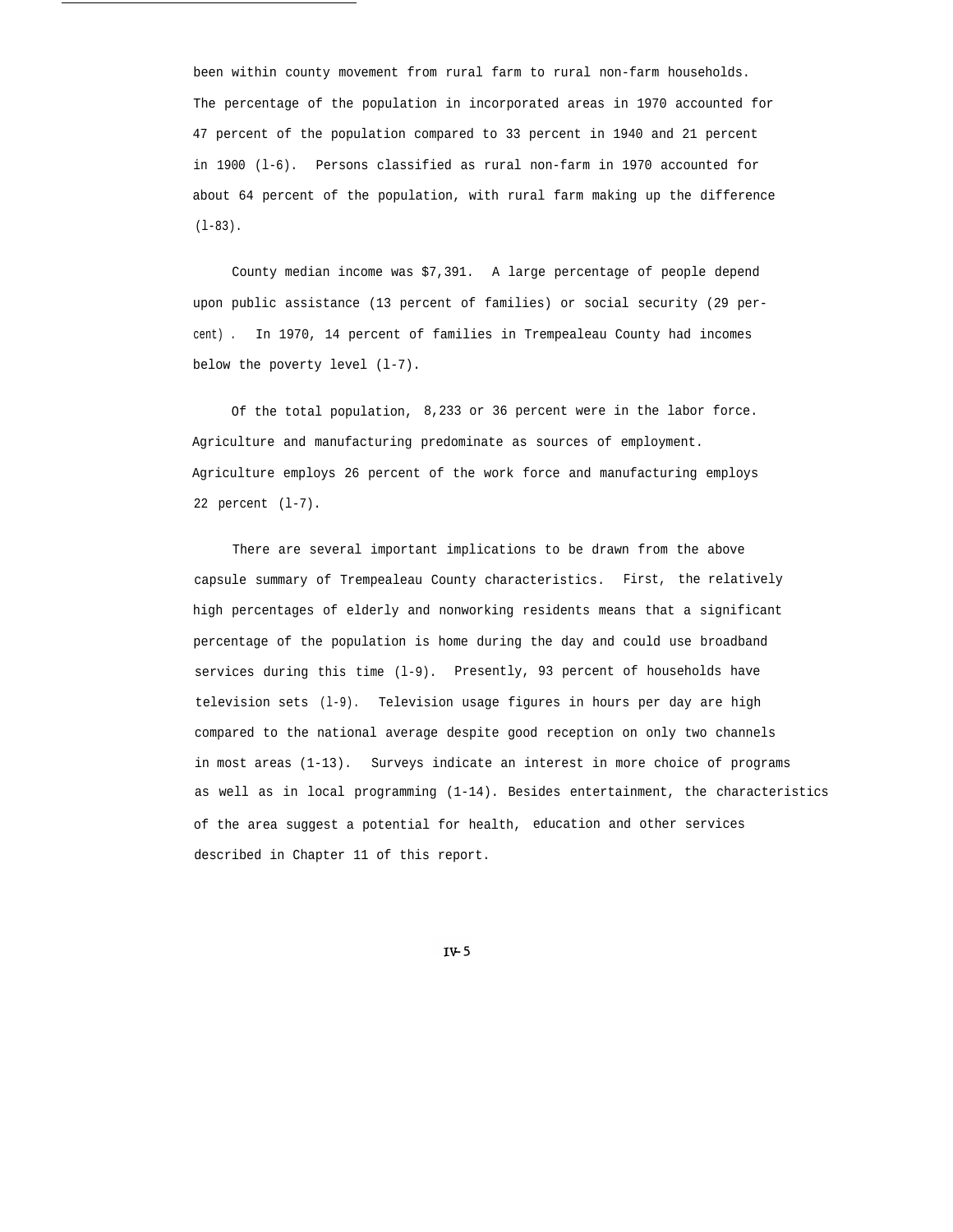On the other hand, income for many residents is low. Consequently, little is available for discretionary spending. Thus, any broadband telecommunications services based on subscriber fees or fees otherwise charged to the consumer must be very desirable if they are to be purchased. In addition, the low density of the area makes it unattractive to broadband entrepreneurs. A cable system serving the county, including all towns, would have less than 10 subscribers per mile of line (2-15). Cable operators generally consider 30-40 households/mile a minimum (3-4).

Thus, while it appears that broadband communications could fill a need in Trempealeau County, it also appears unlikely that a conventional system will fill that need. Given the situation, the project underway in Trempealeau is of special interest.

Trempealeau County proposes to provide itself with broadband communications by paralleling the approach which brought electricity and telephone service to rural areas. There are many unique features of this project and they are indicated in the following discussion.

Role of Trempealeau County cooperatives. The motivating force behind the Trempealeau County project stems from several cooperatives. Because of the importance of cooperatives in many rural areas and because of their potential for bringing broadband communications to other areas, the following discussion briefly outlines the historical development of cooperatives, their role in bringing electricity and telephone service to rural areas and the current activity of cooperatives in the Trempealeau County project.

 $TV-6$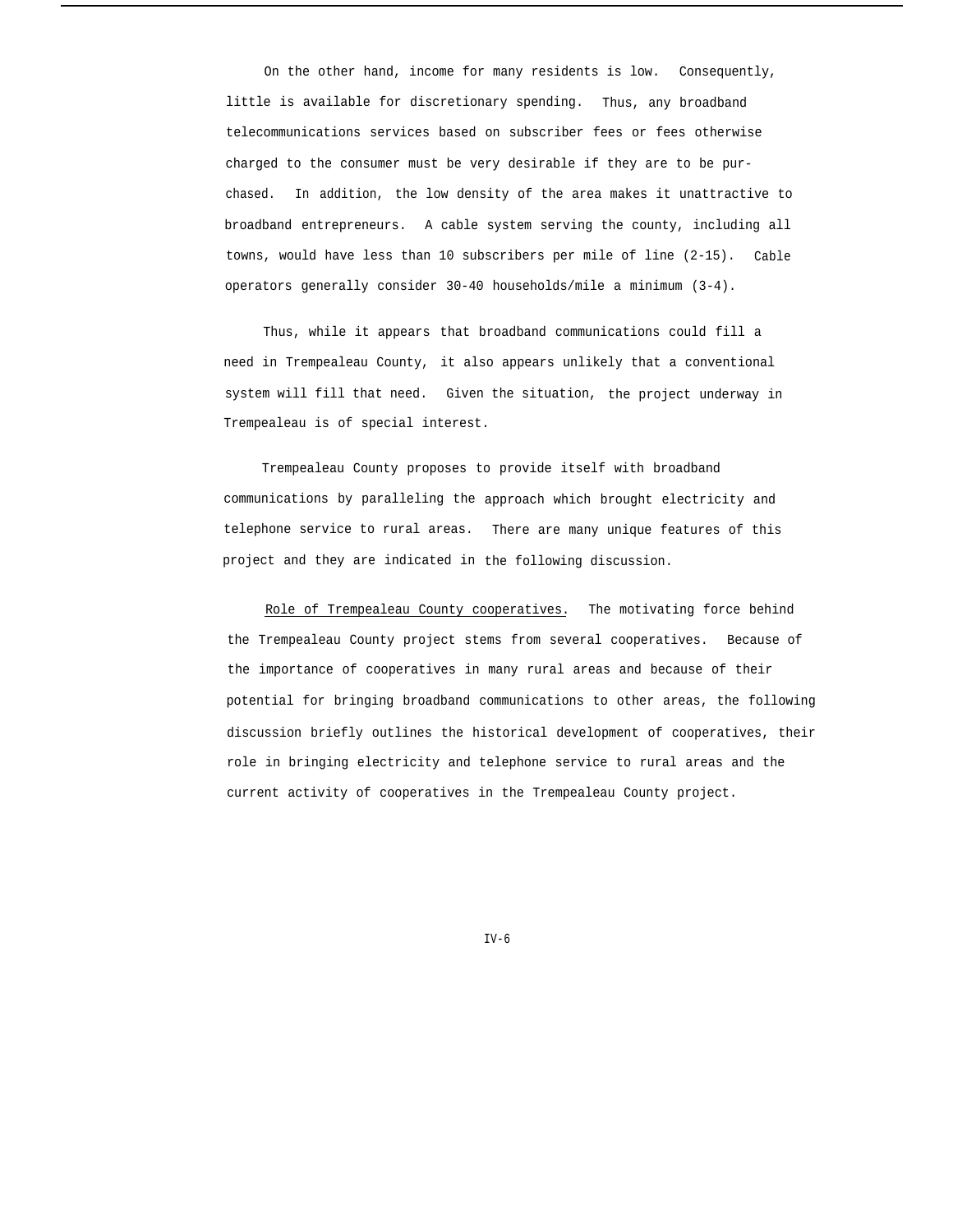The formation of cooperatives stems from the Capper-Volstead Act of 1922 which allowed farmers, ranchers, dairymen and others engaged in agricultural activities to form associations for the purposes of marketing their products (4). The intent of the legislation was to permit agricultural workers to reduce competition among themselves and enable cooperative members to realize the benefits which could accrue from processing, handling and marketing their goods themselves.

Since the 1922 Act, cooperatives have become a way of life in many rural areas and supply an array of services from insurance to schooling for their members. Of notable significance to this assessment is the role played by cooperatives in bringing electricity to the countryside. In the 1930's, realizing that the utility companies saw no economic reason to bring electricity and telephone service to rural America, rural residents organized their own electric cooperatives. Aided by the Rural Electrification Act of 1934 which made long-term, low-interest loans available, the electric cooperatives were extremely successful in bringing telephone and electric service to sparsely populated areas (5-13).

The situation today with regard to cable television in rural areas is not dissimilar from the problem of getting telephone service and electricity to the same areas a generation ago. As noted previously, low rural population densities are not economically attractive to the private cable operator. Cooperatives, on the other hand, exist for the benefit of their membership and are not constrained by considerations of profit as is private industry.

*Iv-7*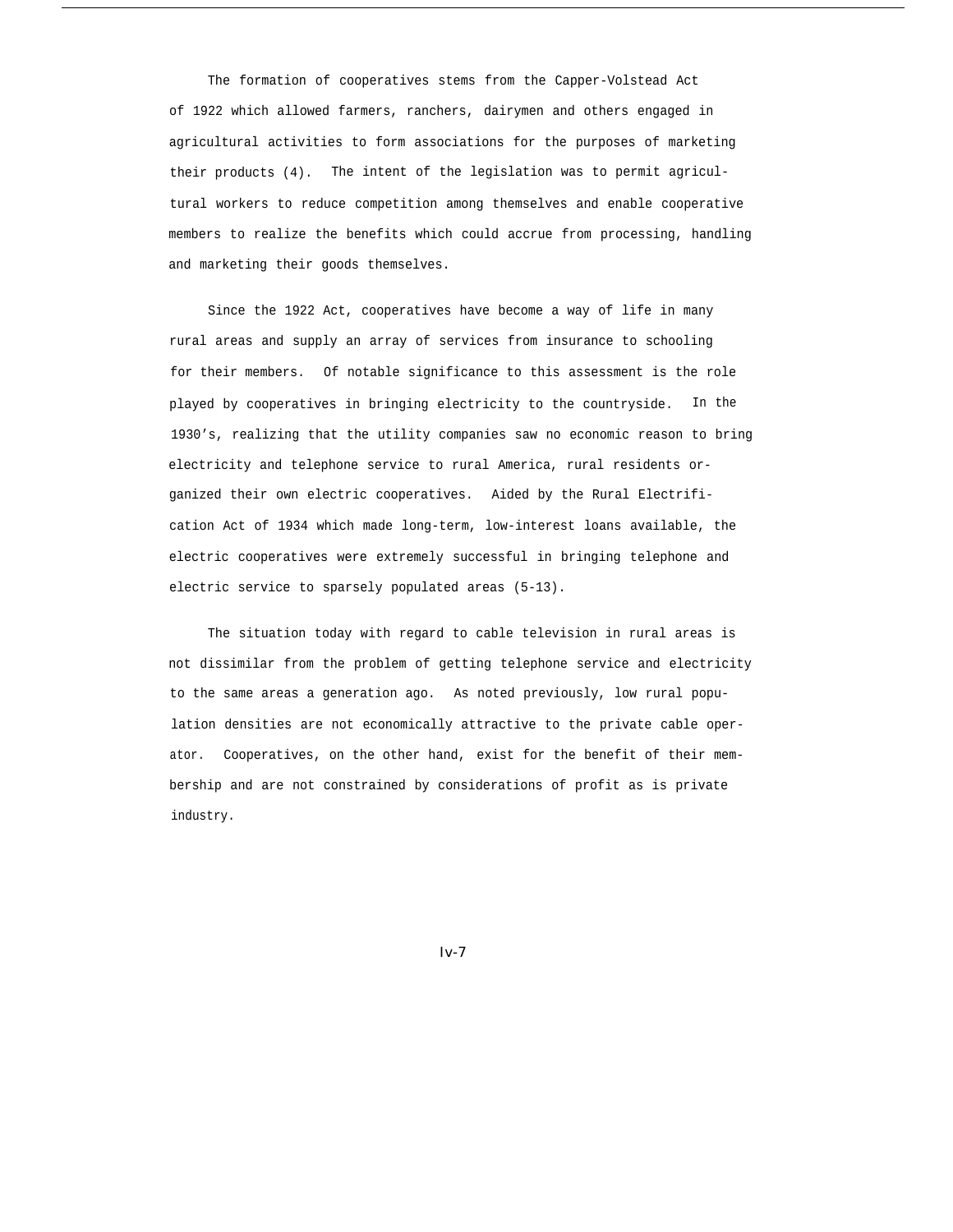In addition, as noted by Steven Rivkin writing in Rural Electrification Magazine (May 1974, pg. 13):

"Rural cooperatives have special practical qualifications for entering the field of broadband communications that go far beyond a perception of historical nuances. First there are the vital intangible ingredients to success of motivation -- the commitment born of past struggles to put technology to work for their members -- and the principles of area coverage that makes special sense when success of a high-capacity communications system is so dependent on opening access to all members of community. Moreover, there also may be available physical facilities (i.e., utility poles, whose cost is normally a significant factor in stringing cable), services (such as billing and accounting) and organizational mechanisms (such as an existing cooperative itself)."

In Trempealeau County, cooperatives are numerous and active. Initial interest in the broadband communications project was sparked by Gordon Meistad, Manager of Trempealeau Electric Cooperative, who became interested in the potential of cable for rural areas. He decided that rural residents would have to become actively involved if that potential was to be realized. As stated by Mr. Meistad (Rural Electrification Magazine, May 1974,

pg. *16):*

"'I'm not interested in cable to get a few commercial channels. If that's all we were working for I wouldn't waste my time,' Meistad says, 'but we're planning on building a total communications system to serve the future communications needs of every resident of the county. The real goal of the communications co-op is to upgrade the quality of life for our rural members.'"

"Meistad firmly believes that cable communications offers more for rural people than for city dwellers. 'It can, if developed to its full potential, revitalize rural life and keep young people in the area with jobs and every social, cultural and economic advantage. It's going to take hard work and we'll have to do the -job ourselves but we did it once with electricity. We should be able to do it again with cable.'"

Others grew enthusiastic about the project. William Urban, Superintendent of Trempealeau Valley School Cooperative, sees two-way cable ● as a way to improve the quality of primary and secondary education and to save both teacher costs and student time. Interconnection of schools

 $TV-8$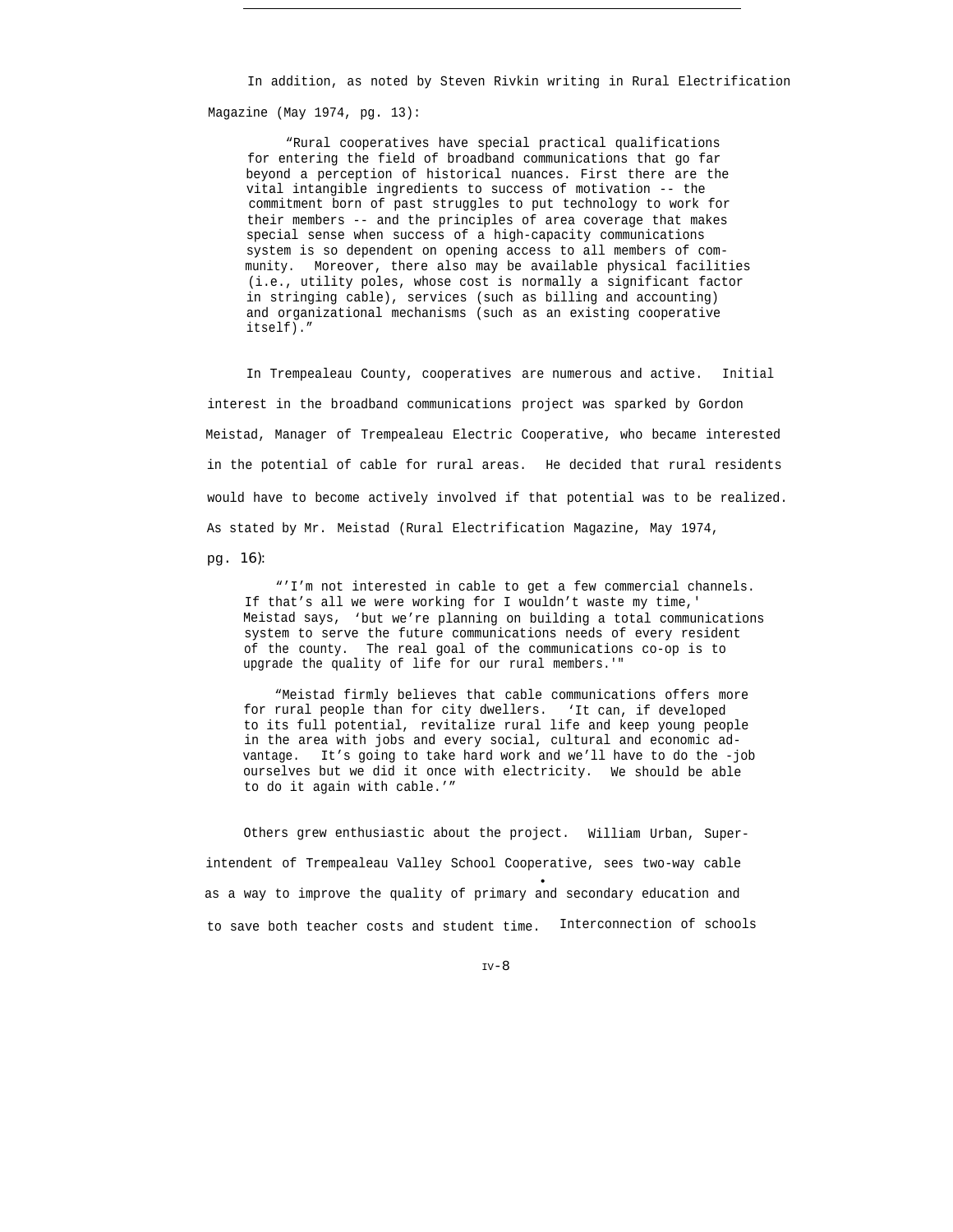would permit special teachers at individual schools to make their services available to all without the need to bus children between schools. Cable would also permit bringing education to the handicapped, the elderly and any other citizen who wished to increase his education.

The project obtained the support of the Trempealeau County Association of Cooperatives and its president, Gerhard Nilsestuen.

The outcome is the Western Wisconsin Communications Cooperative. WWCC is a consortium of 23 Trempealeau County cooperatives and seven schools (2-14). One school in Jackson County is also involved (6-3).

# A county-wide, multi-service broadband communications system. As

indicated in the quotes from Mr. Meistad and Mr. Rivkin, the Western Wisconsin Communications Cooperative proposes to provide a broadband communications network accessible to all 9,500 households in the county (2-14). This in itself is unusual and a dramatic departure from the economics governing most private cable operators. Densities of some areas in Trempealeau County are at least as low as 3.5 households/cable mile (2-15), far below commonly accepted figures for a profitable cable operation. Nevertheless, provision of service to all members **is** a tenet of cooperatives.

The question is how such a system can be economically viable. Indeed, an early feasibility study for Trempealeau Electric Cooperative (l-46) showed that provision of cable service to Trempealeau County residents would be marginal at best. What substantially altered the outlook was the active involvement of local institutions in the use and support of the system, a development which reflected the principle of the system approach earlier described.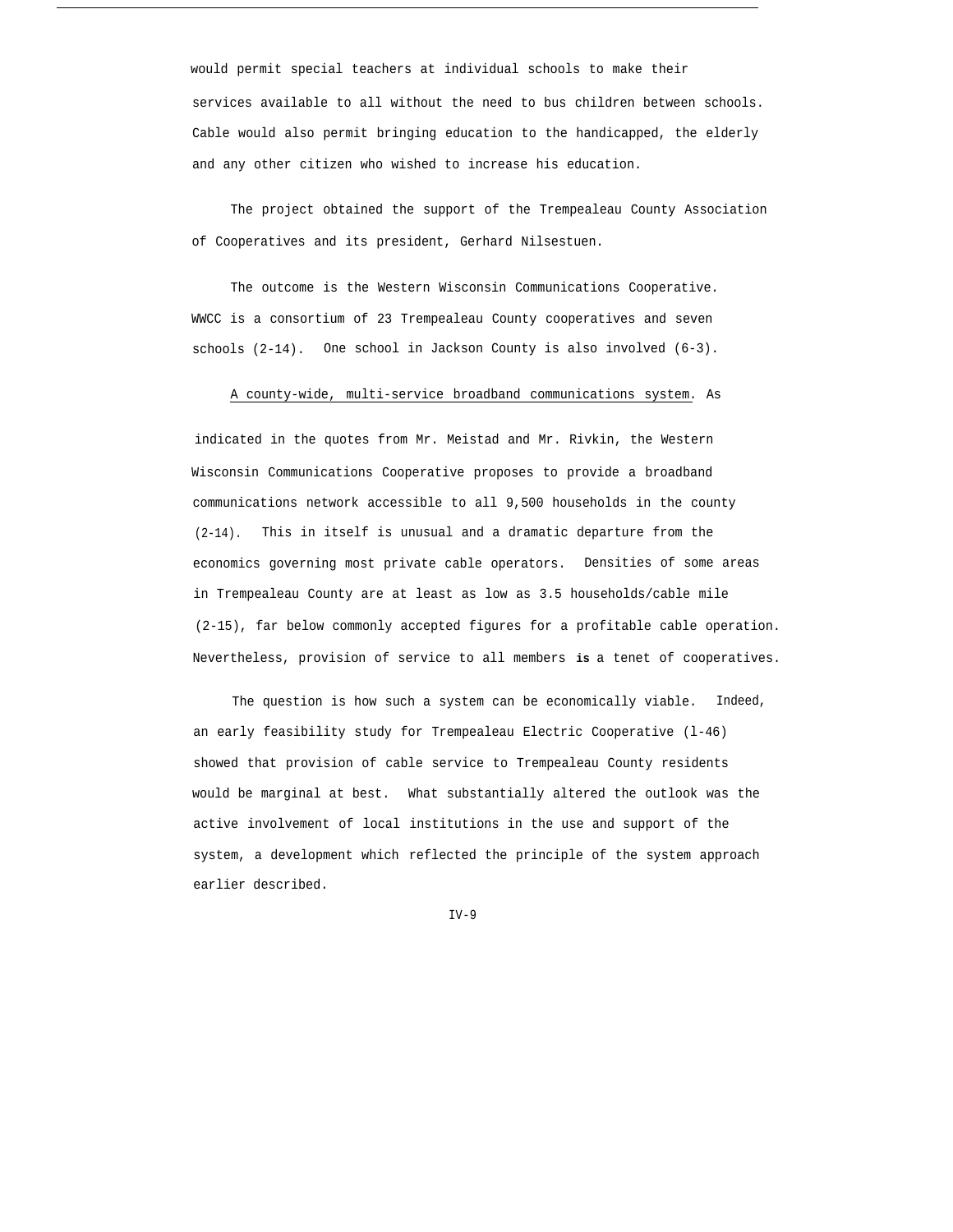The key institution to be involved in the early phase of the project is the schools. Linking of Trempealeau County schools will form the backbone of the initial system. The higher fees charged the schools will reflect institutional (as compared to individual) use and the contemplated savings to be achieved by the county as a whole in education. The institutional rates will permit lower individual subscriber costs than would be possible if individuals alone were supporting the system.

System description. The proposed system will combine cable and microwave technology (6-1; 7-l). The system will be installed in three phases at an estimated total cost of 5.5 to 6 million dollars (8-3).

In Phase I, the schools and homes in the larger communities will be interconnected. Figure I on the following page shows major towns involved in Phase I. The eight schools are located in Arcadia, Blair, Elevastrum, Galesville, Independence, Osseo and Whitehall in Trempealeau County and in Taylor in Jackson County (6-3). (One Jackson County school is included because cooperative and educational system boundaries are not always congruent with county boundaries.) Three private parochial schools may also be included. The schools and nearby homes will be cabled and there will be three microwave receivers to interconnect the cable systems and pick up channels from distant cities. In the initial phase, 64 miles of transmission cables and 43 miles of distribution wires will be installed. The system will be available to about 2300 private residences and 230 commercial and educational organizations (9-lff.).

The Phase I system will use 6 channels directly, be immediately expandable to 8 channels and be sufficiently flexible that additional channels can be made operational (7-l). Initially, only the schools will have two-way capability.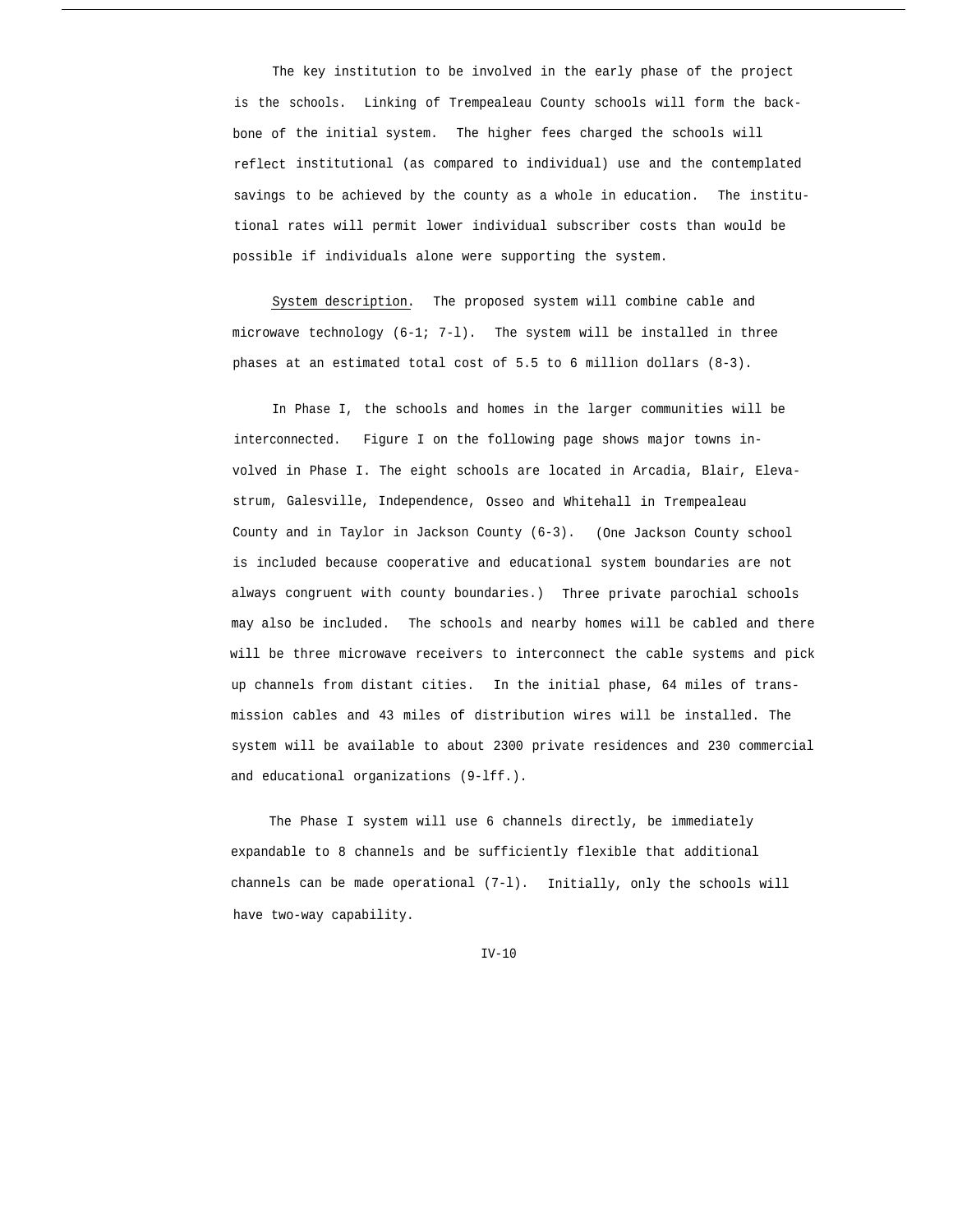

Figure 1. Location of communities in Phase I (based on map in  $6-2)$ .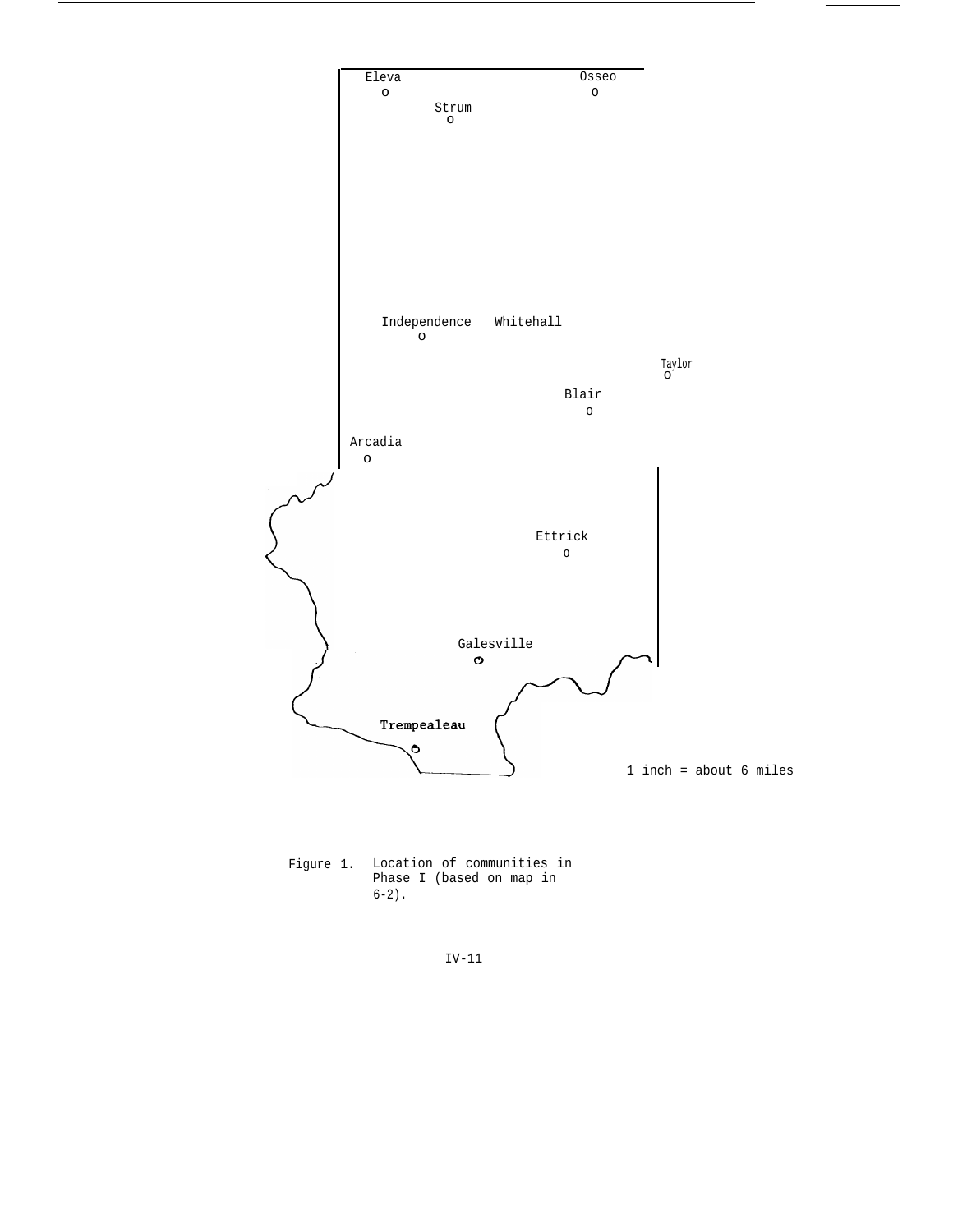Phases II and III will expand the system to the less densely populated areas so that the facility becomes available to every resident and business. The smaller villages will be connected in Phase II. The most isolated farms will be connected in Phase III.

Initially, the system will provide individual subscribers with network TV and the educational and single independent channel permitted by the FCC. [A waiver will be sought to permit bringing in two independents (10).] Subsequently, however, the possibility of additional services such as fire and burglar alarms, will be explored (10,11). The Cooperative is also eager to provide service to institutional users other than the schools. Preliminary conversations indicate an interest by the banks. At present there are 11 independent banks with 42 branches. There appears to be interest in use of a central computer by the banks and even in the possibility of using the proposed system to eliminate the need for checks (11).

Financial considerations; Federal involvement. The consulting engineering firm of Ralph Evans and Associates retained by the Western Wisconsin Communications Cooperative (WWCC) estimated the Phase I cost of the system at \$1,245,000 (7-10). In seeking outside financial assistance, the Cooperative explored the possibility of a Rural Electrification Administration (REA) loan. When receipt of an REA loan appeared unlikely, WWCC applied in January 1974 for a Community Facility loan from the Farmers Home Administration (FmHA) under the Rural Development Act of 1972. In two subsequent letters (12, 13) the FmHA identified approximately 20 conditions which must be met. After WWCC agreed to meet these conditions, the Wisconsin FmHA State Director approved a \$1,238,000 loan on August 28, 1974 and obligated funds for it.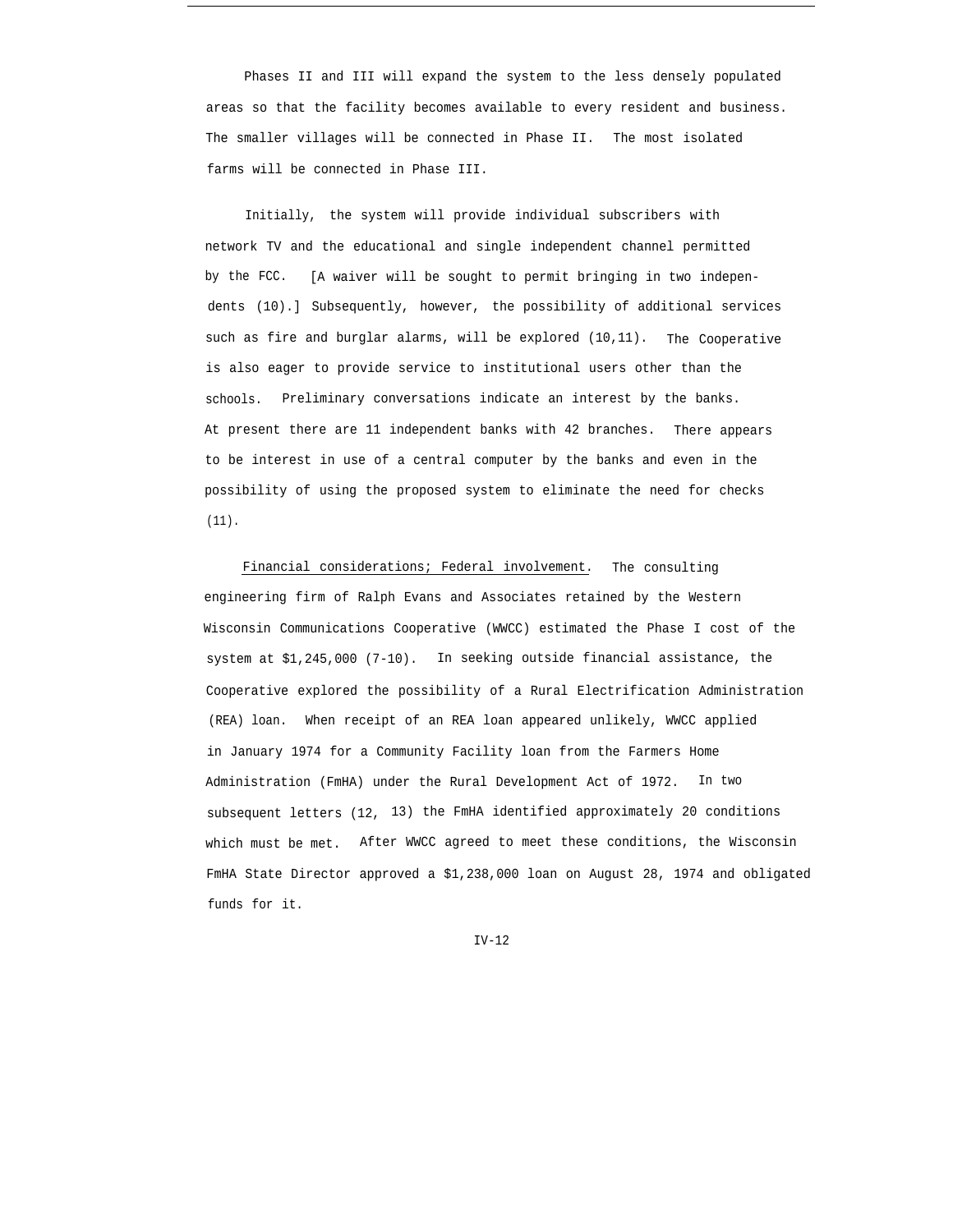This loan is unique in that it is the only Community Facilities loan granted under Title I of the Rural Development Act of 1972 for the purpose of establishing a broadband communications system. FmHA has approved a direct loan with a 15 year repayment period at 5% interest with repayment of principal deferred for 2 years (14). Of the conditions imposed by FmHA, one posed a particular problem and is illustrative of some of the difficulties faced by projects such as this one. FmHA required that long-term contracts between the eight schools and WWCC be established. However, the schools are prohibited from participating in any agreement longer than 3 years without voter approval. Such approval for a 10 year contract has been agreed to by the voters. In addition, a bill pending before the Wisconsin legislature will permit schools to make such contractual arrangements (11).

WWCC is concerned that private operators might skim off the more profitable densely populated areas of the county. The difficulty which WWCC experienced in promoting and financing their own system has stimulated another bill now pending before the Wisconsin State Assembly. This bill would allow intercommunity cable districts to organize and float municipal bond issues to raise funds for intercommunity cable systems (2). Arguments advanced in favor of the bill are that it will protect rural areas from lack of cable service, prevent formation of "pockets" of sparsely populated areas lacking broadband services and promote cable system compatibility (10). The bill has been defeated once but is expected to come up again.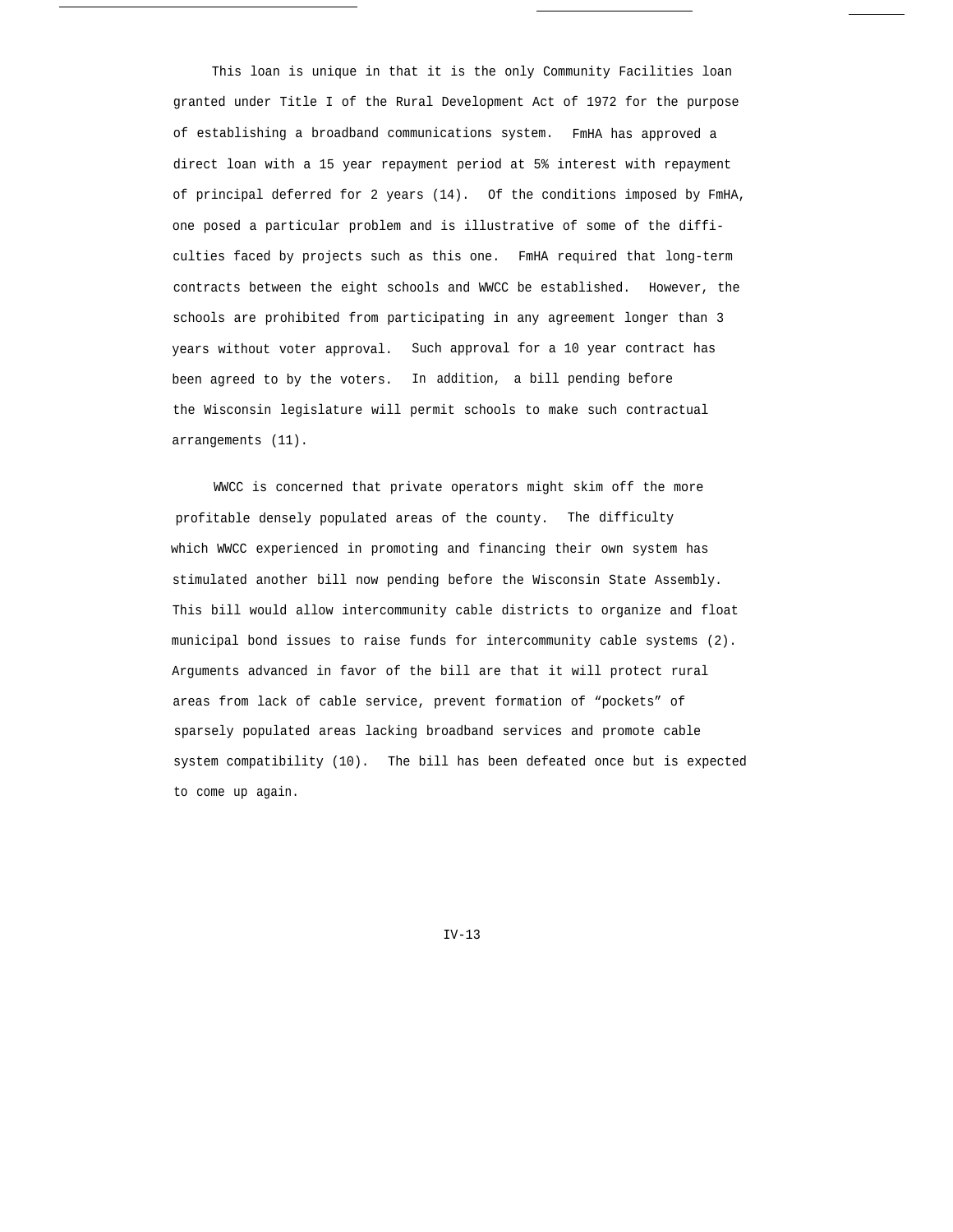In the Trempealeau County system, financial support and loan repayment will come from installation fees , membership fees and user charges. A small amount of revenue from advertising is also anticipated. Individual subscribers will be charged a \$20 installation fee, \$5 for membership in the cooperative and about \$7/month for access to the system. The eight school districts will each pay a \$1,000 installation fee and \$9,000/year for two-way use of the system (9-lff.).

Although the user charge to the schools may seem high, the potential savings of the school system may be even higher. The broadband system will permit the connected schools to share teachers. Students in special programs will no longer have to be bused between schools. In-service teacher training can also be done on the cable system.

Later the banks are likely candidates for use of the system. A channel could be bought by several banks and used for in-service training, computer access, etc. \$7,000 has been cited as a reasonable figure for rental of a channel per bank for one year (11).

Status of the system. As previously indicated, the Community Facilities loan from FmHA was approved August 28, 1974. However, construction of the system has not yet begun because of the need for a long term contract commitment between the schools and WWCC. Although voter approval of this commitment was obtained, state level action was also necessary. Thus, progress has been delayed pending action by the Wisconsin State Assembly on a bill approving entry into long term contracts by the schools. The bill will probably come to a vote early in calendar year 1976 (15).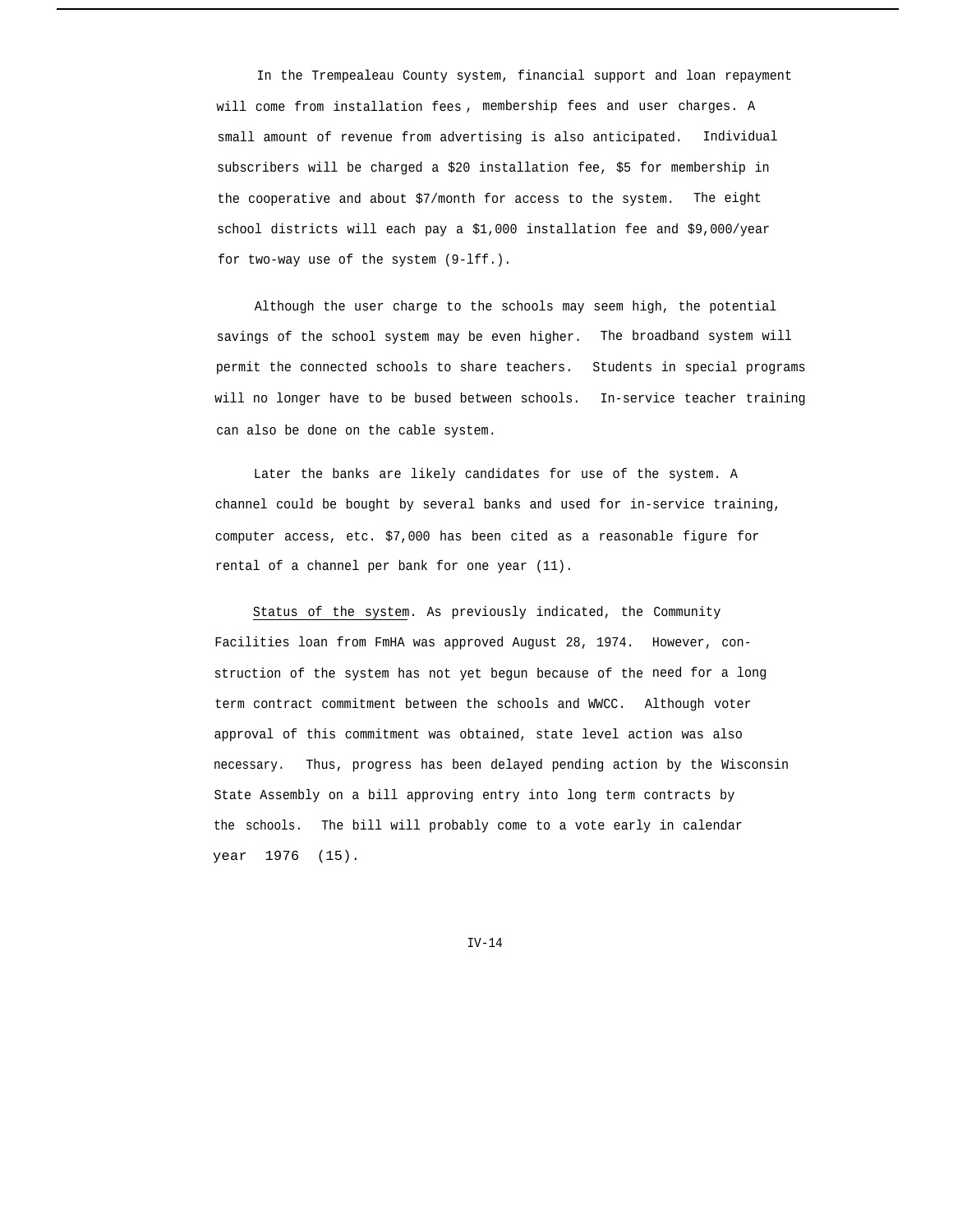In addition, FmHA imposed a condition that WWCC obtain signed membership pledges from 1008 households as evidence that the system will be used and bring in revenue in its first year (13). Early indications of subscriber interest suggest little difficulty in meeting this requirement.

The engineering consulting firm of Ralph Evans and Associates has prepared the specifications for bid for a turnkey contract. The specifications will be released as soon as there is state level approval for the school system contracts.

If the Wisconsin State Assembly acts favorably early in *1976,* Phase I construction can possibly be completed by late fall. If the Assembly does not act until later in the year, a problem arises because of the increased costs of installing the *system* under the climatic conditions which prevail in Wisconsin during the winter. Possibly, Phase I will be delayed until 1977. If the Assembly disapproves the bill, the entire situation must be re-examined.

Once implementation of Phase I is begun, about four years will be required before the detailed benefits of the Phase I system to the schools can be known. The first year will be devoted to construction and interconnection of the schools. During the first and second years, the schools will be developing their approach to using the system. The third year will be experimental and in the fourth year, the school system should be fully operational. These plans are reflected in the projected school user charges. The schools will not be charged for system use until the third year and then at a 50 percent rate (i.e., \$4500 per year). Full charges will go into effect in the fourth year (14).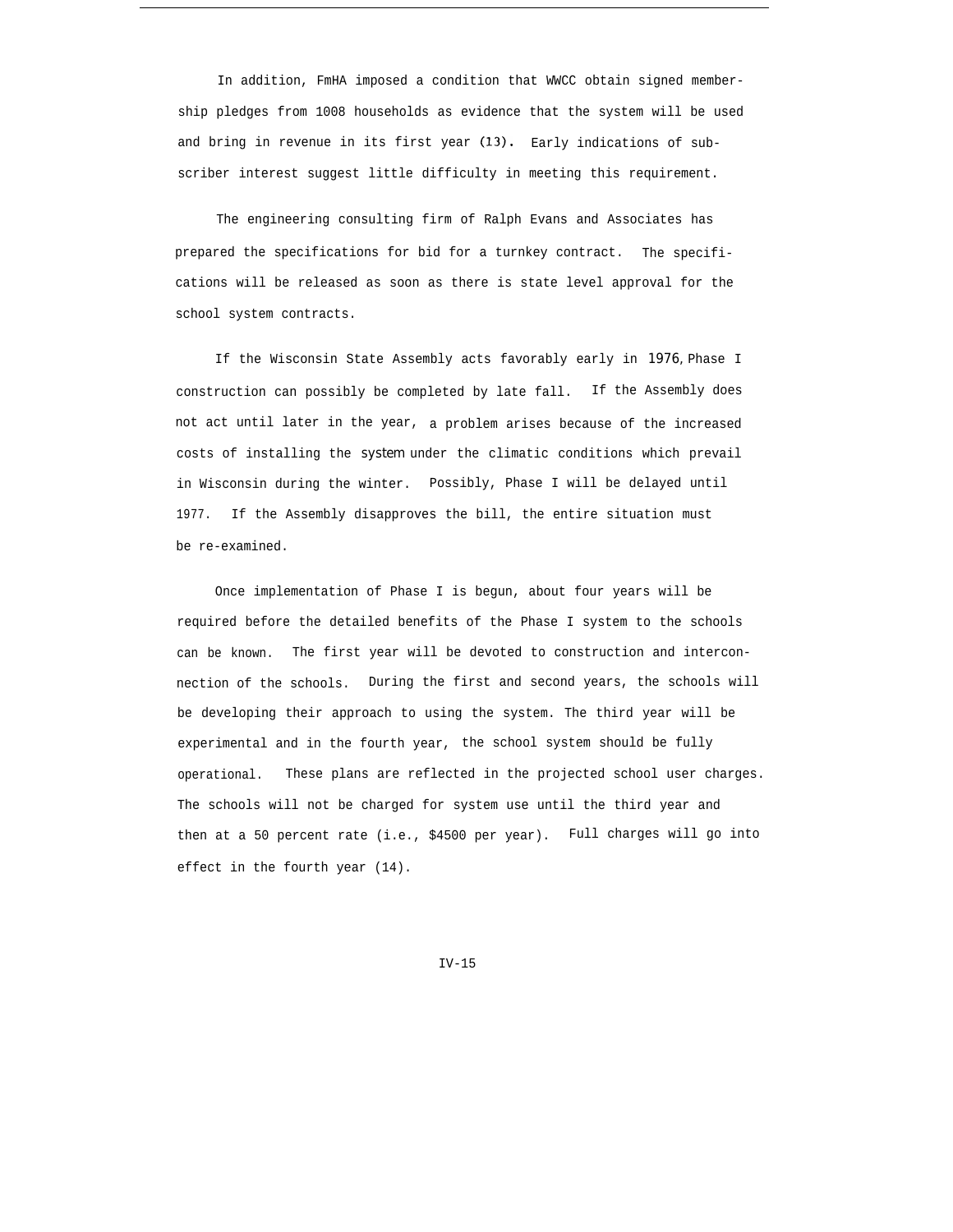During the four year period described above, other activities can proceed in parallel. Thus, Phase II implementation, provision of additional services to individual subscribers beyond network and ETV, and involvement of other institutions such as the banks can be initiated. It is important to note that long time periods will be required to install, develop, and evaluate the innovative broadband uses such as contemplated in Trempealeau County. Thus, data on the value of systems such as the one proposed for Trempealeau County will not be available for a considerable number of years, even if work begins now.

## Summary and significant findings from the Trempealeau County case

study. The following summary discussion of the Trempealeau County project highlights the most significant points of this case study as they bear upon the future of rural broadband systems generally.

- the primary motivational force for the Trempealeau County project lies in the cooperatives, -- nonprofit organizations oriented to benefits for all members;
- within Trempealeau County cooperatives, a few key individuals have played significant roles in attempting to make an idea a reality;
- the underlying philosophy of the cooperative movement in rural areas led naturally to the concept of an areawide service which would serve all members even if their geographic location rated them poorly in the equation of cable system economics. This philosophic viewpoint was augmented by the vision of a few key persons concerning the full potential of cable in rural areas. At the same time, these key persons foresaw the consequences of granting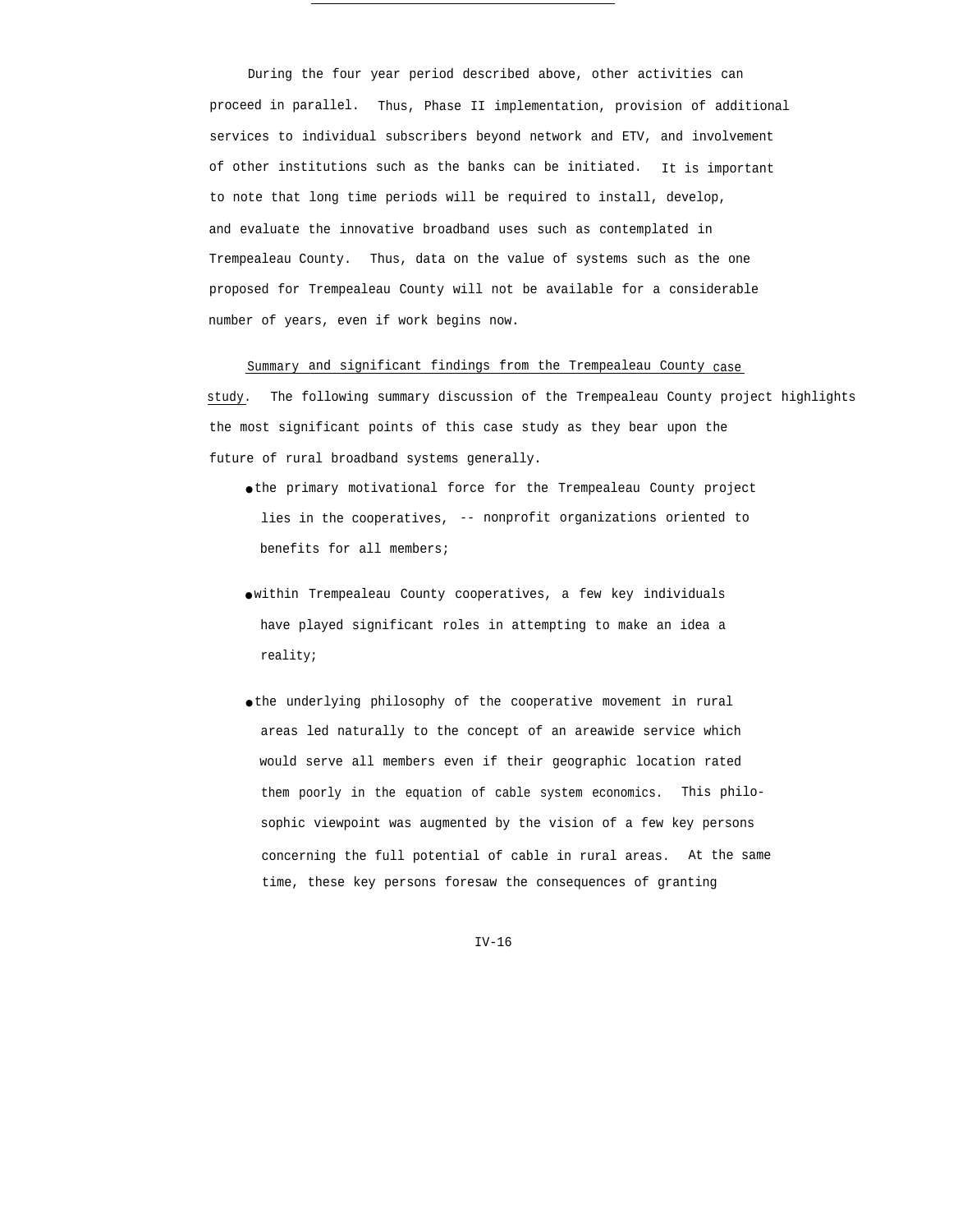cable franchises for the most densely populated and profitable areas alone. Such franchises would mean that the most isolated residents would be left out of the cable system;

- feasibility study showed that provision of standard cable service in terms of improved network TV and ETV would not be economically viable -- a not surprising result given the low population density of Trempealeau County;
- the key motivating persons foresaw more than a standard cable system. Involvement of an institution, the schools, had many advantages. It was hypothesized that educational costs could be reduced while the quality of education was increased. Another significant benefit was lower individual subscriber fees than would be possible without institutional involvement. These economic benefits could be augmented by potentially higher quality education for all residents of the county;
- a Community Facilities loan under Title I of the Rural Development Act of 1972 was obtained. This is a unique loan-- the only one granted under Title I for a broadband system. Trempealeau County was fortunate in the timing of its application, which occurred shortly after Title I funds became available. Recently set priorities for the granting of such loans (16) plus the increasing competition for them indicates that this source of funding for broadband systems is unlikely to be available in the future. Indeed, correspondence to OTA from the FmHA Administrator states that "we do not anticipate this type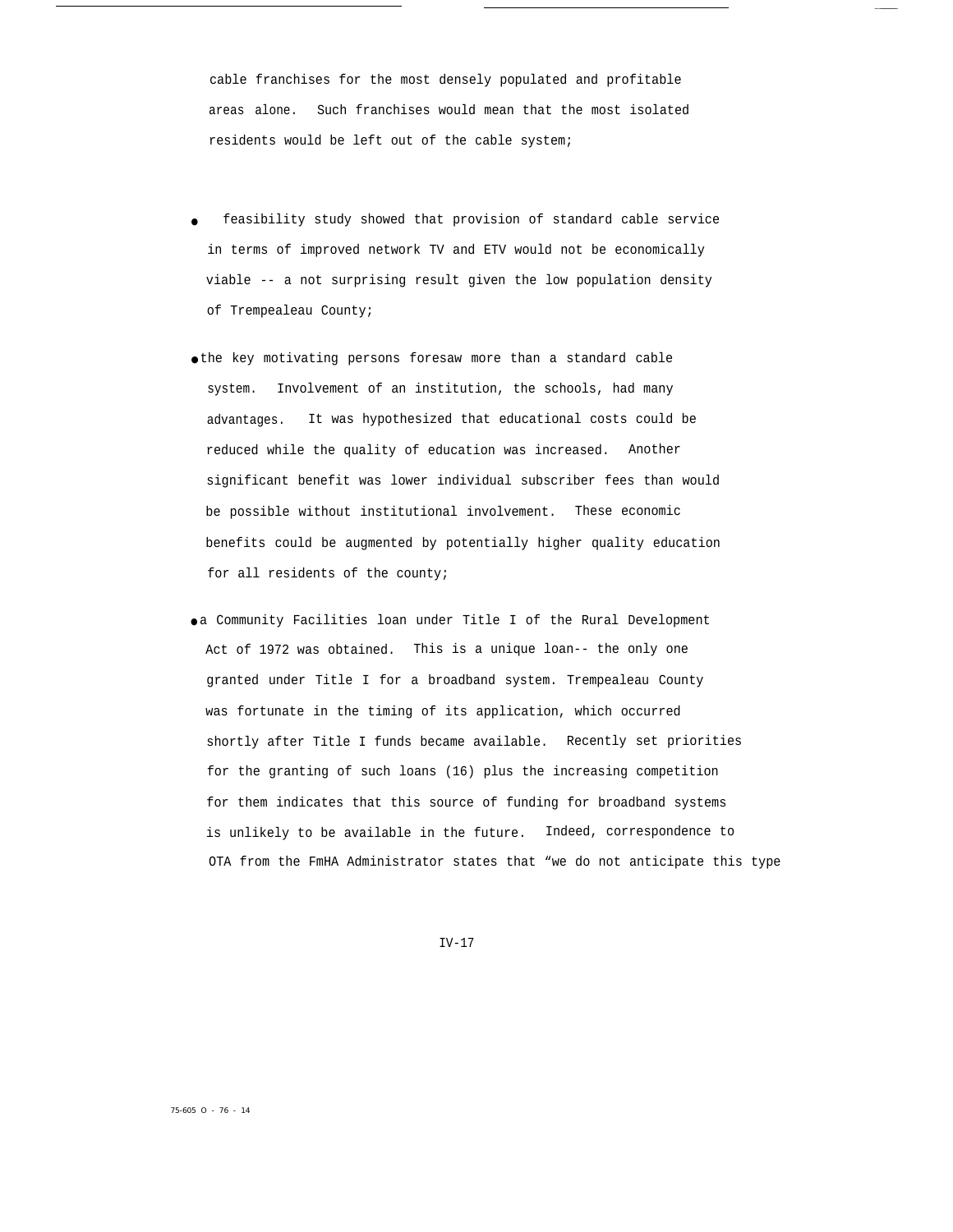of loan (i. e., for broadband systems) becoming a significant part of our community facilities loan program" (17);

- although FmHA provided assistance to Trempealeau County in the form of a loan, FmHA assistance did not extend to helping develop the rationale or justification for the system, nor did FmHA act as coordinator with other appropriate Federal agencies, such as the FCC. Trempealeau authorities were, and are, on their own in devising, and organizing their system. If the latter had not been possessed of a high degree of initiative and perseverance, it is not likely that they would have progressed as far as they have;
- Trempealeau authorities do not have a clear idea of concrete plans for service to be provided beyond community access to network and educational TV programs and use of the system by school districts. Some assistance, Federal or otherwise, probably will be necessary if the community is to realize such potential benefits as using the system for commodity and cattle market information; hospital and medical services; and fire and burglar detection. Revenue from these additional services might be essential to the economic viability of the expanded system now contemplated by local authorities;
- in Trempealeau, and elsewhere , state laws can constitute a major barrier to the development of community-based rural systems. The lack of authority for Trempealeau County school districts to enter into long term contracts has delayed implementation of the system;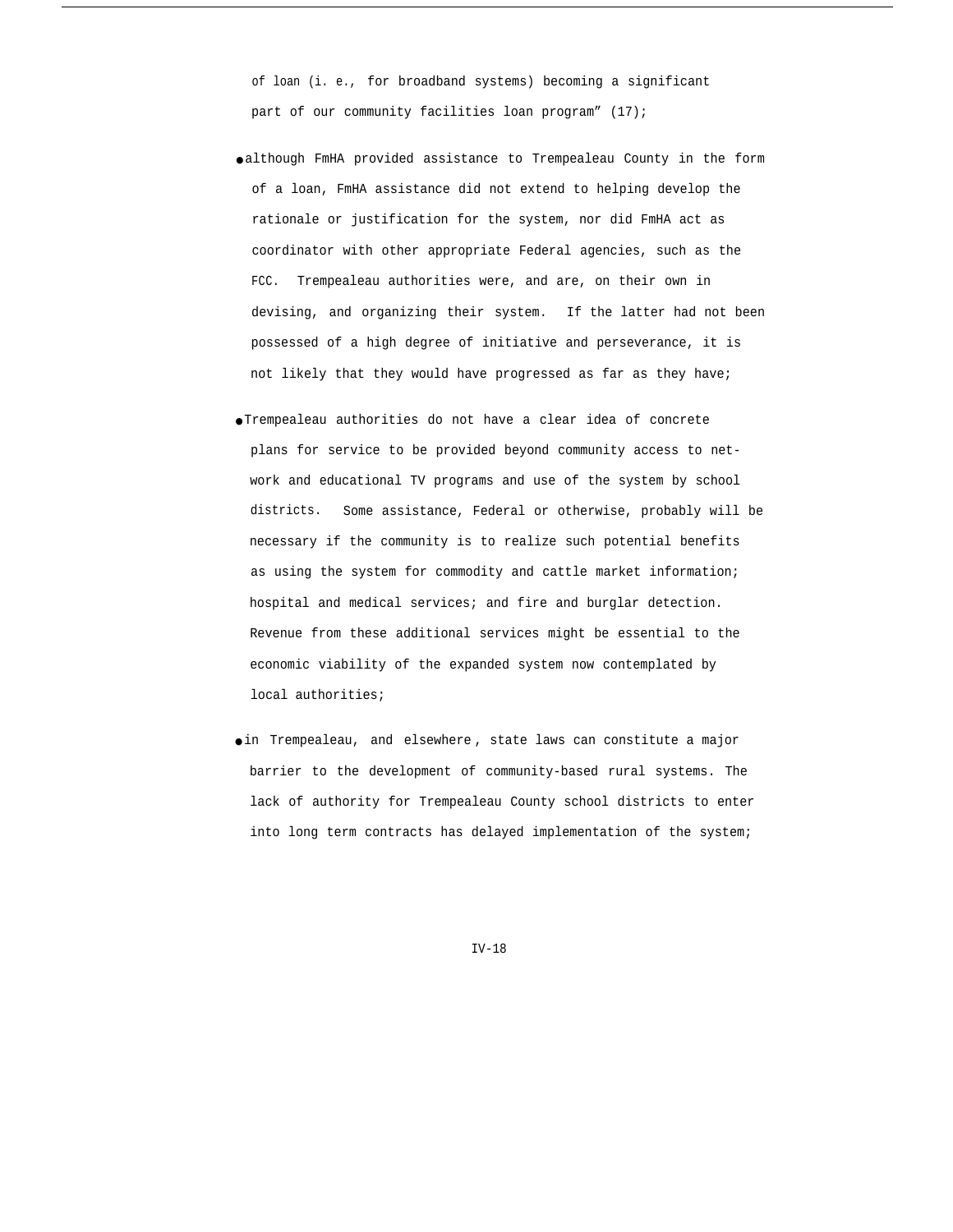- the tendency of cable entrepreneurs to buy up cable franchises in the most densely populated areas can isolate less densely populated areas from receiving service because the most economically attractive areas have been removed from the system;
- the desire to build an area-wide system is frustrated by the fact that townships cannot grant cable franchises. Thus, those interested in implementing an area-wide system are forced into the position of acquiring franchises from municipalities with hopes that intervening townships will join the system but with no guarantee that they will do **SO.**

To summarize, the Trempealeau County project is a unique effort. It is an attempt to provide broadband telecommunications services by following the tradition of providing electricity and telephone service to rural areas through the use of cooperatives. The success or failure of the project will have significant implications for similar endeavors by other rural communities. It should be noted that other projects of this type are not likely to come to fruition under current conditions because of constraints on funds and the lack of a Federal program supporting demonstrations with objectives similar to those guiding the Trempealeau project.

### Spartanburg, South Carolina Project

Unlike Trempealeau County, the Spartanburg, South Carolina project is taking place in a small city and contiguous parts of Spartanburg County rather than in a rural area. However, there are two reasons for including Spartanburg as one of the two case studies of this Chapter. First, the Trempealeau County project was initiated by cooperatives. For comparison, it is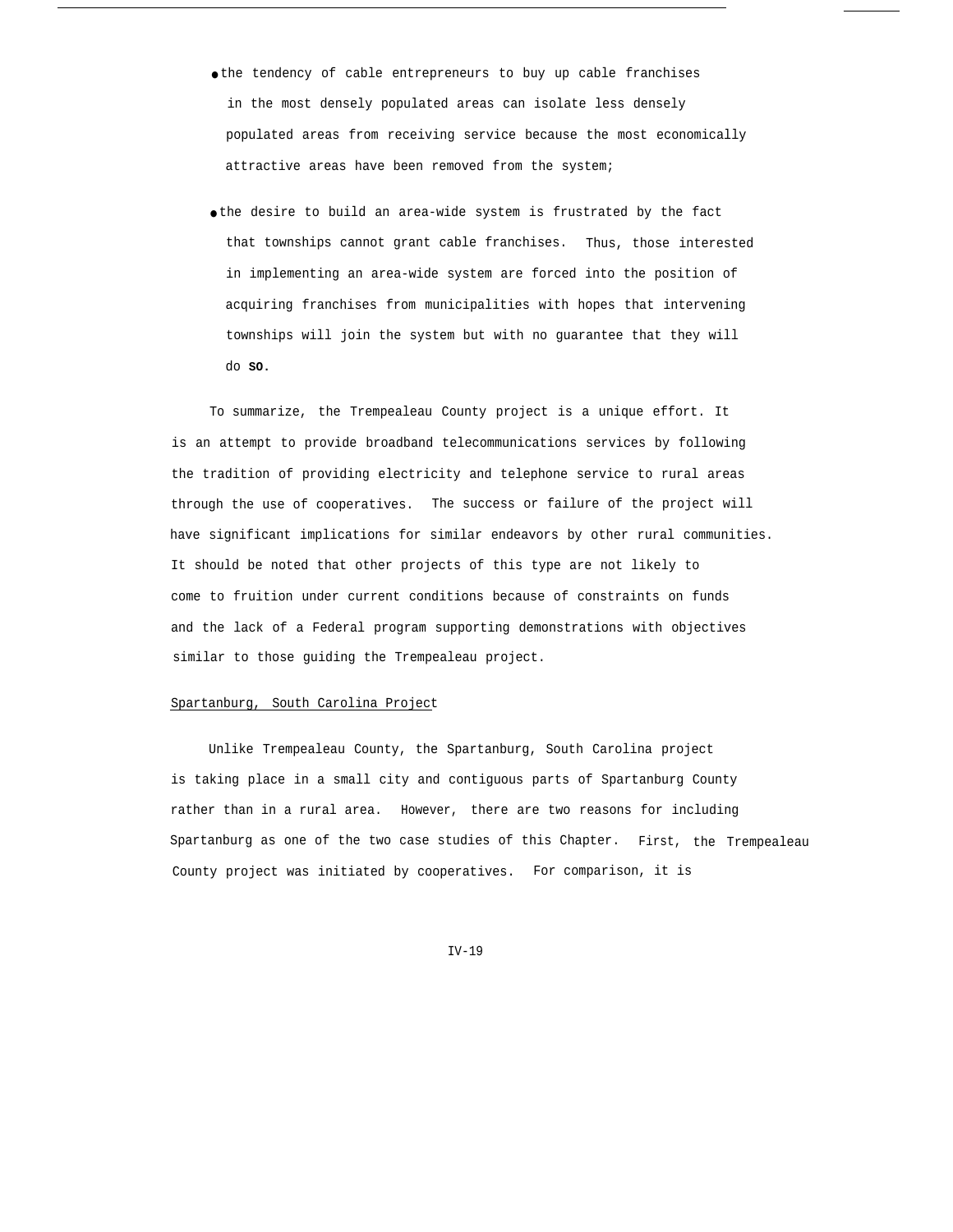useful to examine an example in which the Federal government has taken the initiative with the involvement of a consultant and private industry. Second, while Spartanburg is not rural, the services being investigated are applicable to rural areas. Aspects of the detailed cost analyses which are part of the Spartanburg project, such as transportation and telecommunications tradeoffs, will be suggestive of the results that might be obtained in rural areas.

The city of Spartanburg had a 1970 population of 44,546 persons. It has its own radio and television stations, newspaper, Spartanburg Technical College and other institutions. The black Community accounts for 33 percent of Spartanburg's population (18-11-1).

The table on the following page illustrates the demographic characteristics of the city and county of Spartanburg compared to South Carolina, the South Atlantic States and the U.S. as a whole. Of particular note in the table are the reduced educational and income levels in Spartanburg compared to the U.S. as a whole. There is also a larger proportion of families below the low-income line defined by the Bureau of the Census. Per capita expenditures for local government services are about half those for the U.S. average and are lower in the city than in the county. The reduced staff and budget in the city reflect the responsibility of the county for many public services, including education and health for both city and county residents (18-11-3). The lack of responsibility of the city for social services may be contrasted with the fact that only the city can grant cable franchises (19).

 $TV-20$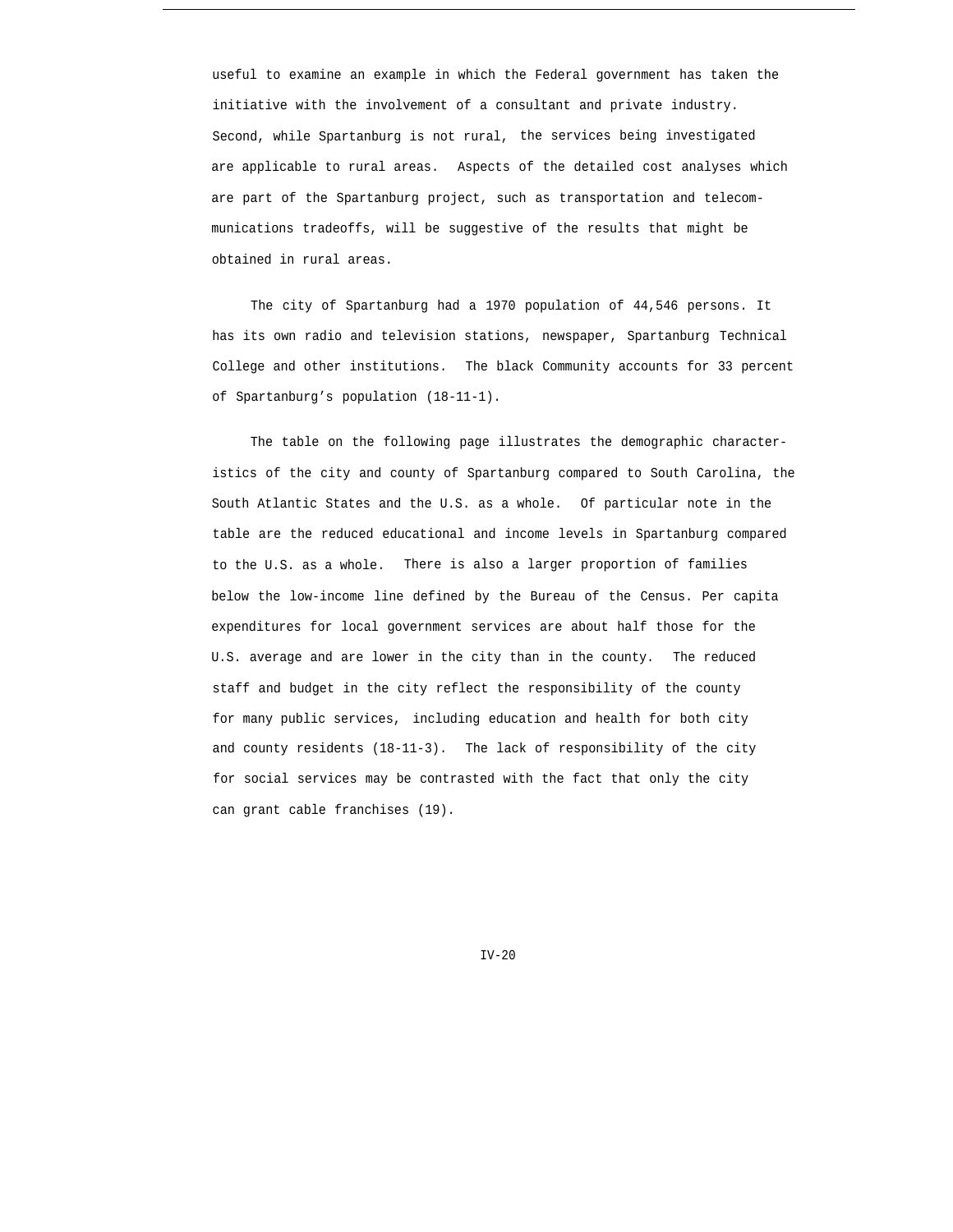- National Science Foundation (NSF) this agency is funding the project as part of a comprehensive telecommunications research program;
- The Rand Corporation Rand is the contractor for the experimental studies in Spartanburg;
- TeleCable Corporation of Norfolk, Virginia TeleCable is the owner/operator of the Spartanburg system, one of fifteen cable systems owned by TeleCable;
- Jerrold Corporation Jerrold installed the cable system under a turnkey contract;
- state and local organizations these are involved in the services the system provides.

Each of the above groups is motivated to participate in the project for different reasons. Thus, the state and local organizations are interested in the services which the system can provide while the Jerrold Corporation has used Spartanburg as a test-bed for its second generation of two-way equipment, especially its unified amplifiers (19).

One of the factors leading to the initiation of this project involving NSF, Rand and Telecable was the reassessment by the Federal Communications Commission (FCC) of its position on two-way cable systems. In 1972 the FCC ruled that all cable systems in the 100 largest markets must have two-way capability by March 1977. However, such factors as less-than-expected profitability of cable systems and inadequate evidence on the actual value of return signals has led to postponement of the rule. Three National Science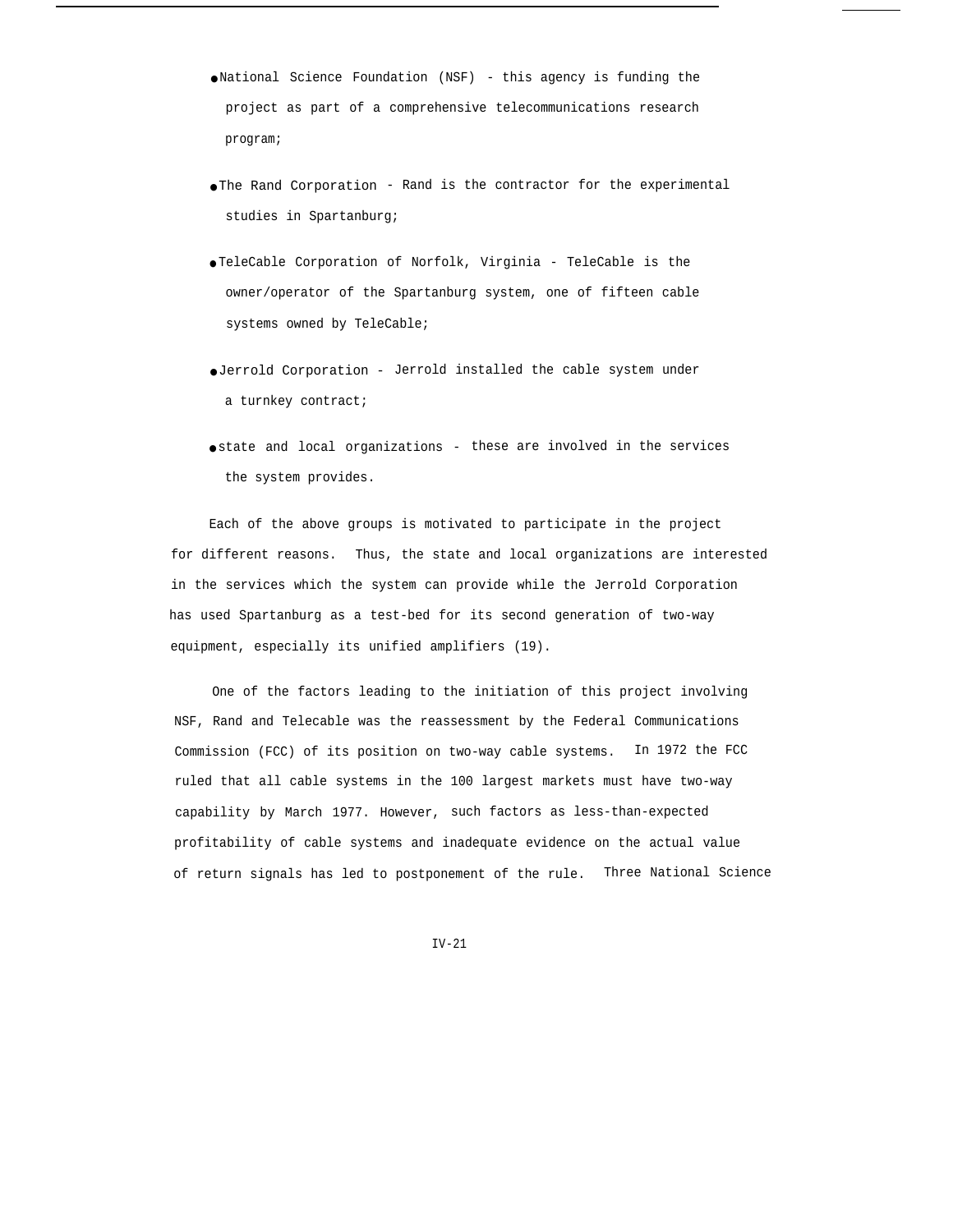Foundation-projects, of which Spartanburg is one, are expected to provide data to the FCC and others on the value of two-way cable systems (18-1-1; 21-1).

As a cable operator, TeleCable is interested in the revenue potential of new services via two-way cable as well as the final outcome of the FCC decision. TeleCable worked extensively with Rand in developing Rand's proposal to NSF. As stated by Mr. Rex Bradley, President of TeleCable corporation in a letter to Dr. Leland Johnson of the Rand Corporation (18-VII-18): "We feel the social service delivery projects selected by Dr. William Lucas and his staff are meaningful experiments which will serve well in determining the future usefulness of broadband communications over cable television facilities for the delivery of social services." It might be noted that this is not the first time TeleCable has been involved in social services. For example, at their Overland Park, Kansas installation, cable was used for in-home education of two severely handicapped teenagers (21-2).

System description. The Spartanburg cable system is a high quality state-of-the-art two-way system which has been relatively free of many of the technical problems encountered by other systems. It provides twentyseven forward or "downstream" and four return or "upstream" video channels. Twelve of the forward channels are used for major broadcast stations, locally originated programs and automated programming, leaving fifteen downstream channels available for other purposes. Three of the return channels are available for experimental use (21-2ff.).

The system provides extensive coverage. As of late 1974, of 10,000 city dwellings, 8000 were within access of the cable, as were 6000 in the county. Of the total with access, half, or 7000, had subscribed (21-2). Plans for expansion will provide access to an additional 6000 homes in the city and county (18-11-8).

*Iv-22*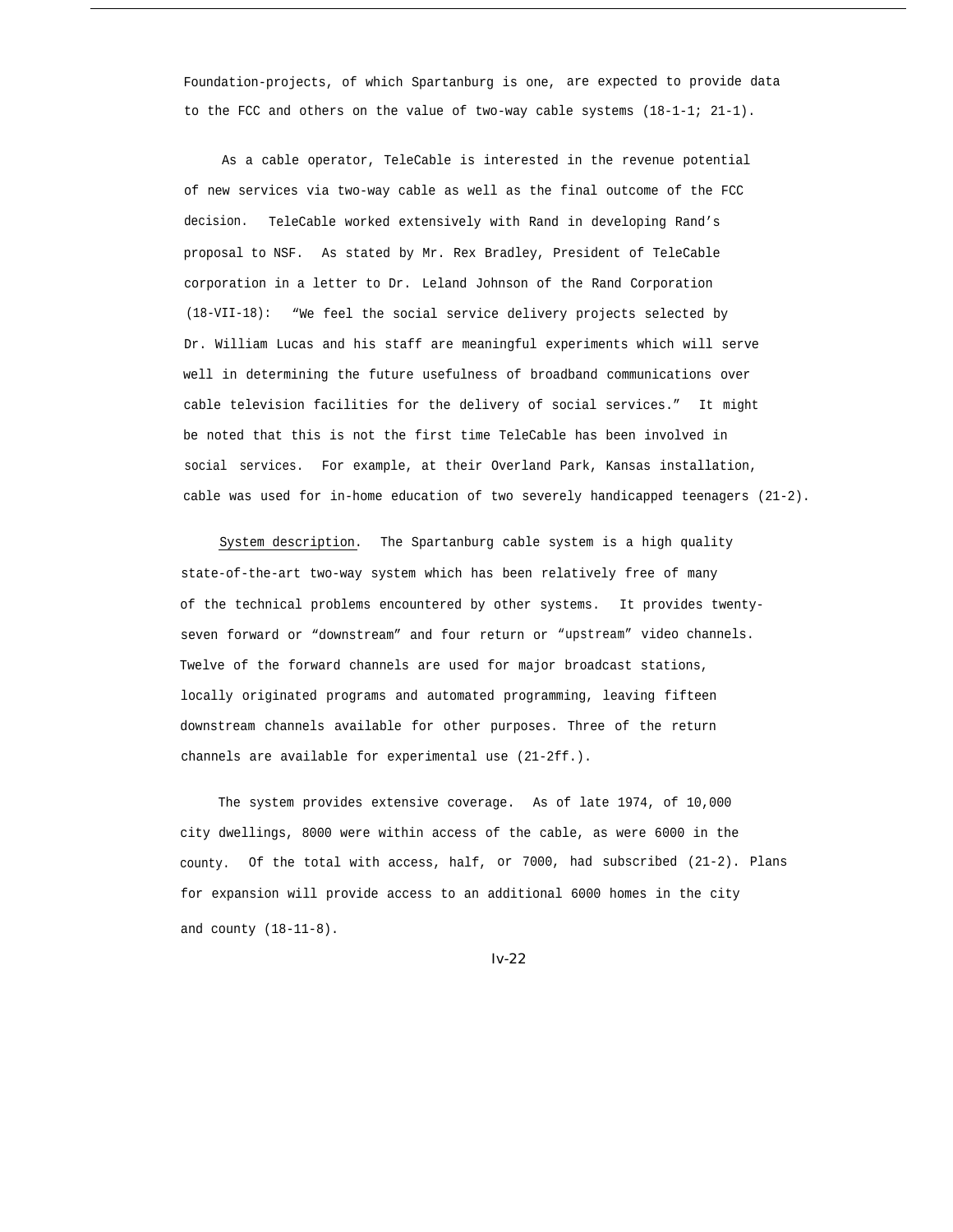Description of experiments. Actual needs of the area which might be supplied by cable were established through meetings held with more than 60 agency departments and offices at local, district and state levels (18-11-6). Persons interviewed were encouraged to define their problems and then consider how telecommunications might help, rather than being presented with the technology and asked to suggest ways to use it. There is some suggestion that these *two* contrasting approaches produce different results (21-3) and that where the technology is sufficiently flexible, as in Spartanburg, more meaningful needs assessments can be obtained by concentrating on needs rather than technology (19). Six months were spent in a careful needs analysis (21-3). Three basic groups of experiments were identified in the areas of:

- adult education;
- training of day care workers; and
- communications between social service agencies.

The education experiment attacks one of the major social service needs in Spartanburg and South Carolina. South Carolina is 49th in the United States in median years of education (10.5 years), and 62% of its adults have not finished high school (18-111-2). According to the Rand proposal "in the areas accessible to the Spartanburg cable system alone, there are approximately 20,000 adults without a high school education; 10,000 of these Spartanburg residents don't have an eighth grade education" (18-111-2).

Despite past efforts to upgrade the educational level of area residents by Spartanburg public schools and Spartanburg Technical College, much remains to be done. Current programs reach only a small proportion of those who could profit from them: in South Carolina, such programs have enrolled 1% of adults lacking basic (less than high school) education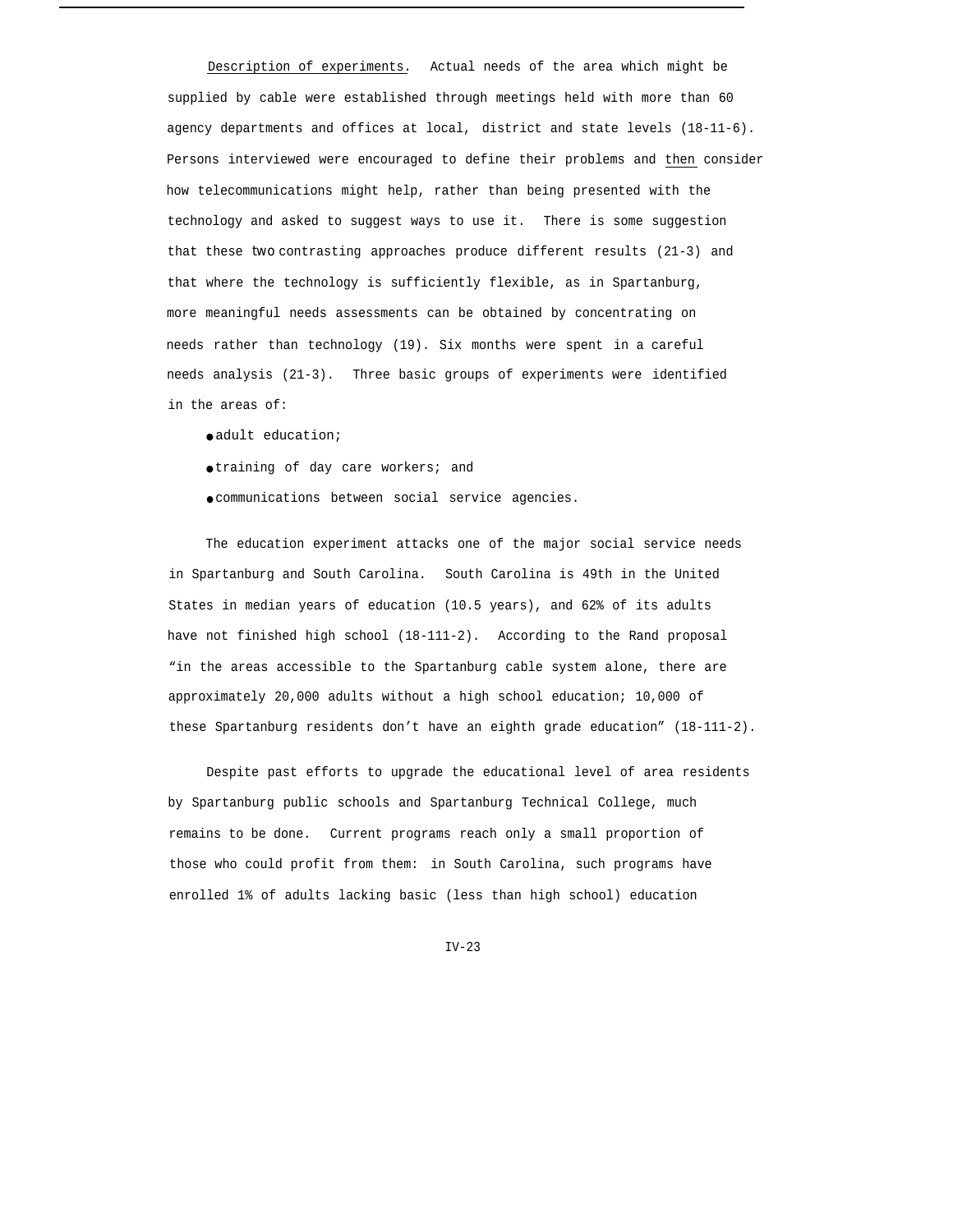and about 2% of those lacking a high school education (18-111-3). Of those enrolled, only a small proportion complete the programs (18-111-3). Significant reasons for dropout are difficulty arranging transportation and difficulty meeting child care needs and related family responsibilities (18-III-3). These difficulties are equally or more applicable to residents of rural areas, indicating the applicability of Spartanburg project to rural as well as more urbanized areas.

Broadband communications, by bringing education to those needing it, rather than requiring them to go to the source of education, might circumvent the barriers cited (see Chapter II for further discussion rural needs in education) . What remains to be demonstrated in the Spartanburg experiment is that quality education can be achieved through the use of broadband communications.

The purpose of the project will assess telecommunications as a method for providing second level basic adult education (grades 6-8) and high school equivalency education (18-111-1). The following three techniques will be tested: traditional classroom; one-way television; and two-way television using pushbuttons alone or pushbuttons with return voice for student response (18-I-2; 19-4ff .).

Measures of effectiveness of the three methods are directed at asessing both benefit and cost. Tests of educational progress such as the TABE (Test of Adult Basic Education) and GED (General Educational Development) will be used to measure student learning (18-III-17ff.). In addition, **updated** measures of student progress will be available throughout the telecommunications experiments (19). With regard to cost, careful records of the cost to maintain, operate , and administer the broadband system will be kept in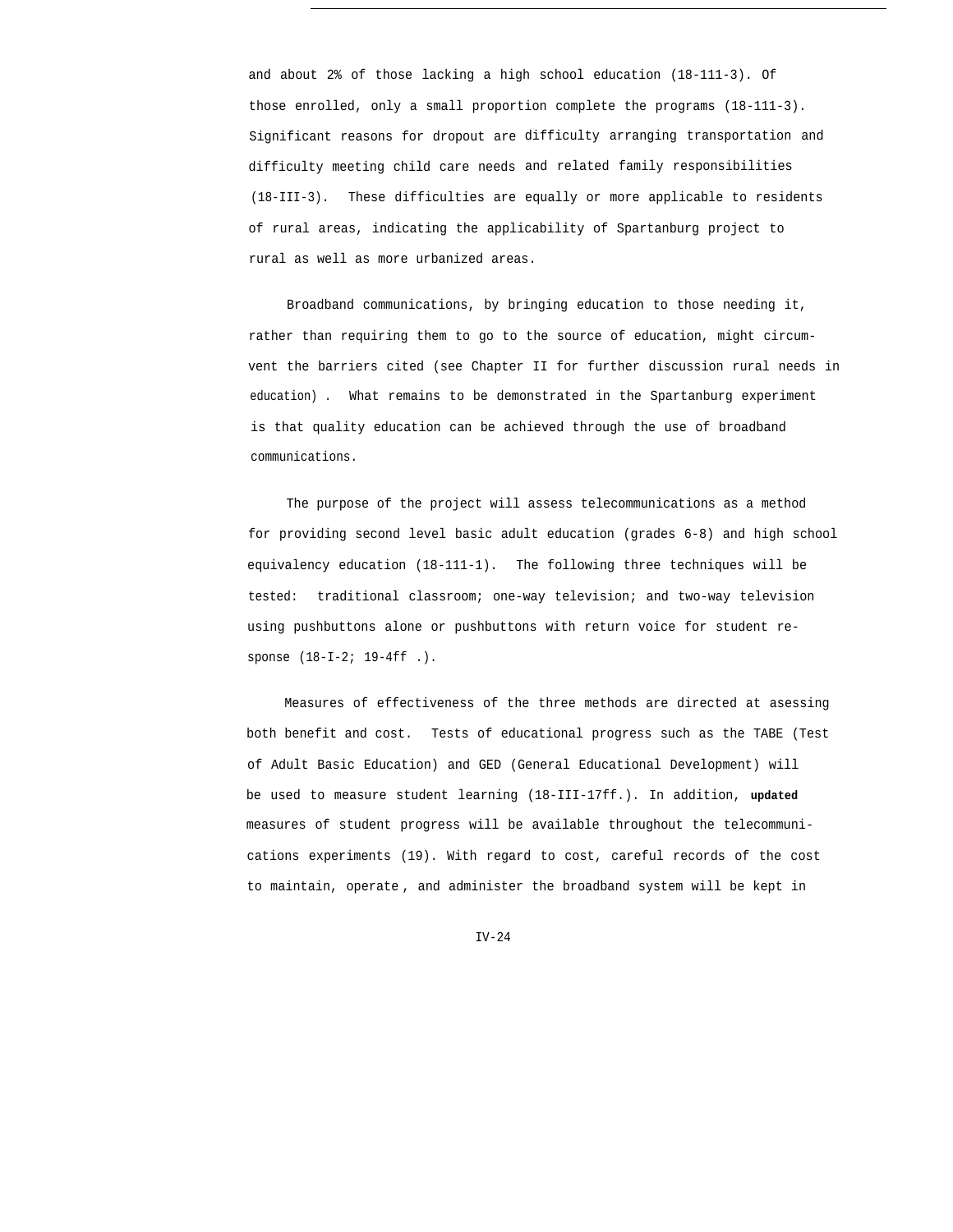these and other experiments (19). Specific costs associated with the educational program which will be measured include direct instructional costs and student travel costs (18-111-18). Perhaps the hardest to obtain - yet the most significant -- measure of the benefit of this program is its value to students who are reached by this system who wouldn't be reached otherwise (18-111-18). The latter are those students who couldn't partake of the benefits of adult education if obtaining it requires going to a classroom. While student questionnaires will enable an estimate to be made of the proportion of these students and their response to the program (18-111-18), it is unfortunate that a better means of determining this value is not available.

The second experimental application in the Spartanburg project is use of broadband telecommunications to train day care personnel. As stated by William Lucas of the Rand Corporation (21-6):

> "The need for quality day care has grown substantially in recent years as the number of women in the work force has grown. Child care in centers has grown more sophisticated as more positions are filled by well-trained personnel, but in-home and family care is a continuing problem. In these situations, the child either remains at home or is kept in the home of the caregiver, typically a neighbor or relative who is often a mother with children of her own. All too often this caregiver sees herself as little more than a babysitter. Even if she would like training, it is difficult to acquire because she is tied to her home. In the day, she must usually care for several children by herself, in the evenings and on weekends she must tend her own family. Of course, some caregivers are so motivated they attend occasional training workshops despite the inconvenience, but for the general population of this type of caregiver, effective training needs to reach into the home."

Despite recognition of the need for training of day care personnel (19-IV-8), the above quotation indicates the reasons such training is difficult to implement. Some of these reasons are identical to those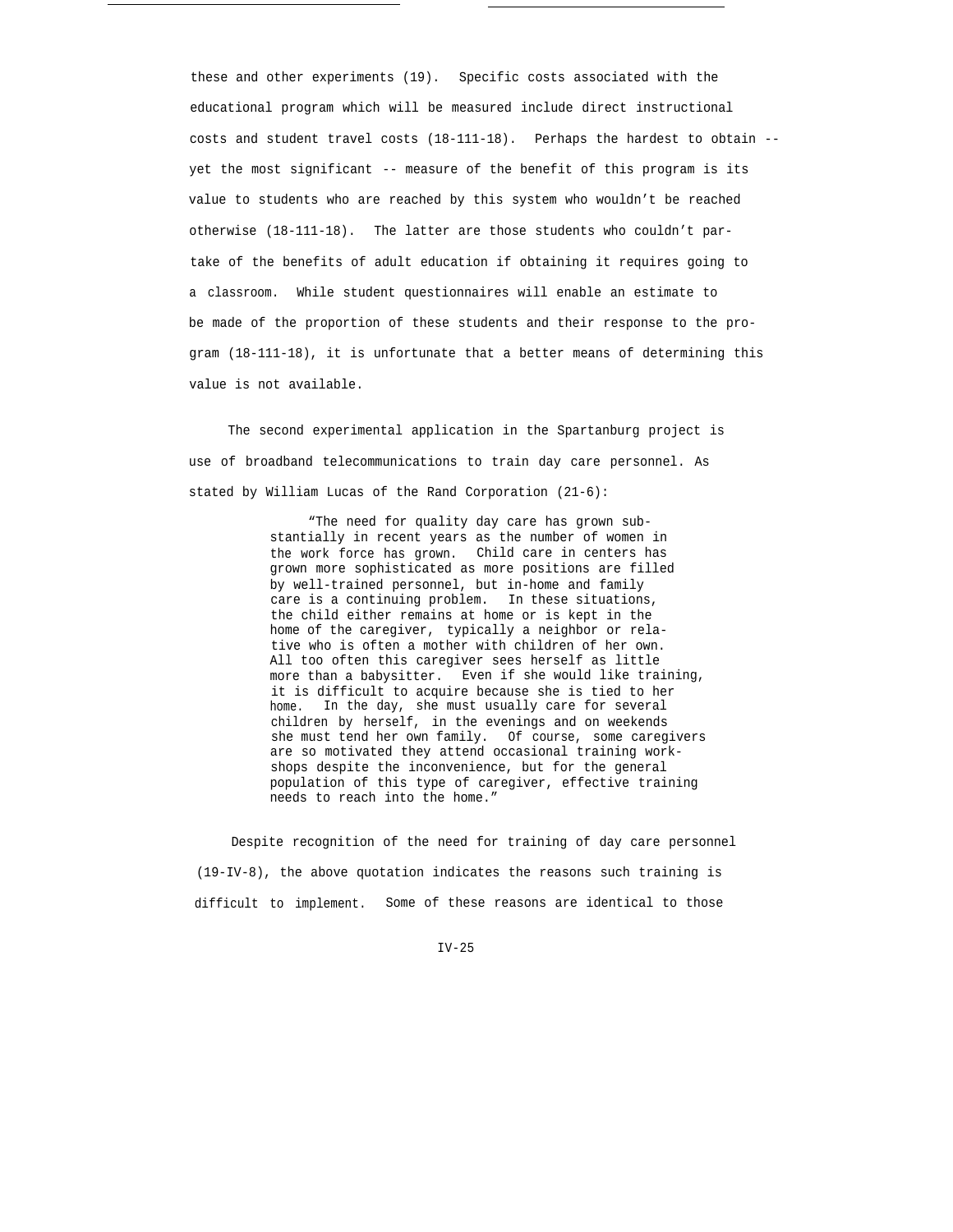which make adult education difficult to provide -- the necessity to go- —to a training center, which is prevented by conflicting demands on the trainees time. As in adult education, broadband is a potential way to resolve such problems in both rural and urban areas.

The day care training experiment uses a workshop approach with training workshops conducted in the cable studio and in homes and day care facilities in the field. According to the project prospectus, "participants in homes and centers will be seen as they ask questions, show techniques and exchange experiences with the professional leading the workshop. The multipoint distribution capacity of the system will be used to send the workshop and the associated dialogues [between the professional leading the workshop who may be located at the cable studio or one of the home or day care facility sites and day care workers at other locations] live over a closed channel to members of the day care community throughout the system" (18-IV-1).

Day care training by three different methods will be compared. For one group, five television cameras will be rotated among the studio and homes or facilities so each has a chance to actively participate. By switching the cameras on and off at the various locations, caregivers at sites with cameras can see and hear each other. A second group of caregivers will be able to watch the program but these people will not be able to actively participate because they will have no return equipment and thus cannot be heard or seen. A third group will receive the materials used in the workshop but will not have access to the cable system.

Videotapes of the workshop sessions will be saved, permitting changes in caregiver skills to be later identified and analyzed (19).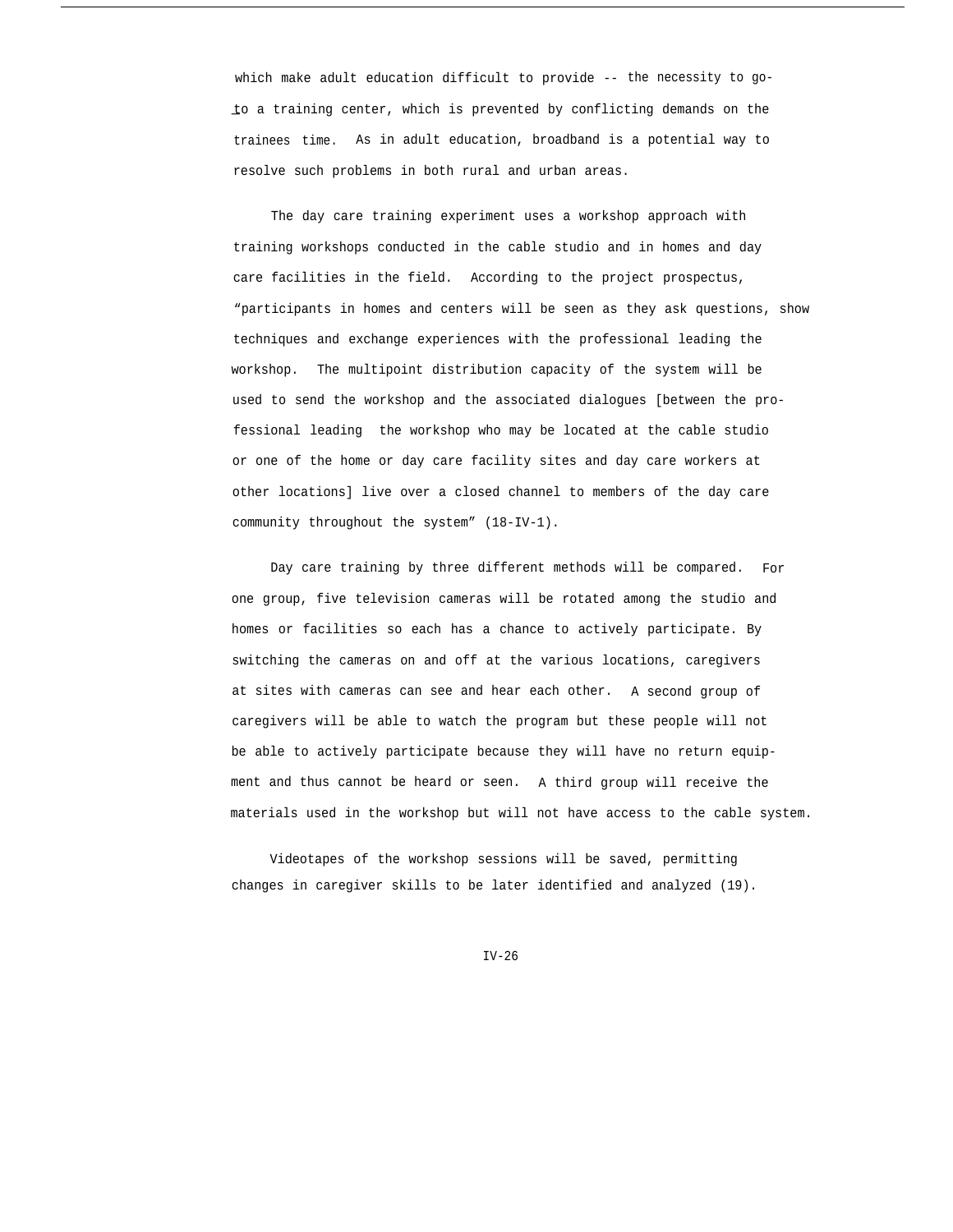Cost-benefit analysis comparing one and two-way cable with actual visits to the home or facility to provide training sessions also will be conducted. Elements of this analysis will include cost of developing the materials, travel to homes, the wages and salaries of visiting training personnel, costs associated with use of the cable system, and the number of caregivers reached (18-IV-36ff.).

The third set of experiments in the Spartanburg project involves use of cable to facilitate inter-agency communications. One such application is reduction of the time and costs associated with the processing of applicants for federal assistance programs which require processing by more than one local agency. The specific program which is the subject of this experiment is the Work Incentive or "WIN" program which is administered by the U.S. Department of Labor and Health, Education and Welfare (18-V-7). Screening and approval for this program involves two agencies and several client visits. The associated problems of setting appointments, arranging and paying for client travel, and inter-agency interactions means that approval of the application requires considerable time -- an average of 77 days in Spartanburg on the basis of a small sample (21-9). In this experiment, cable will permit interviewing of the client and processing of papers by both agencies with the client remaining in one location (21-9).

Elements to be evaluated include the time necessary to complete the application process, with and without the cable system, and associated costs (which will take account of the travel costs for the client, work time lost, and child care costs) (18-TV-4). Another measure is the reduction in the backlog of cases which the cable system may permit (18-V-16).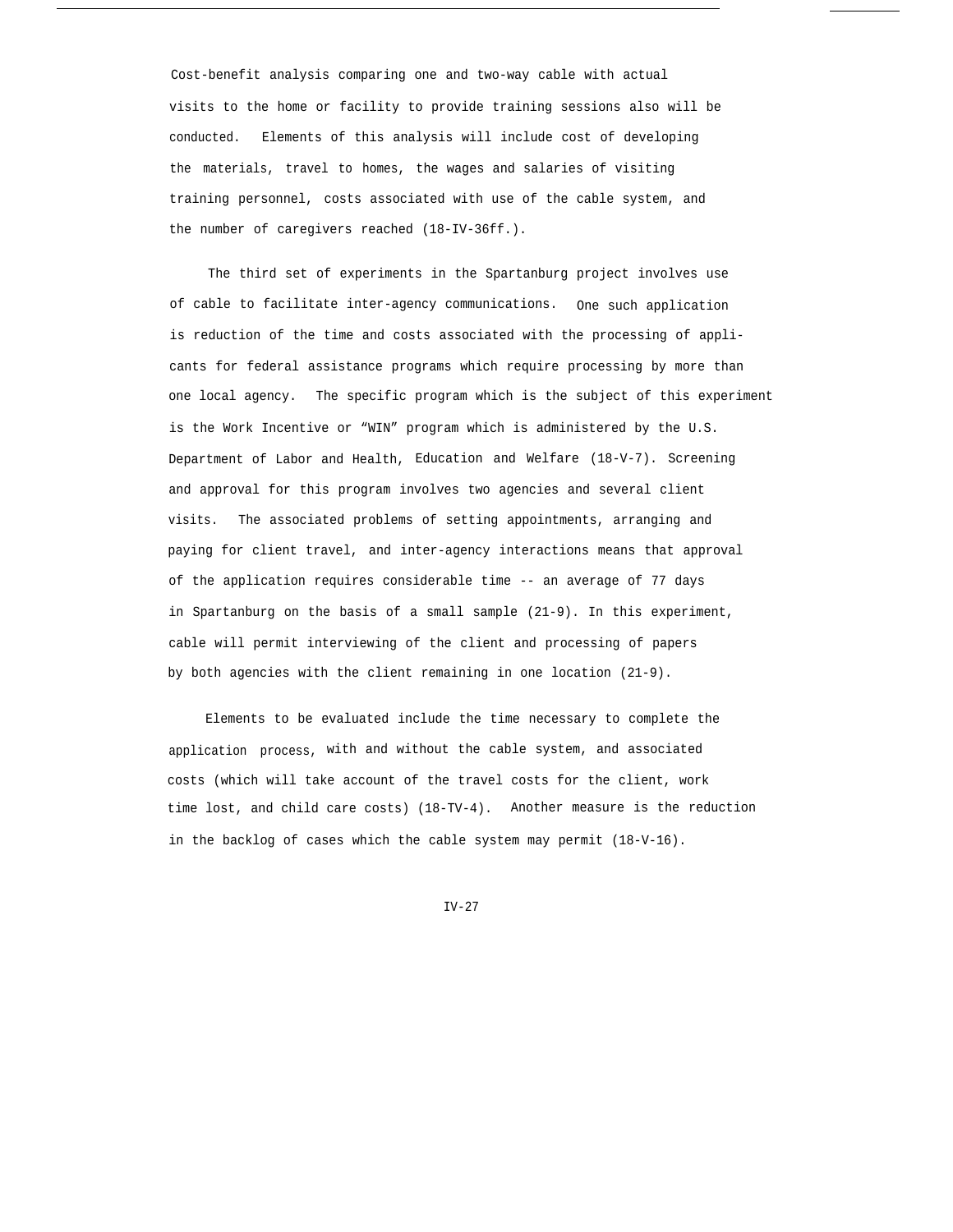Financial considerations; Federal involvement. The commitment of the National Science Foundation to the three experiments in this project totals \$1,106,566, over a three-year period. The dollar value of TeleCable's and Spartanburg Technical College's contribution in terms of system or personnel costs is not known.

Previous sections have described some of the specific analyses of costs and benefits which will be undertaken in connection with the three sets of experiments in adult education, day care training and interagency communications. In a more general view, there are basically three types of costs on which data are needed in order to establish the potential for cable communications in providing social services. These are (19):

 $\bullet$  the additional cost of two-way cable;

● the cost of the services themselves using the cable system; and

● transportation/telecommunications cost trade-offs.

The proposal for this study submitted to NSF by the Rand Corporation confined itself to providing data on the second of these categories of cost. This is not surprising, given the difficulty of quantifying the marginal costs of two-way cable and the tradeoffs between costs of transportation and telecommunications. Nevertheless, on their own initiative, project personnel will attempt to provide data on these more difficult costs. Despite the difficulty, other investigators should be encouraged to provide similar data.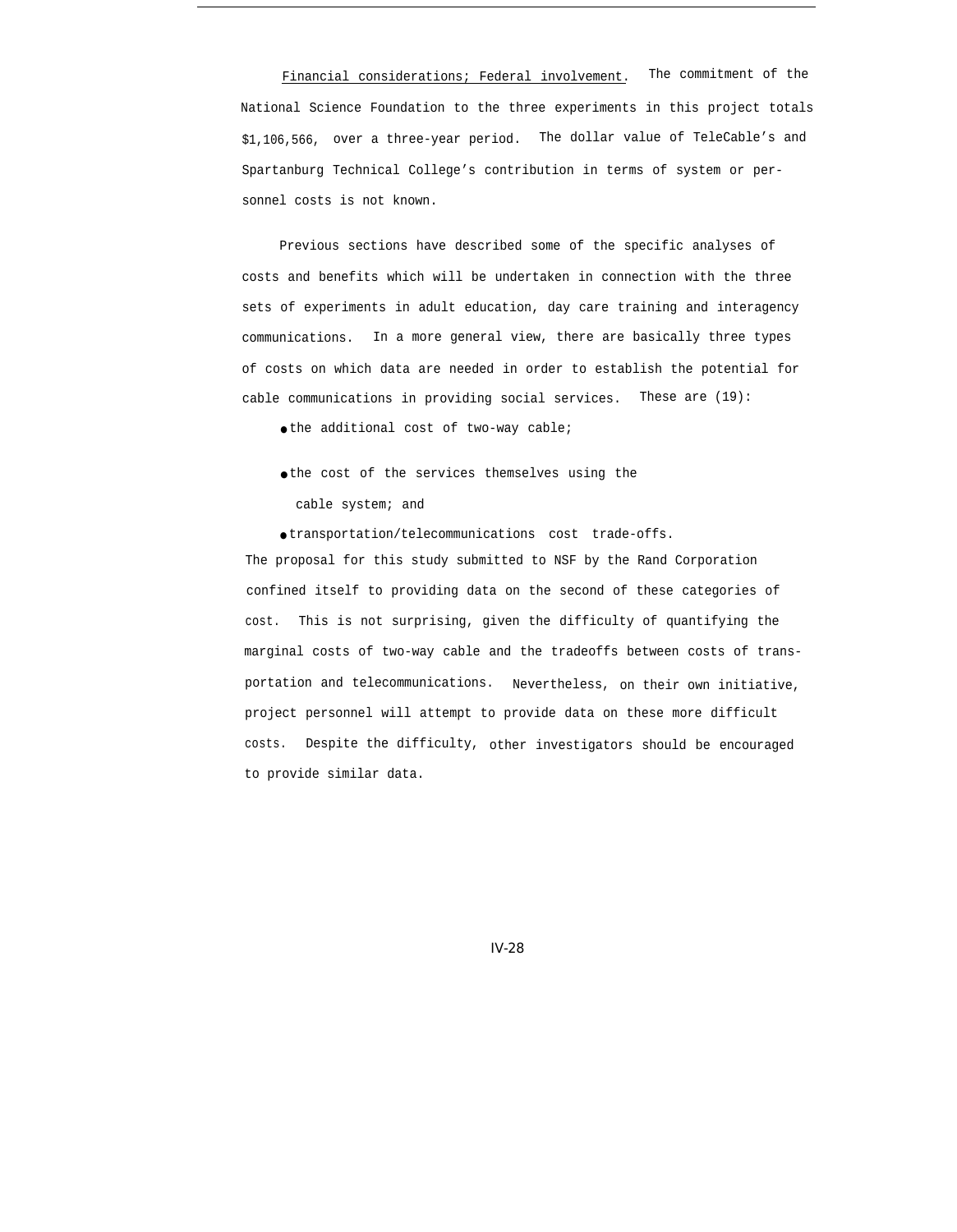The interagency communications experiment will provide data on two of these cost categories: services costs and the tradeoffs between transportation and telecommunications. The day care experiment will be used to estimate the marginal cost of two-way cable. The education experiment is difficult to evaluate in terms of any of the above three categories of costs because the bulk of the population served will be those who wouldn't have been reached otherwise.

Another important consideration is the potential economic viability of the system after NSF support is discontinued. NSF has indicated that economic viability and consideration of ways to continue the services beyond the period of NSF support was one of the criteria in the selection of contractors for this study (22). In addition, interviews with key project personnel (19, 20, 23, 24) suggest that the long-term viability of the system for providing public services is of considerable personal concern. Funding for related projects is being sought, notably from HEW. Hopefully, the experiments will also demonstrate the value of the services provided - and the cost savings achievable -- to state and local authorities. Local support of the system on the basis of demonstrated cost-benefit might then be negotiated. Such an outcome, involving as it would, the provision of these innovative services on a self-sustaining basis in a privately owned system, would be both significant and important as a precedent within the industry.

Status of the system. The Spartanburg project started in September 1975 and is scheduled for completion in December 31, 1977. "The adult education and day care experiments are well underway. Substantive reports on various parts of the project will be prepared as data are available. For example, a report on the social benefits of broadband telecommunications for the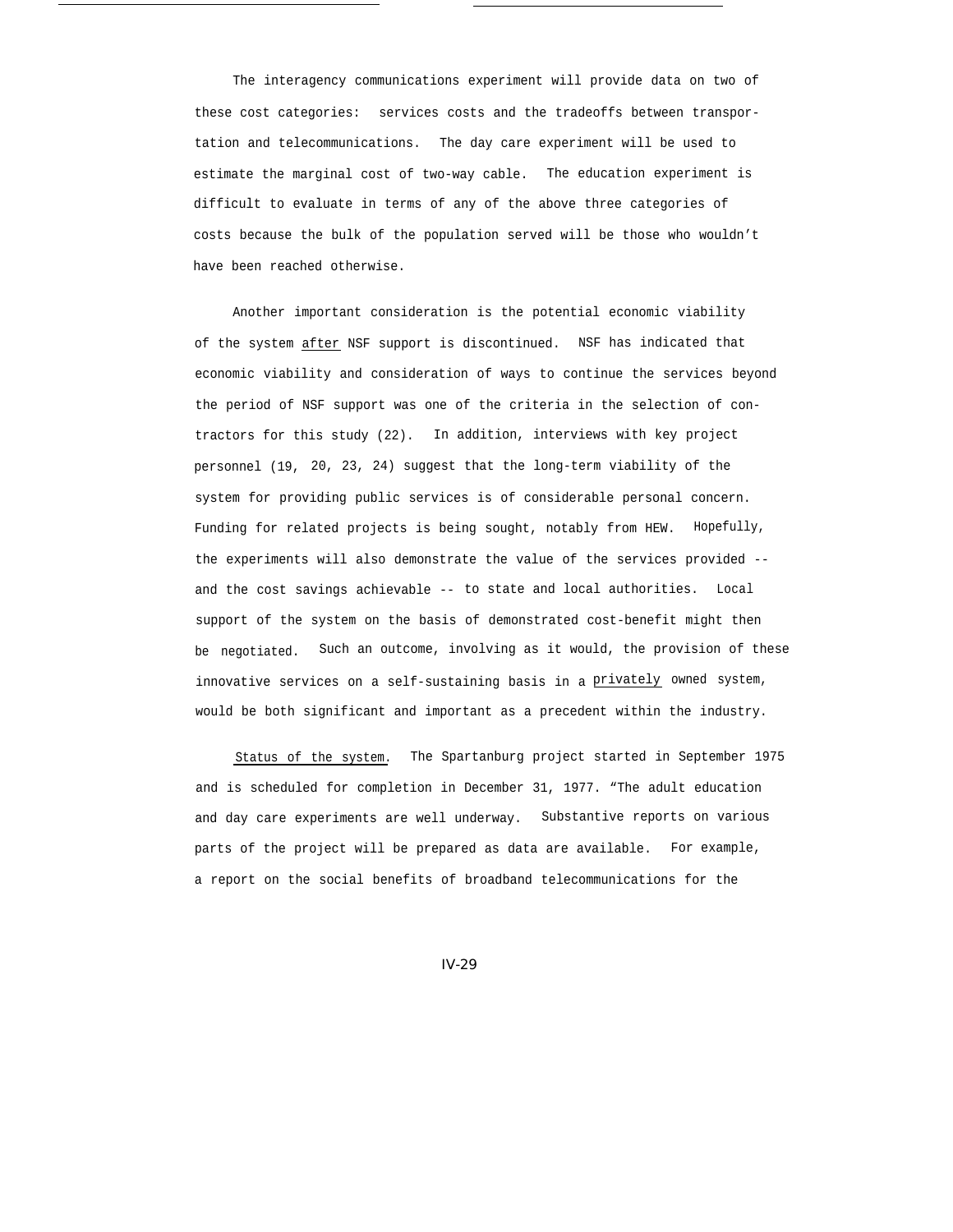training of day care operators should be ready in the fall of 1976. Significant data on transportation/telecommunications tradeoffs derived from the interagency experiments should be available in early 1977.

Summary and significant findings from the Spartanburg Case Study. This section draws together some of the points already made and summarizes additional ones to highlight the relevance of the Spartanburg project to the potential for broadband communications systems in rural areas.

- While Spartanburg is not a rural area, the project has the potential for demonstrating the cost-effectiveness of cable for providing a combination of several public service uses. If so, the data may suggest that such services could be economically feasible in rural areas as well;
- Despite the involvement of a private cable operator in Spartanburg, many problems block the entry of the private entrepreneur into similar enterprises. The difficulty of interacting with a multitude of state, regional and local agencies to put together the necessary combination of public service uses, each of which, taken by itself, might not warrant the costs involved in installing a two-way system is significant. There is a need to demonstrate that a potential market exists. The Spartanburg project is a step in that direction. In addition, the possibility of encouraging the development of a new kind of entrepreneur who is a "broker" for combining telecommunications services should be considered;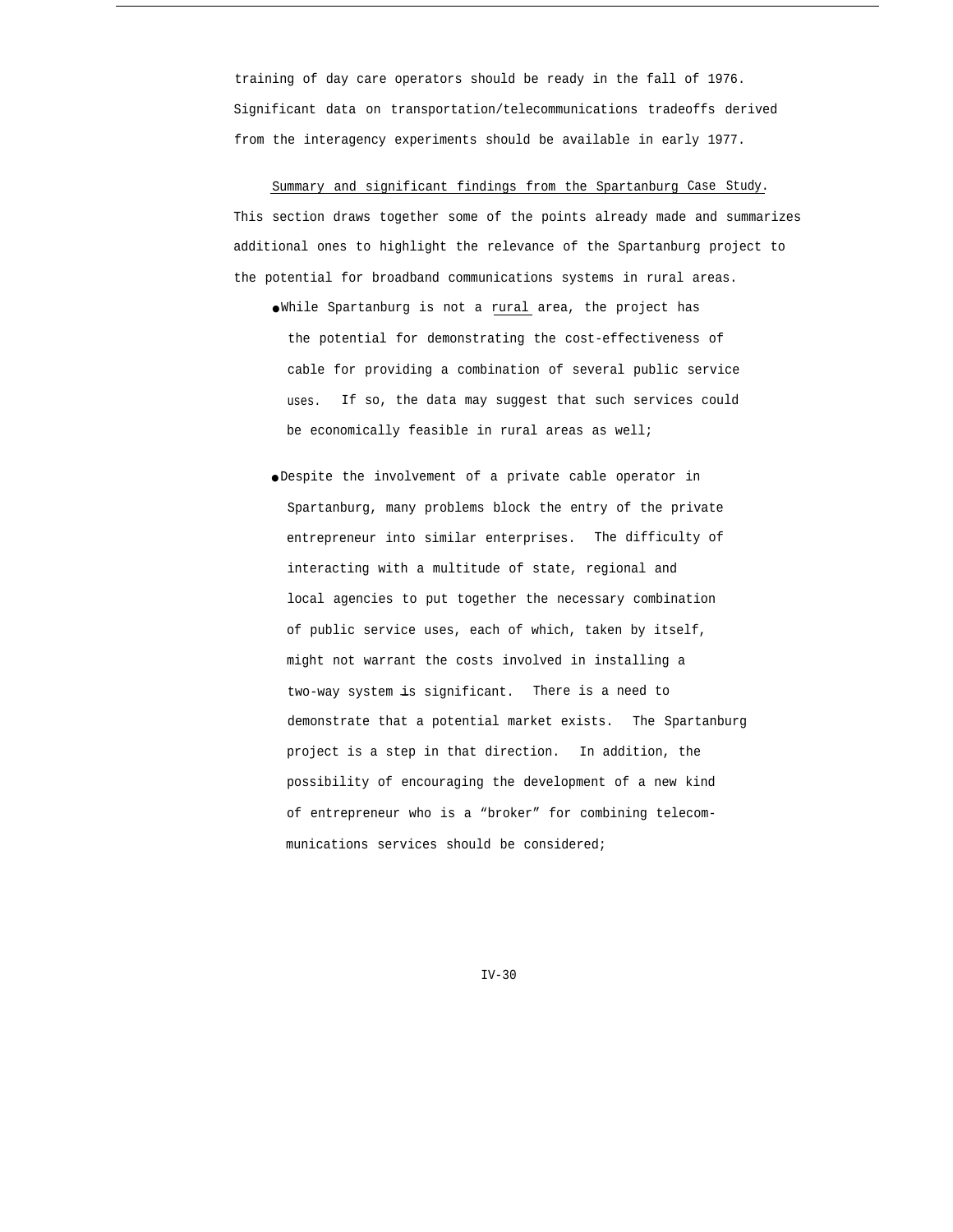- an important prelude to putting together a successful combination of public services is a careful analysis of community needs and the matching of those needs with the capabilities and costs of cable;
- the Spartanburg project so far has generated a list of some 40 additional applications which could be served by the broadband system;
- . better methods for quantifying benefits are needed. An example is determining the benefits of making adult education available to those who won't or can't come to a specific classroom but who can partake of such opportunity "on the cable";
- unionization (or lack of it) has a significant effect on system costs. In Spartanburg, studio costs are about \$25/hour for most programs and only one operator is required. In unionized New York City, the same program would require 3-5 people at much greater cost;
- oas in Trempealeau County, success of the Spartanburg project depends on the personal commitment and vision of a few personnel, among whom are the Rand Corporation Project Leader and Site Manager, the Dean of Continuing Education at Spartanburg Technical College and Telecable employees.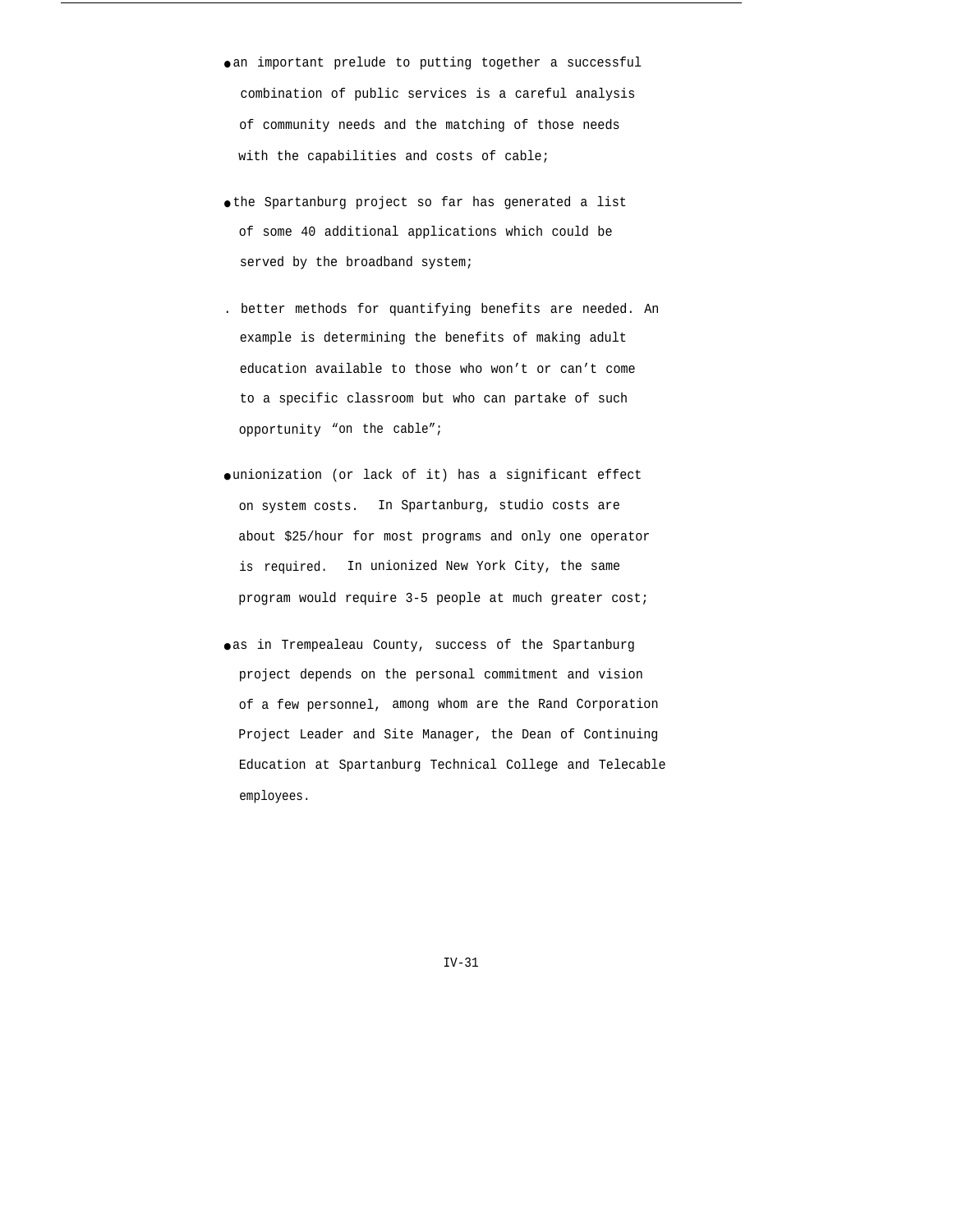### Constraints To Wider Application Of Broadband Communications In Rural Areas

In preceding sections of this Chapter, the system approach was defined, and the Trempealeau County project, which most clearly illustrates the system approach in a rural setting, was described. The experiments supported by the National Science Foundation in Spartanburg, South Carolina, were discussed to illustrate other uses of broadband communications to meet public service needs. The latter experiments will also provide needed data on transportation/telecommunications tradeoffs and the costs and benefits of providing public services by broadband or alternate methods.

The following discussion addresses factors which constrain more widespread use of broadband communications to meet rural needs. This discussion begins by identifying those technologies which were included in the study as having potential for meeting rural needs beyond supplying news and entertainment. The degree to which technology is a constraint is then considered. Thereafter, regulations and economics as they apply to the technologies and act as constraints to wider use of broadband communications in rural areas are discussed.

## **Technology**

As requested by Senator Talmadge of the Committee on Agriculture and Forestry, this study was concerned with the potential application of broadband communications to rural areas. "Broadband" communications refers to transmission of many television voice and/or data signals through a single system. The transmission may be through the atmosphere or through wires or fibers. There is no clear point of separation between broadband and narrowband.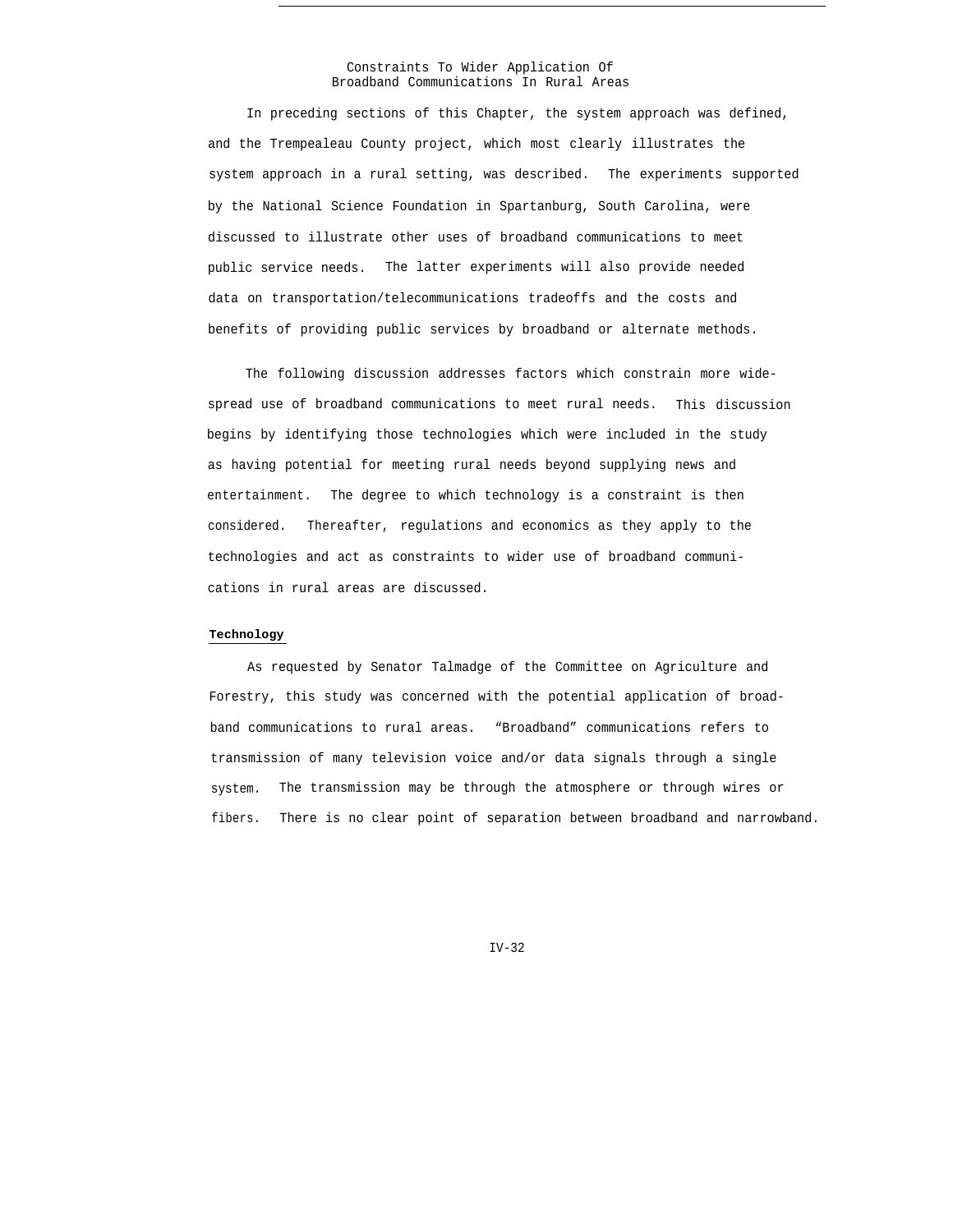For the purposes of this study, the term "broadband" indicates a communications system employing one or more of the following technologies:

- coaxial cable "hardwired" a solid substance (wires or
- fiber optics glass fibers is used for transmission
- translators transmissions are broadcast -- a solid
- microwave medium is not used
- satellite I

In general, broadband as used in this report implies two-way interaction with video as well as voice and/or data in at least one direction. It will be noted that of the above listed technologies, coaxial cable and fiber optics can accommodate transmissions to and from individual users whereas translators, microwave and satellite are generally used to transmit signals in one direction only; namely, to the user. Because of the potential value of low-cost translators in rural areas, an additional technology, the telephone, was included because it can be employed to provide return audio signals as a response to audiovisual signals sent to users by means of the translator.

It is important to note the technologies excluded from this preliminary assessment. Conventional telephone service except as previously noted was not included. <sup>1</sup> Broadcast over the airwaves from a single station, whether

**<sup>1</sup>** It should be noted that there are many potential uses for conventional two-way telephone to provide public services in rural areas. However, the requesting committee expressed its interest in broadband communications, and for this reason conventional telephone was not given major attention in this preliminary study. Applications solely based on conventional two-way telephone were considered outside the scope of this preliminary study.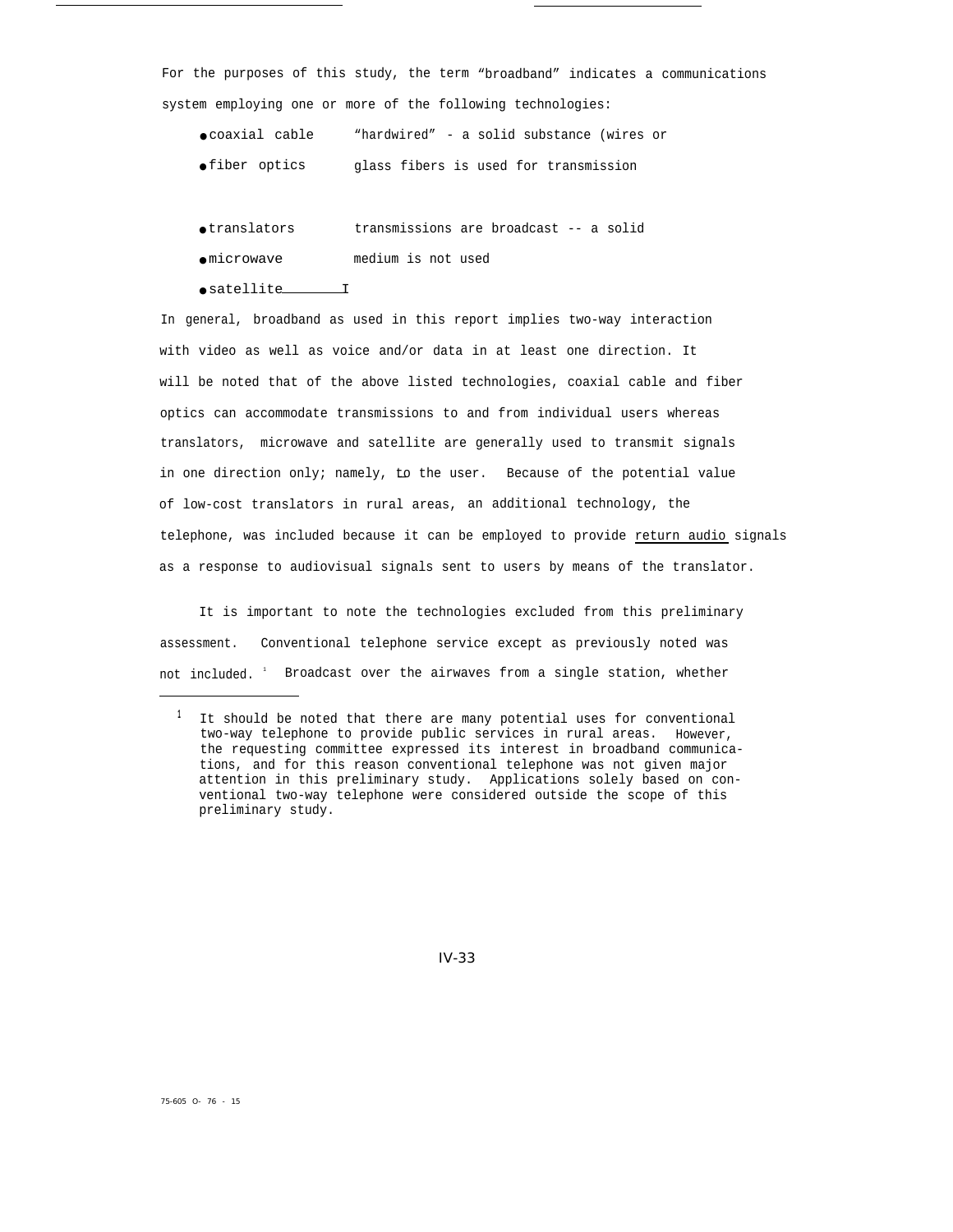audiovisual or audio only, was not included. Thus, network or independent television stations broadcasting on a single frequency, and radio stations, whether fixed or mobile, commercial, military or citizen's band, were not included. However, some consideration has been given (later in this Chapter) to the implications for the telephone and broadcast television industries of increased usage of broadband telecommunications.

A more detailed description of the technologies is presented in Appendix D. Technical characteristics of the technologies and costs associated with their use are included as well.

For purposes here, of this discussion, it is sufficient to note that there are a variety of technologies available which can be combined in various ways to meet rural needs. For example, cable can be used where it is economically feasible. Where density is very low there are two options. The uneconomic areas can be subsidized by the denser areas. This is the essence of the cooperative approach which is dedicated to providing full service to all members. Alternately, low cost translators can be used to provide service to less dense areas with response capability provided by telephone. However, the latter service will be inferior to cable because video return by telephone is not within the state-of-the-art and response is thus limited to voice or pushbuttons. Microwave or satellite can be used to link several rural systems with distribution to individual users accomplished by cable or translator. (It will be recalled that the Trempealeau County system will use a combination of microwave and cable.) Fiber optics is a new

 $1$  Citizen's band radio has been in extensive use in rural areas for a number of years and its obvious advantages of flexibility and low cost could continue to make it a valuable supplement even after a broadband system was established.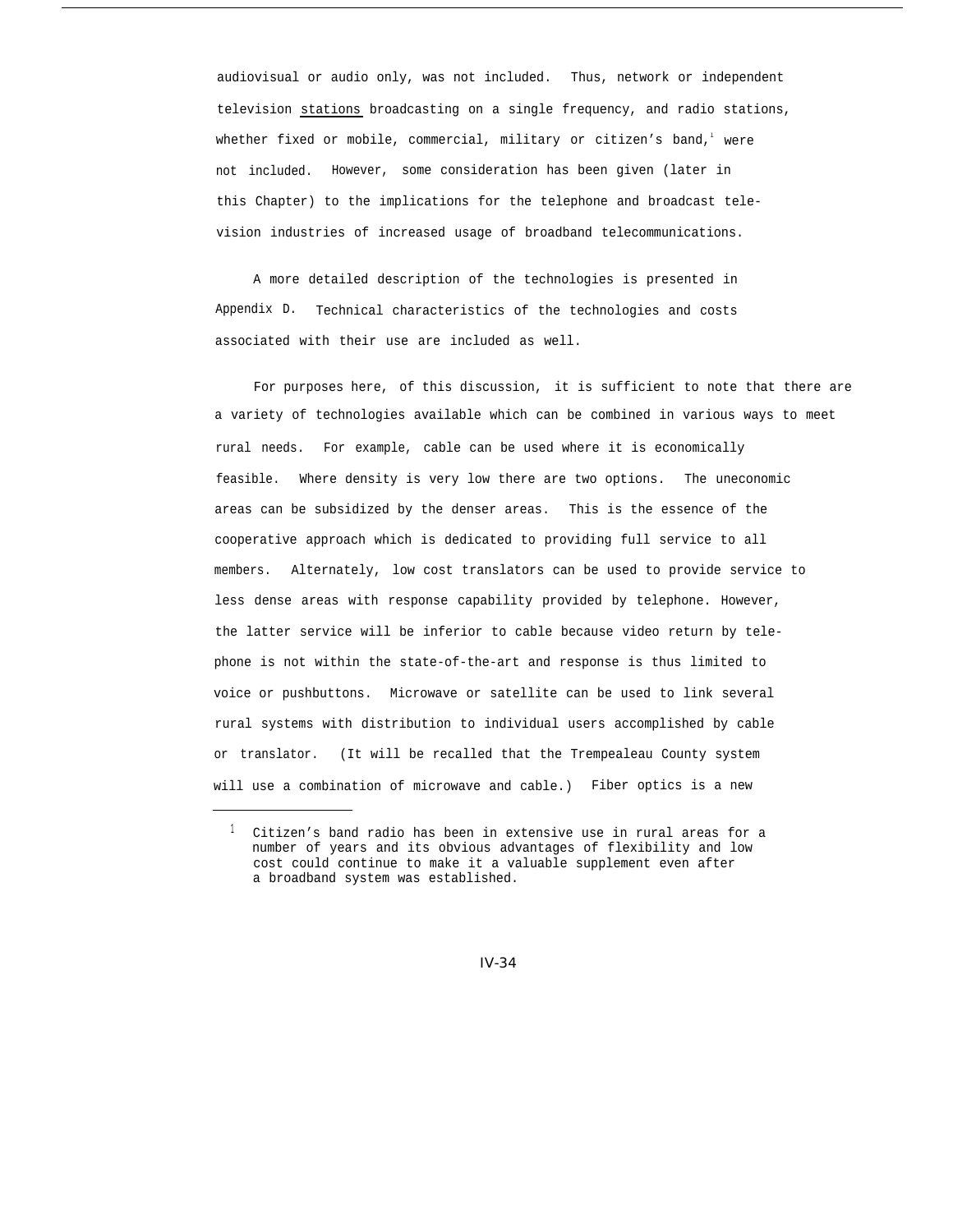technology which, while still experimental, is developing rapidly. Its value lies in its potential lower cost than cable, as well as its vastly increased channel capacity. A fiber optic cable of the same diameter as a coaxial cable could carry one million times more information.

In general, it can be said that technology is not presently a limiting factor in bringing broadband communications to rural areas. In the future, if several two-way public services cannot be time-shared and must be transmitted simultaneously, along with a number of conventional television channels, then channel capacity of conventional cable would become limiting. Meanwhile, existing technology is adequate to test the feasibility and value of public service and/or commercial use of broadband communications in rural areas. If success in initial demonstrations generates demand beyond present day technology, then fiber optics at that time may well be available to meet additional demands for channel capacity.

Since technology is not limiting, reasons for the failure of broadband communications to penetrate farther into rural areas must be sought elsewhere -- in regulatory or economic constraints. These are explored further below.

# Regulation

The following treatment of major regulatory issues affecting the future of rural broadband systems treats the two main technologies for local distribution of broadband service to rural areas: cable and translators. In addition, because of recent strides in the development of fiber optics, some indication will be given of the consequences for rural systems of the alternative ways in which future regulatory decisions concerning fiber optics may be handled.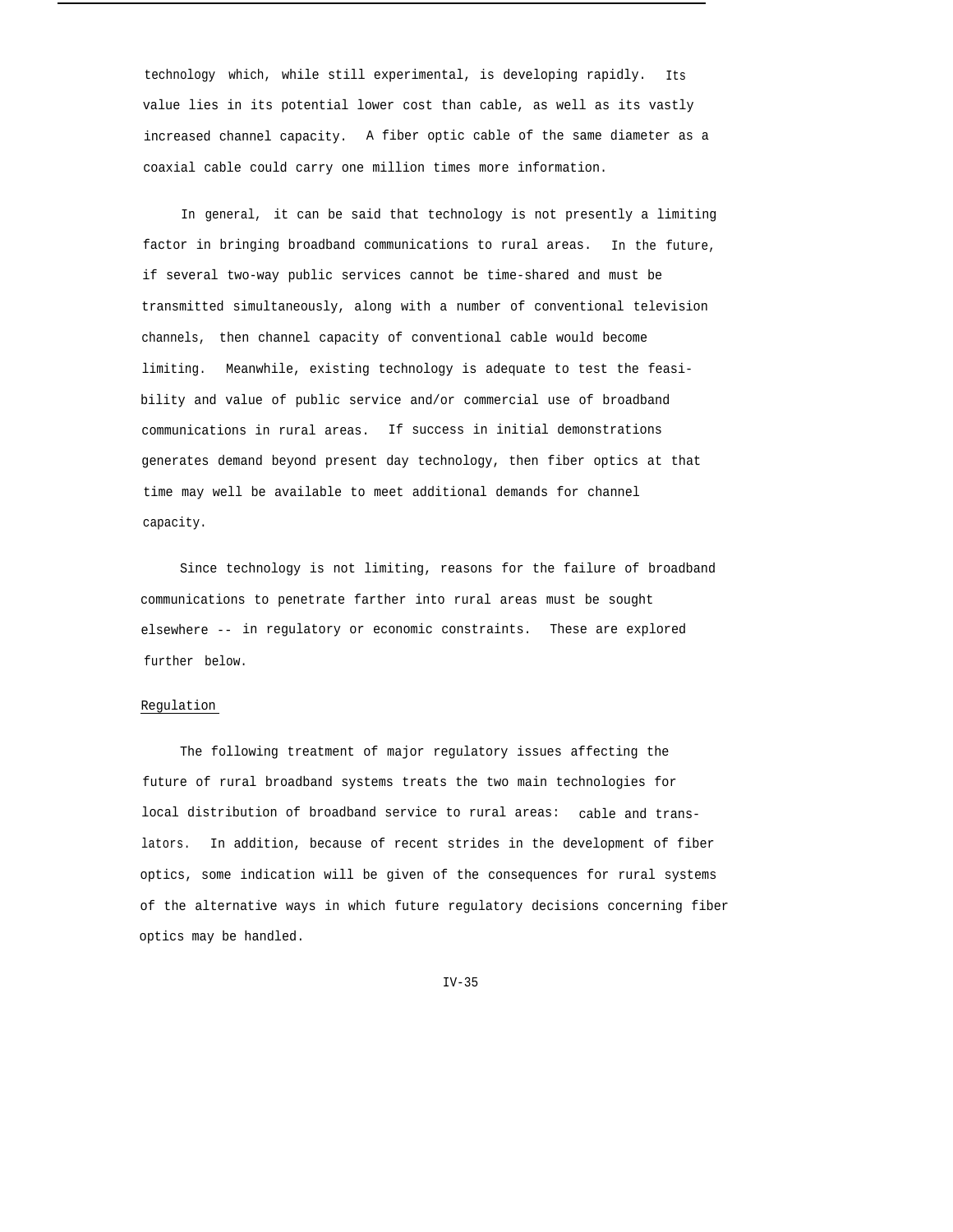In discussing these three technologies, first the regulatory constraints will be outlined and then their implications for rural systems described. At the end of the section will be a brief overview of the principal issues.

Cable. Cable regulations vary with the location of the cable service in relation to the top 100 television markets in the nation.<sup>1</sup> However, because some rural areas fall within television range of stations in these markets, the full range of FCC regulations -- those concerning the "top 100" as well as those pertaining to remote rural areas -- must be considered.

At the present time, FCC rules, based upon the Cable Television Report and Order of *1972,* provide that cable systems in the top 100 markets may import a limited number of distant signals (usually two or three) and must provide:

- transmission of local broadcast stations;
- a channel for local educational programming, free for at least 5 years;
- a channel for use by local government, free for at least 5 years;
- a free channel for use by the public on a first-come,
	- first-served basis;

<sup>1</sup> Market rank of major television cities is determined from the number of prime time viewers and ranges from the first market (with the largest number of viewers) to the 100th. Those falling outside the top 100 are not ranked.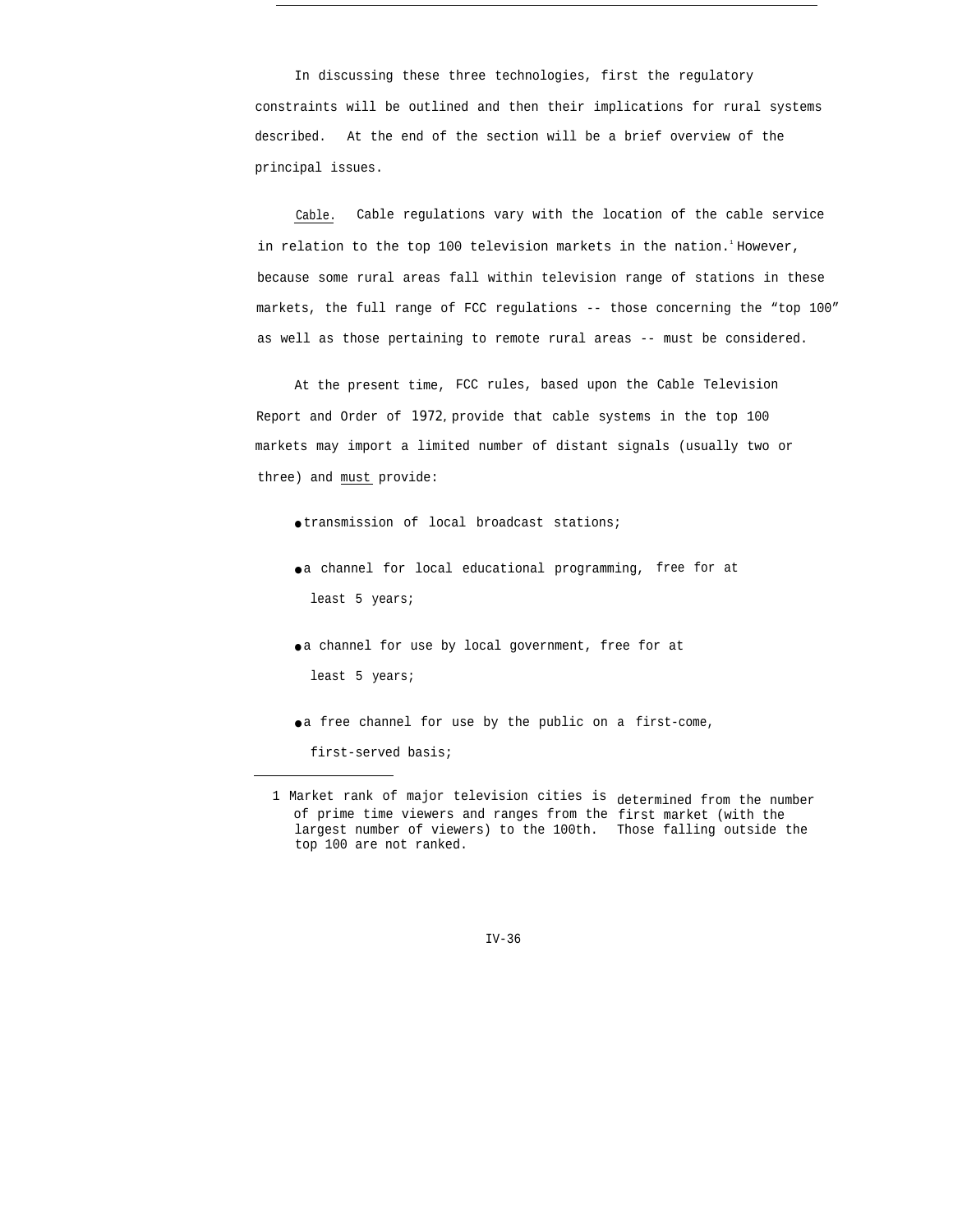oat least one channel for local programming if there are more than 3500 subscribers;

● channels which may be leased for other services.

The 1972 FCC rules also required that cable systems in major markets must provide at least 20 channels by 1 March 1977 and that for each channel carrying a broadcast signal, at least one channel must be available for nonbroadcast use (27-16; 28-74; 29-6). Another rule promulgated in 1972, but without a specific date for compliance, was that cable systems must be able to accommodate return signals from the subscriber to the control center. Concerning the latter rule, in addition to the absence of an effective date of implementation, it is significant to note that neither video nor voice return capability are required, although both are well within the state-of-the-art. Instead all that is required is a simple response capability as can be accomplished by pushbutton.<sup>1</sup>

Concerning the above rules, the requirement for existing systems to meet 20-channel capability has been indefinitely postponed because of adverse economic conditions facing the cable industry (27-16). In addition, the requirement that cable systems with more than 3500 subscribers must originate programming was stayed by the FCC during litigation.<sup>2</sup>

**<sup>1</sup>** It should also be noted that cable systems existing prior to March 1, 1972 are "grandfathered" and need only continue the service they offered at that date (27-15). Thus, they are exempt from the public access and other dedicated channel requirements of the 1972 rules.

 $2^2$ U.S. vs. Midwest Video Corp., 406 U.S. 649 (1972). Although the Supreme Court upheld the rule, the stay was never vacated so the rule is not in effect (32-9).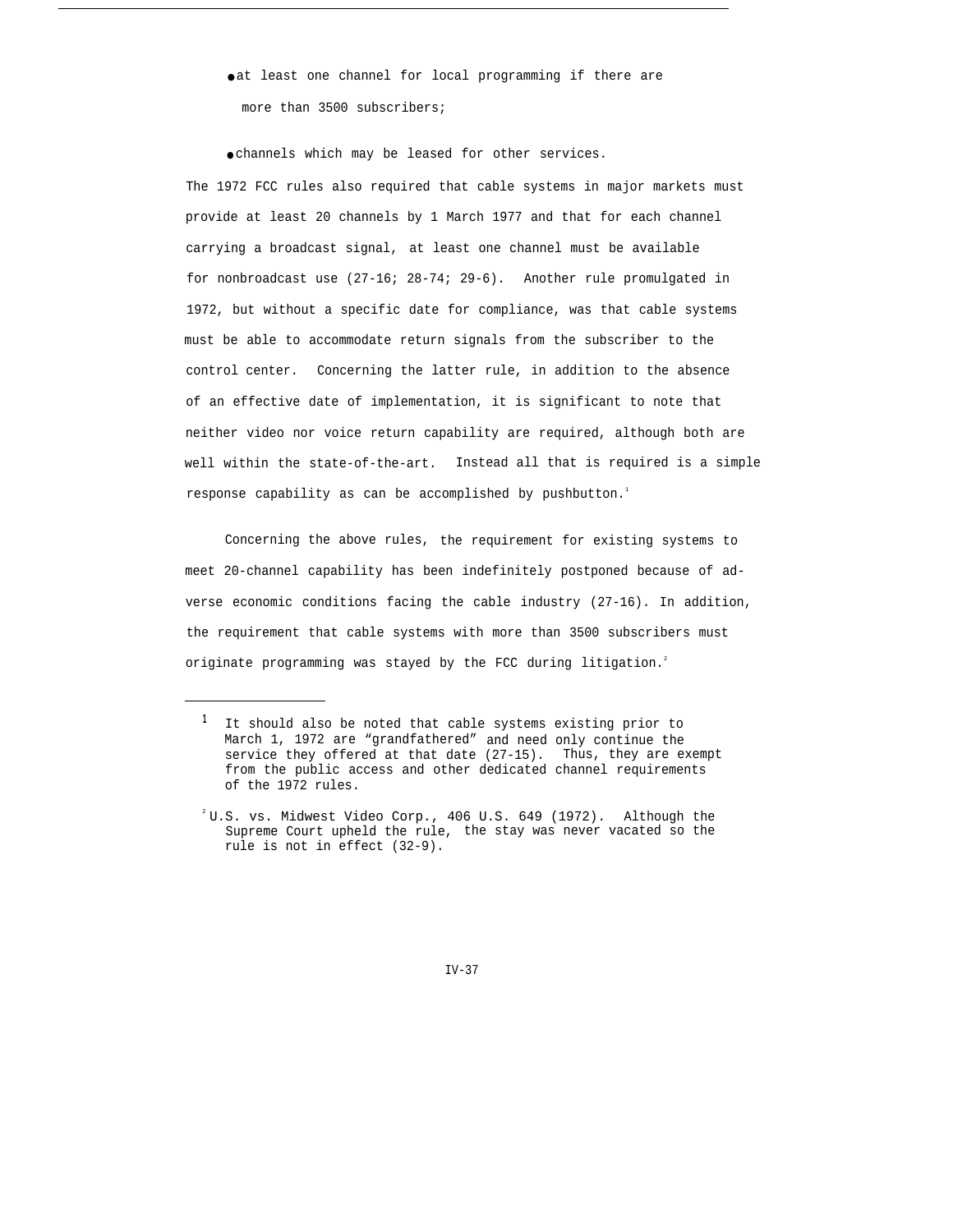As indicated, the above rules described pertain to cable operators within the top 100 markets. Outside these areas, the FCC rules on channel access for public, educational and government use do not apply.

There are three important implications of these rules for rural cable applications as discussed in this report:

- First , without encouragement from the FCC to provide return capability on cable systems, it is not surprising that most do not provide such capability.<sup>1</sup>The reasons advanced against two-way are lack of demonstrated need and the uncertain prospects for marketing such a capability for the benefit of the cable operator and/or the community. On the other hand, without an existing technical capability for two-way service, it is impossible to explore its value and its potential for economic viability. The result is a self-perpetuating circular situation.
- Second, the FCC requirement that channels for educational, government and public use be provided free of charge makes sense only where such services cannot be used to generate revenue. Applied in a blanket fashion to all systems, it could bar the development of the rural systems contemplated in this report. As will be recalled from the earlier discussion, the feasibility of area-coverage rural systems will depend upon the revenues to be received from the use

 $1$  It should be noted that systems for major market areas now being installed by some major multi-system operators do provide for conversions to two-way. Anticipated conversion costs are about \$500 per mile (compared to basic installation costs of \$4300/mile).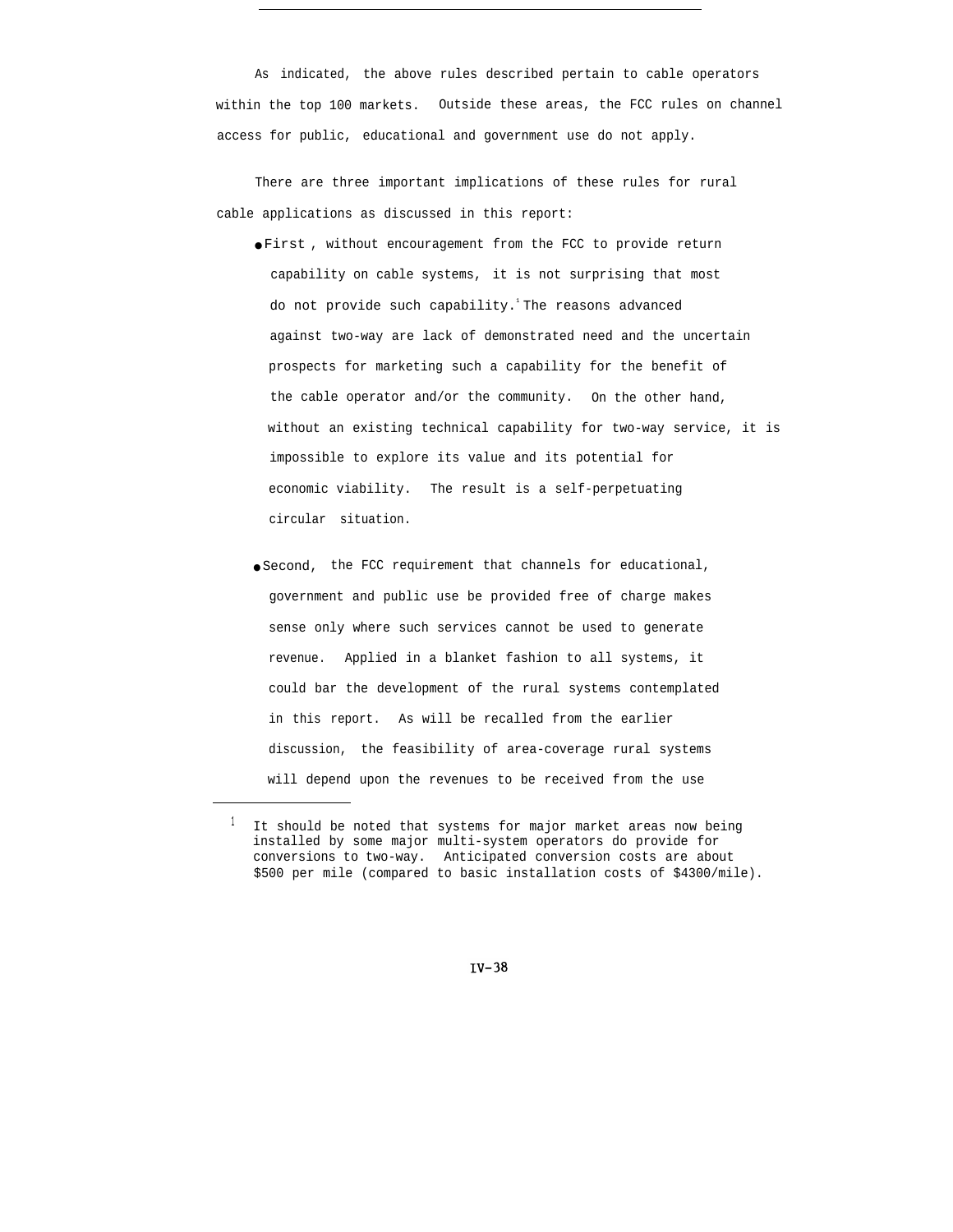of excess channel capacity for public service and commercial uses. Had Trempealeau County, for example, been located within a top 100 market area (and subject to FCC requirement for such markets), it is entirely possible that the project would not have been attempted. Without revenue from the school systems (and citizens might well have objected to paying for channels that were meant to be free of charge), low population density and other unfavorable characteristics would have made the system economically unattractive. In this connection, it should be emphasized that payment for such institutional use of channels should not necessarily represent a net increased burden for the residents involved. As in the case of Trempealeau County, savings from the use of the broadband system may offset the costs. As a further comment on the difference between the concept underlying the FCC "free of charge" rule and that of the full-service rural systems discussed in this report, it should be noted that the FCC concept implies the use of broadband as a supplement to education while the usage contemplated here is an integral element of the basic delivery system for educational services.

● Third, the current debate over possible relaxation of cable regulations has focused on such issues as the number of distant signals which the cable operator may import (presently three in markets 1-50, two in market 51-100 and one outside the top 100 markets) and on the pro's and con's of restriction of cablecasting of sports events and movies (31-160).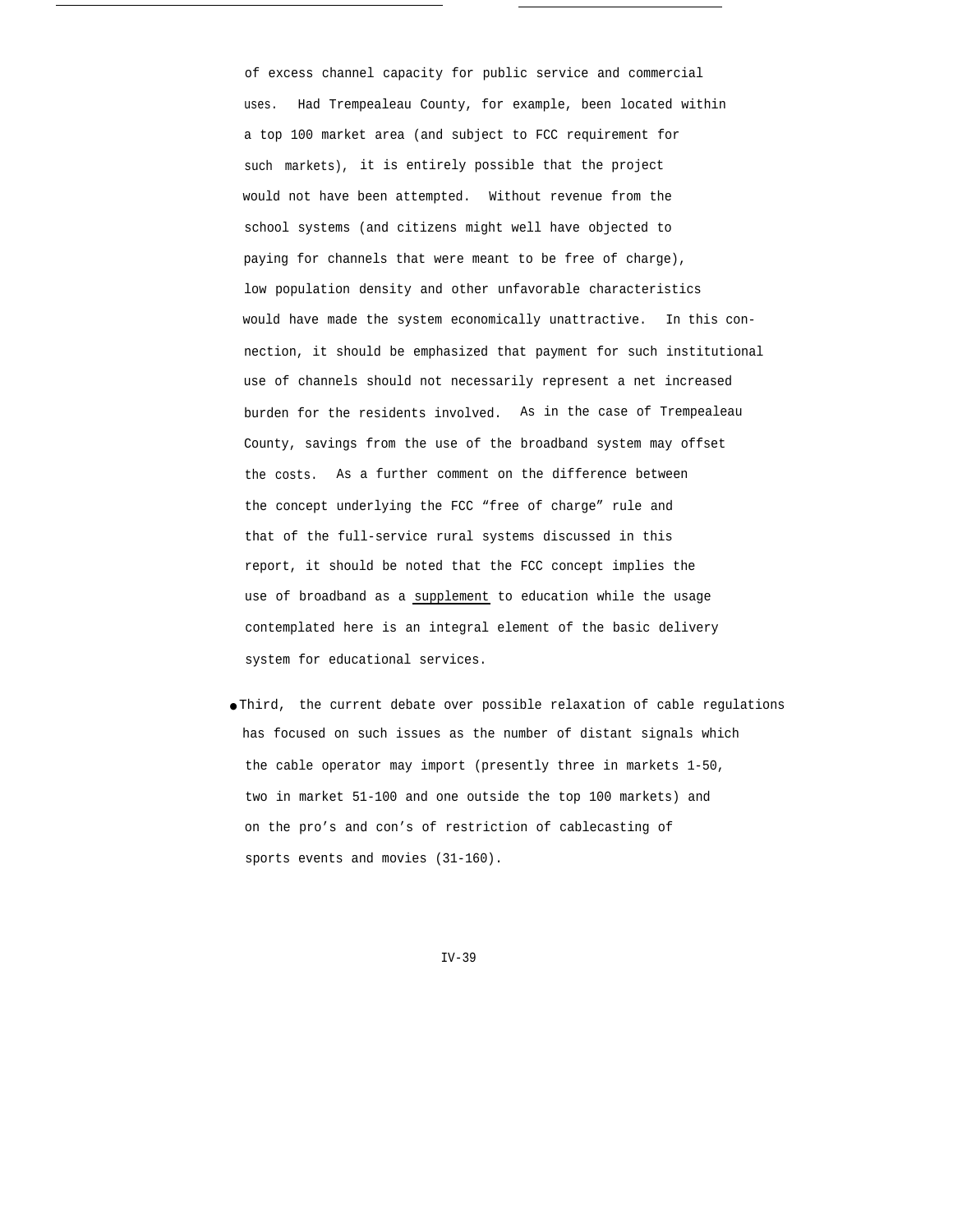over the areas in which they presently are in conflict: entertainment This is a debate between the broadcasters and current cable operators and sports events. If the potential for full-service rural broadband systems is not considered in this debate, it is possible that the dispute may be resolved solely on merits of the cases as viewed from the urban perspective -- when in fact, those also affected by the outcome will be rural residents.

This is not the only example of the problems that might persist if the interests of rural systems are not taken into account. On the one hand, the FCC does not restrict nonentertainment uses of cable (which could have the effect of permitting the development of the broadband systems discussed in this report). But on the other hand, FCC regulations on the importation of distant signals are most restrictive outside the top 100 markets (27-55), which could have the unintended effect of frustrating the development of the very systems that could provide the nonentertainment services that FCC has decided not to constrain. This is because a full range of news and entertainment is necessary to capture subscriber interest. In other words, rural systems cannot be solely supported by public service and commercial use of which charges are levied. Full subscriber support is also necessary.

Expansion of cable into the rural public service market has not been directly restricted by FCC regulations. More important are: 1) the indirect impact of regulations which have not been enforced (20-channel capacity and response capability); and, 2) regulations which have been designed primarily with the broadcaster in mind.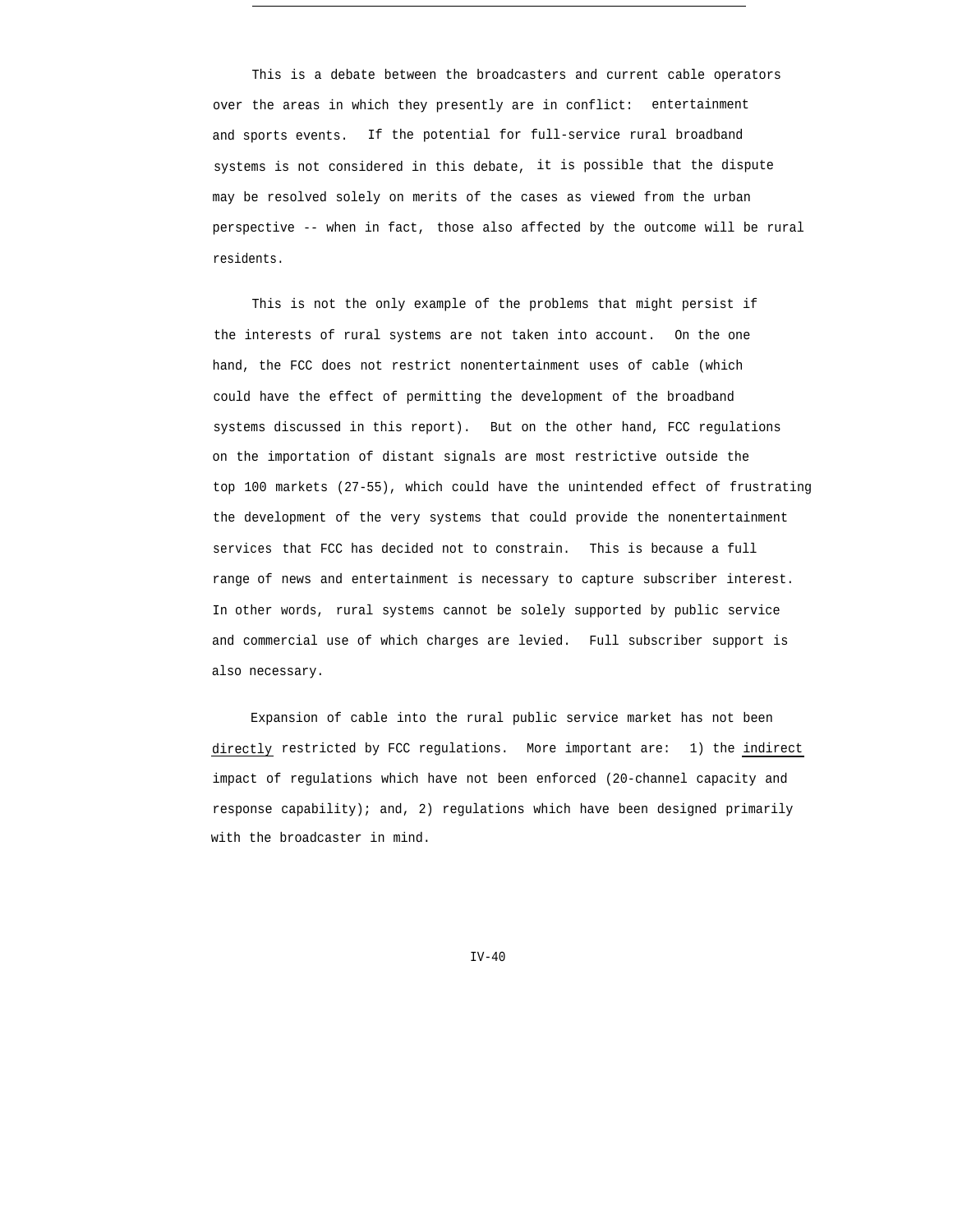With regard to the first, requirements for response capability and 20-channel capacity were not enforced because the cable industry was competing with broadcast under adverse economic circumstances created in part by other FCC regulations designed to protect broadcasters (restriction on distant signal importation, limitation of cablecasting of sports and movies, etc.). Although the impact has yet to be felt, failure to enforce the 20-channel capacity and response capability requirements has led to the installation of reduced capacity cable systems which ultimately will restrict cable operators from providing exactly those multi-channel services which cable can uniquely provide.

With regard to the second point, cable has been treated as ancillary to broadcasting. As described in a recent House Subcommittee on Communications staff report:

> . . . "it means that cable has no charter of its own -- that is is largely regulated as an appendage to conventional broadcasting. But cable television has distinct characteristics, and merits the opportunity to develop on the basis of those differences" (27-29).

Translators.<sup>1</sup>A number of regulations presently Constrain the use of translators as a supplementary means of servicing remote households in an area-coverage broadband system. In most instances cited below, these restrictions could have the practical effect of preventing a broadband system from integrating translators into their operation.

● Translators are restricted to rebroadcasting signals from

licensed broadcast stations with station approval for such

 $TV-41$ 

<sup>1</sup>Translators are defined as broadcast stations ".. .operated for the purpose of retransmitting the signals of a television broadcast station, another television broadcast translator station, or a television translator relay station by means of direct frequency conversion and amplification of the incoming signals. .." (Federal Communications Commission Rules and Regulations 74701).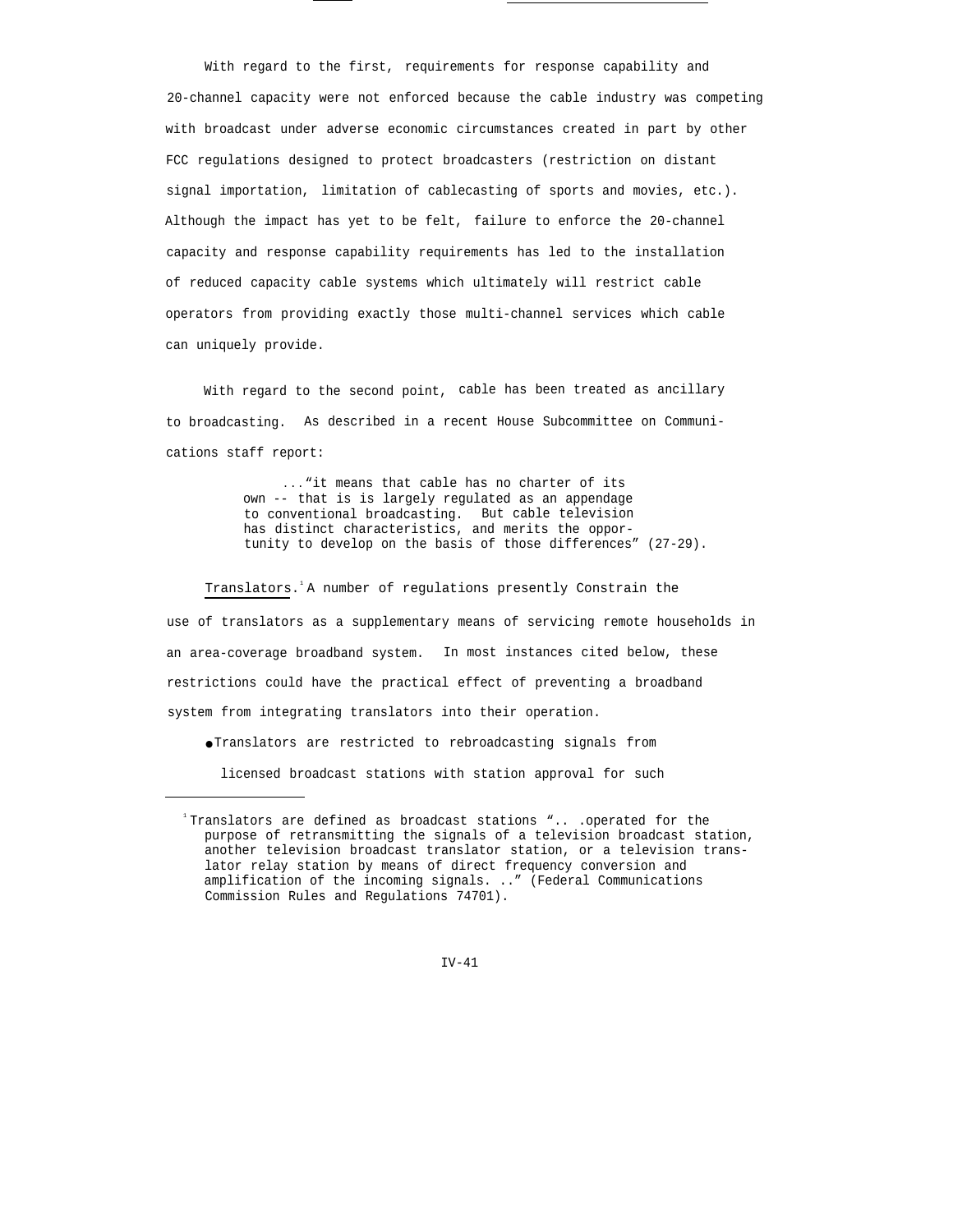rebroadcast. Thus, an owner of a translator cannot originate programs. This restriction also applies to advertising, reducing the potential of this form of financial support. More particularly, UHF translators are permitted 30 seconds per hour of still picture and recorded audio advertising. No advertising or other local origination is permitted on VHF translators. These restrictions may be contrasted to cable alone, where station approval for program transmission is not required and where local origination of programs is encouraged.

● importation of distant signals by microwave, whether land or satellite based, is barred for translator stations (26). Thus, the distance over which signals can be imported is limited to the number of "hops" which can be made by translators before the signal degrades (a few hops at 50-80 miles per hop) (3-5). Not only is distance limited but the cost of distant signal importation is increased compared to the cost if distant signals were obtained from land-based microwave relays or satellites. Such restrictions do not apply to cable systems.  $1,2$ 

<sup>1</sup> It should also be noted that Nevada Radio-Television, Inc. has had permission since December 1972 to use 7 and 13 gigahertz, subject to several conditions, for a television relay and translator network. The original reference is the FCC Memorandum Opinion and Order No. FCC-72-lll0. The current reference is Nevada Radio-Television, Inc. 38 FCC 2nd 55525RR 2nd 1197.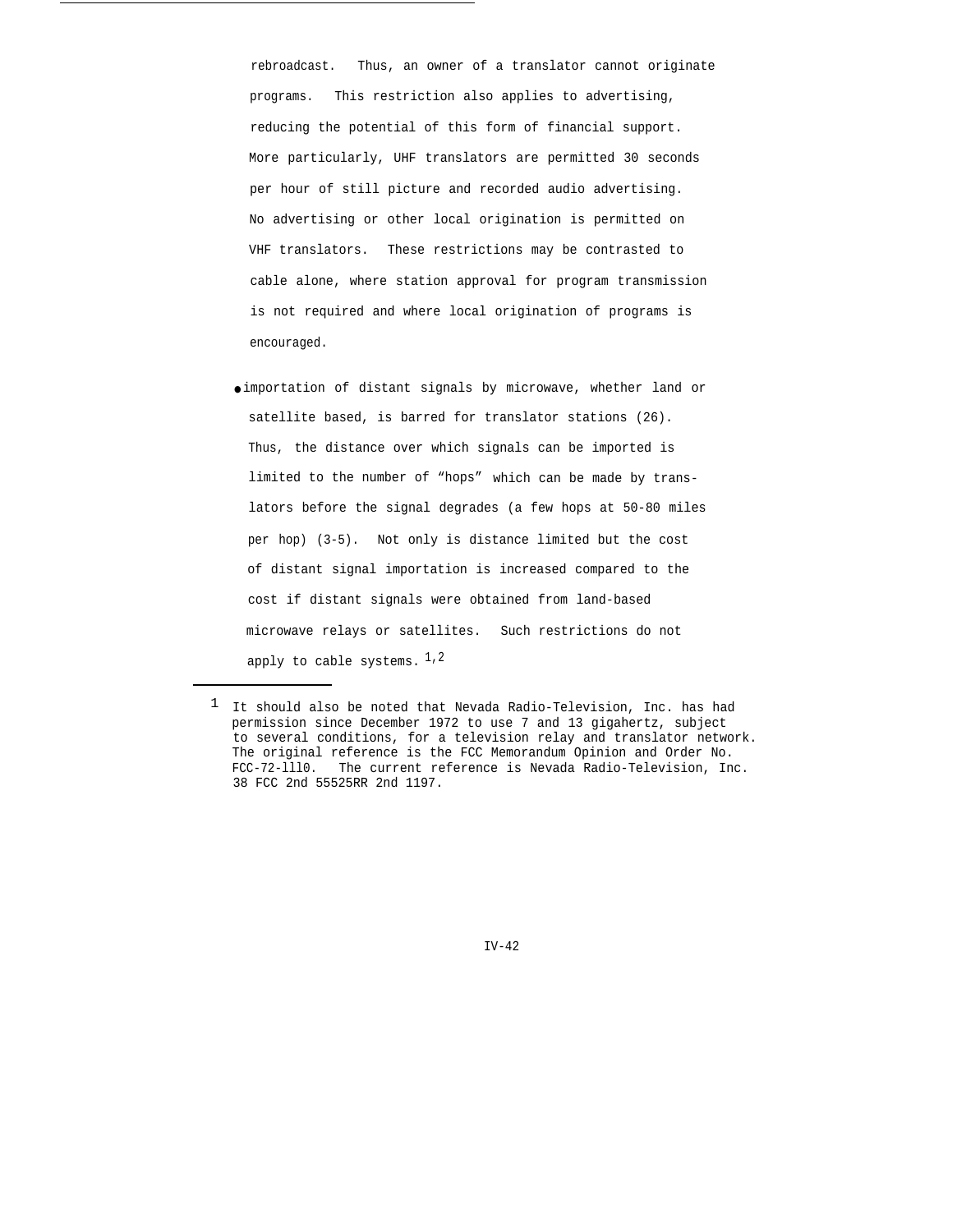● Regulations prohibit scrambling of translator signals (26-318). Thus, because these signals are broadcast over the air; they can be picked up by any television set. This may be contrasted to cable service where a fee can be charged for installation of the cable and subsequent use of it. Because of the difficulty of charging for translator use, entrepreneurs do not find installation and operation of translator stations economically attractive. Instead translator stations are usually operated by broadcasters wishing to reach locations outside their signal range, government entities or nonprofit community organizations (3-5).

As is apparent from the above, translator stations are operated primarily as extenders of broadcast systems, permitting wider signal coverage, rather than as a technology with potential in its own right. Exclusion of local origination and an inability to charge for service is likely to lead to continuation of this situation.

In urban areas , where broadcast stations are located, there are strong arguments for restricting translators, the most cogent being protection of broadcasters. On the other hand, it must be noted that the 1952 FCC frequency allocation plan, deriving its justification from the Communications Act of 1934 which called for "a fair, efficient and equitable distribution" of communications service in the United States, envisaged 2,000 television stations (27-l). In fact, today, there are less than 900 television broadcasters. Those who are underserved by this scarcity of broadcast stations are the inhabitants of rural areas (27-l).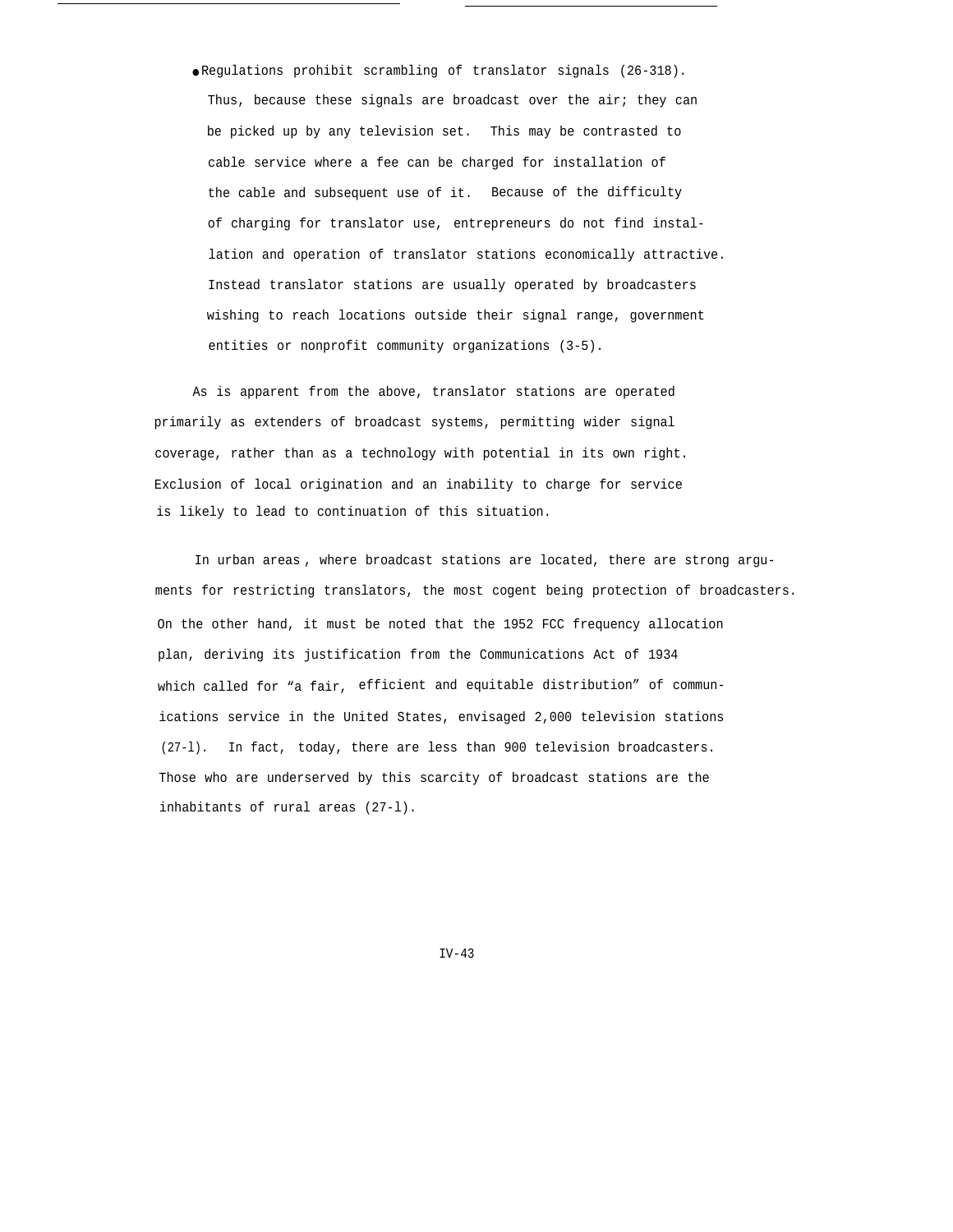Fiber Optics. As discussed earlier in this Chapter and more fully in Appendix D, the availability of fiber optic technology could be of great importance to the development of rural broadband systems. Not only would this technology vastly increase the number of channels that could be carried on a given line, but it also holds the promise of being cheaper than coaxial cable, which might have the effect of opening up those rural areas that have too low a density to justify the expense of conventional cable.

Here, as in connection with the above discussion of the dispute between broadcasters and cable operators, the concern is that jurisdiction over the uses of this technology might be decided without taking into account the interests of rural broadband systems. As an example, the decision might be framed largely in terms of the uses of fiber optics for long-distance transmission, with an appropriate institution assigned on this basis to have exclusive jurisdiction over its use. In turn, this could have the practical, if inadvertent, result of denying its use for short distances in low-density rural areas. .

Alternatively, this jurisdictional dispute could come down to a competition between the telephone and urban cable operators -- with the same end result for rural broadband systems. Competition between these two is not an immediate problem because of the dissimilar capabilities of telephone and cable television systems. If, however, optical technology provides the telephone company with broadband capabilities and the cable companies begin to offer two-way services such competition may occur.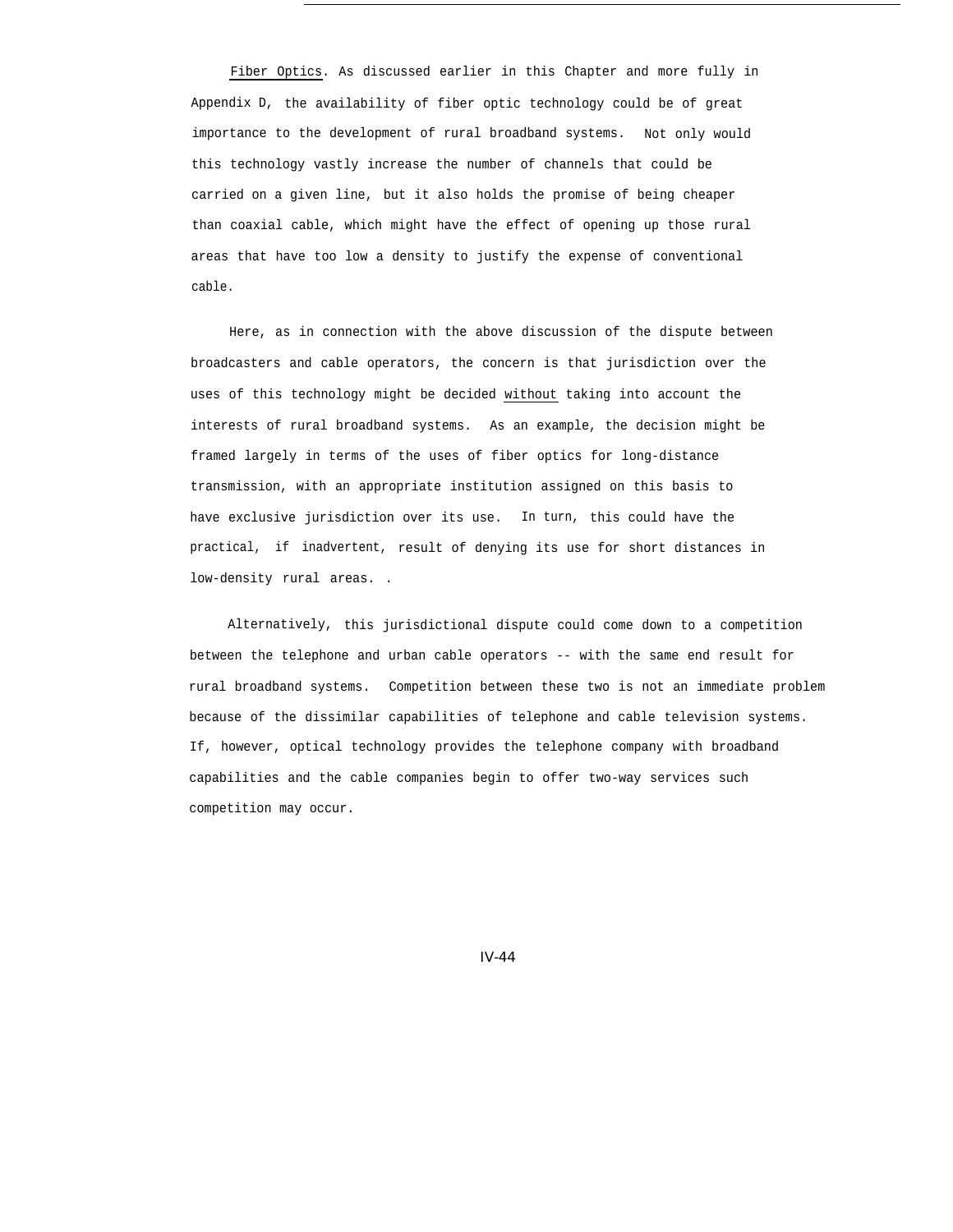Already there are indications that the leaders in the cable television industry will probably propose that there be two distinct services and two cables brought into each household. One service, provided by the telephone utilities, would be a switched service with a universal two-way voice and data capability. The other, operated by the cable industry, would be a distribution only, non-switched service having the specific function of carrying program material from a central point to the home.

If this were to occur, once again rural interests could be left out. Present cable operators, interested largely in expanding their market for entertainment and similar services -- which only entails one-way transmission -- understandably might be willing to retain this jurisdiction in return for assigning two-way systems to the telephone companies. Left out would be the interests of potential rural broadband system operators, who conceivably could have their right to two-way capability almost inadvertently traded away.

#### Discussion

Broadcast television has not developed to the extent anticipated because the economic base to support a broadcast station is larger than was expected when the regulations were formulated. As a result, rural areas are underserved with conventional television. Cable operators , who could remedy this deficiency, are restricted by regulations on the number of distant signals they can import in order to protect the few broadcasters that are located in rural areas. Translators, which could increase the coverage of independent broadcasters, are sometimes not used because the independent broadcaster may then be considered a network and the costs and benefits of possible unionization must be weighed against the benefits accruing from increased coverage.

*Iv-45*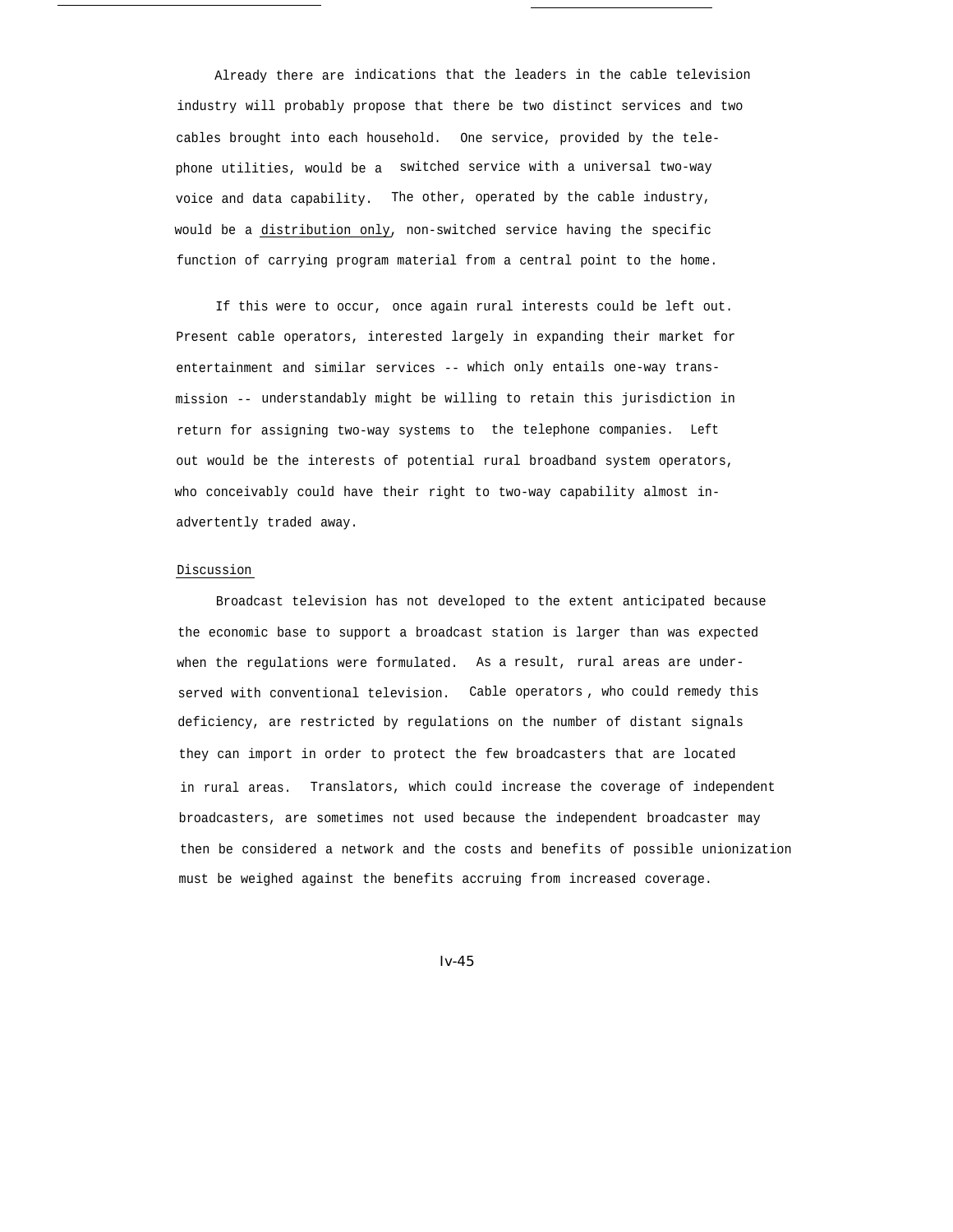The FCC has attempted to foster development of the unique potential of cable (especially two-way cable) by imposing a requirement for free channels for educational, governmental and public access use for systems in major market areas. Local authorities frequently levy similar requirements in granting franchises. However, these attempts to encourage development of unique services may have discouraged rather than encouraged the development of cable. This is because cable operators tend to think of public services as services to be provided without charge rather than as sources of revenue. As a result, cable operators have not contributed to the development and spread of public (or commercial) services via cable.

Because cable operators generally believe that economic viability lies in conventional television programs, they have competed with broadcasters rather than emphasized the development of unique services. If it can be shown that meeting public and commercial needs can generate revenue, attitudes might change and the result could be the development of a new type of cable entrepreneur, one who might "broker" a total system consisting of a combination of services.

As for the impact on cable of possible future legislation, one further area of current debate requires comment. At issue is whether cable should be treated as a common carrier, as telephones are. The underlying concept, as articulated in the Whitehead Report and elsewhere, is separation of the medium -- the cable distribution system -- from the message -- the program or information content. The cable operator would be similar to a telephone company, a common carrier, in that he would provide a communications system but would be barred from influencing the use made of his system. Separate entities, such as the networks, private broadcasters or other groups desiring to provide special services would rent or buy channels from the cable operator.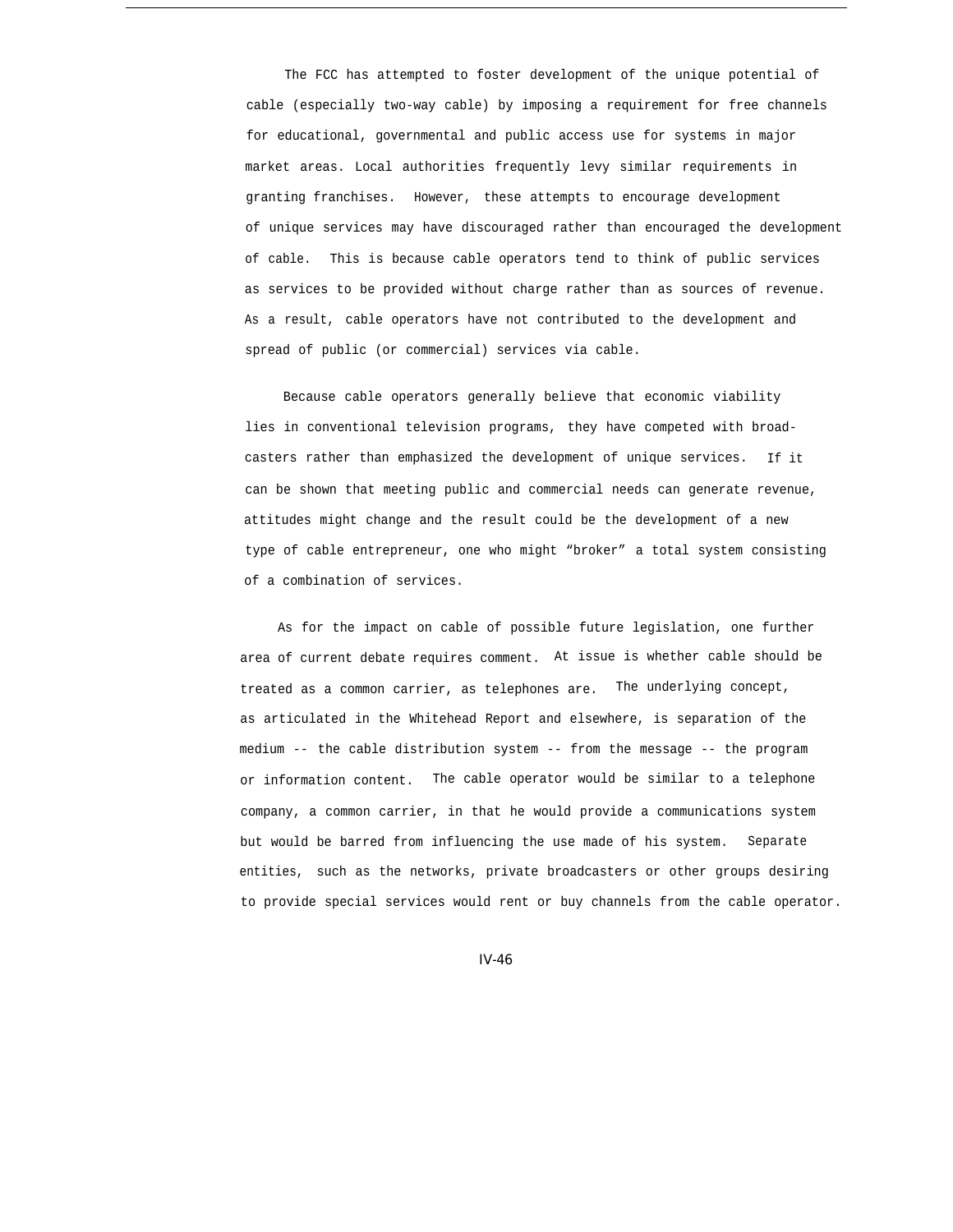Regulation of cable as a common carrier could constrain the system concept as described in this report. This is because this concept assumes a combination of services and accessibility to the system by all residents (those living in relatively unpopulated regions as well as those living in more densely populated rural towns). Economic viability is based on averaging of costs across all residents so each pays the same and on the potential reduction of costs to each individual subscriber because of higher fees for institutional use which help to support the total system. If the cable operator is restricted to distribution and excluded from content, his motivation to participate in developing a viable combination of services which will support an area-wide cable plant in a low density area will be greatly reduced.

As an overall comment on regulatory constraints upon the development of broadband systems, it has been shown that these constraints, present and likely in the future, seem to represent errors of omission rather than commission. To the degree that the interests of rural broadband systems are not brought to the attention of policy-makers, it is likely that important issues will continue to be resolved as if only urban interests were involved. In the latter instance, decisions might be made which could have the practical effect of foreclosing the development of rural broadband systems before the latter even have a fair test.

## Economic Constraints

A prima facie case can be made that the principal constraint on the deployment of rural broadband systems has been economic viability.' The

 $1$  It should be noted that in the long run it will be necessary to look beyond economic constraints. To the extent that neighboring rural communities, for whatever reason, refuse to work together or share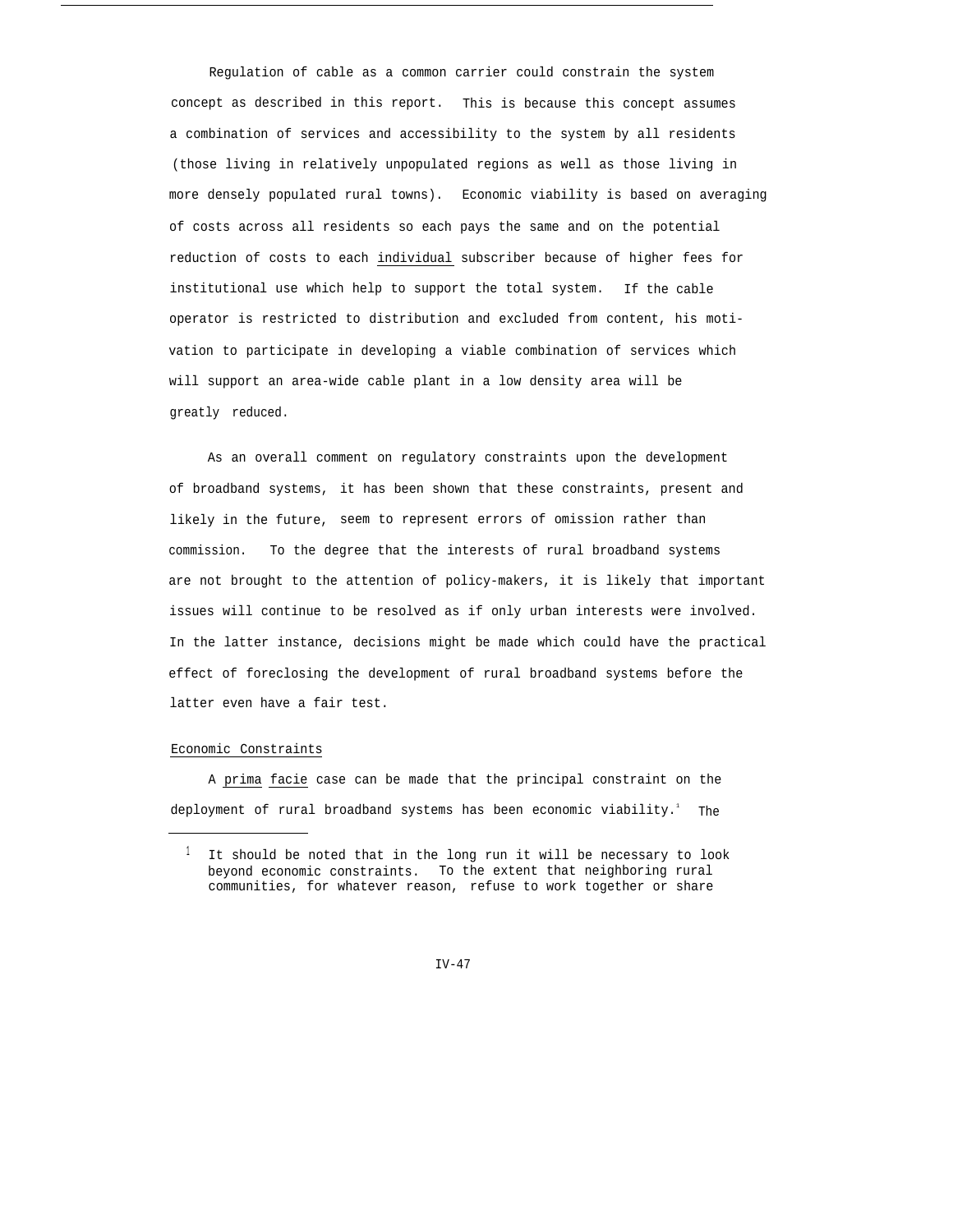common facilities such as broadband systems, economic unfeasibility might be said to be grounded in social factors. A similar caveat applies when jurisdictional disputes among state and local government and community groups hamper such common enterprises as these systems - except that in this instance the cause for non-adoption might be labelled as political. While either or both of these factors could have significant influence upon the ultimate degree to which broadband systems are adopted, they are not immediately relevant to the task at hand -- which is attempting to understand why rural areas which otherwise might be willing and able to support such systems have been unable to develop them.

IV-47-a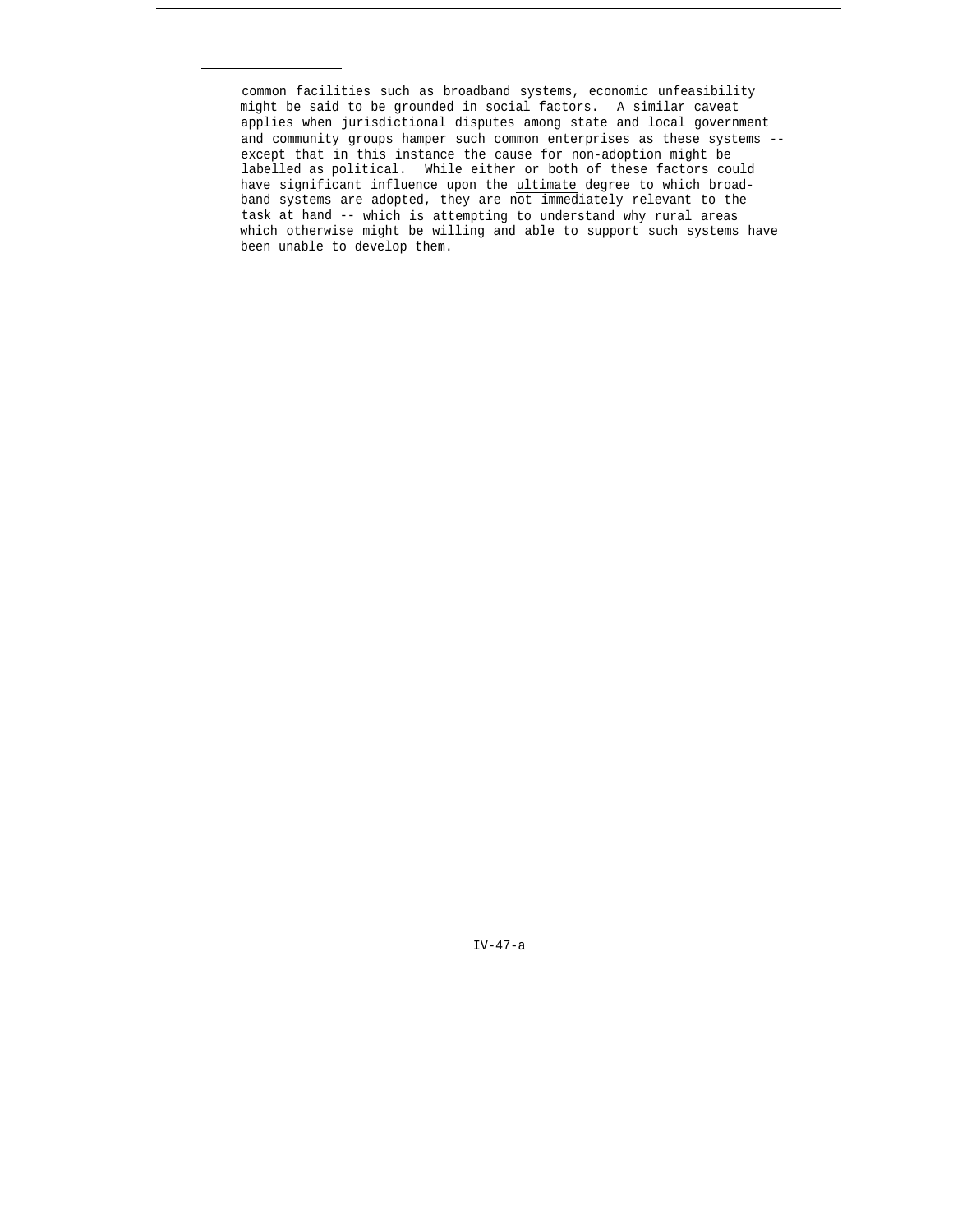necessary technology has long been available, present regulations are not totally restrictive, but Trempealeau County remains the only rural area in the United States where an area-coverage system is being seriously attempted.

Data are inadequate to judge whether the belief that such systems are not economically viable is valid -- or whether this belief is simply "conventional wisdom." What does seem clear is that conventional cable systems, limited to news and entertainment and having as their sole source of revenue the fees of individual subscribers , are not economic in low-density rural areas. To the extent that potential entrepreneurs and system operators continue to think strictly in terms of the traditional uses of broadband, then their negative opinion -- or, "conventional wisdom" -- will continue to be self-fulfilling in nature.

Hard data on the economic feasibility of area-wide multiservice systems must be gathered before this predominant opinion of investors and operators can be altered. Later in this Chapter an approach will be outlined by which such data can be gathered. First, however, it is necessary to describe the economic constraints to the development of rural systems as they exist and are perceived today. There are two aspects of the problem: capital for system construction and, capital for operating and maintenance costs.

Construction. Installation of a broadband communications system, regardless of the technology used, is capital-intensive and requires a large front-end investment. The costs of laying cable, providing hardware at the head-end, erecting antennas and installing translators, or constructing an earth station, are sizable. These costs can be reduced somewhat in rural areas; for example cable undergrounding will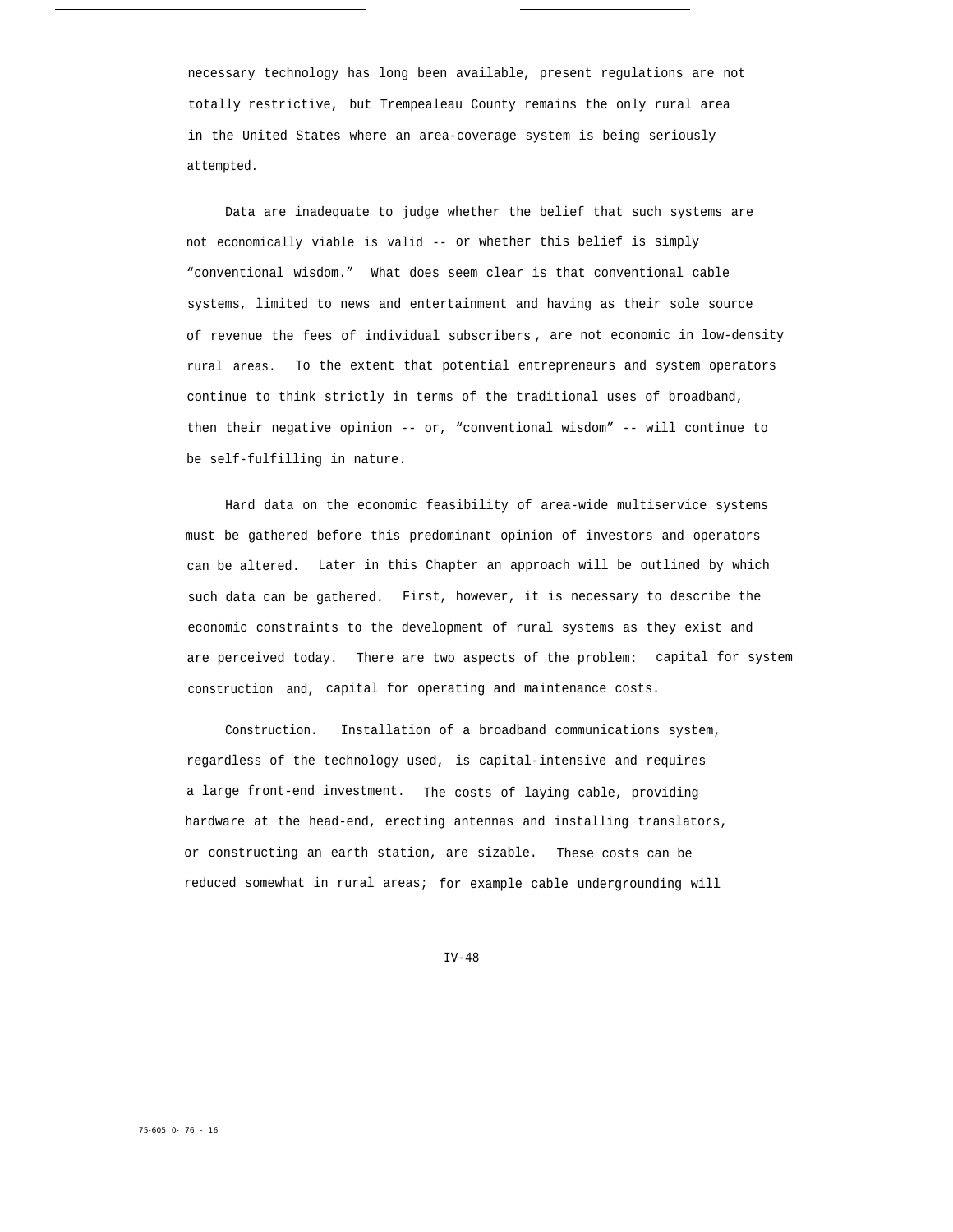be cheaper in rural areas than in high density urban areas or may not be required. But even under the best conditions a large investment will always be required.

Unfortunately, sources of funds are extremely limited. Private entrepreneurs will not put up the necessary capital or use their conventional loan sources for rural systems because such systems are believed to be uneconomic. Two government sources which have been used to support installation of rural systems were found, but, for the reasons outlined below, neither is likely to be of significant assistance in the future.

The first of these is USDA Farmer's Home Administration Community Facilities loans under Title I of the Rural Development Act of 1972. One such loan has been made to a cooperative, the Western Wisconsin Communications Cooperative (WWCC), to fund the first phase of a county-wide cable and microwave system. As has been described, WWCC was fortunate in the timing of their loan application, having submitted it just after the Act was passed. Today, there is more competition for these funds. A successful applicant would have to justify a telecommunications system in terms of recently issued loan priorities, which are (in descending order): 1) public safety facilities; 2) health care facilities; 3) public service facilities; 4) recreation facilities; 5) new hospitals or expansion of existing hospitals; and 6) other (33).

Given the present uncertainty as to the value of broadband communications to rural areas, it is unlikely that such an application could successfully compete today for funds. The validity of such an interpretation is shown by a statement from the FmHA Administrator in correspondence to OTA: "we

*Iv-49*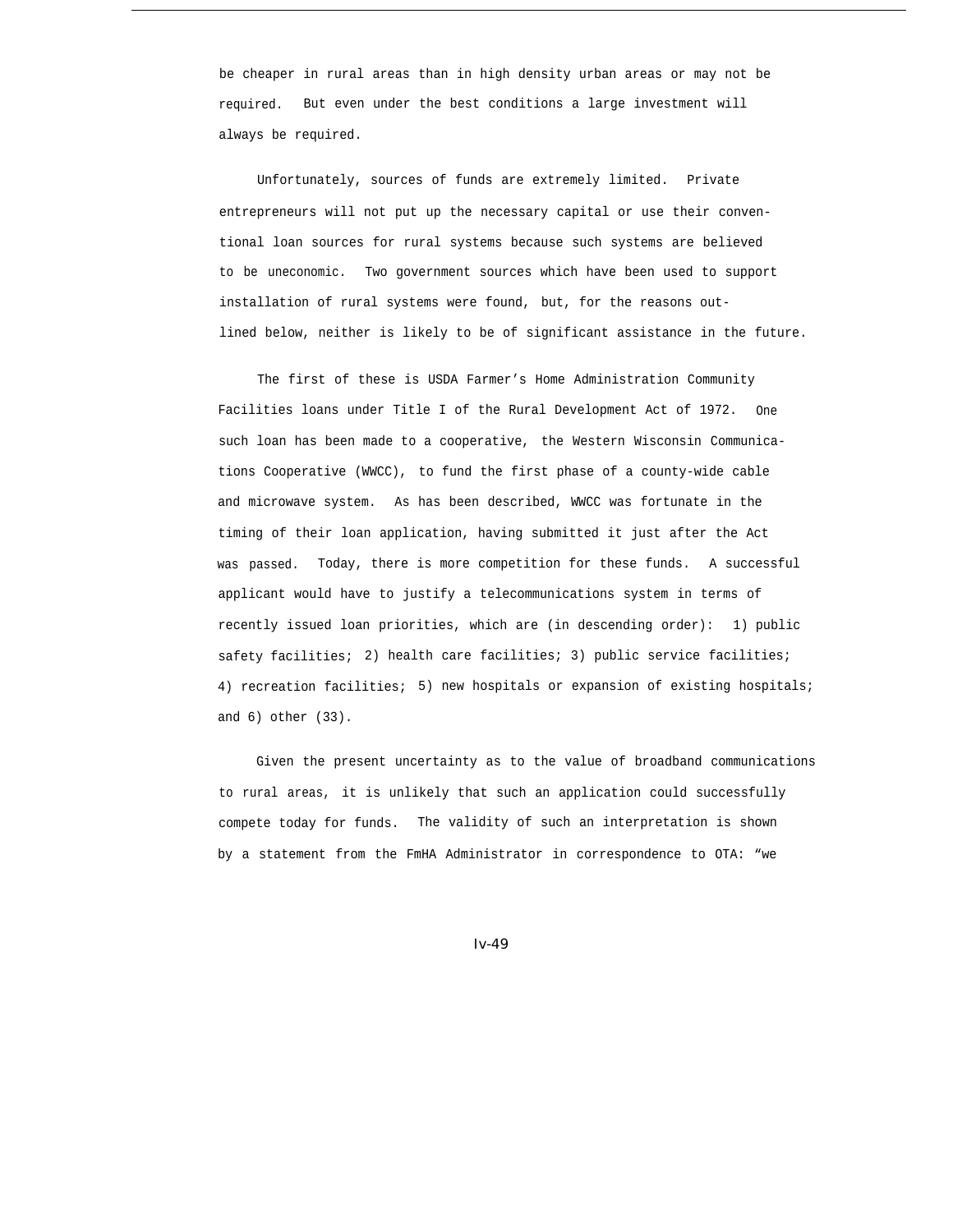do not anticipate this type of loan becoming a significant part of our community facilities loan program" (17). In sum, this potential source of capital for construction of new systems is probably now a dry well in the shifting sands of uncertainty surrounding rural broadband communications. In fact, it seems unlikely that additional funding will be forthcoming for Phases II and III in Trempealeau County, which must be completed if anything concrete is to be known about the overall value of a community-based, area-coverage system.

The second government source of funds for capital construction of rural telecommunications systems is the Business and Industrial (B and 1) Division, also under the Farmer's Home Administration of the USDA. Unlike Community Facilities which grants direct loans, the B and I Division guarantees loans from other lenders, such as banks. Whereas Communit, Facilities can help a cooperative or other non-profit community organization, B and I is a useful guarantor of loans for the private entrepreneur. One B and I guarantee for a telecommunications system was found. This guarantee was approved on behalf of Windsor CableVision, which is installing a cable system in parts of the contiguous counties of Windsor, Williamson and Plymouth, North Carolina. Although the system will initially provide commercial and educational television, the system operator, Bermey Stevens, envisions far more. Under the right circumstances, this system could evolve in the Trempealeau County direction -- but through the efforts of private industry, rather than through the non-profit cooperative mechanism. It remains to be seen whether circumstances will facilitate such evolution. The outcome will depend greatly on the ability of this one person to accomplish what no other private operator has achieved and to devise, assemble, and sell a combination of non-entertainment services that can be of economic value to his community and still pay for themselves. Before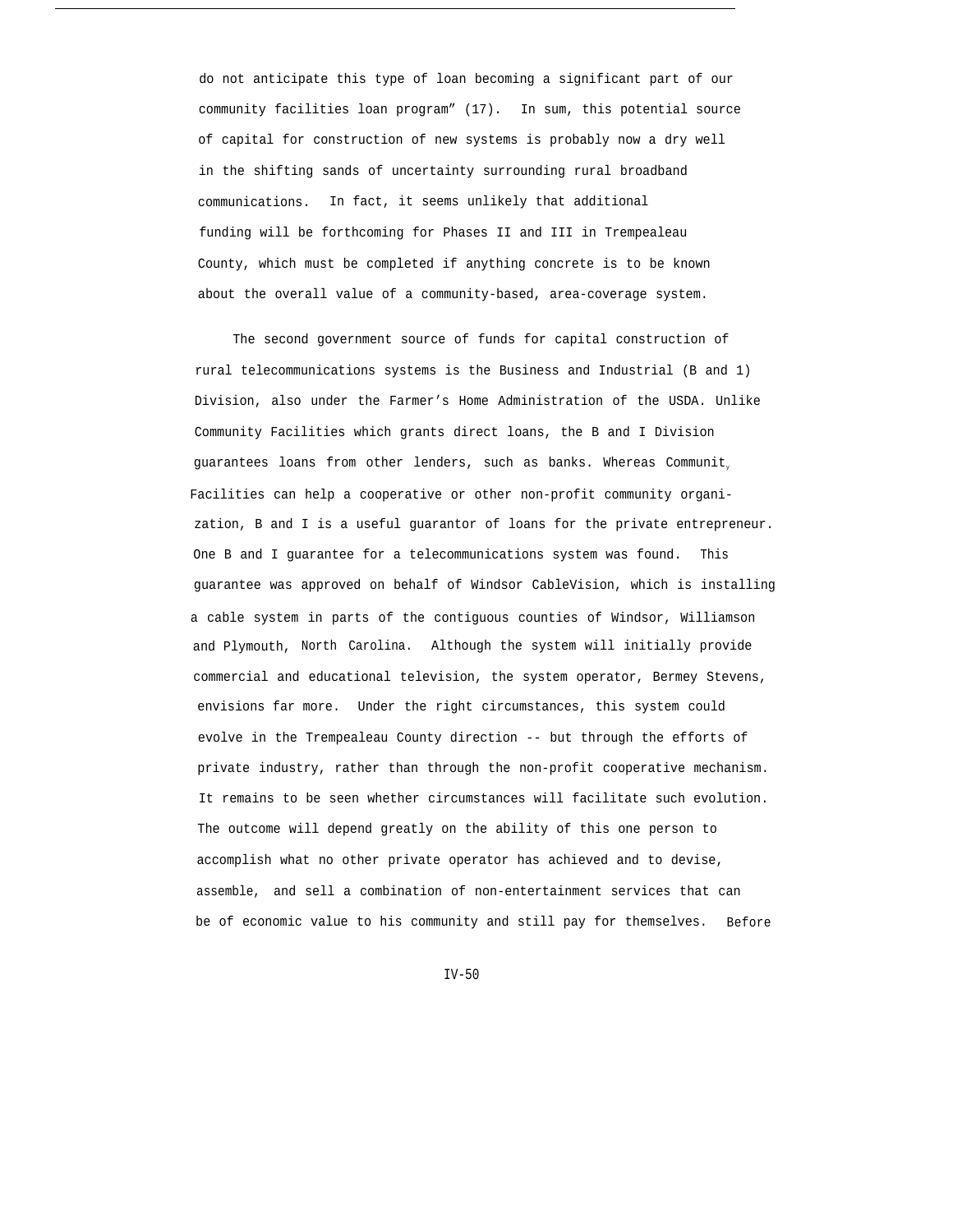leaving this section, however, it should be noted that the B and I Division of USDA could guarantee funds for other telecommunications operators. Whether rural-based operators will take advantage of the opportunity in order to support systems which go beyond conventional television service may be unlikely in view of the prevailing opinion in the industry about the economics of these systems and such services.

Operations and Maintenance. Assuming that a broadband system exists in a community, its economic viability will depend upon revenues in excess of costs. Costs include retirement of capital debt, salaries and overhead associated with operating the system, and maintenance requirements.

Until now, revenue to cover these costs has depended almost entirely on fees from individual subscribers whether directly or indirectly collected. (An example of an indirect collection method is the use of special community tax districts to pay for translator service.) The service in return for subscriber fees generally has been limited to network or educational television, possibly supplemented by channels dedicated to special use (e.g., public and government access) if required by FCC rules. Fees are typically in the order of \$5/month. Under these conditions, the number of subscribers per unit area will determine the economic viability of the system.

This economic picture, however, can change radically if revenue can be derived from public or commercial services. The concept is best illustrated by the proposed Trempealeau County project in which the schools will each pay \$9000/year to use the system. The benefit for the schools is expected to be more effective use of teachers and reduced transportation costs. The broadband system will be used to link teachers and students across schools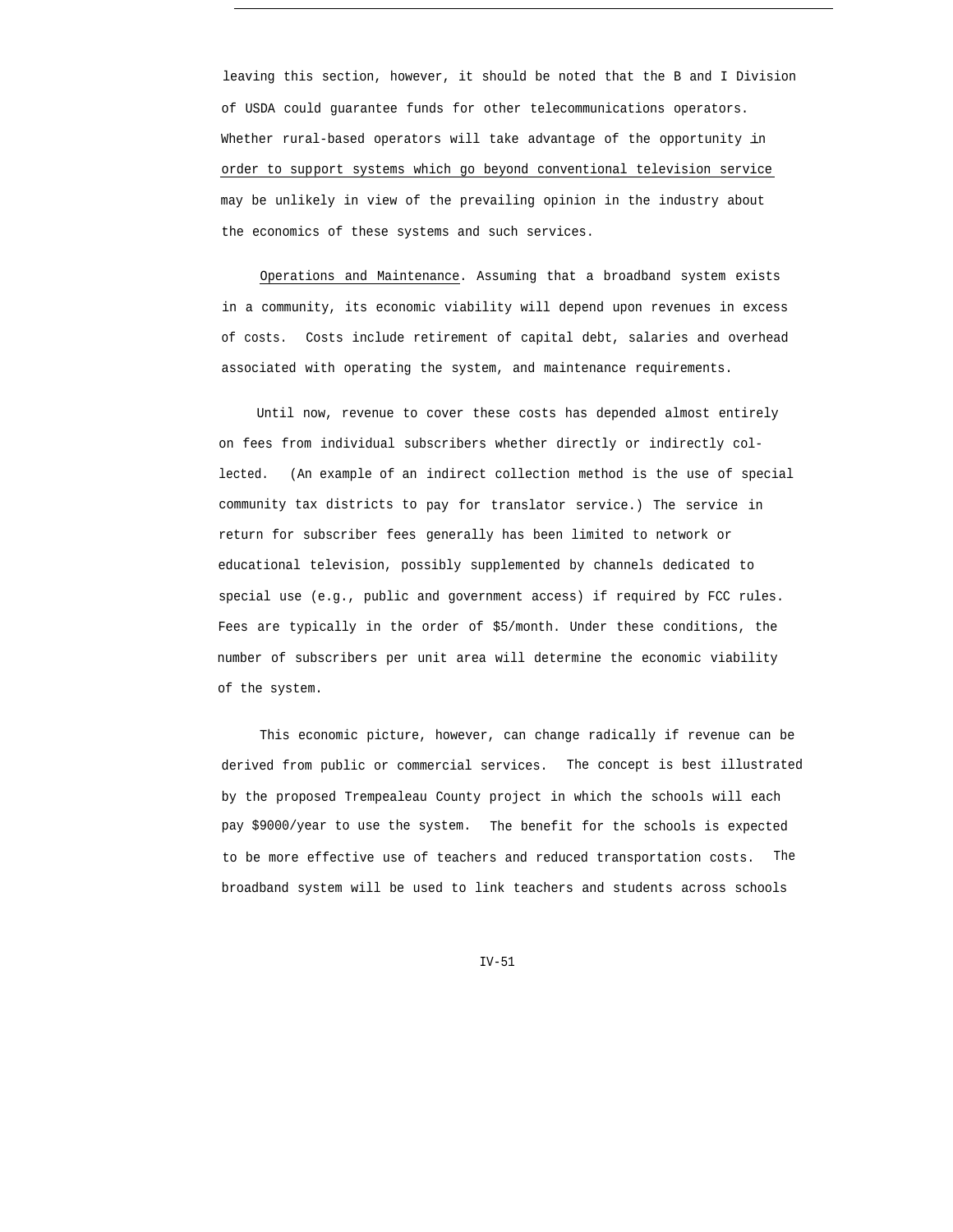for special classes, which will eliminate the extensive shuttling of students from school to school which now takes place.

It is this aspect, of providing a cost-effective alternative to manpower intensive and transportation intensive solutions to rural problems, which has not been adequately explored. In fact, it is ironic that the FCC requires free cable channels for government, educational and public access use, in major market areas. If these were used effectively (they are not), the community might well be willing to pay for value received.

Discussion. If the costs and revenues of a rural broadband system depend solely upon conventional television programs in sparsely populated rural regions, then a cautious stand toward economic viability is justified. What remains to be tested is the value of broadband communications as a substitute for manpower, transportation or other alternatives in providing health, education, governmental and commercial services to rural areas. A fair test must include revenues to the system based upon the value of these services, in which case the fees to be charged might nearly equal the next most costly alternative. If broadband communications then can provide a benefit equal to or greater than that provided by alternatives, broadband would be the technique of choice for providing the service. In turn, the fees paid by institutions or the community might allow the fees charged to the individual subscriber for news and entertainment services to be lowered and thus affordable by most residents. Inquiries conducted in the course of this study indicate that this test has not yet been made.

### Summary Of Findings

In preceding sections of the Chapter, a broadband communications system was defined, two illustrative case studies were described, and constraints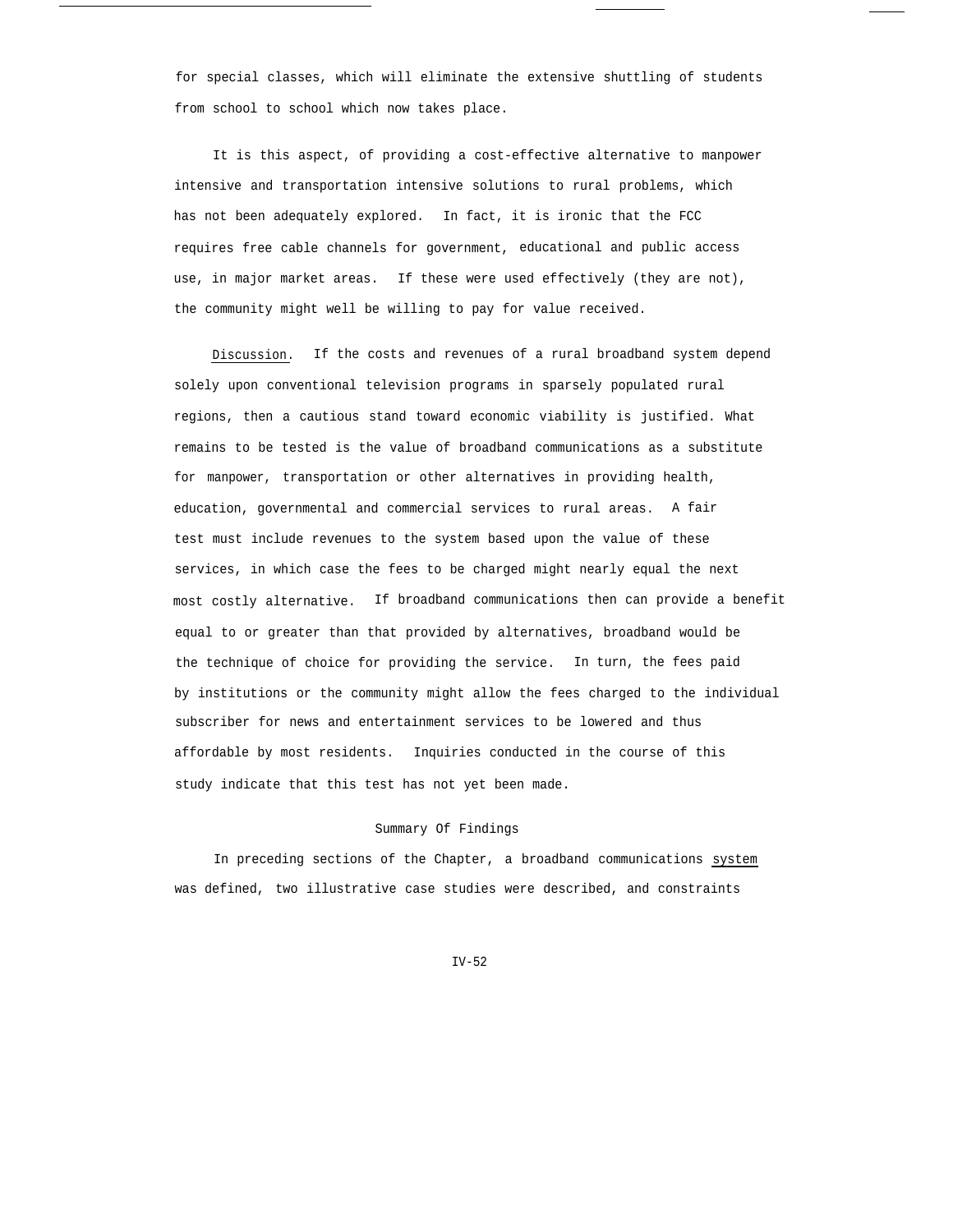to system applications in rural areas were identified. Findings are briefly summarized below.

A rural broadband system is a community-wide communications network, available to all residents and many institutions. The system may be used to meet health, education and other social service needs, facilitate government and administrative transactions, and serve commercial enterprises as well as provide network TV and entertainment. The particular services are derived from an assessment of community needs in which it is determined whether broadband is the most cost-effective method for filling those needs. Significant fees are charged for public service and institutional use of the system. These fees are justified by savings made elsewhere (e.g., the salary costs of hiring more teachers.) Institutional and public service support of the system reduces installation and subscriber costs for individual users. The combination of services leads to economic viability.

The Trempealeau County project most closely illustrates what is meant by the system approach. A county-wide cable and microwave system available to all residents is planned. An institution, the schools, will use the system in hopes of improving the quality of education and saving dollars associated with teacher salaries and transportation of pupils between schools. While an early feasibility study showed that a conventional individual subscriber supported cable system would not be economically feasible, the combination of individual subscribers and institutional use is expected to result in economic viability. It should be noted that each school will be charged a significant fee -- *\$1000* for installation and *\$9000* per year for two-way use -- compared to a *\$20* installation fee and *\$5* yearly user charge for individual subscribers.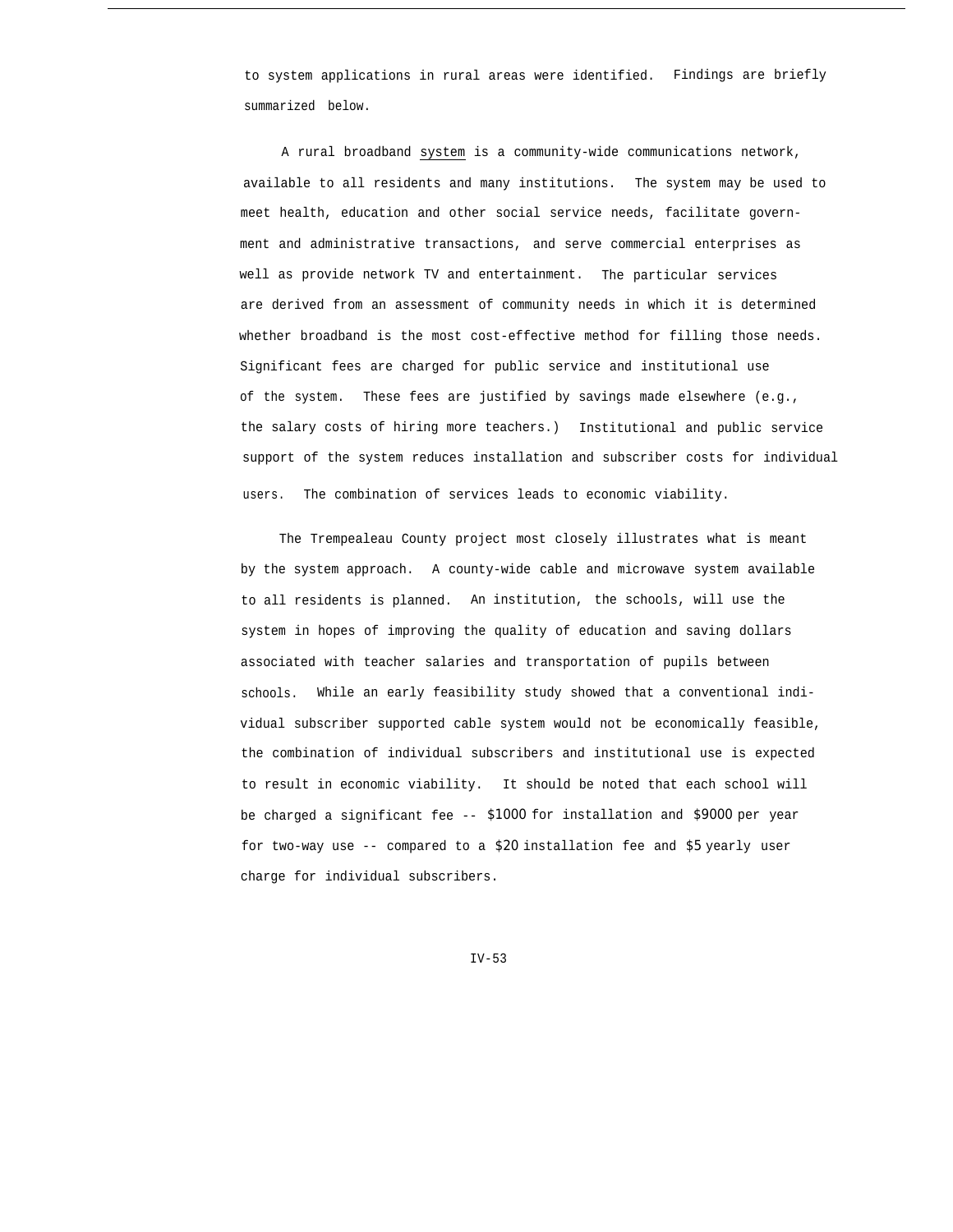The Spartanburg, South Carolina experiment illustrates multiservice use of a broadband system. Three experiments are being conducted with Spartanburg's two-way cable system. These are in adult education, training of day care personnel and streamlining the processing of applicants for multi-agency programs. The costs and benefits of two-way broadband vs. one-way broadband, vs. meeting these needs by more conventional means are being compared. Although Spartanburg is an urban rather than a rural community, these same services are needed in rural settings. National Science Foundation support for the project will end when the experiments are over in about three years. However, the potential is there for evolution into a system demonstration. If broadband proves to be a cost-effective method for providing these services, they could be continued by other funding mechanisms.

Given the high potential of broadband to meet rural needs, it is noteworthy that there have been so few applications providing services other than conventional television. Technology is not limiting. FCC regulations do provide some constraint. For example, relaxation of restrictions on translators, so that they could rebroadcast signals received from ground or satellite-based microwave relays, would encourage wider use of this technology. For cable alone, regulations restrict cable transmission of commercial television but do not inhibit use of cable for public services or institutional use.

The primary constraint on wider use of broadband in rural areas is economic. However, it is unclear whether this constraint is actual or perceived. While the low density of rural populations makes use of broadband to provide conventional television economically less attractive than in urban areas, the same low density could well favor it for public service

*Iv-54*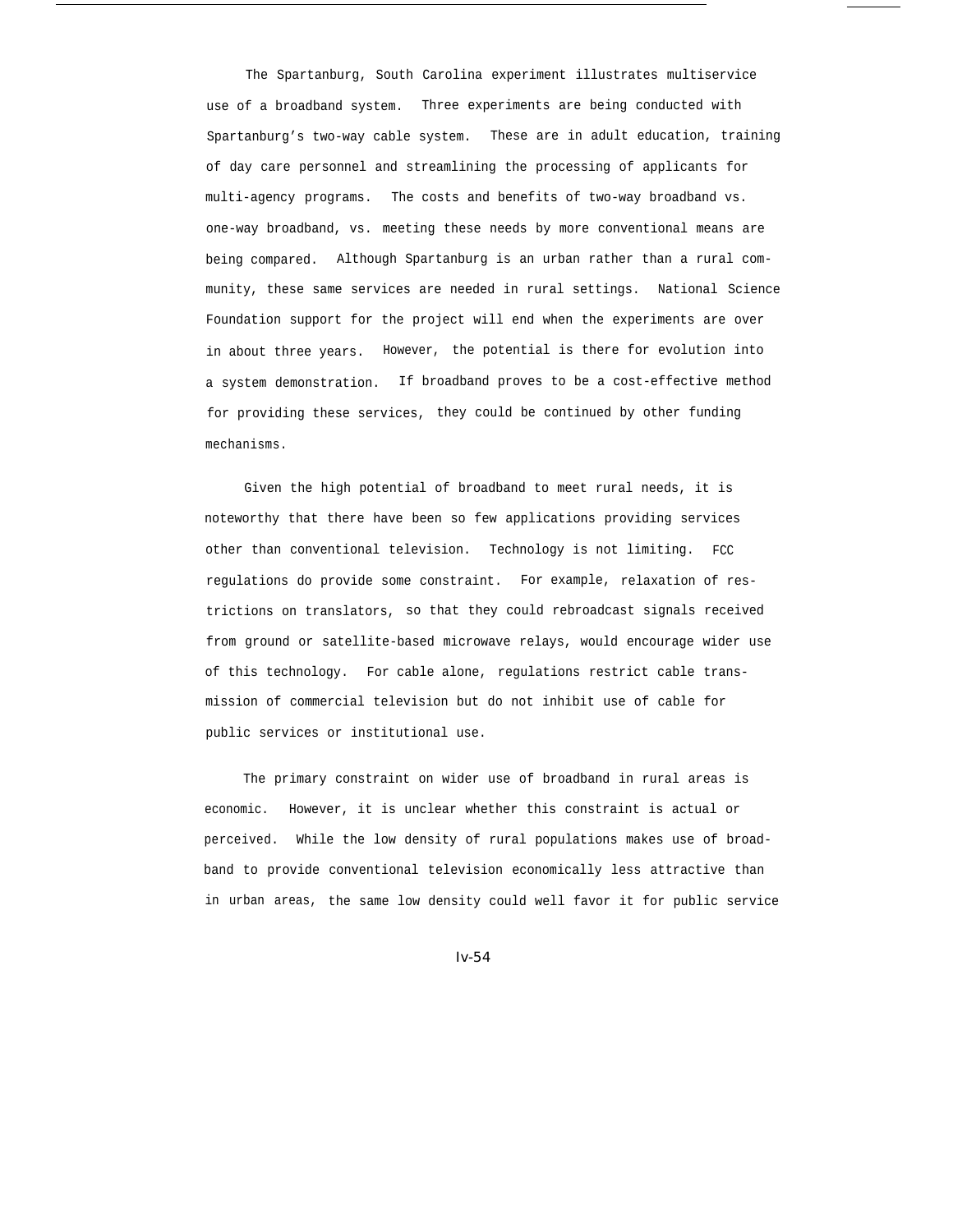and institutional use. However, lack of knowledge on how to put together an effective combination of services, inadequate data on their value which makes it difficult to determine an appropriate charge for such uses, and inadequate sources of capital have inhibited rural applications.

The Need For System

## Demonstrations

Tests of the system approach to broadband communications have not been made in rural areas. What are now needed are demonstrations to see whether this approach works. As has been pointed out (34-II-46):

> "the argument developed in much of the literature - that as systems become profitable they will naturally develop public service programs -- simply has not held true. Many profitable systems have never instituted such programs. Other systems that have penetrations well above the expected profit-generating point of 40 percent, discontinued their programs (e.g., Wilmington, Delaware at over 60 percent, Santa Rosa at over 80 percent). It is clear that if natural experimentation in social and/or public service delivery is to develop -- even in a technologically limited mode -- it will have to be developed by agencies other than cable systems."

"...the development is not likely to come from those municipalities where cable exists. In general, they are not large enough to have the research or technical capabilities necessary to establish a comprehensive delivery system."

The system concept as developed in this report does not assume that the public service aspects of broadband commmunications are economically unsound and therefore require subsidy by more profitable entertainment programs. Instead, the opposite hypothesis has been advanced. Public and commercial services figure prominently in the economic base for the system. However, as pointed out in the above quotation, broadband systems providing public services as well as conventional television have not spontaneously evolved.

*Iv-55*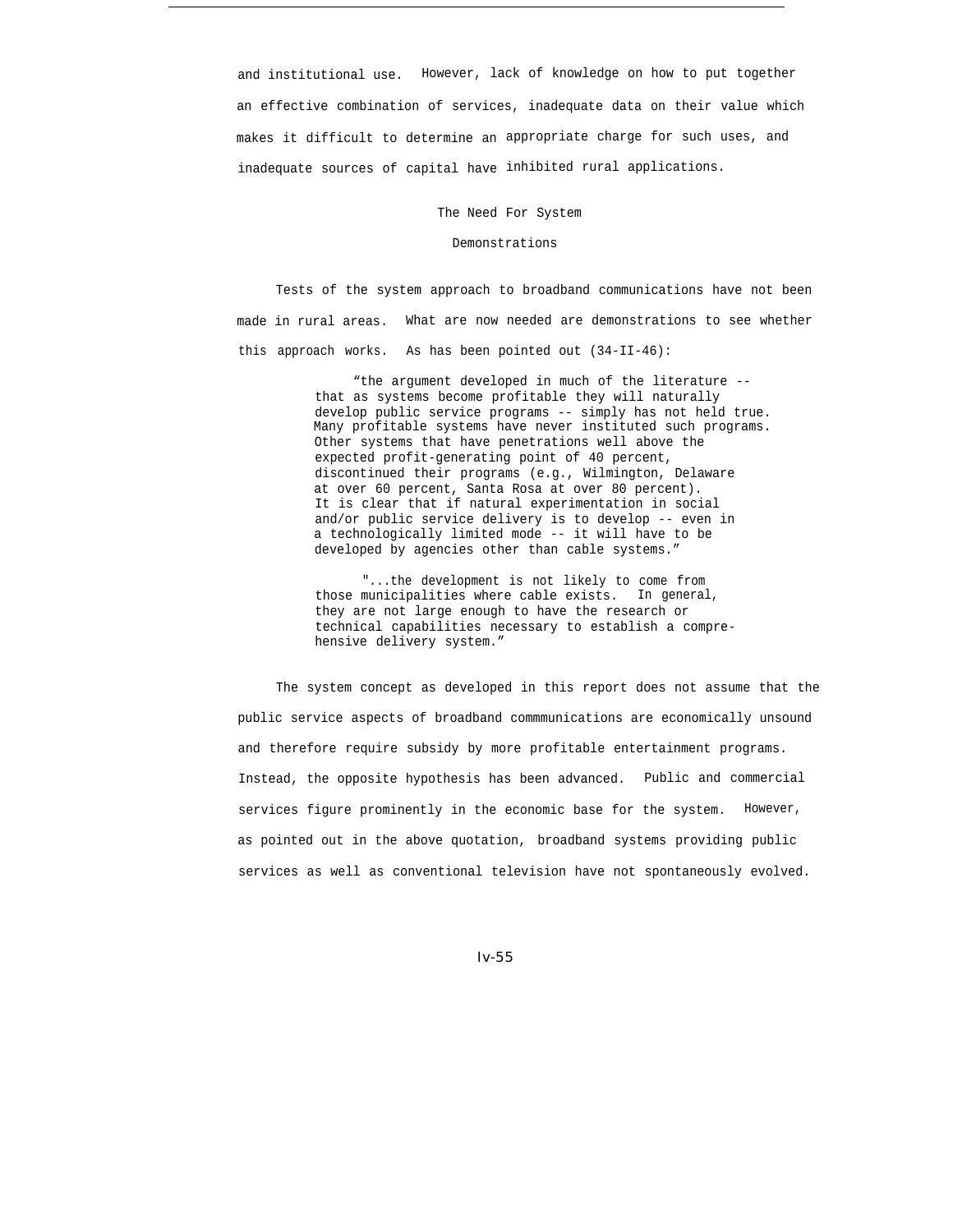In view of past experience, they are not likely to evolve without Federally assisted demonstration programs.

On the other hand, a massive government program to support rural broadband systems seems premature. Not enough is known about the detailed nature, feasibility, and value of such systems to enable their widespread deployment by means of routine and standard operating programs. Demonstration programs are a necessary intermediate step.

Before describing an approach to implementing system demonstrations, it is important to clarify what is meant by a demonstration and distinguish it from an experiment.<sup>1</sup> An "experiment" implies careful selection of variables, a rigorous evaluation protocol and a limited span of time over which the experiment will operate. An experiment is generally superimposed on a community. It is not intended to be self-supporting and generally is heavily or entirely supported by Federal funds. Public service applications of telecommunications have largely been experiments, not demonstrations. The objective has usually been to determine whether it is possible to use broadband to provide the service in question. There has been relatively little emphasis on evaluating how effective broadband is compared to other methods or whether it is less costly. When the experiment is over and Federal funds are withdrawn, the community usually (but not always) cannot, or does not provide funds to continue the service.

<sup>1</sup> Definitions '<sup>f</sup> "experiment" and "demonstration" vary among researchers in different fields. It is recognized that these terms as used in this report may be used differently by others.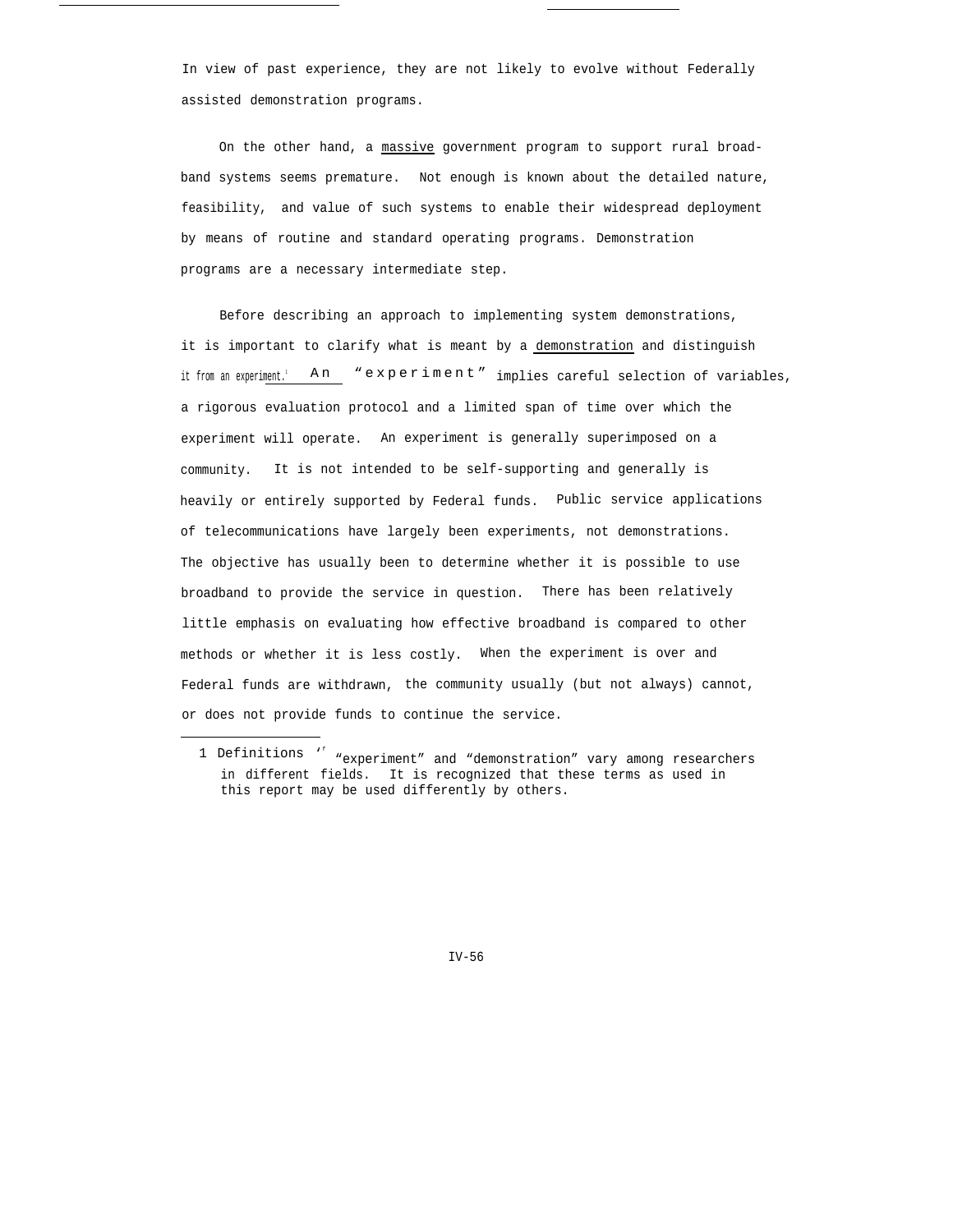In contrast, the intent of a "demonstration", as used here,  $is to$ test whether entertainment, public service and commercial uses of broadband communications can be combined so as to produce a system which is economically viable and which meets the needs of a whole community rather than one or a few subpopulations within it. The particular services must be tailored to the specific and individual needs of each community because different services will have different cost effectiveness ratios depending on the demographic, socioeconomic and institutional characteristics of the community.

Associated with the concept of a demonstration as used in this Chapter, is the consequence that a certain amount of experimental rigor may be forfeited. For example, the ideal community for a demonstration is one which has indicated a strong desire for the service as shown by its assembling knowledgeable personnel, developing a preliminary system concept and perhaps investigating some of the economics of the situation. However, the community may not be the one which an experimenter would select after careful consideration of all communities in which the experiment might ble conducted. Nevertheless, the success of a demonstration (as contrasted with an experiment) is more likely to be related to a widespread community desire for the service than to experimental needs.

It is important to distinguish this report's use of the term "demonstration" from another use sometimes made of it. Thus, demonstration sometimes refers to construction of hardware to see if it will work or could be used in a particular application. There have been many such demonstrations in the field of broadband communications. However, under the definitions used here, these would be hardware experiments, not demonstrations.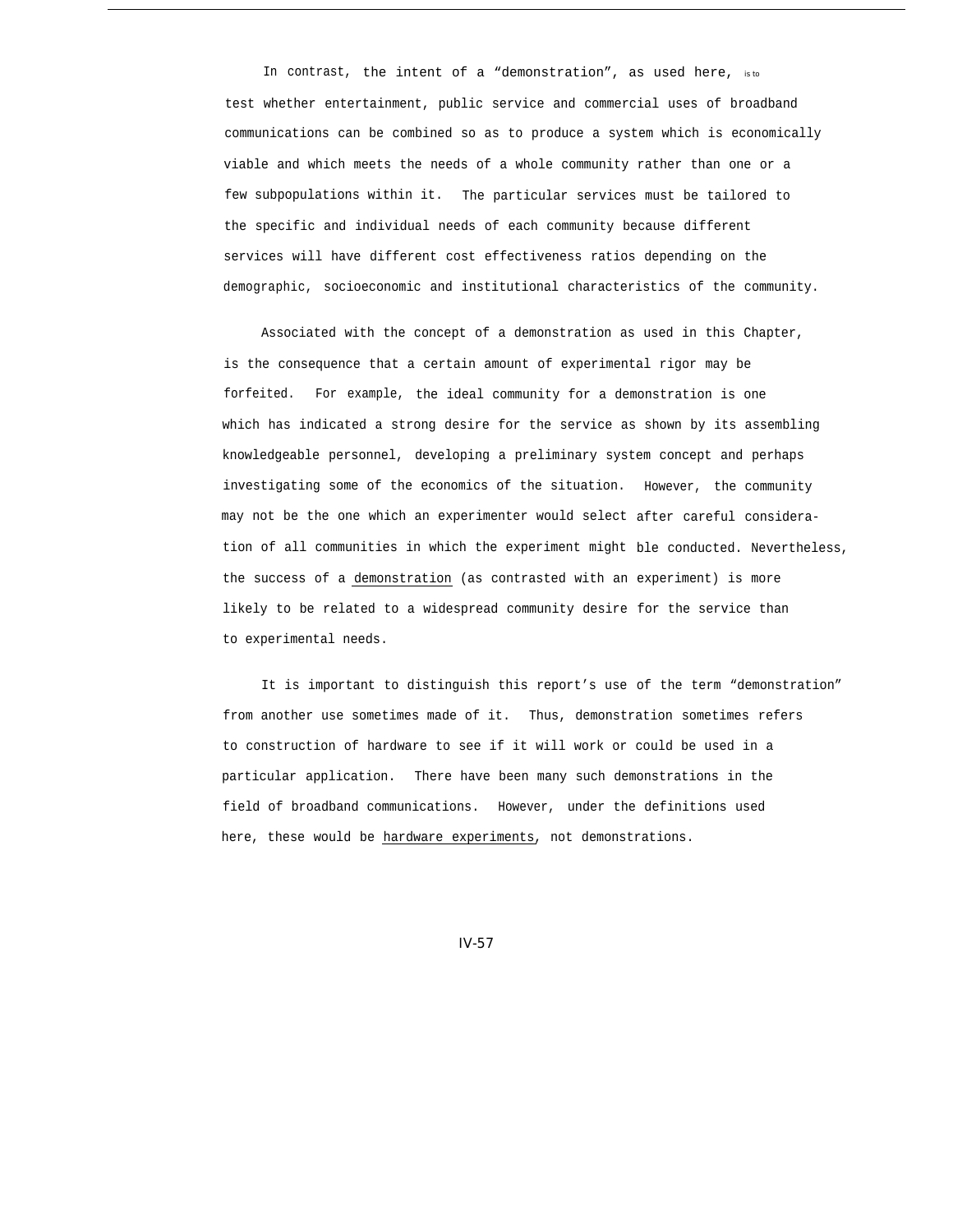It should not be assumed that a finding of this study is that there is no further need for experimentation. However, such organizations as the National Science Foundation and the Department of Health, Education and Welfare are fulfilling this need. The need for demonstrations and the means to bring them about has been less adequately explored and hence are the subject of most of the rest of this Chapter.

# An Approach To Implementation

Of System Demonstrations

As to what broadband services may be included in systems demonstration any or all of those discussed in Chapter II might be candidates. In addition, consideration might be given to comparison studies of transportation demonstrations such as the Rural Bus Program in rural counties with similar characteristics to those which are the sites for broadband communications demonstrations.<sup>1</sup>

Turning to the specifics of designing system demonstrations, there are financial, technical and institutional aspects which will vary with the characteristics of the rural areas in which the demonstration is to take place. A preliminary framework has been developed based upon the three types of rural counties described in Chapter 111.<sup>2</sup> In brief, it will be recalled that these are:

- **1 The importance of these** comparisons lies in the fact that there are substantial funds for transportation demonstrations in rural communities. Rural communities may become prematurely committed to transportation options (such as shuttling students back and forth among schools for special classes) when communications options might be more costeffective.
- 2 AS stated in Chapter **III, the** individual county has been used as the unit of analysis because most statistics have been gathered on this basis. In practice, a rural broadband system could take in the area of all or parts of several counties, which could also mean that more than one category of county might be included in a single system. Especially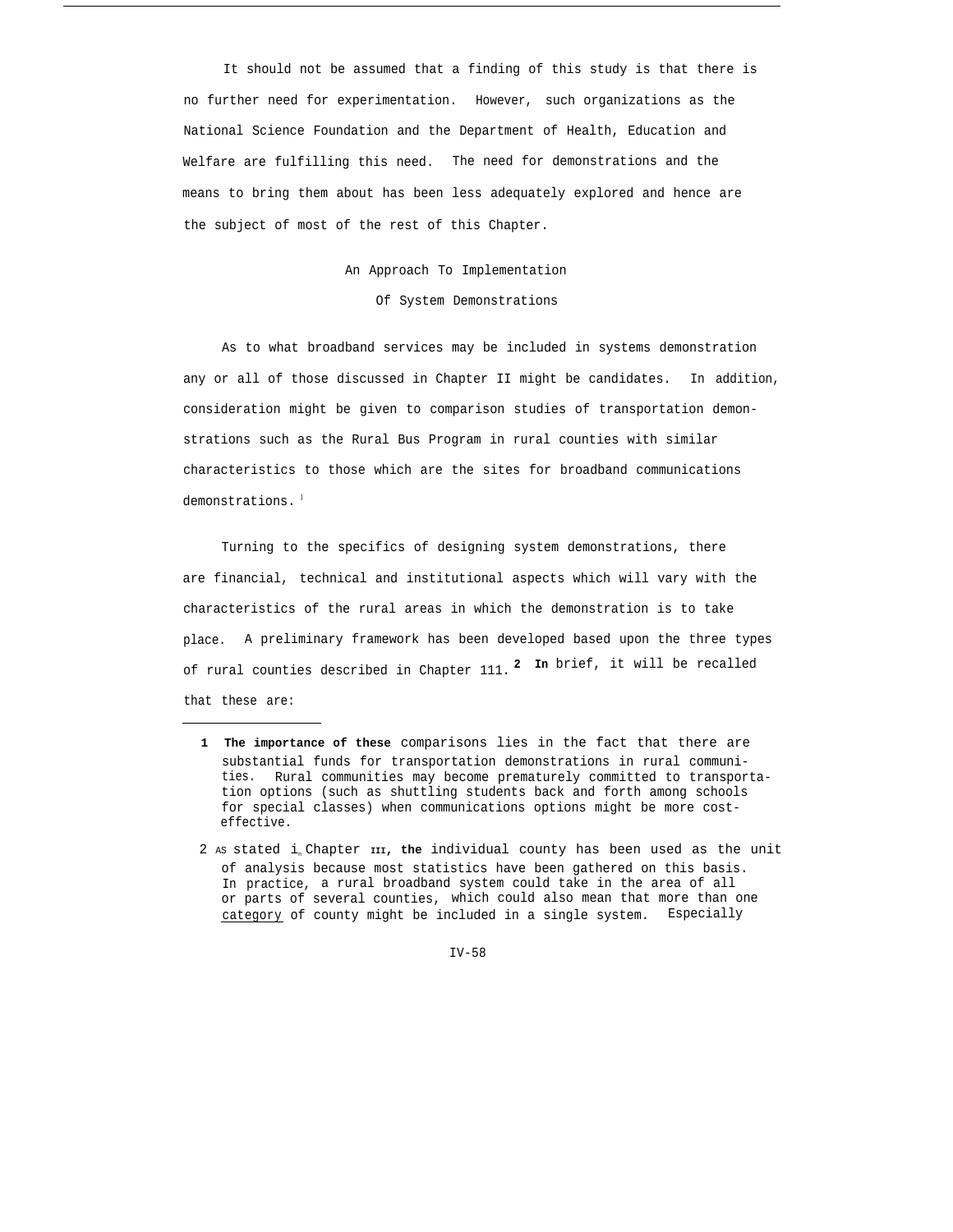if these systems are to be underwritten in part by public service users, such as schools, it is more likely that the boundaries of the broadband system will be coterminous with the geographical boundaries of these administrative districts, which in recent years have increasingly become regional rather than following county lines. This does not invalidate the general point that has been made concerning the necessity for matching a system to the characteristics of the individual rural area being considered.

IV-58-a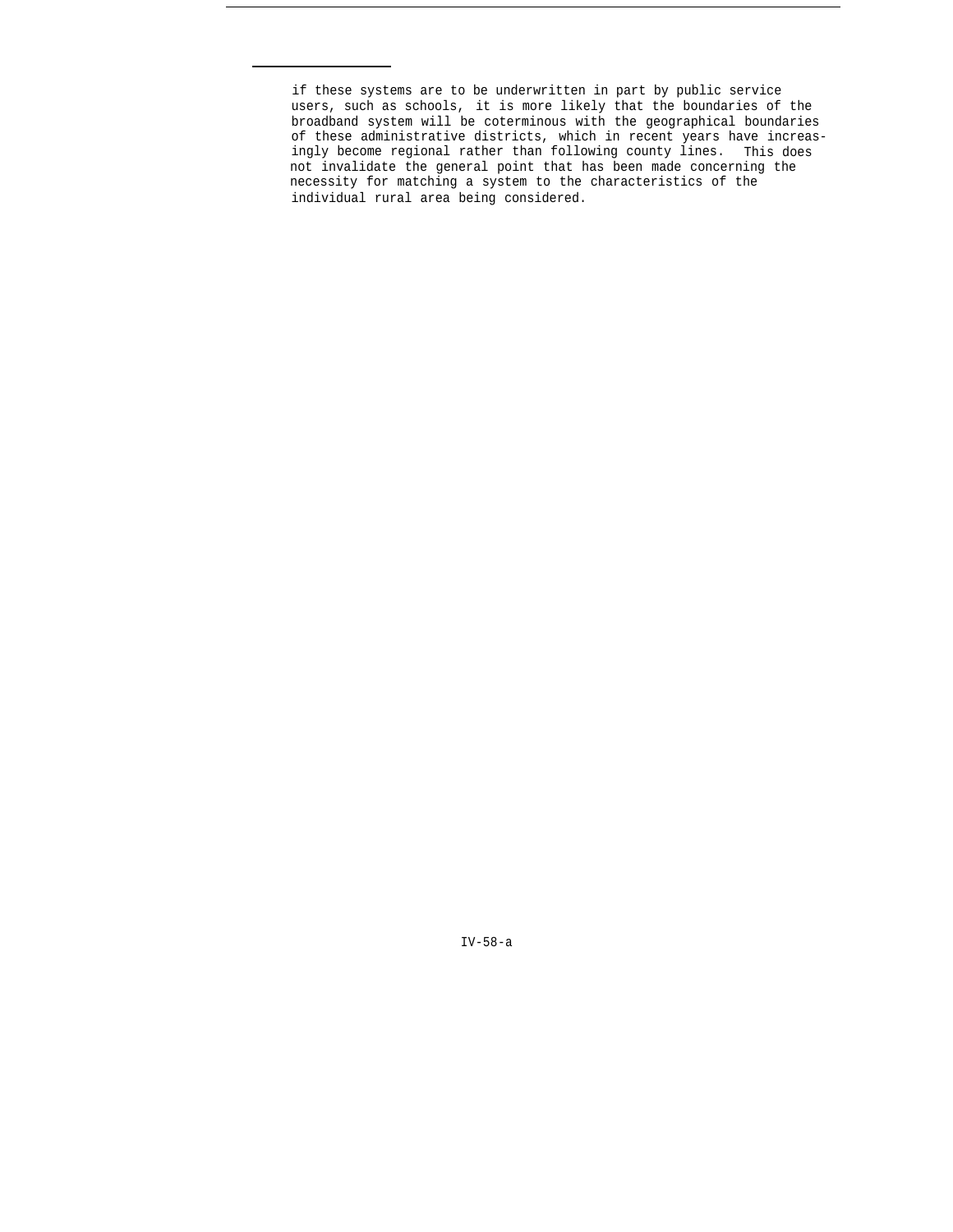- Turnaround Acceleration -- counties which are usually adjacent to metro counties, have accounted for 62% of the net migration gained by rural areas in the 1970's and are characterized by growth in the service sector of the economy.
- . Turnaround Reversal -- counties which are usually not adjacent to metro areas, have not grown **as** rapidly as Turnaround Acceleration counties (but whose growth in the 1960's and 1970's is significant because it followed decades of declining population) and are characterized by growth in the manufacturing sector of the economy.
- Declining -- counties which account for *25%* of all rural counties and are generally not adjacent to metro counties, are still showing net outmigration and in which employment opportunities in service or manufacturing have not kept pace with losses in agricultural or mining jobs. Elderly and young people typically account for a disproportionately high percentage of the population.

As indicated in Chapter II, revenue sources to support broadband communications are likely to also vary with the individual community. In general it can be said that:

● for the rapidly growing, service-oriented Turnaround Acceleration counties, business and commercial services are a potential source of revenue. Some of these counties are also characterized by a high proportion of couples of child-bearing age, whereas others contain a significant proportion of relatively well-off retirees. Regardless of which (or both) of these populations are predominant,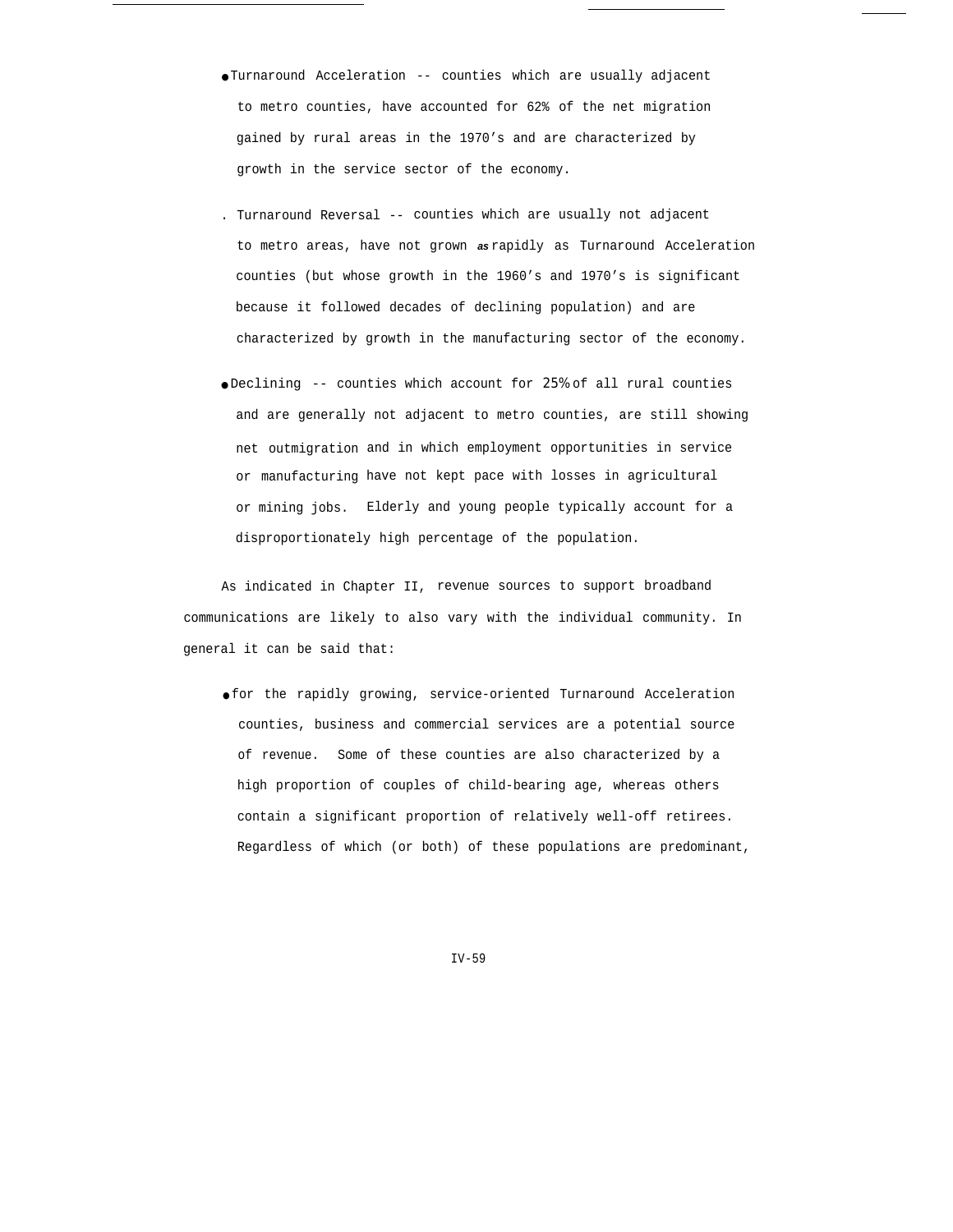the educational attainment and relative well-being of these populations are likely to result in a demand for public services (in such areas as education and health) together with a possible willingness to pay for those public services that could be supplied by broadband.

- for the less rapidly growing Turnaround Reversal counties, characterized by growth in manufacturing jobs, business and commercial uses of telecommunications are less likely to be an important source of system revenue. In these counties, as in the instance of Trempealeau County, non-subscriber revenue is likely to depend upon fees paid by the local governments for use of the system for health, education and similar public service purposes.
- in Declining counties, the economic base is likely to be too depressed to enable paying for the incremental improvements broadband might bring to health, education, and other public services. In these counties, dependent on outside governmental assistance for the upgrading of public services, selection of broadband as a way to provide these services is more dependent on Federal decision as to the cost-effectiveness of this approach than in the other two types of counties.

Assuming that a decision might be made to provide Federal assistance for these demonstrations, the following basic steps would need to be taken:

1. designation of a Federal agency (or agencies) to administer the program, collect data and evaluate results;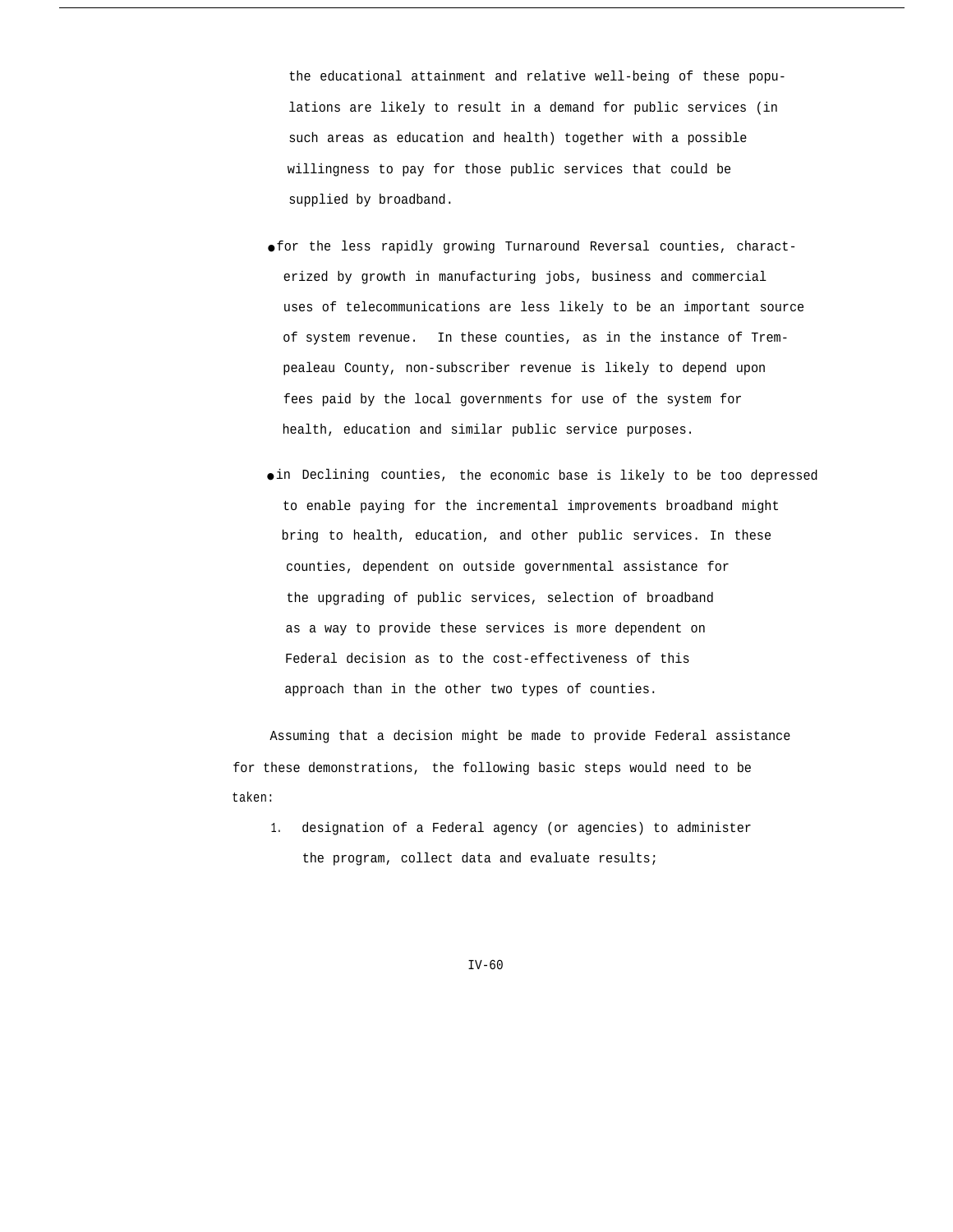- 2. provision of a funding mechanism(s);
- *3.* dissemination of the system demonstration concept and identification of potential demonstration sites.

## Responsible Agencies

In considering agencies that might be assigned responsibilities for system demonstrations, the need for an effective planning organization at the local level should not be overlooked. In some areas, such as Trempealeau County, cooperatives may be so pervasive that they can unite most of the population and the local government in the organizational effort necessary to plan for and implement a broadband system. In others, something akin to the multi-county planning districts being established in several states might provide technical assistance and direction. '

At the Federal level, it is clear that a great deal of attention will have to be given to devising an effective means of direction and coordination. Listing only a few of the possible institutional mechanisms, an inter-agency task force could be appointed to oversee federal participation in demonstrations. Or, a policy board comprised of representatives from executive agencies and rural and industry interest groups could be designated to design and supervise demonstrations in accordance with broad legislative guidelines.

<sup>1</sup> Although the **concept** of multi-county development districts in rural areas is still relatively new, in some states they could be of direct assistance to rural communities wishing to consider broadband systems to meet public service needs. In South Dakota, for example, one planning district indicated that it intended to look into alternative ways of supplying county services in rural and sparsely settled areas. In other states, these districts have provided technical assistance and consultation in such areas as communications, law enforcement and school district reorganization. For additional details see The Role of Multi-county Development Districts in Rural Areas (U.S. Department of Agriculture, August 1975, Washington, D.C.).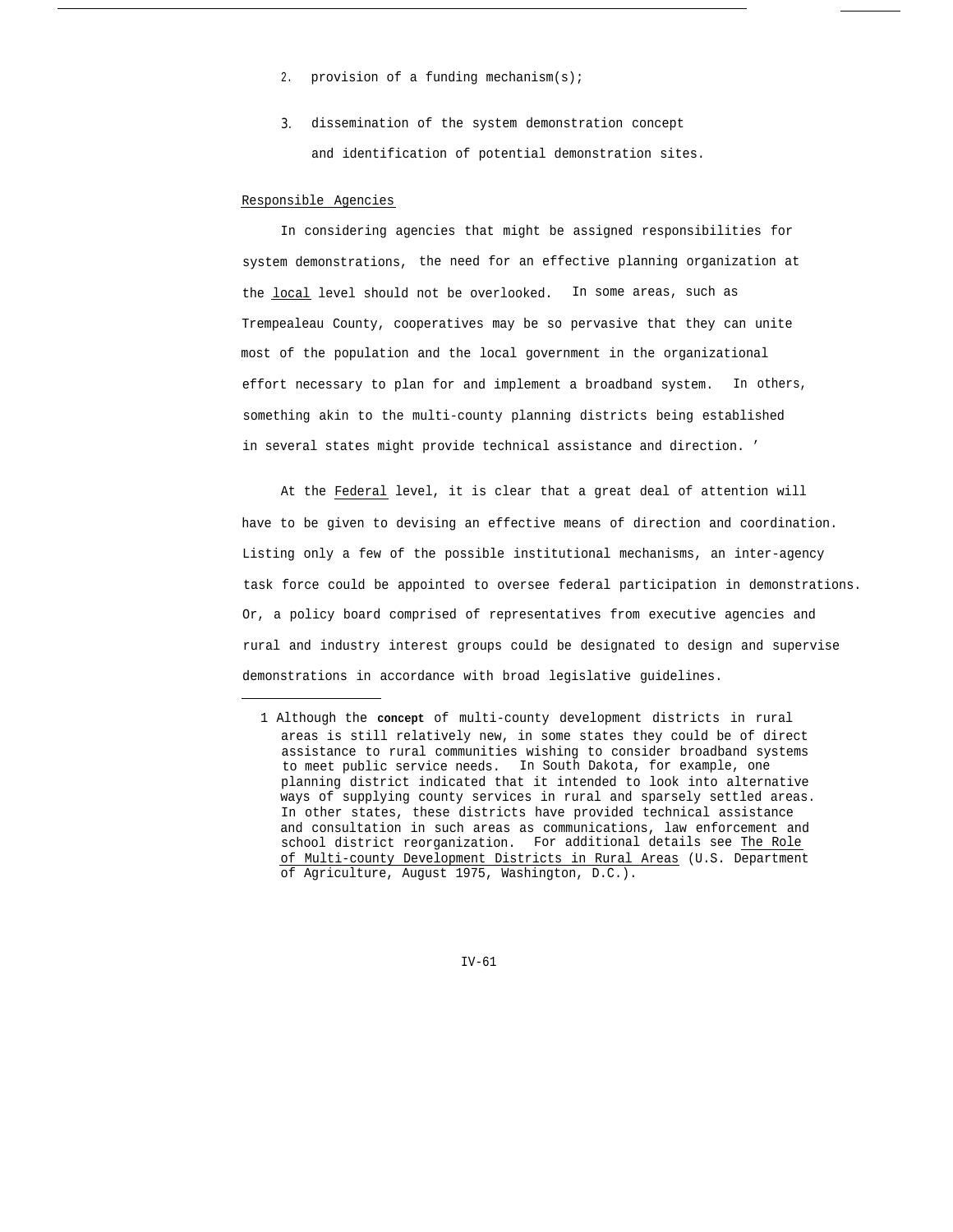It is beyond the purview of this study to examine fully these and other alternatives. The approach taken here is to outline one simplified alternative in which oversight is provided by existing Congressional committees (possibly with the assistance of OTA, as described in the final section of this Chapter).

Many agencies have been involved in telecommunications research, including NASA and HEW. However, there are three, for the reasons described below, that might be initially considered for major roles in the demonstration phase. These are: 1) the National Science Foundation (NSF); 2) the Department of Commerce; and 3) the Department of Agriculture.

In recent years, the National Science Foundation has taken the lead in "systematic experimentation" (34-11-50) with its Phase I design and Phase II implementation studies of public services and broadband communications. Although these projects are not necessarily rural, conduct of system demonstrations could be a natural follow-on to these efforts. An appropriately staffed project office within NSF might be established to head up the coordination, data collection, and evaluation of the overall federal program. Additionally, because of its specific experience in the Spartanburg project and other experimental efforts with public service applications, NSF might also be responsible for one of the three major elements to be included in system demonstrations (public service applications; the other two are business and commercial use, and impact on rural life).

Dissemination of "how to" information and collection of data on business and commercial applications might be undertaken by the Department of Commerce. In this connection, it should be noted that the Economic Development Administration, within the Department of Commerce, recently funded a study to help "in determining

 $Tv-62$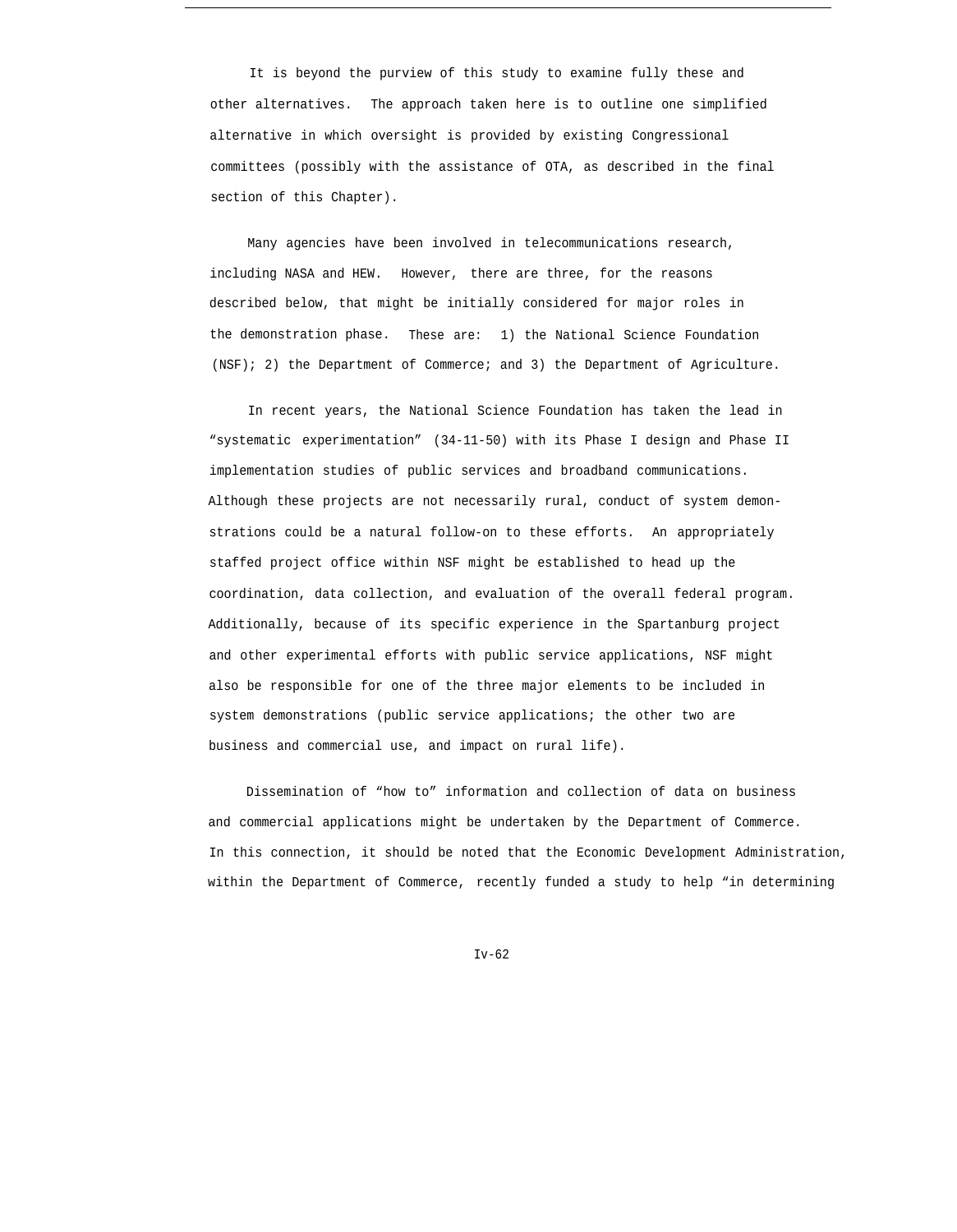national policy regarding the future course of telecommunications research and development as related to rural economic development" (35-l).

The Department of Agriculture is presently a source of loans and loan guarantees (under the Rural Development Act of 1972) for broadband projects as well as being an authoritative source of detailed knowledge on rural development in general and potential demonstration sites in particular. A significant part of this project must be evaluation of the impact of expanded telecommunications services on rural growth and on the distinctive characteristics of life (both positive and negative) in rural areas. The Economic Research Service , which was a major source of information for Chapter III, might be considered for involvement in the project.

In addition, as described later, the Department of Agriculture, through its Extension Service, might play a significant role in introducing the system demonstration concept to potential rural sites.

#### Funding Mechanisms

There are two aspects of funding which must be considered: 1) capital for broadband equipment plant; and 2) operations and maintenance resources which are needed for identifying demonstration sites; developing software and materials for public service, commercial and other system demonstration uses; operating and maintaining the system; and conducting evaluations.

For capital construction of telecommunications plant, an existing source of funds is Community Facilities loans under Title I of the Rural Development Act of 1972. As discussed earlier in the Chapter, one such

 $^{\perp}$  Steven R. Rivkin, formerly counsel to the Sloan Commission on Cable Communications, has suggested that Rural Electrification Administration (REA) funds might also be used for these purposes. IN Rivkin's view, a 1962 change to the REA act might be construed as providing sufficient authority to this agency to grant loans to support rural cable service (5-12).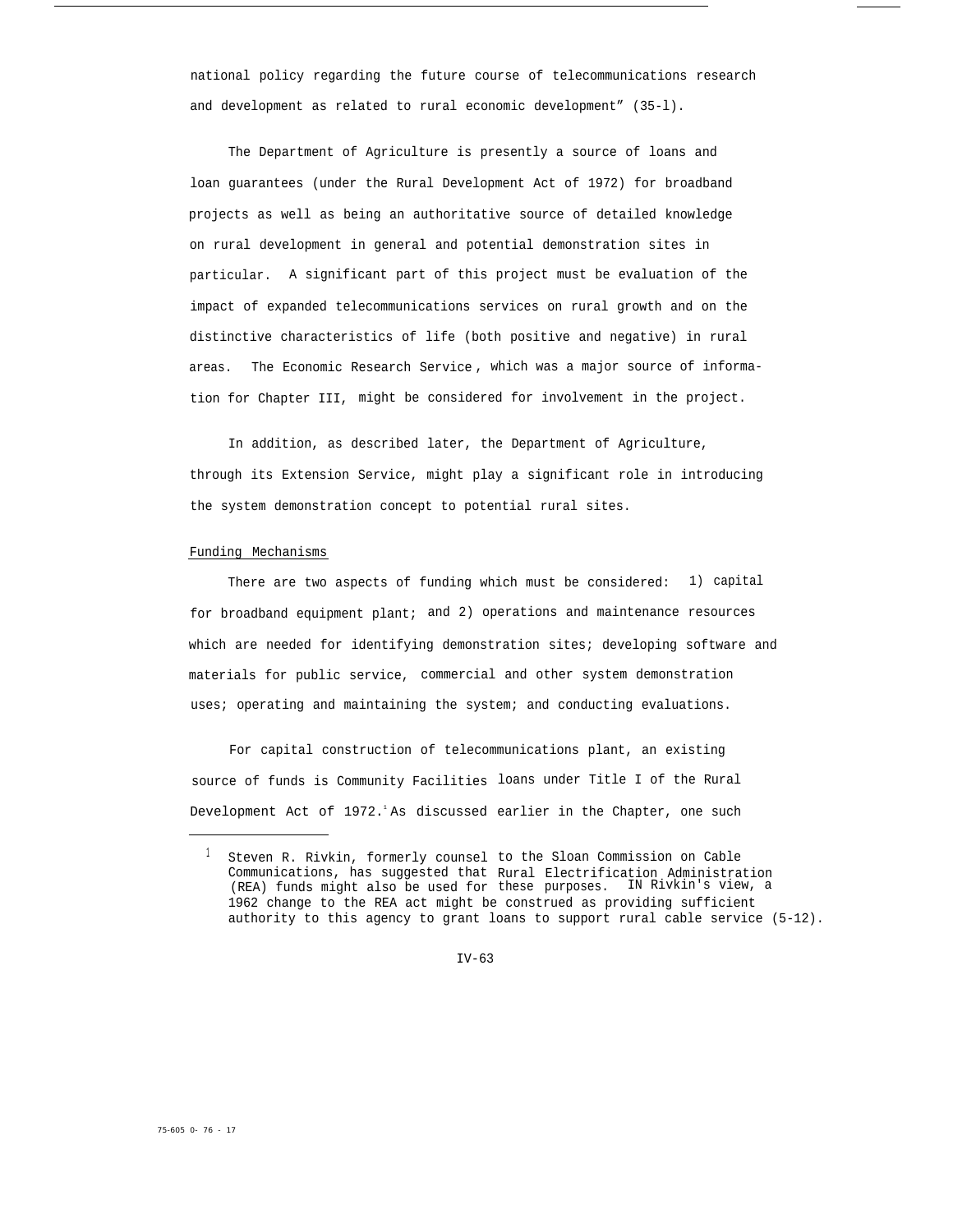loan has been approved for installation of a cable/microwave system in Trempealeau County, Wisconsin. However, as has also been pointed out, loans for telecommunications systems are not expected to become a significant part of the Community Facilities loan program. Congressional action will therefore be required if further assistance to broadband systems through this program is to be possible. In this connection, it should be noted that broadband systems providing public services might qualify under the top three of the six recently issued priorities for Community Facility loans as follows:

- 1. public safety facilities (if the system demonstration includes fire and burglar alarm or law enforcement administration);
- 2. health care facilities (if the system demonstration includes health provision); and
- 3. public service facilities (if the system demonstration provides or extends the services normally provided in courthouses or community buildings).

Under the above priorities, the broadband equipment might become the "facility" in lieu of a conventional building, ambulance or piece of firefighting equipment. Because a properly designed system would provide many different services rather than one, it could compete for funds under several different categories of priorities rather than one and thus might compete effectively with more conventional "community facilities" for loans.

Iv-64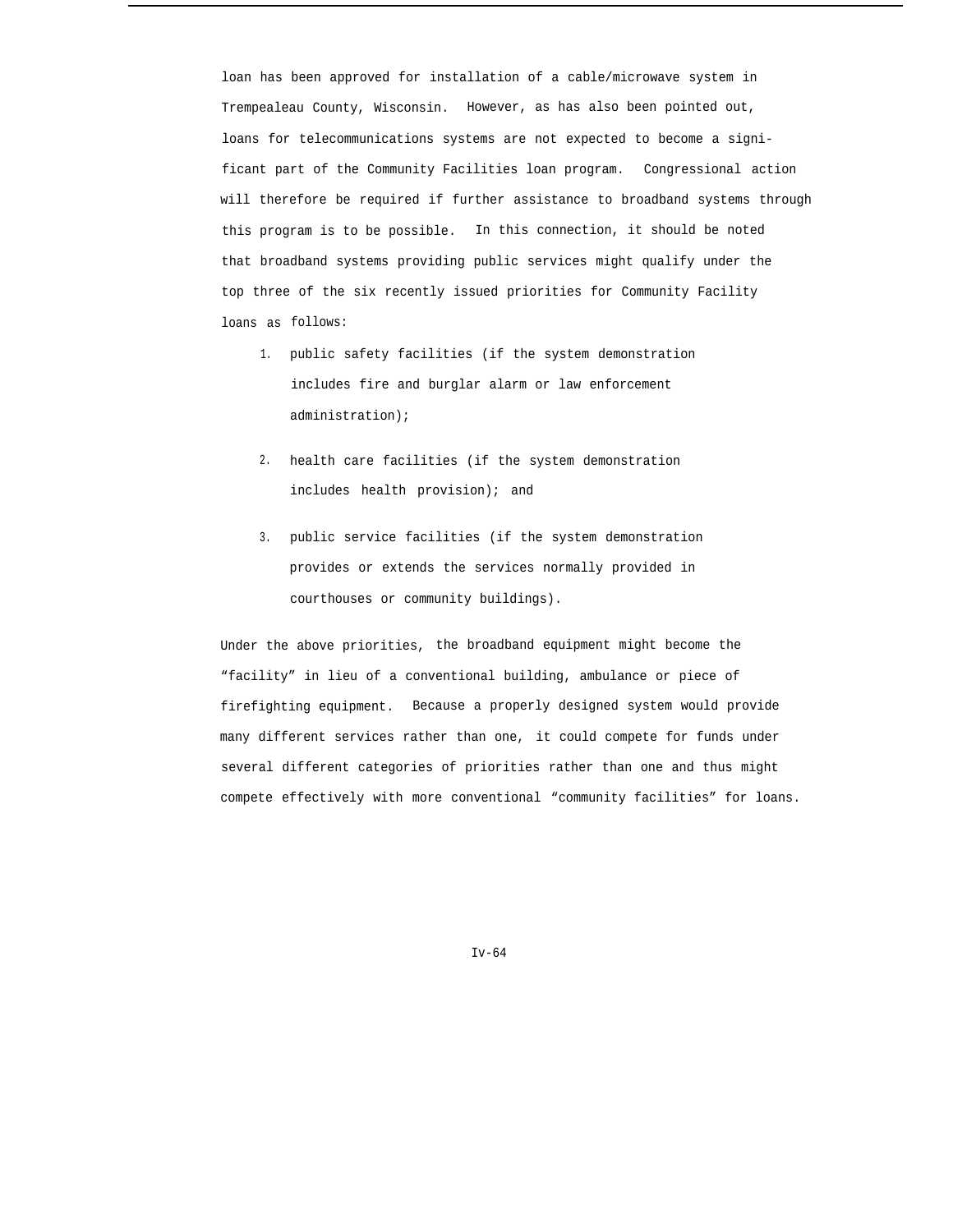The second category of funds required is for operations and maintenance of system demonstrations, which has been broadly defined to include site selection, technical assistance in setting up public service programs and evaluation of results, as well as system operation and maintenance. These funds should be provided under the aegis of the lead agency conducting the system demonstrations -- the National Science Foundation. There are two types of mechanisms to be considered: outright grants and loans.

In favor of outright grants, it can be argued that the system demonstration concept is novel and unproved. Therefore, it is unlikely that there will be applicants for loans, either direct loans or more especially loan guarantees. In addition, the program might be considered to be in the national interest and to ensure that it takes place, grants are both justified and necessary. In any event, even if grants should be decided upon, a system demonstration> if successful, should be transferred to a self-supporting basis. Concerning the desirability of loans instead, it is possible that these might induce a closer look at the economics of each candidate system demonstration site. One possibility which might be considered, if the loan approach is selected, is to use FmHA B and I Division loans for the business and commercial parts of each demonstration.

to be considered in deciding between loan and grant mechanisms. This decision, in any event, clearly would be of lesser priority than the basic issue as to The above listing is intended only as a brief indication of the factors whether the government should encourage and assist system demonstrations.

The level of resources required to fund both capital construction and operations and maintenance for system demonstrations is difficult to estimate.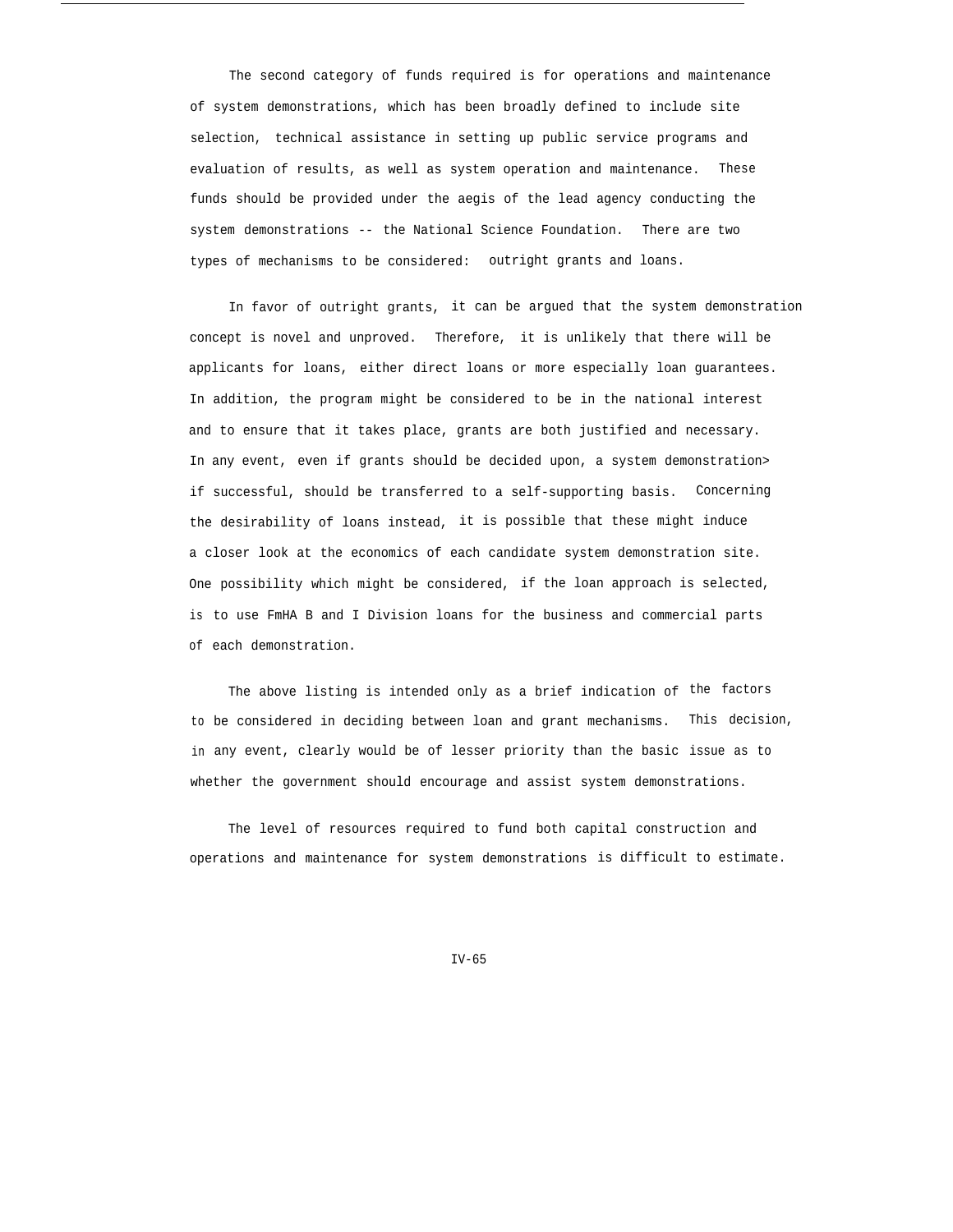Factors such as whether loans are direct or only guaranteed, whether an existing broadband plant might be used or whether one must be built, will produce large differences in program cost. However, in order to provide a rough indication as to possible costs, the following assumptions have been made:

- Assume that four system demonstrations will be funded -- two each in Turnaround-Acceleration and Turnaround-Reversal counties. (Initially, demonstrations might not be practical in Declining counties. The state of public services in these counties might be such as to require basic rehabilitation before broadband use could provide any measurable benefit. In any event, the funds and level of effort required would exceed the resources contemplated to be available for the kind of system demonstrations here discussed).
- Assume that four systems require funds for capital construction and that these will be direct loans. The estimated cost of the Trempealeau County system is 5.5 to 6 million dollars (8-3) and is taken as the estimate of the capital cost for each system. Thus, capital costs for four systems, not including debt service costs, may be estimated at \$24 million.
- Assume that operations and maintenance costs will be covered by grants. The Spartanburg project will cost slightly more than \$1 million over a period of three years or \$300,000/year. However, Spartanburg is a phased demonstration. Had it not been

Iv-66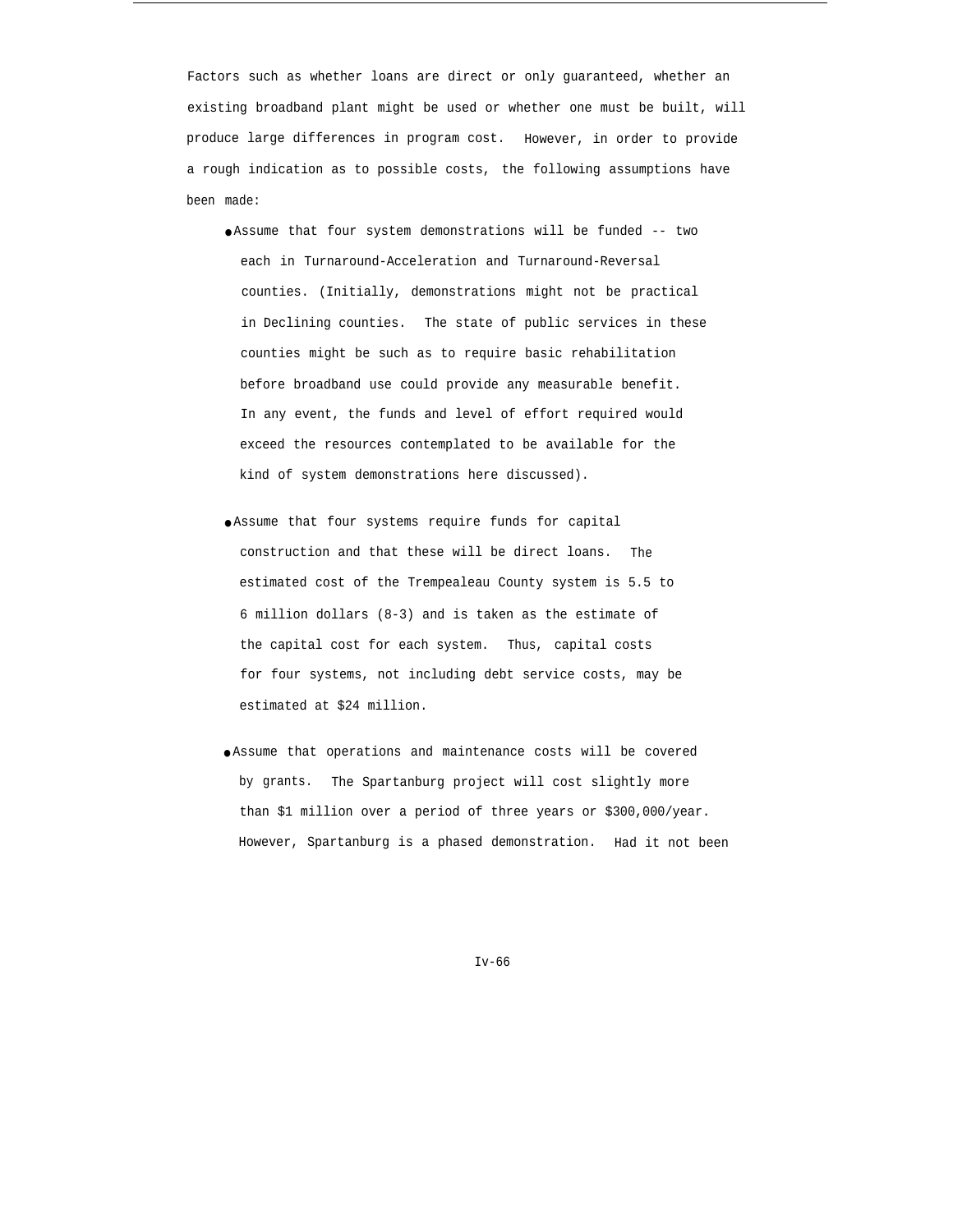phased, costs could have been considerably higher. For these reasons, projected costs for each system demonstration have been doubled to roughly \$600,000/year. Assume that each system demonstration will run for three years. Thus, for four demonstrations: 3 **X** *4* **X** *\$600,000 <sup>=</sup>\$7,200,000.*

- Assume that costs for preliminary studies to select system demonstration sites and plan all four demonstrations will total about \$2 million.
- Thus, for a five-year program (two years for preparation plus three years for implementation and analysis), the following costs might be incurred:

| Capital construction                         | \$24 Million (loans)   |
|----------------------------------------------|------------------------|
| Operations and Maintenance<br>and Evaluation | \$7.2 Million (grants) |
| Preparation                                  | \$2.0 Million (grants) |
| Per year grant costs:                        | \$1.8 Million          |

For purposes of comparison, it is interesting to note that Federal expenditures for telecommunications research based on spending levels by major agencies over the past year is \$12.6 million annually. This **iS** shown in the table on the following page.

If system demonstration construction costs are funded through loans, it can be seen that the per year costs of the program (\$1.8 million) are not greatly different in magnitude to that amount presently spent by each of the major Federal agencies in recent years.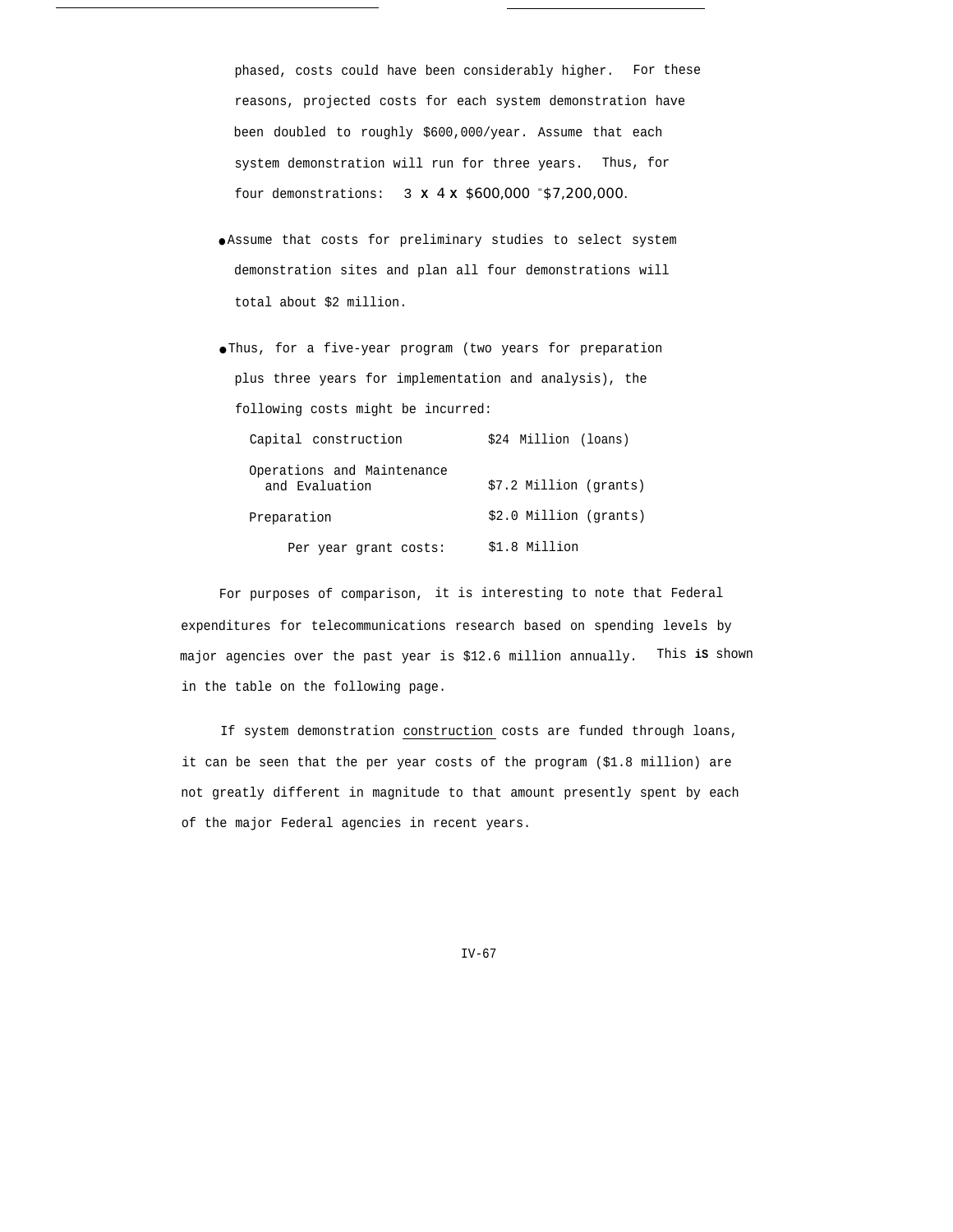## TRENDS IN FEDERALLY CONTRACTED TELECOMMUNICATIONS RESEARCH\*

(reproduced from Reference 35, pg. 76)

|                                                     | 500,000                 |
|-----------------------------------------------------|-------------------------|
| National Library of Medicine/Lister Hill.           | 2,000,000               |
| Department of Commerce/Office of Telecommunications | 1,700,000               |
|                                                     | 400,000                 |
|                                                     | 1,000,000               |
|                                                     | 1,000,000               |
|                                                     | 1,000,000               |
|                                                     |                         |
|                                                     | TOTAL      \$12,600,000 |

\* These figures reflect approximate funding trends for yearly expenditures by these agencies over the past three years.

# Identification Of Potential Sites And Dissemination Of The System Demonstration Concept

Only one criterion might be universally applied to all candidate rural areas which might wish to serve as a system demonstration site. That is, that there must be a high degree of community support for the system. Institutional and public service use of broadband is novel and unfamilar. Individuals within the community in question will have to work together, as they have in Trempealeau County, to define those collective needs which can be best met through broadband services. They will also have to be capable of recognizing the economic value of these services and support the system accordingly, (e.g., tax monies used to support schools

Iv-68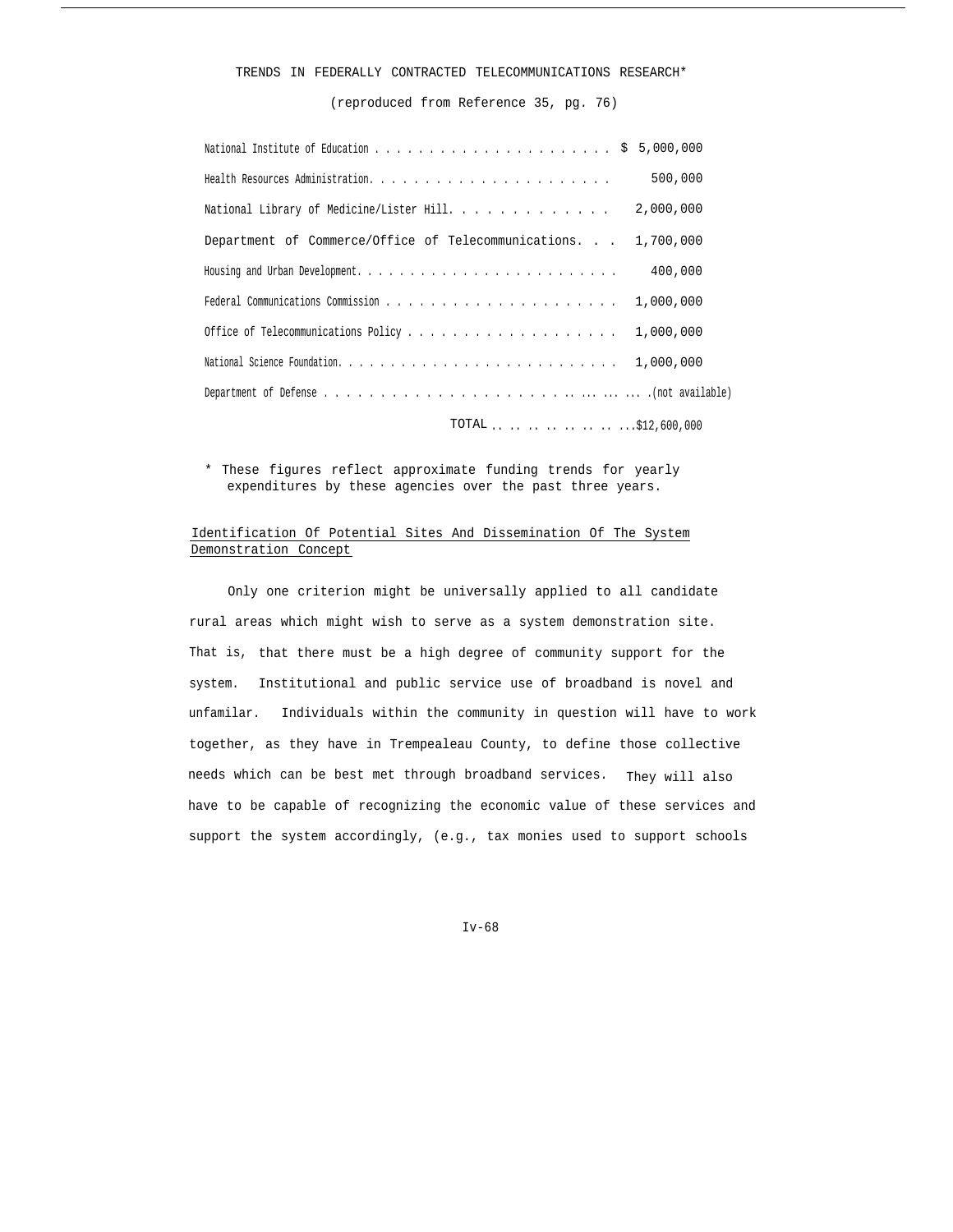can also be used for educational services offered through broadband communications). Without such commitment, it is unlikely that a system demonstration will work.

A way to expose communities to the program is required. One mechanism is the trade press through magazines such as Rural Electrification. A more organized mechanism is use of rural extension agents, who form a wide network under the Department of Agriculture's Extension Service. These agents could play a key role in describing the program to communities and assisting in the identification of potential demonstration sites.

## Types of Sites

Demonstrations should be conducted at more than one kind of site. As a conclusion to this section, note is made of two potential types of demonstration sites. One type illustrates cooperative ownership and two examples of potential sites are described. The other is that of the private operator and one example is provided. These examples have been included to provide specificity in what would otherwise be an abstract discussion rather than to suggest that these sites must be selected for system demonstrations.

The Trempealeau County project, investigation of which gave rise to development of the system demonstration concept, illustrates many facets of a system demonstration especially as it may be conducted under the aegis of a cooperative. Phases II and 111 of the Trempealeau project remain to be completed.

A second example of the cooperative type of demonstration is a project investigated by the Blue Ridge Electric Membership Corporation for Lenoir,

 $TV-69$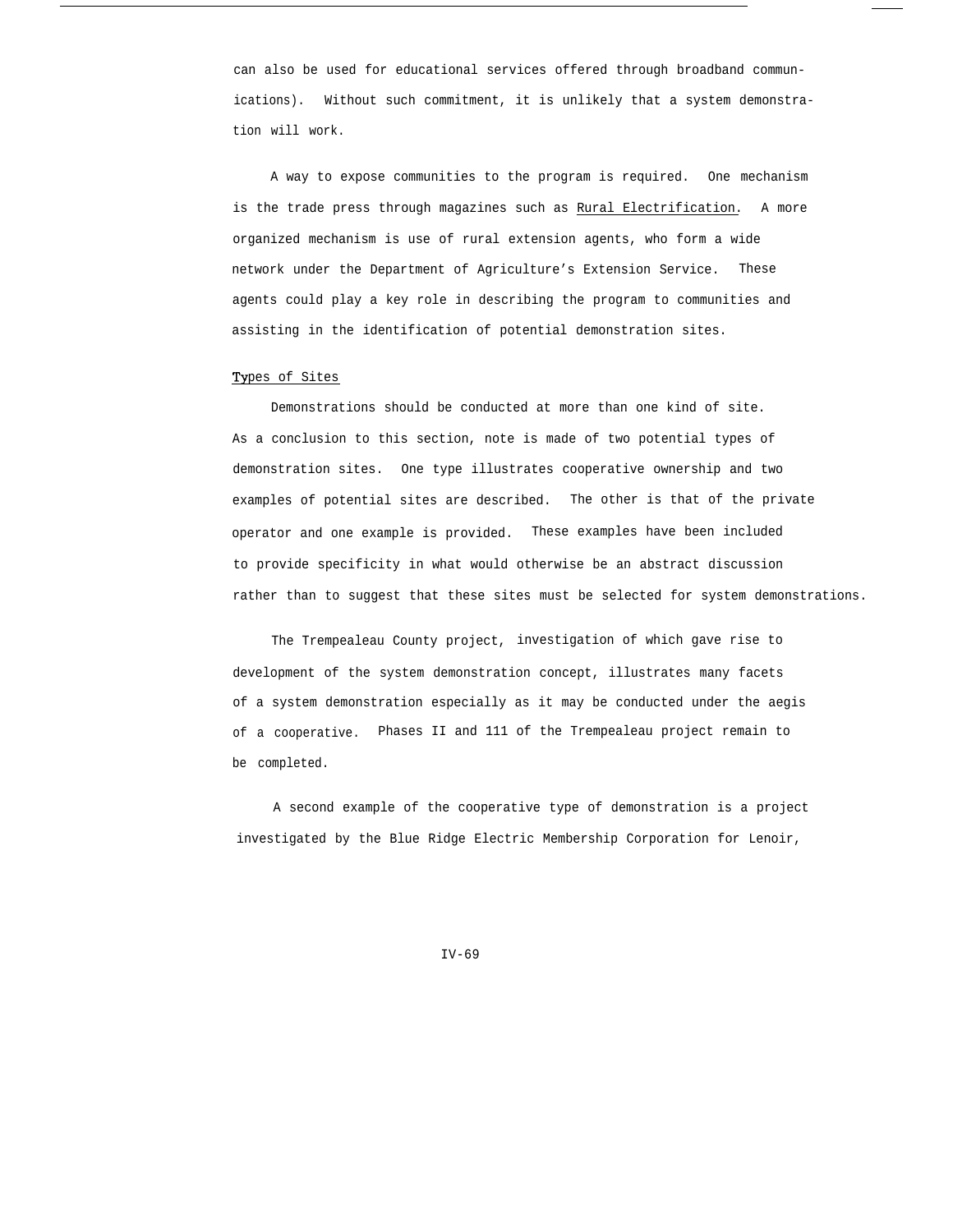North Carolina. Blue Ridge Electric undertook a study of providing cable TV as a cooperative member service in 1973. A very careful feasibility study (36, 37) indicated that cable television costs compared to subscriber interest showed that the project was not justified. However, the project was oriented to conventional TV and it will be recalled that a similar study at an early stage in Trempealeau County also indicated that simply providing conventional TV was not economic in that county. The institutional involvement of the schools was required to move the Trempealeau project towards economic viability. So far, use of public services to support a system in Lenoir has not been investigated.

The efforts of Windsor Cablevision to bring cable to three rural towns (Windsor, Plymouth and Williamson) in three North Carolina counties, which has been briefly described elsewhere, illustrates a second type of demonstration project. This example differs in motivating force from Trempealeau (private operator rather than cooperative) and is a long way from being a system demonstration. However, the cable operator is interested in providing a system which is much more than a medium for conventional television. It will also be recalled that a Department of Agriculture B and I loan guarantee has been approved for this project.

Investigation Of The Impacts Of Widespread Implementation Of Telecommunications In Rural Areas

Changes brought to rural areas through broadband might be positive or negative, depending on the attitudes and preconceptions of an observer. Increased migration (without improved services from broadband) has already strained the resources of some rural communities. Whether broadband communications, if it exacerbates this trend, is an overall good is an area deserving considerable attention. Thus, definition of impact areas, and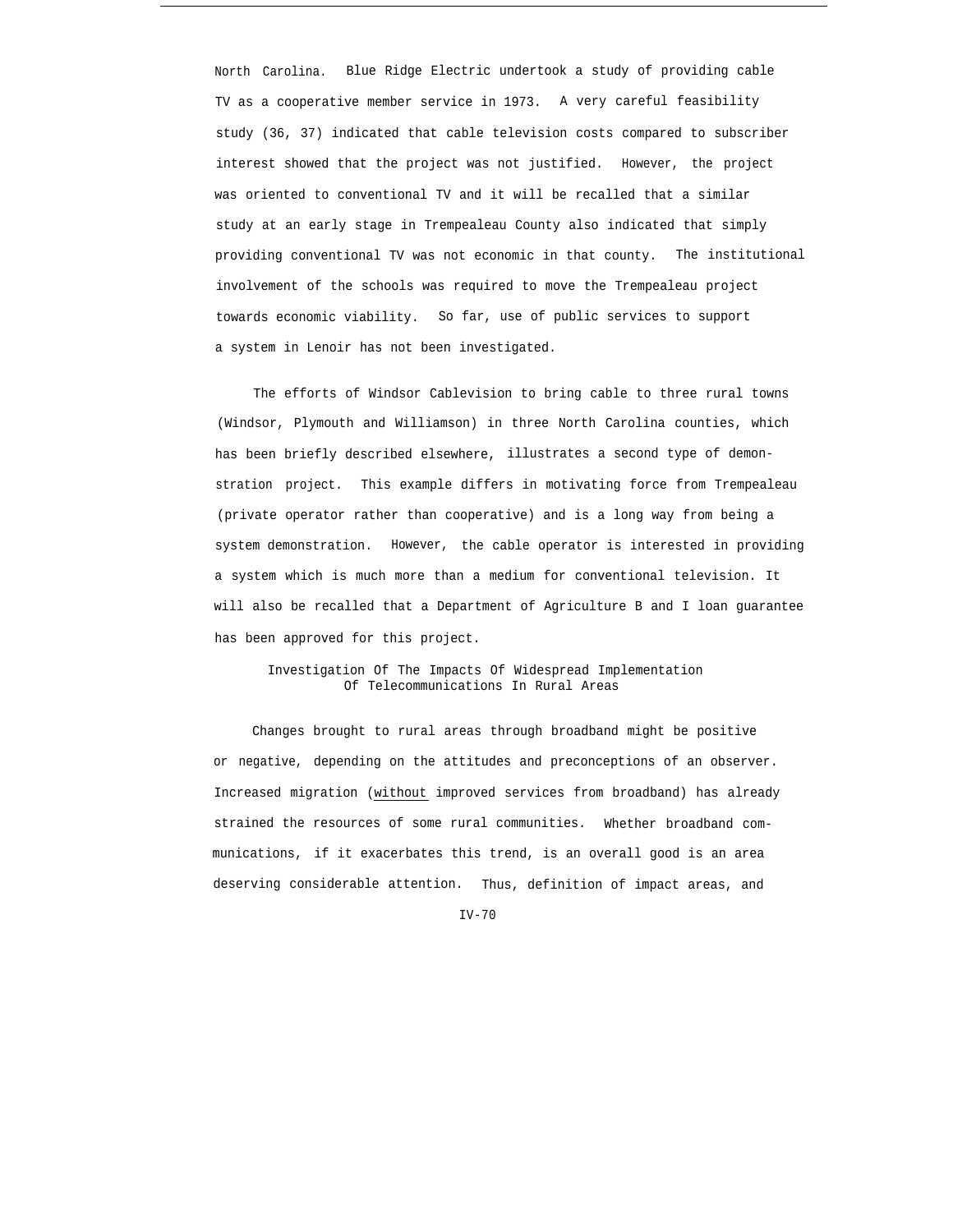development of a plan for evaluation of the potential positive and negative consequences of widespread rural telecommunications systems, should be an integral part of any system demonstration program. While detailed consideration of this topic is beyond the scope of this study, the following is a representative listing of the impact areas that are pertinent. It will be noted that some of these impacts, being national in scope, could be largely hypothetical unless broadband systems were deployed in large numbers.

Population balance

- change in the proportion of people living in metro and nonmetro areas.
- shift from current situation in which greatest nonmetro growth is occurring in counties adjacent to metro areas to one in which rapid growth occurs in more remote rural counties.
- change in distribution of age groups and socioeconomic characteristics in metro areas and in the three types of nonmetro areas (Turnaround Acceleration, Turnaround Reversal and Declining).

### Economic

- change in number, type and level of employment opportunities in nonmetro as compared to metro areas.
- movement of corporation headquarters or branches to nonmetro areas -- effect on metro economic base.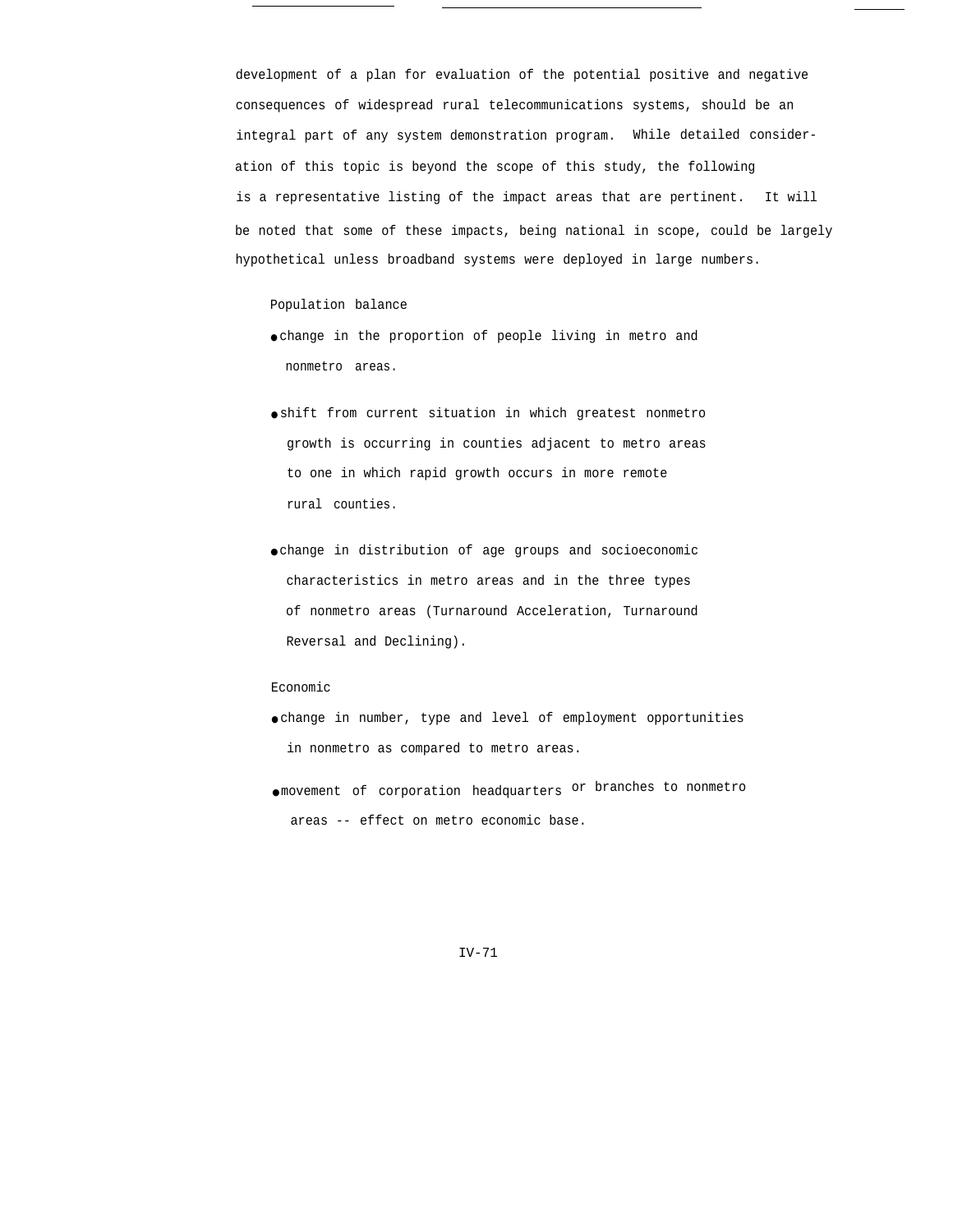● market aggregation based on criteria other than geographic location or transportation access -- for example, availability of broadband communications system.

Social

● quality of education in metro and nonmetro areas.

● quality of health in metro and nonmetro areas.

● overall quality of life in metro and nonmetro areas.

Institutional

- effect on network, commercial, public broadcast and educational TV.
- effect of a possible change from a single nationwide communications network based on the telephone to a two-tier broadband network -- a national network and a community-based local network.

Transportation - Telecommunications Tradeoffs

- impact on petroleum usage.
- impact on automobile and other transportation industries.

Longer Term Impact Areas

● changes in work patterns (work at home will affect office building construction and commuting; teleconferencing will affect the convention hotel industry, etc.)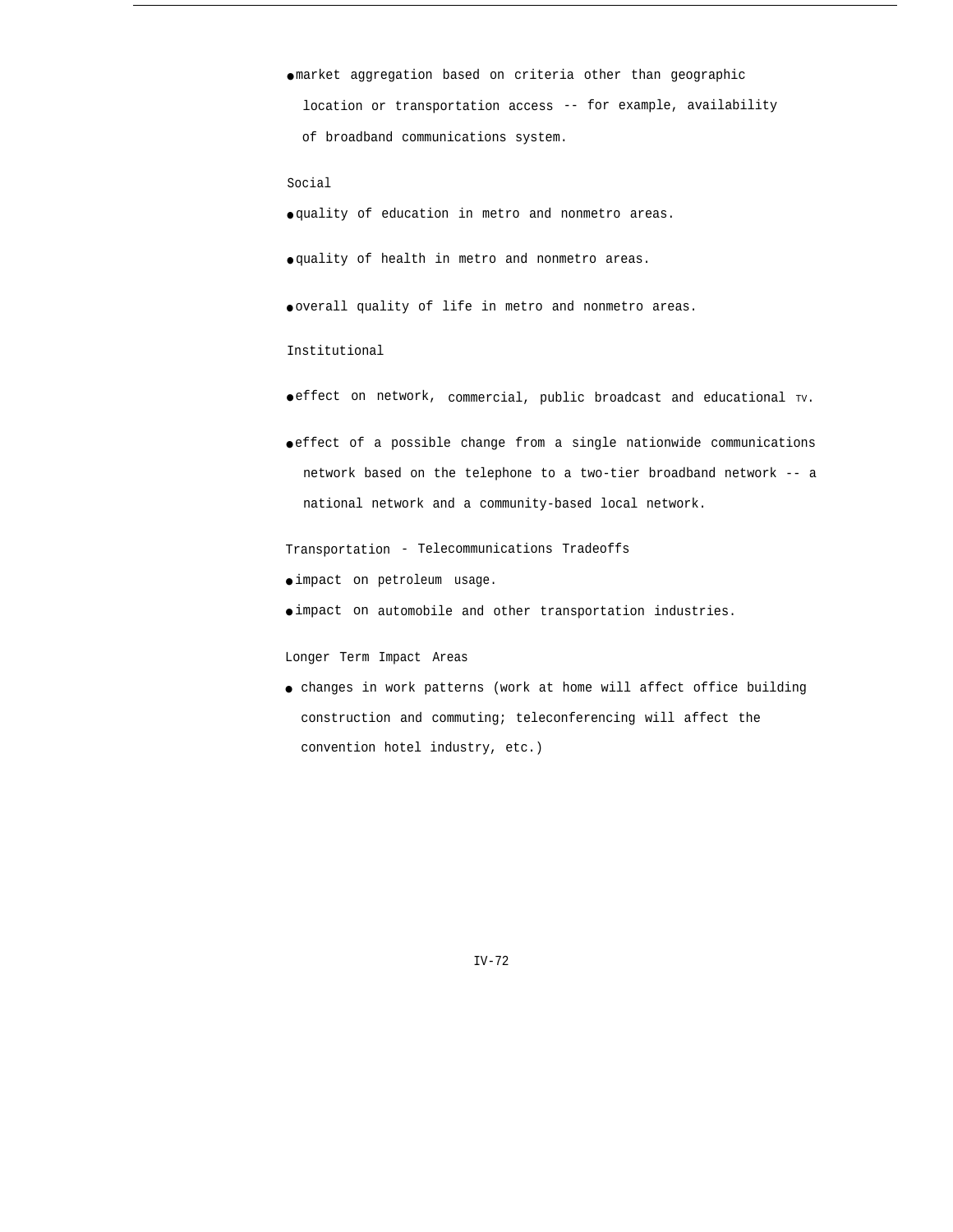# A Future Course Of Action If System Demonstrations Prove Successful

If system demonstrations prove the feasibility of community-wide broadband systems to meet a variety of rural needs and if it is judged that the positive and negative impacts of such systems are, on balance, favorable for national growth and development, then funding services for implementing such systems on a broad scale might be sought. One solution might be to establish a Federal program modelled on the Rural Electrification Administration which brought electricity and telephone to rural areas through low cost loans. However, in the case of rural telecommunications systems, a more flexible approach involving several different funding mechanisms might be considered (and evaluated further during the system demonstration phase).

The reason why a more flexible approach might be called for lies in the widely varying economic characteristics of rural America. Employing the Turnaround Acceleration, Turnaround Reversal and Declining county categories used earlier as a framework for analysis, it can be seen that these three classes of counties might require different funding mechanisms for system construction, as well as different levels of government involvement. **This** concept has been discussed previously and is diagramed in the table below:

|                         | Federal Financing  |  |
|-------------------------|--------------------|--|
| County Type             | Mechanism          |  |
| Turnaround Acceleration | Guaranteed Loan    |  |
| Turnaround Reversal     | Direct Loan        |  |
| Declining               | Government Subsidy |  |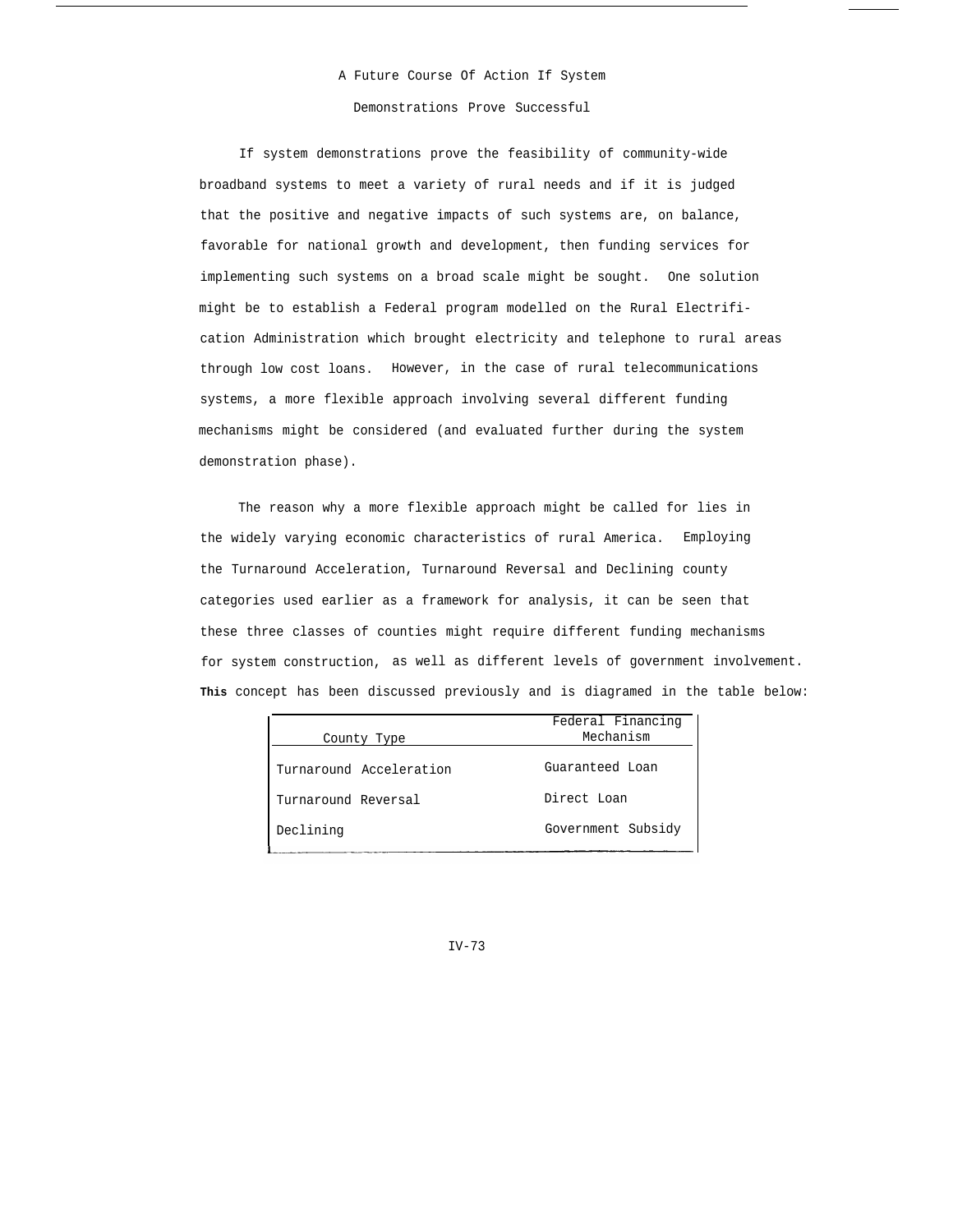Turnaround Acceleration counties have a well-developed economic base, opportunity for commercial and business uses of telecommunications, and expanding need for educational, health and other services. Of the three classes of counties, these should be the most attractive to private entrepreneurs. Guaranteed loans, such as those available from the Business and Industrial Division of USDA, could be an adequate funding mechanism to induce development of broadband systems if their potential is shown in a system demonstration program.

The less rapidly growing, manufacturing-oriented Turnaround Reversal counties could be less attractive to the private entrepreneur. Business and commercial uses of telecommunications are less likely in these remote counties. While the need for public services may be substantial, the problem of convincing the community of the value of meeting these needs via telecommunications is likely to be great. Capital will be harder to find, and thus direct loans such as those for Community Facilities under Title I of the Rural Development Act of 1972 could be needed to help fund these installations.

For Declining counties, system revenues might not be sufficient to pay back loans of either category. In these counties, improvement of public services might require outright grants or subsidies. These services cannot now be supported by the community and it is unlikely that broadband will be very much more cost-effective than conventional methods. However, telecommunications could permit upgrading service where other methods fail. For example, through broadband, the services of a doctor could be brought to Declining counties where inducements to physically bring him there have failed. In this way, the effectiveness of Federal funds spent in Declining areas could be increased via broadband.

 $Iv-74$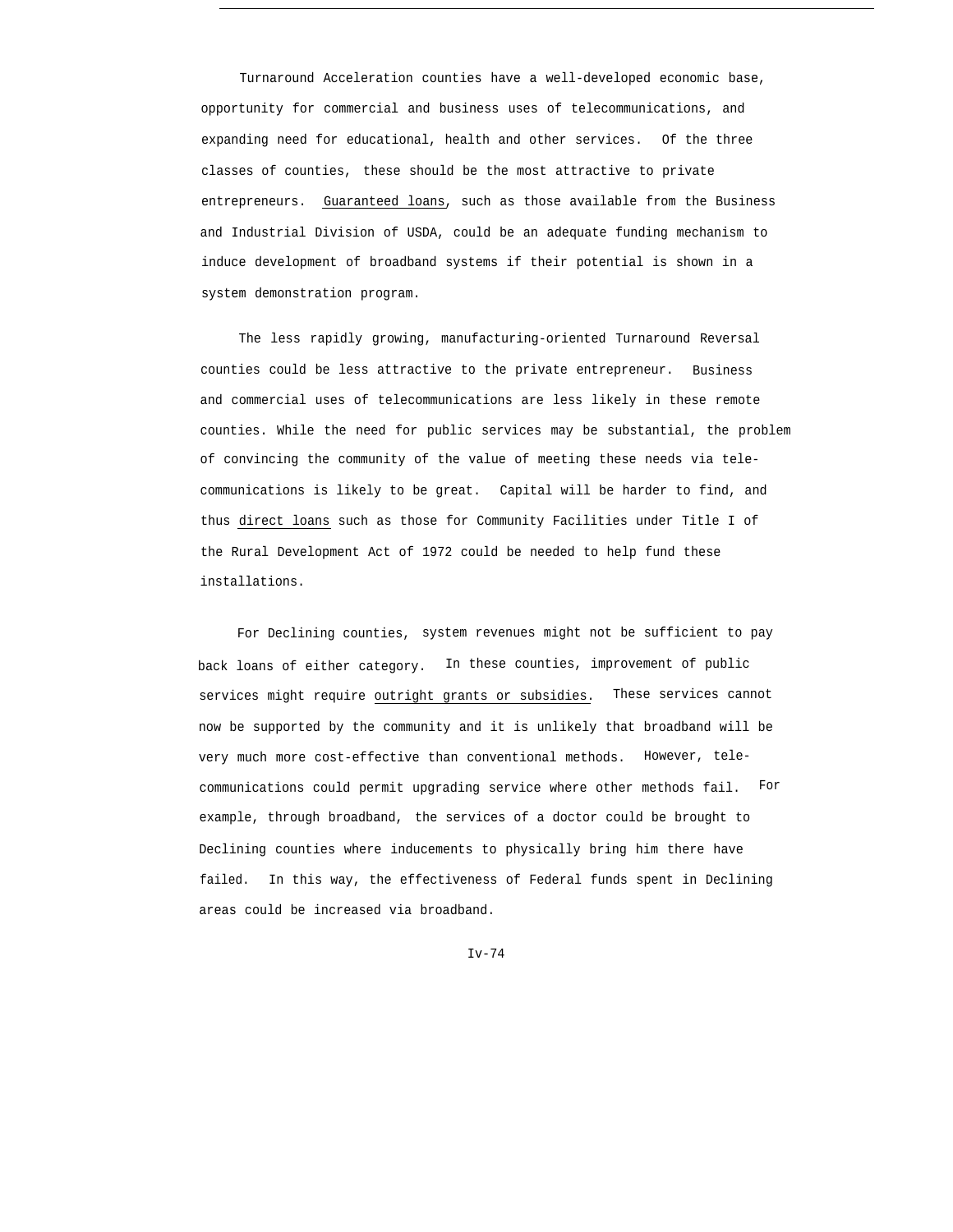Turning from financial to institutional mechanisms, a similar matrix can be constructed. As shown below, different types of owner/operators may be appropriate for, or attracted to, developing systems in the three types of counties.

|                         | System                               |  |
|-------------------------|--------------------------------------|--|
| County Type             | Owner/Operator                       |  |
| Turnaround Acceleration | Private Industry                     |  |
| Turnaround Reversal     | Rural Cooperative                    |  |
| Declining               | Private Industry/Local<br>Government |  |

Private industry, given a source of capital, should find Turnaround Acceleration counties an attractive market, provided there is community commitment to the system and services can be charged appropriately.

Turnaround Reversal counties, unlike Turnaround Acceleration counties, are typically remote from metro areas, and truly rural. Many such counties have active and vigorous rural cooperatives , oriented to non-profit membership service. As described elsewhere, rural cooperatives played a crucial role in bringing electricity to rural areas, a situation not without parallel to bringing broadband to the same communities.

For Declining counties, the de facto owner/operator of a system might be the Federal government. Although private industry or a local government may "own and operate" the system, in these counties sizable Federal support may be necessary.

The two tables already presented can be combined into a single table. The Trempealeau County project would be located on the second line of this table.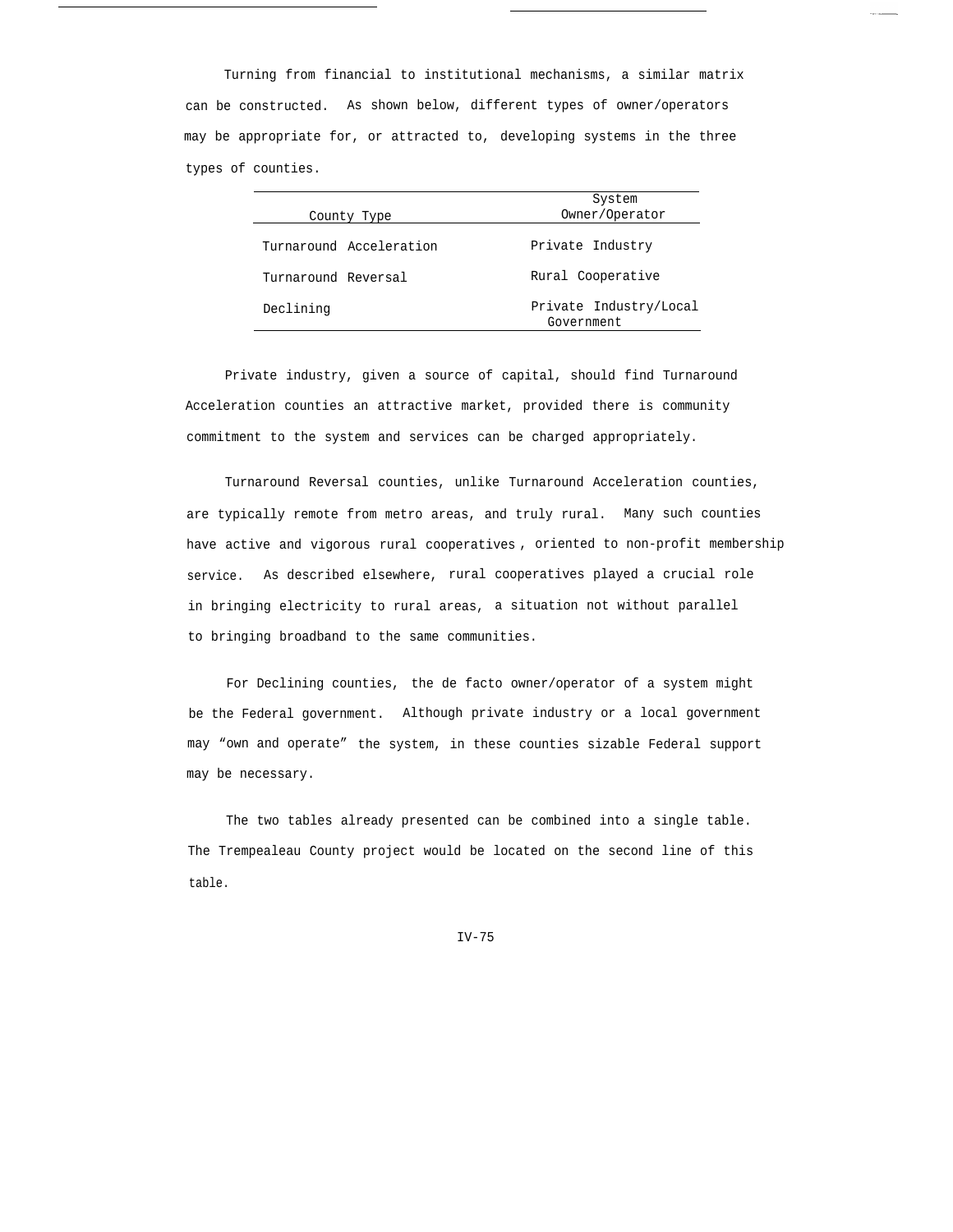| County Type             | Federal Financing<br>Mechanism | System<br>Owner/Operator             |
|-------------------------|--------------------------------|--------------------------------------|
| Turnaround Acceleration | Guaranteed Loan                | Private Industry                     |
| Turnaround Reversal     | Direct Loan                    | Rural Cooperative                    |
| Declining               | Government Subsidy             | Private Industry/Local<br>Government |

Trempealeau County illustrates the use of a direct loan by a rural cooperative to facilitate installation of a broadband system. Unfortunately, Trempealeau County is a unique project and it is not likely that additional funds for broadband systems will be available under Title I of the 1972 Rural Development Act, absent Congressional action.

Trempealeau can be roughly categorized as a Turnaround Reversal county. For Turnaround Acceleration demonstrations, the B and I Division of USDA could be a source of funds. Specific Congressional direction might be required, however, to earmark some of these funds for systems demonstrations.

For Declining counties, no Federal funding mechanism is readily apparent. The criteria for USDA Community Facilities loans or Business and Industrial loan guarantees would exclude such counties. A new Federal mechanism might be required to support broadband systems installation in such areas.

# Previous Legislative Initiatives And Findings

# From Other Studies

Rural applications of telecommunications have interested executive branch agencies and the Congress over the last several years. Treatment of the problem has ranged from recognition that market forces may not be sufficient to bring broadband communications to rural areas to suggestions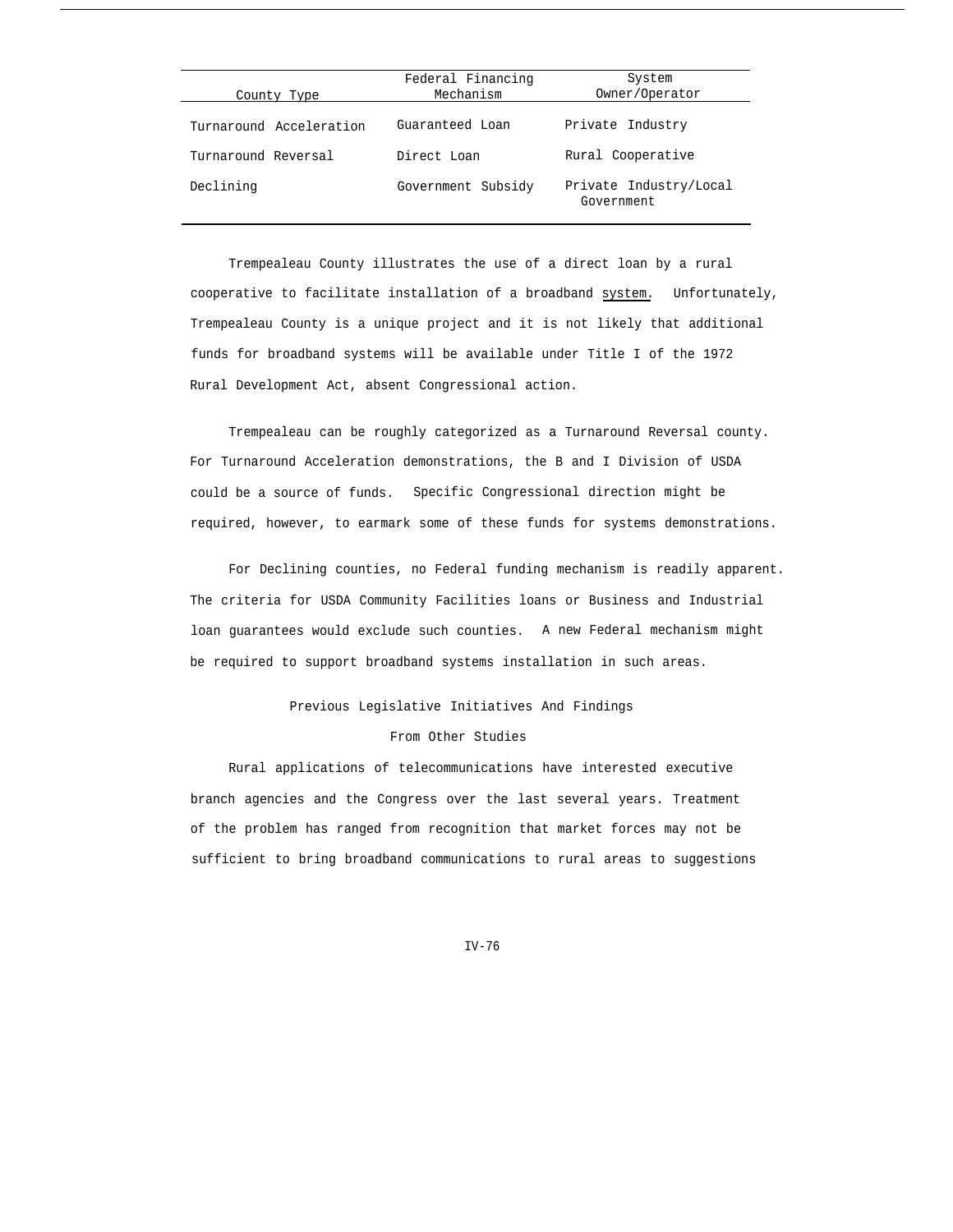that resources should be made available to fund rural projects on a broad scale. The purpose of this section is to compare the system demonstration approach to other approaches which have been proposed. To set the framework for this comparison, salient characteristics of the system demonstration approach are summarized below:

- the approach is based on the finding that the benefits and costs of using broadband systems to meet rural public service needs and to provide commercial services have not been adequately explored.
- $●∗$  is assumed that public service uses should "pay their full share" based on value received. The cost of providing these services by broadband may provide the same or greater value at roughly the same cost as by more conventional methods, or make possible services which would simply not exist otherwise -- for example, full medical services cannot be provided if no doctor will locate in the area.
- oit is assumed that public services in rural areas, if paid for appropriate to value, will contribute to the economic feasibility of a broadband system. Fees for public services and for commercial use may make a broadband system economically viable when such a system would not be economically viable if income were based solely on subscriber fees for conventional network and educational television.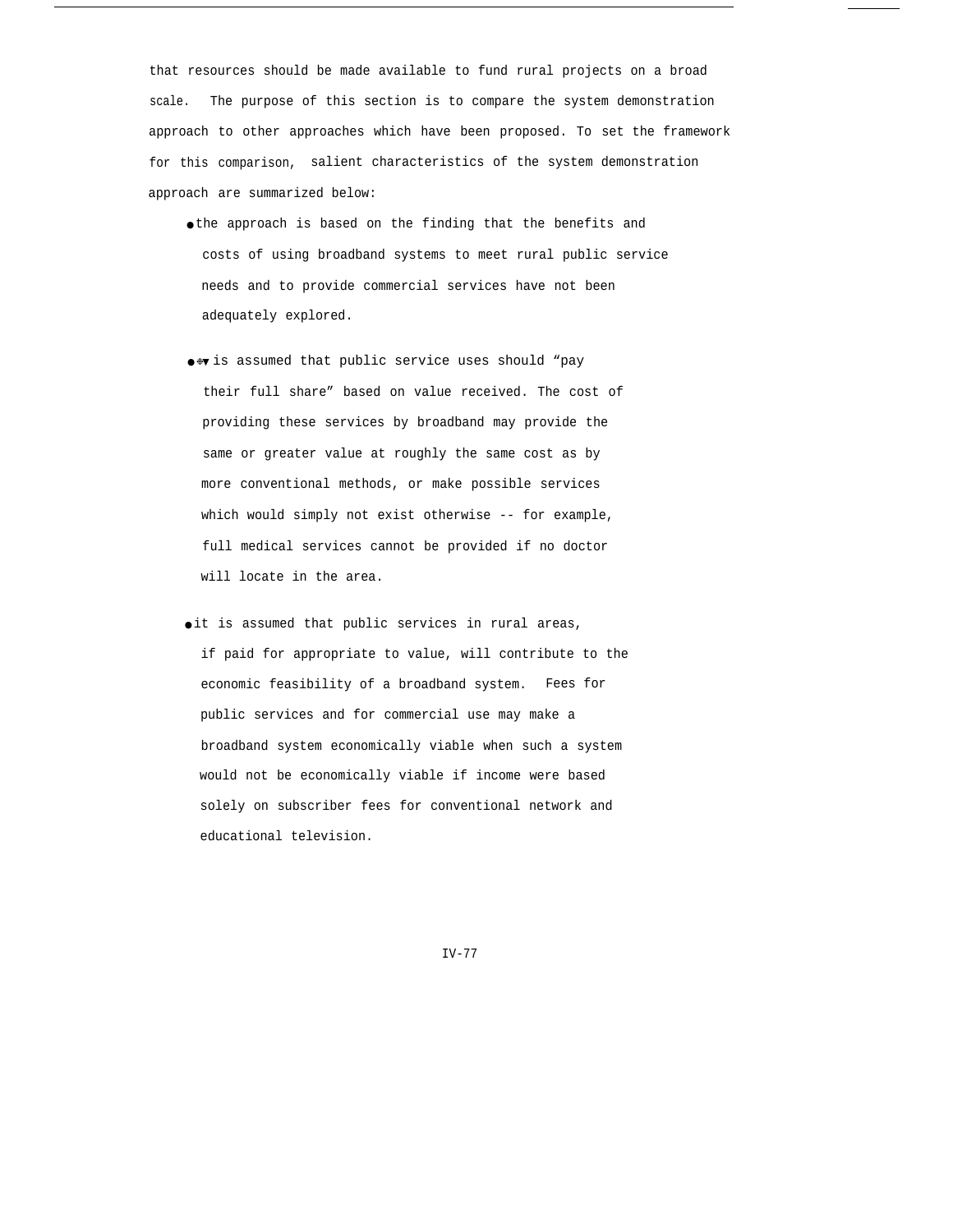- it is assumed that a broadband system providing public and commercial services as well as the news and entertainment of conventional broadcast could economically serve all residents in a given community. However, the feasibility of this approach must first be demonstrated. Not enough is presently known about how to assemble such systems or about what kinds of services should be provided in areas of differing demographic and socioeconomic characteristics. In the absence of such knowledge, large scale Federal assistance programs making broadband services widely available might be premature: a large number of systems could be implemented which may not be economically viable whereas, with more knowledge of likely costs and revenues, such systems could be established on a sounder footing.
- oit is assumed that if the feasibility of broadband systems which bring public and commercial services as well as news and entertainment to rural areas is demonstrated, different funding mechanisms might be used to bring these systems to rural areas on a broad scale. Depending on the characteristics of the rural community (e.g., Turnaround Acceleration, Turnaround Reversal or Declining) the appropriate Federal funding mechanism could vary from loan through guaranteed loan to outright grant or subsidy.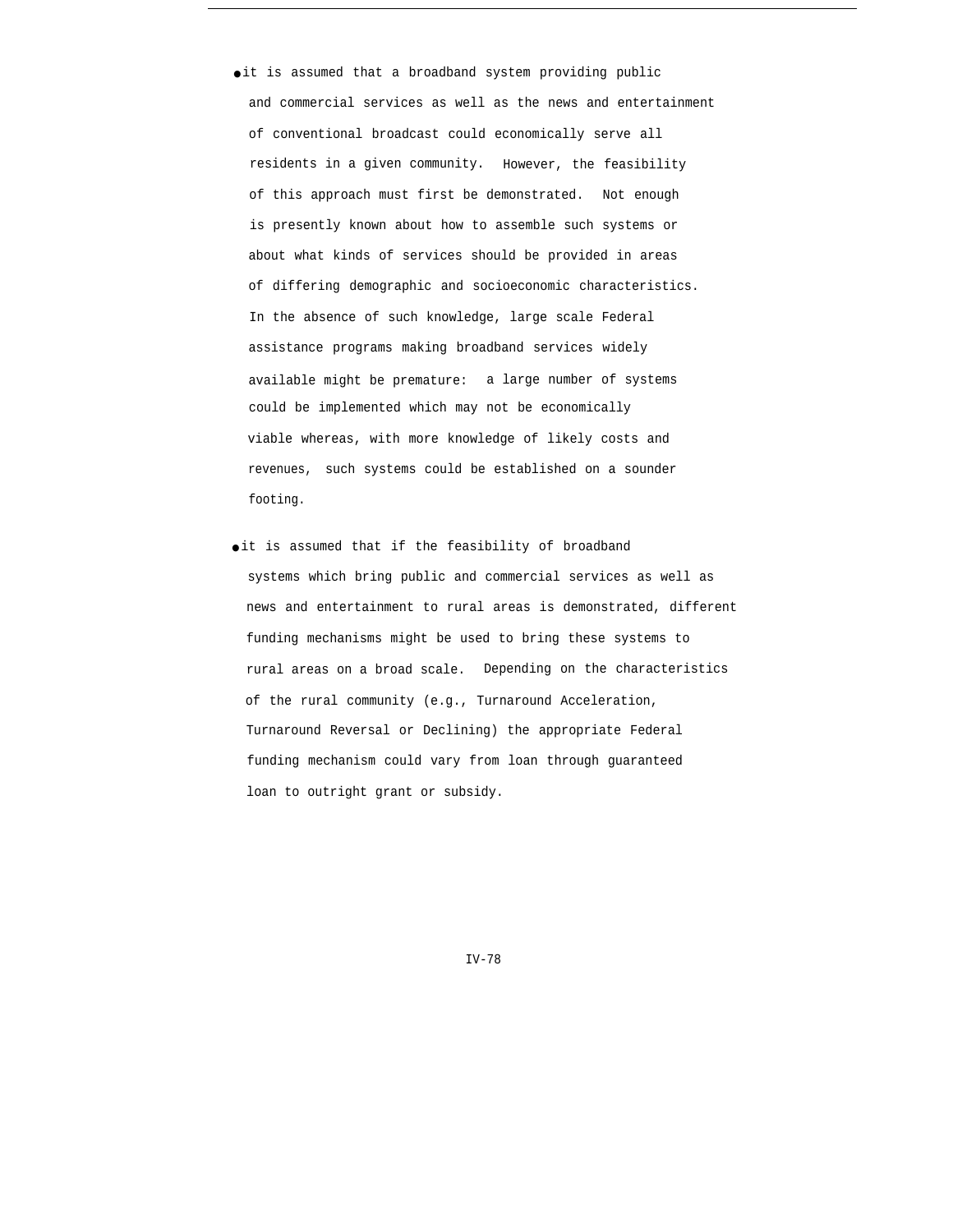Several recent studies and legislative initiatives are summarized below. The intent is to indicate the different types of approaches for bringing broadband communications to rural areas, so that these may be compared to the system demonstration concept. Thus, illustration of similarities and differences rather than comprehensiveness is the objective here.

.

### Whitehead Report (28)

One of many recommendations for developing a national policy for broadband communications contained in the Whitehead Report was that broadband communications should be made available to rural residents and the poor. To prevent the possible tendency of cable operators to limit their services to affluent areas, the report suggests that franchising authorities require that service be extended to all parts of a franchise area.

The Whitehead Report notes that a number of services such as vocational training and public health information could be provided by cable and suggests that the Department of Health, Education and Welfare investigate the feasibility and cost of using cable for these purposes. Commercial uses of cable were not considered in the Whitehead Report nor is there exploration of the relationships between public services, commercial uses and conventional programming. The primary interest seems to be on parity of programming and other information services with those available in more urbanized areas. The report notes that "free market incentives of cable operators may not be adequate to meet certain national policy objectives, such as the widespread availability of information" (28-46).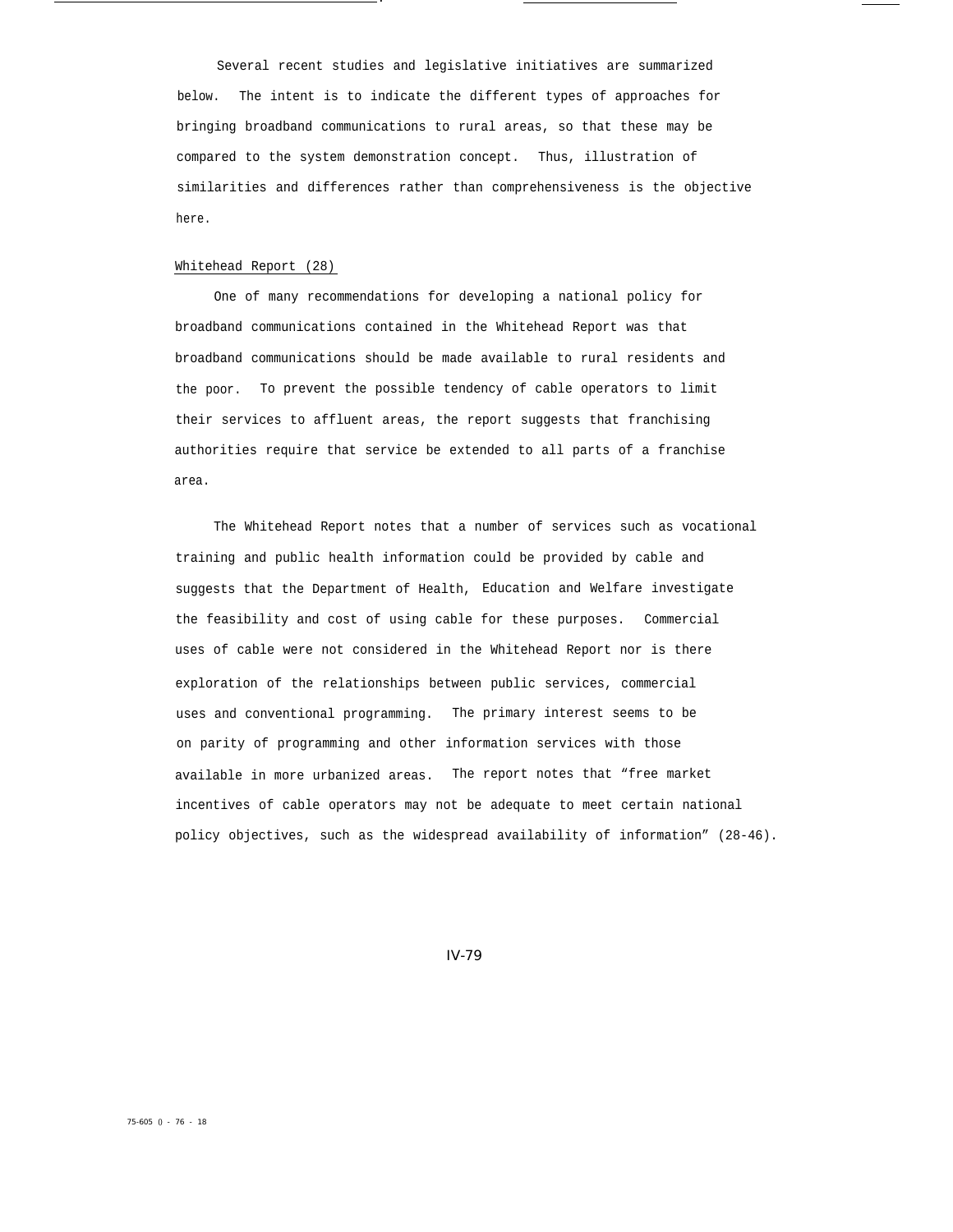Significantly, the Whitehead Report was concerned with outlining a national broadband policv for the long-range future. rather than with the problems of rural areas which might be met by broadband communications today. Thus, it is not surprising that the Report does not consider the lack of present-day broadband services in rural areas a major problem. Instead, the Report suggests that the situation should be monitored by the Secretary of Housing and Urban Development and the Secretary of Agriculture. Then, if the problem becomes significant in the future, "the Government should take affirmative action to assure a basic level of broadband communications service for residents of outlying rural areas" (28-46).

Finally, the Whitehead Report indicated a need for demonstration programs and suggested that different services be aggregated and the costs shared. Further detail was not provided. The Report stated (38-59):

> "...there is a chicken and egg problem hampering the development of many valuable services that might be commercially viable. The demand for these services depends heavily on their availability, yet few potential suppliers are willing to accept the risk of developing new services without significant evidence of a market demand for them. Similarly, while each new cable service would require relatively expensive special facilities if offered alone, these services can be aggregated and the requisite facilities can be combined so that these costs can be shared, but no one has emerged to lead and coordinate such a joint effort."

# S. 1219, H.R. 5319 and H.R. 244 (38, 39, 40)

These bills, introduced in 1972, 1973 and 1975, respectively, exemplify the idea of making low interest loans available for the development of rural cable systems. S. 1219 was introduced by Senators Ted Stevens and Mike Gravel and proposed federal low-cost, long-term loans for low density areas. Co-ops would also be authorized by such loans. H.R. 5319 was a similar bill. More recently (14 January 1975), Representative Downing introduced H.R. 244,

 $TV-80$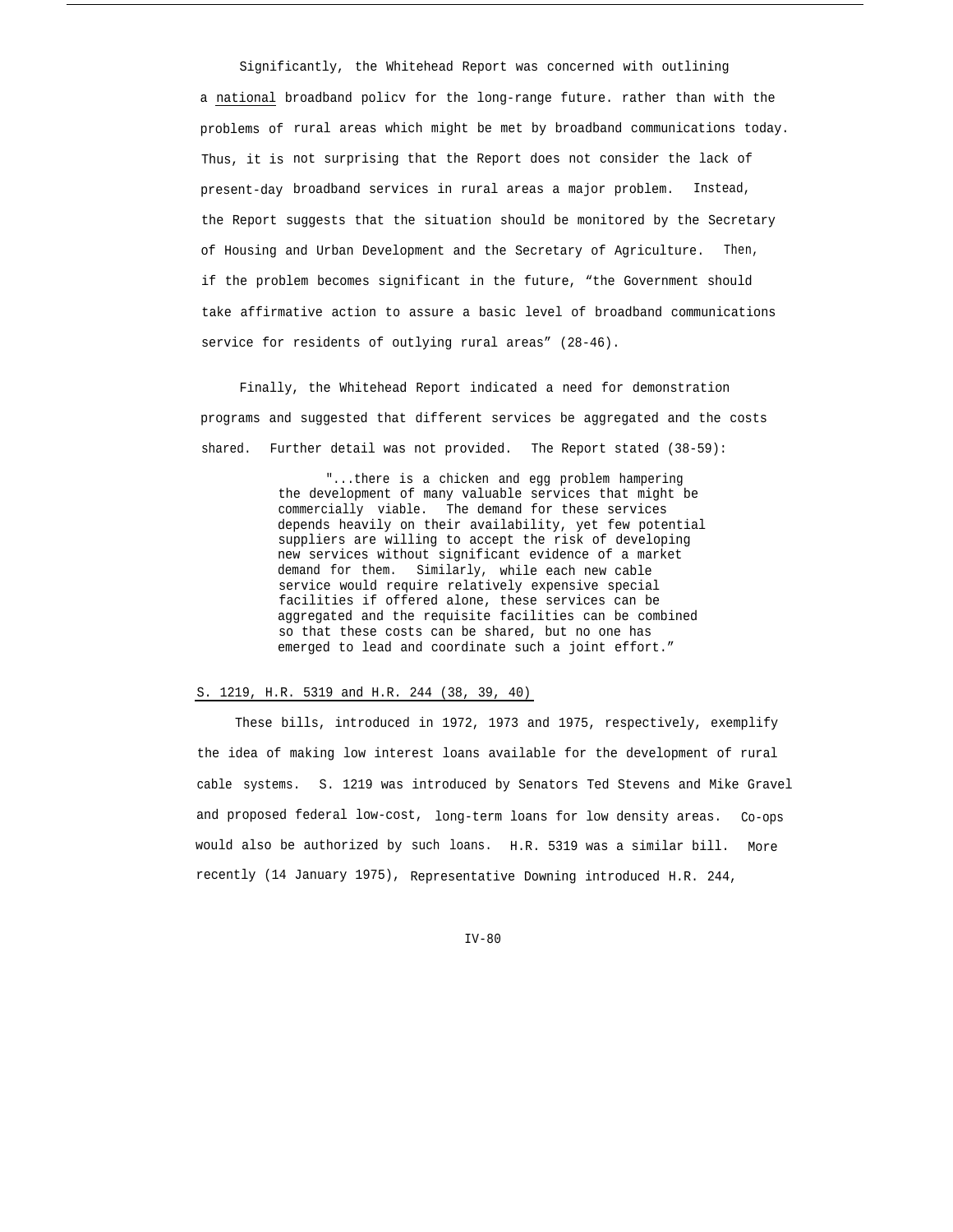Like H.R. 5319, H.R. 244 provided for 35-year, four percent loans to "eligible cable television systems" (40-2), which were defined as those which "can reasonably be expected to pass less than a system average of sixty potential consumers per linear mile during the first five years of its operation" (40-2).

## Cable Television: Promise Vs. Regulatory Performance

This report was prepared by the staff of the Subcommittee on Communications of the House Committee on Interstate and Foreign Commerce and was published in January 1976. It contains an analysis of the problem of providing broadcast and cable services to rural areas (27-55ff.). The study notes that present broadcast service in low density areas is inadequate compared to that in more densely populated areas and that the threat of cable to local broadcasters in low density markets has not been proved (27-55, 56). Like the bills above, the report suggests low cost loans (and technical assistance). However, citing the Denver Research Institute study (3), the report notes that cable cannot economically serve very low density areas and therefore includes translators as well as cable in the loan program. The enabling legislation would be called the Rural Telecommunications Act and it is proposed that the Office of Telecommunications in the Department of Health, Education and Welfare administer the program.

Long-term, low cost loans have also been proposed by others, notably Rivkin (5-3) and the Cablecommunications Resource Center (35-95). The last study is discussed in more detail later.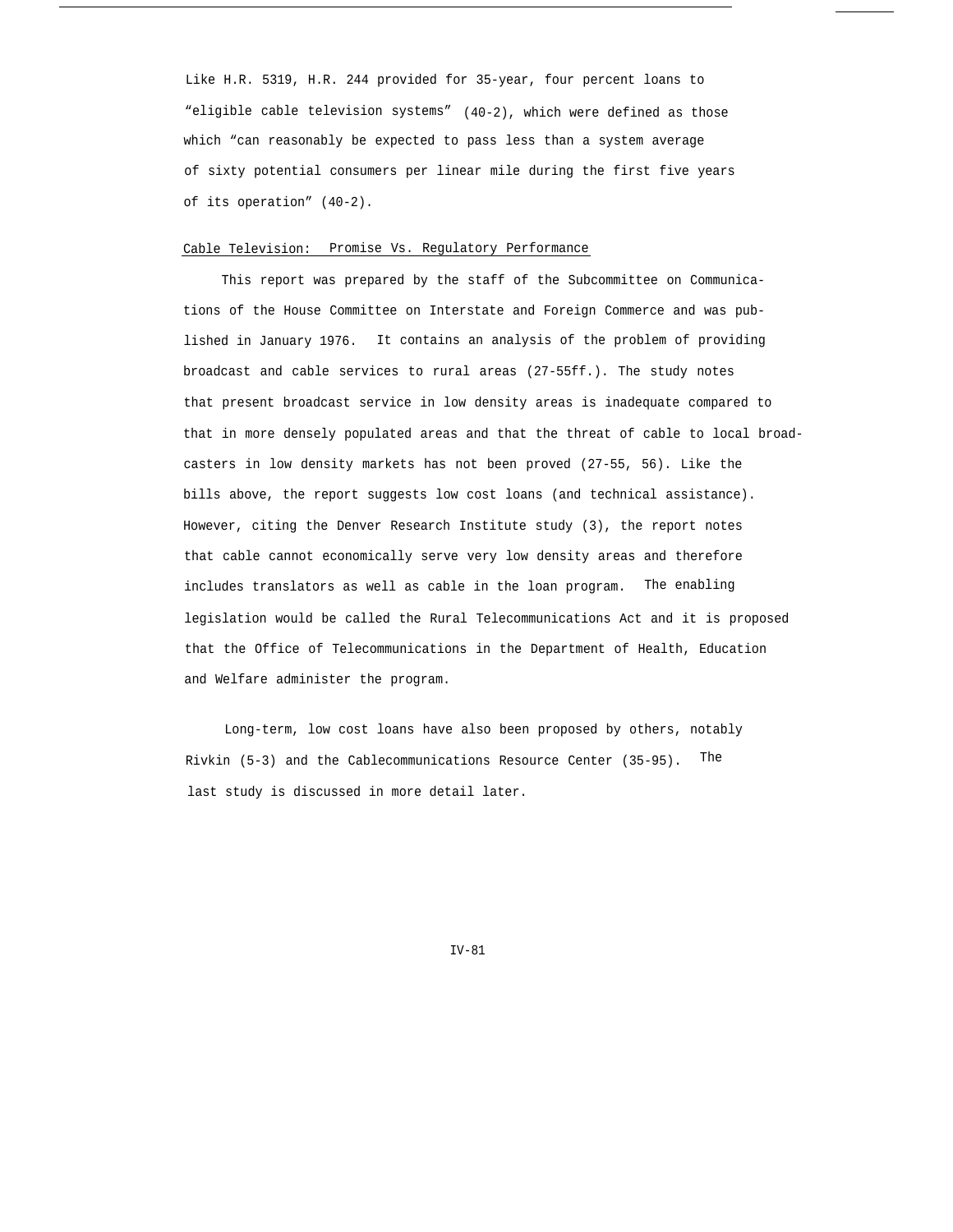### Comment

Unlike the Whitehead Report, the bills and the study described on the preceding pages assume that broadband communications should be brought to rural areas today. They suggest that the problem can be solved in a manner paralleling the Rural Electrification Act of 1934 which enabled the spread of electricity and telephone service to rural areas. However, the parallel between these two situations may not be as exact as it appears. For cable, content is all important whereas the consumer supplies the uses for electricity or the content carried by telephones. In other words, is it simply the risks associated with bringing broadband services to rural areas which have prevented the entry of private entrepreneurs into the rural market? Or, as suggested in this study, is it their failure to understand the necessity for themselves becoming directly involved in arranging for content to be provided by these systems (i.e., the full range of services necessary to make rural systems economically practical)? In sum, simply helping an operator to secure funding for a system might not be enough to enable the system to have a fair chance of success.

Regardless of the answer to the last question, it should be noted that the emphasis in these bills and the Subcommittee study is on increasing the parity between rural areas with regard to network and public broadcasting, rather than on bringing public services to rural areas. Thus, even if these similar bills were implemented and broadband systems were successfully brought to some rural areas (inclusion of translators would increase the likelihood of success), it is doubtful whether public services would be provided automatically without a specific program to accomplish this objective. As was noted previously (see preceding section on system implementation),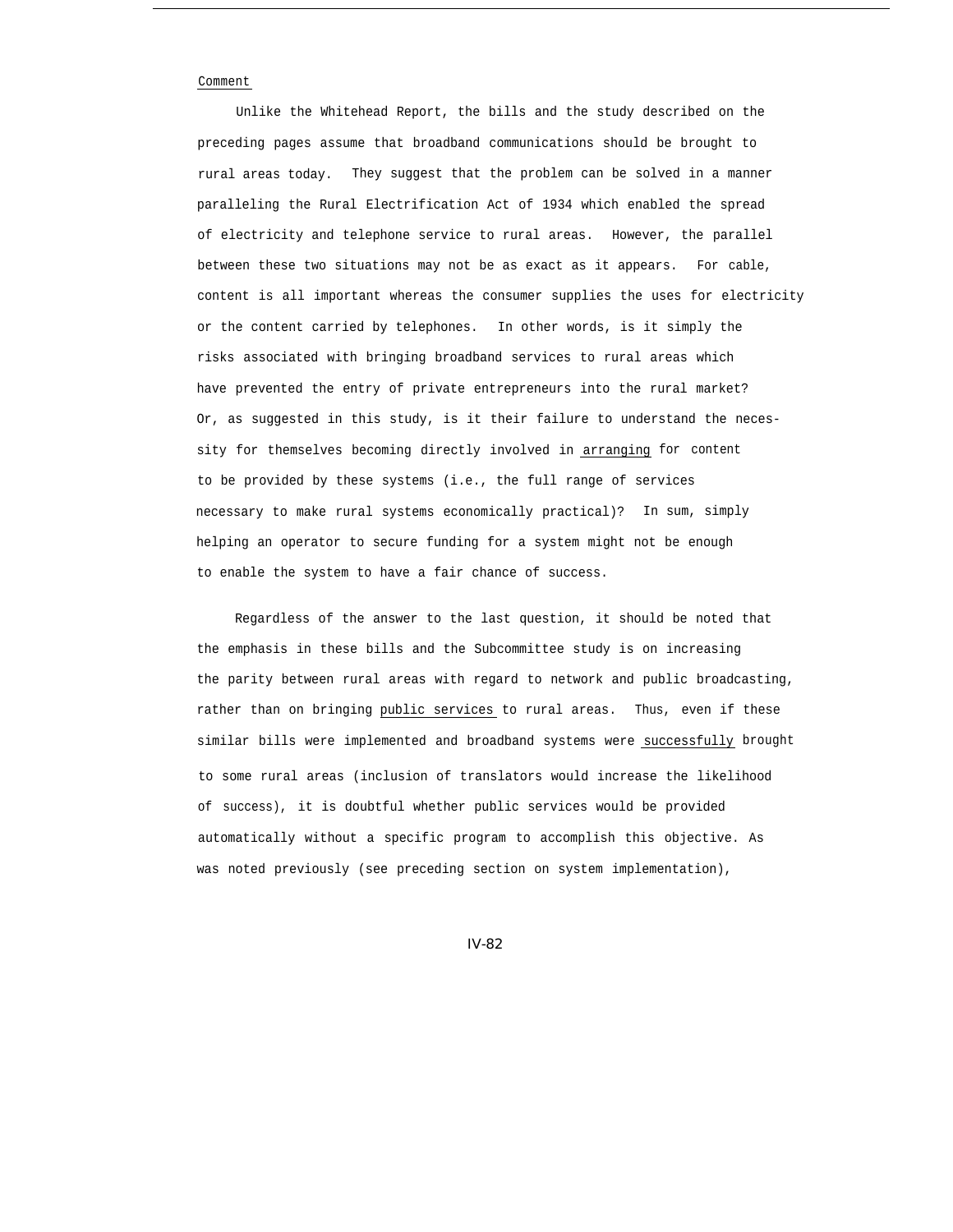provision of public services does not tend to occur as cable systems become profitable.

H.R. 4564, S. 1257 and H.R. 9630 (41, 42, 43)

The titles and dates of introduction of these bills are:

● H.R. 4564 - Telecommunications Facilities and Demonstration Act of 1975 introduced March 10, 1975 by Mr. Staggers.

● S. 1257 - Telecommunications Facilities and Demonstration Act of 1975 introduced March 20, 1975 by Senator Magnuson.

● H.R. 9630 - Educational Broadcasting Facilities and Telecommunications Demonstration Act of 1976 introduced January 21, 1976.

The first two bills are identical and the third elaborates on them. The bills are of interest because they propose:

> "To extend the Educational Broadcasting and Facilities Program and to provide authority for the support of demonstrations in telecommunications technologies for the distribution of health, education, and public or social service information and for other purposes" (43-l).

In supporting the need for demonstrations and specifically identifying public service applications, these bills relate directly to the findings of this report. Referring to the most recent bill, H.R. *9630, \$1* million would be authorized for the remainder of FY 76 and \$250 thousand for the transition quarter ending September 30, 1976 to "demonstrate innovative methods or techniques for utilizing nonbroadcast telecommunications equipment or facilities" (43-7) for "transmission, distribution and delivery of health, education, and public or social service information" (43-6). The bill permits diverse "nonbroadcast" technologies (such as satellite, cable and fiber optics) and is clearly oriented to serviec demonstrations rather than hardware construction (44-8). The Committee Report on the bill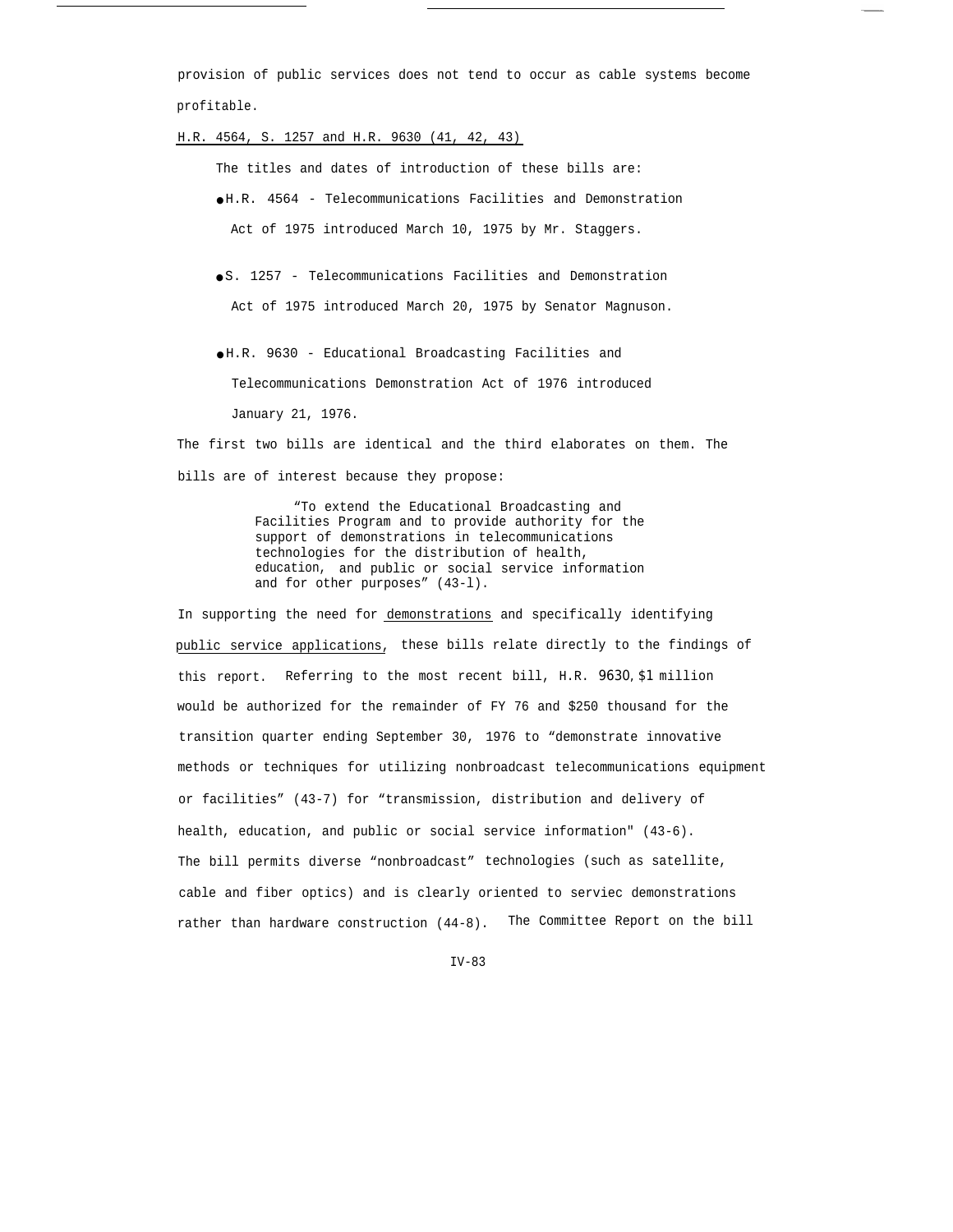states that "the demonstration program is intended to respond to local and community initiatives in generating proposals" (44-8). The responsible agency would be Health, Education and Welfare.

It should be noted, however, that these bills are not restricted to rural areas. In fact, because the funds would be used for demonstrations on existing systems, the sites for such projects would most likely be urban areas. In addition, these bills are not system-oriented in that they apply only to the public service aspect of telecommunications systems.

# Telecommunications Technology Act of 1975 (H.R. 9289) (45)

This bill was introduced by Harley Staggers, Chairman of the House Interstate and Foreign Commerce Committee. Like the preceding bills, it was not specifically directed to rural areas, and it authorized demonstrations. However, unlike the others, this bill did not limit demonstrations to health, education and social service information but is broader in scope. The bill cites the need to evaluate both feasibility and value of new telecommunications technology. A specific agency is designated, the Department of Commerce, and it is suggested that a Bureau of Telecommunications be established to conduct demonstration projects or support such projects conducted by other agencies (35-71ff.).

One of the interesting aspects of the bill is its list of impediments to full use of telecommunications technology. As abbreviated in Ref. 35, pg. 73, these include: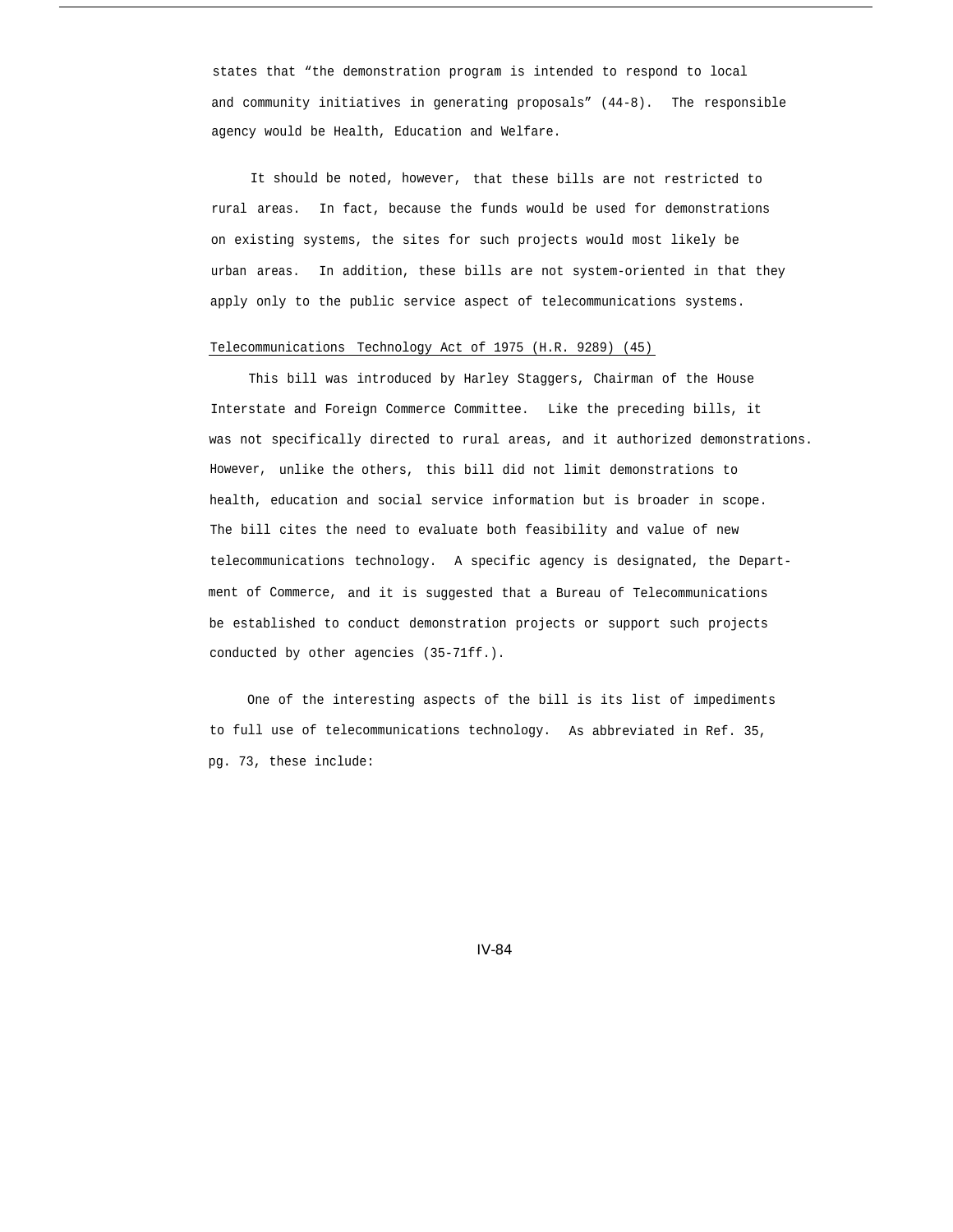- "lack of adequate information about or understanding of telecommunications technology among a significant number of those in a position to hasten, deter, or regulate its progress;
- lack of sufficiently detailed social, economic, and technical information to enable sound selection from among the many choices and options offered by telecommunications technology;
- lack of national goals, priorities, policies, and plans specific to telecommunications;
- lack of sufficient engineering and commercial standardization for telecommunications; and
- lack of sufficient capital to finance production of telecommunications technology products and services which have not yet been demonstrated to be marketable."

# Report titled: A Preliminary Review of Current Practices and Trends In Rural Telecommunications Development And Recommendations For Future Development

This recent report was prepared by the Booker T. Washington Foundation/ Cablecommunications Resource Center (CRC) for the Department of Commerce. To our knowledge, it is the only recent detailed study of the potential for, and problems associated with, bringing telecommunications to rural areas.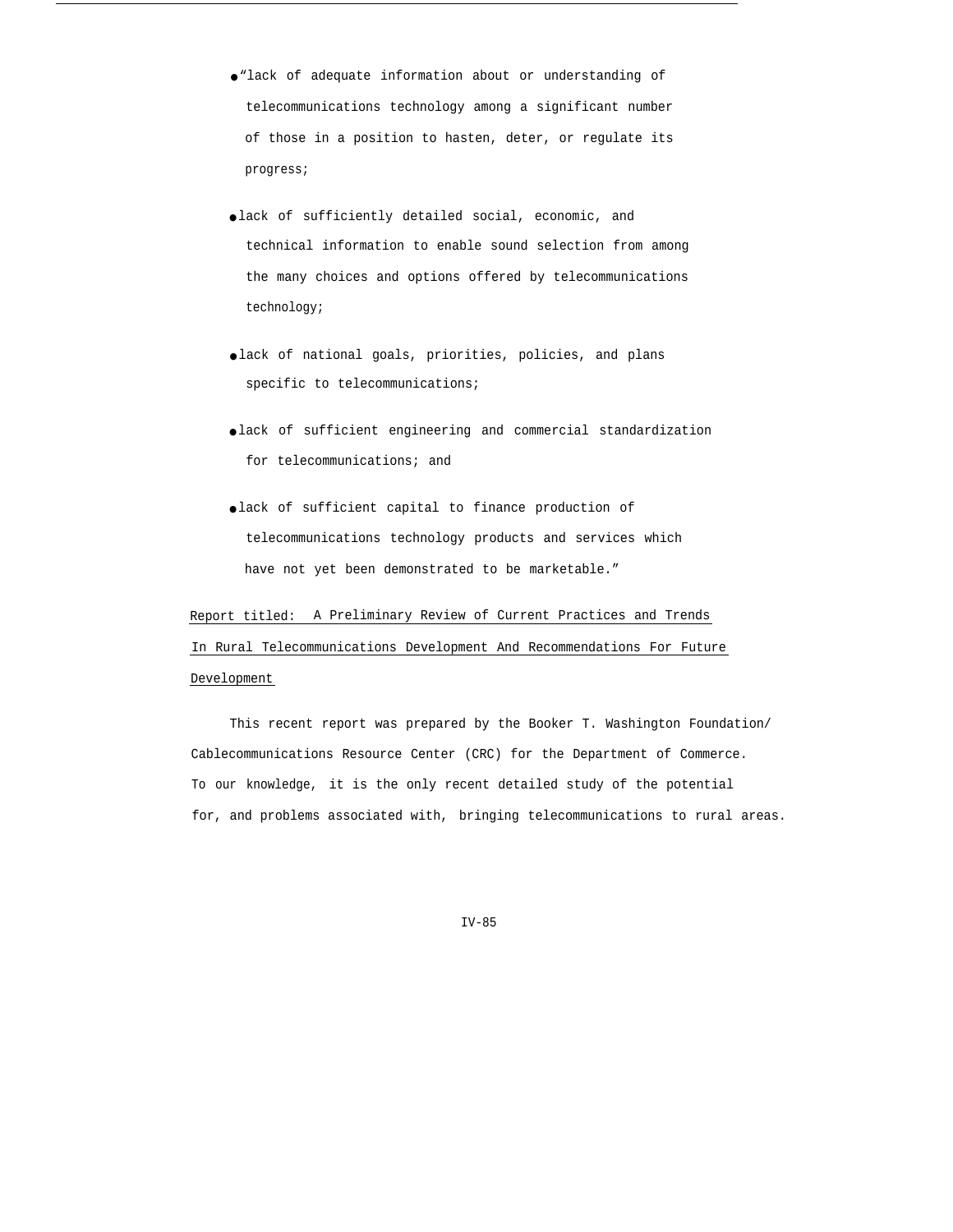Some of the findings of the CRC study parallel those of this study.

The first five are as follows (35-90ff.):

"1. There has been a significant number of projects designed to test the applicability of telecommunications technology to various aspects of community development. The majority of these demonstrations have centered on the delivery of health and educational services. While most of these experiments can be termed "successful" in improving the ability of telecommunications technology to deliver those services effectively, few, if any, of the projects have focused specifically on their application to rural areas of the country. It is generally acknowledged that the delivery of community development services to rural areas poses particular sets of problems that have not been addressed by most telecommunications demonstration projects.

2. Several service areas falling under the general categories of social services (i.e., employment, economic/ financial, political, etc.) and entertainment/recreation/ cultural services have not been the subjects of significant demonstration programs in spite of: a) their recognized role in determining the quality of rural living conditions; b) the unique ability of telecommunications technologies to serve these areas; and c) the understood potential of these services (particularly entertainment) to play an important part in improved community economic development.

3. Most demonstrations have been carefully structured to prove the capability of telecommunications hardware. The extremely important area of cost benefits resulting from hardware installation and software program implementation has been largely unexplored on any substantive level. The economic analysis section of this study defined a major problem blocking the further development of effective cost benefit analysis as being the lack of social accounting system or measurement indicators incorporating quality of life factors.

*4. The* development and implementation of telecommunications technologies for overall community development as it applies to rural areas must be considered and evaluated on regional bases if the effect of these programs is to be maximized. Programs developed and coordinated on a regional level ultimately can have more impact both economically and socially for regional consideration and will impart economies of scale to major demonstration programs which, in turn, will work to defray the capital costs of both hardware and software.

Iv-86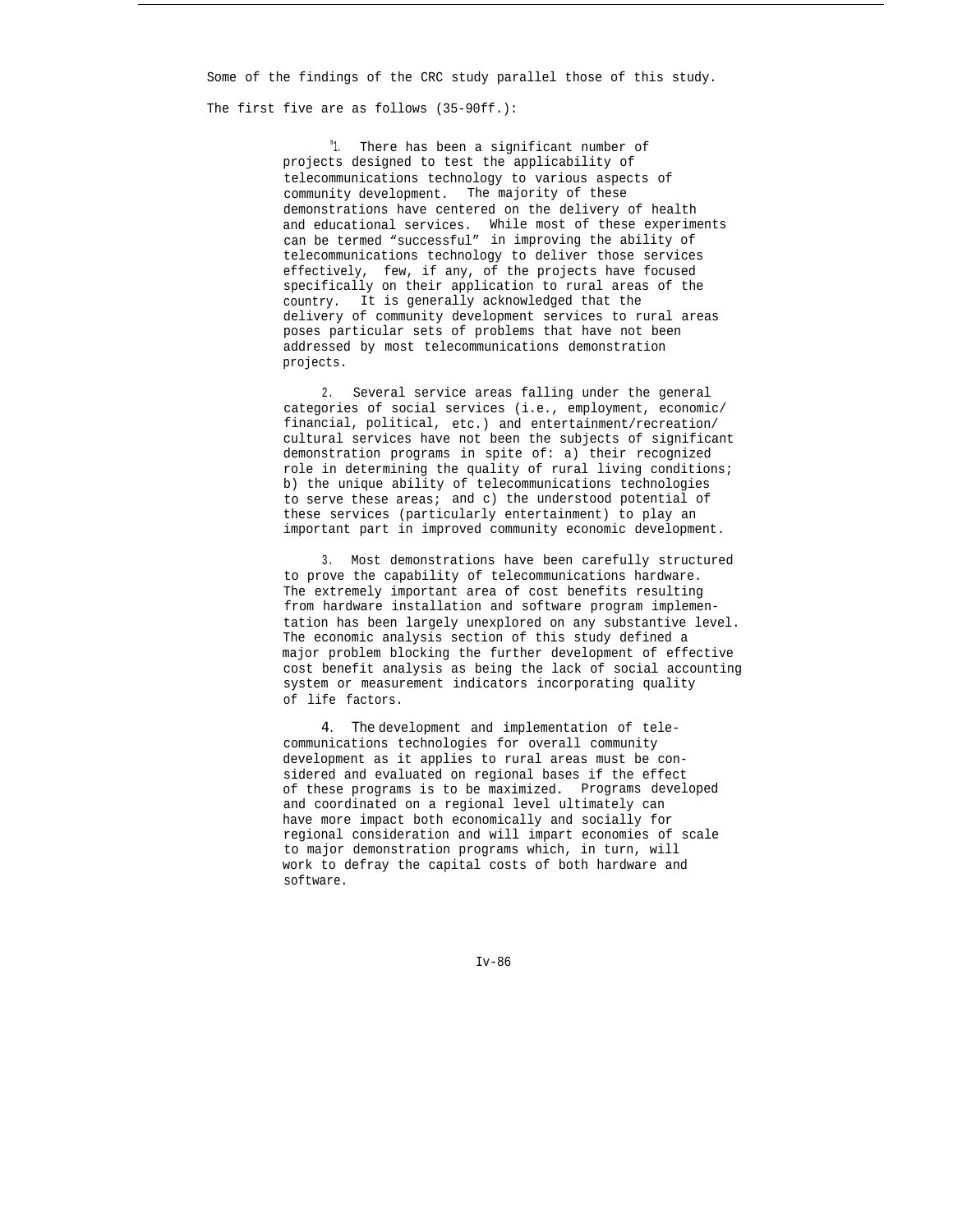*5.* A significant number of demonstration programs to date have neglected the importance of software programming. It is essential to conduct research and demonstrations that specifically address software production based on articulated needs, systematized needs assessments, impact measurement, and evaluation of the development process. The production of effective software is vital to any meaningful assessment of telecommunications to meet rural economic development needs, both technologically and economically."

However, the findings of this OTA staff study differ from those articulated in the Cablecommunications Resource Center (CRC) report in several ways. Noteworthy among these are:

- the CRC Report recommends establishing low interest loans for building rural telecommunications systems (35-95). As discussed earlier, a large-scale low interest loan program seems premature at the present time. Instead, the present state of knowledge suggests the need for an intermediate step -- system demonstrations.
- the CRC Report supports low interest loans but does not consider other mechanisms. By contrast, this study has proposed that if system demonstrations show the feasibility and value of rural telecommunications systems, then different funding mechanisms may be appropriate depending upon the economic characteristics of each rural area. A useful gross classification which may indicate which funding mechanism might be appropriate is that of Turnaround Acceleration, Turnaround Reversal and Declining counties. Loan guarantees, low-cost loans or outright grants might be used to fund telecommunications systems depending on the economic strength of the community.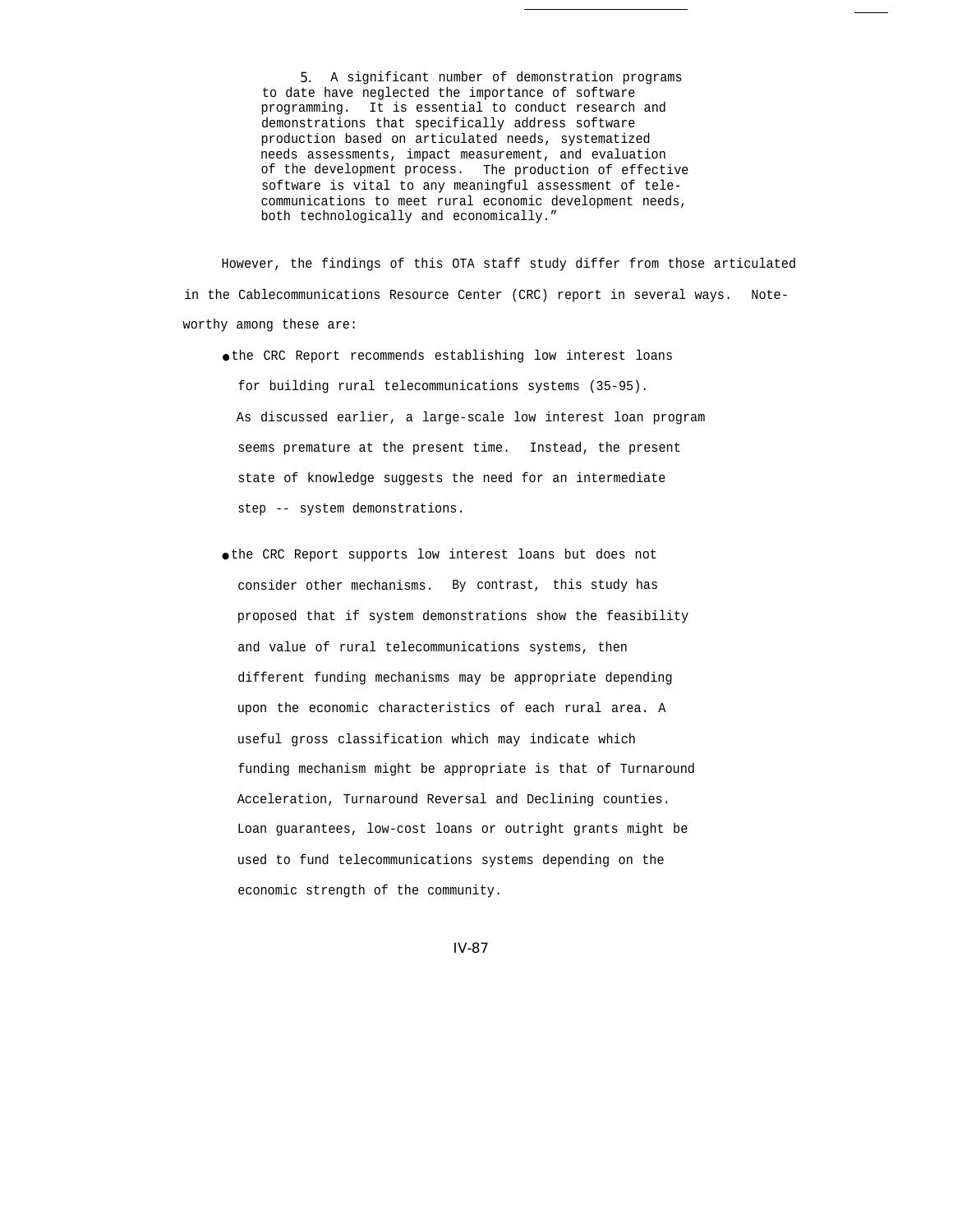- the concept of public services "paying their own way" and making possible reduced costs for individual subscribers receives considerable attention in this study but not in the CRC report.
- commercial users of rural telecommunications systems (e.g., banks) are considered important sources of revenue in this report.

In summary, if the CRC report and this study are compared, it might be said that this study both goes beyond, as well as steps backward, from the CRC report. The system approach builds upon the kind of findings presented in the CRC report. The need for an interim system demonstration phase before funds are made available for widespread implementation of rural telecommunications, on the other hand, might be interpreted as a step backwards from the conclusions reached by CRC.

### Summary

A number of bills and studies have been discussed. These may be divided into three groups depending on their treatment of the problem of bringing broadband communications to rural areas.

The Whitehead Report exemplifies the class of national cable policy studies. Within this class of studies, rural cable is treated more as a monitoring problem than as a problem requiring action. Thus, it is not surprising that no specific course of action is outlined nor is a funding mechanism proposed for bringing cable to rural areas.

*Iv-88*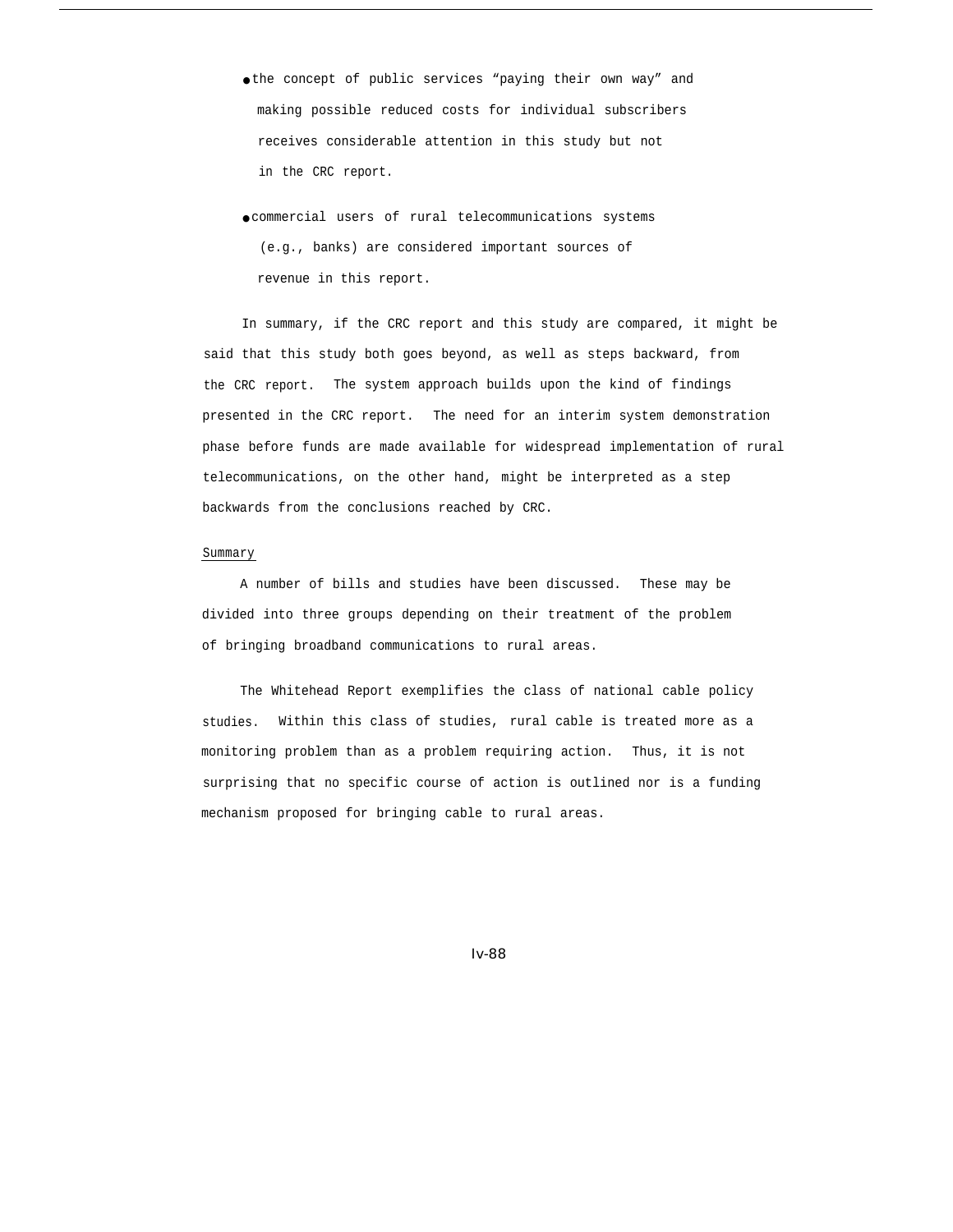The second group of bills and studies includes S. 1219, H.R. 5319, H.R. 244 (38, 39, 40), the Interstate and Foreign Commerce Subcommittee report on cable (27) and the Booker T. Washington/Cablecommunications Resource Center report on rural telecommunications (35). This group suggests that telecommunications should be brought to rural areas now and suggests low-cost long-term loans as the funding mechanism. The implication is that the major constraint on rural telecommunications is lack of risk capital.

The third group of bills includes H.R. 4564, S. 1257 and H.R. 9630 (41, 42, 43, 44). This group specifically addresses the problem of providing new services, such as public service applications, via telecommunications and proposes demonstration programs which would enable evaluation of such services. Unlike the second group, these bills are not directed at rural areas and probably projects would not take place in rural areas. This is because the funds, when specified, are to be used for studying methods for bringing in the service. Existing systems would be used in the demonstrations and those with significant capacity - as for two-way use –- are located in metro areas.

This report combines and extends the concepts in all these groups of bills and studies. It proposes a limited demonstration program, specifically for rural areas, aimed at investigating the feasibility and value of combinations of public services, commercial uses and entertainment. The concept of area-wide coverage and accessibility to the system by residents of the most remote areas, as well as in the most densely populated *areas within* a community, is emphasized. The program might be administered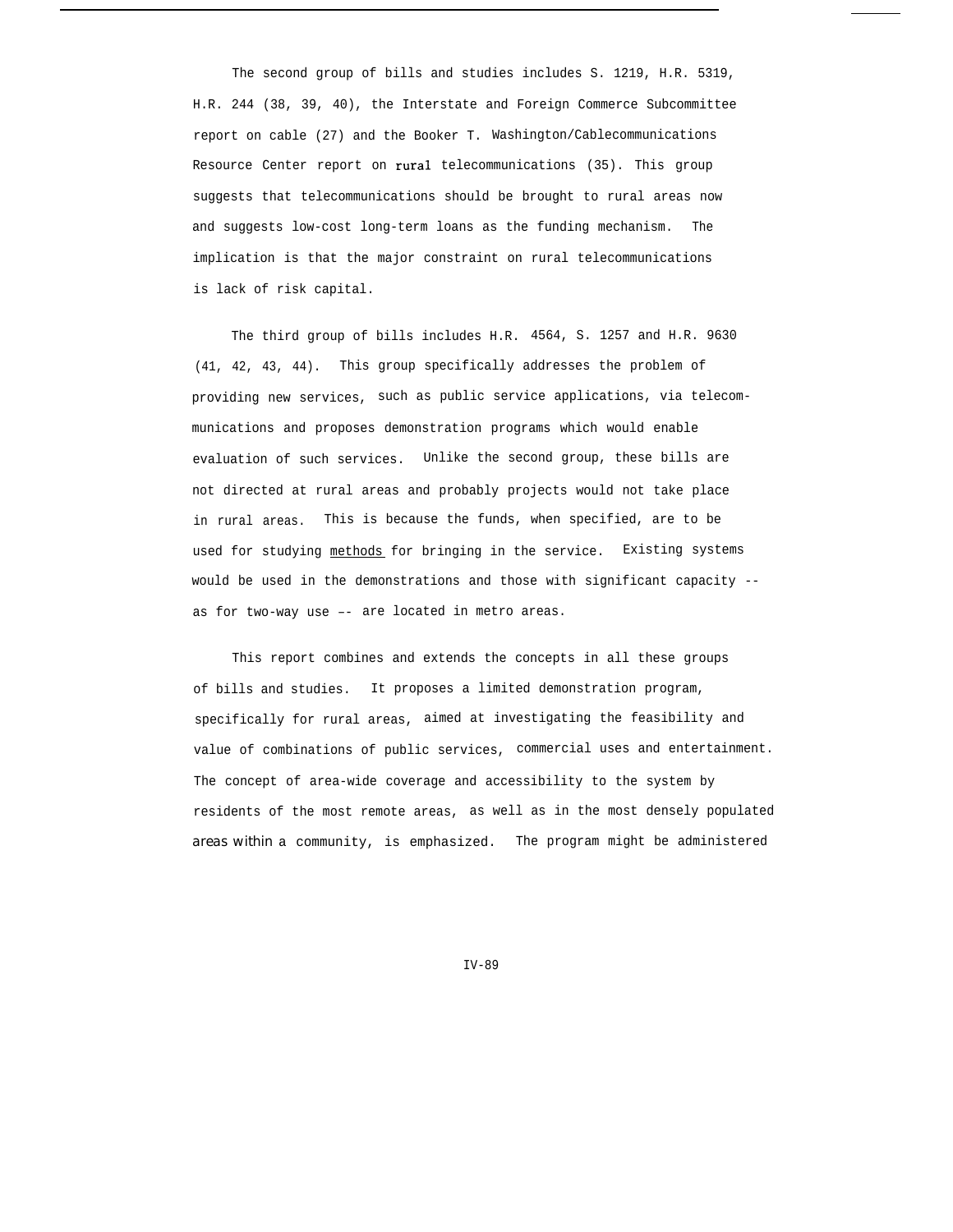by NSF in conjunction with the Departments of Commerce and Agriculture. If the feasibility and value of the system concept were then demonstrated, different funding mechanisms might be matched to the economic characteristics of different rural communities.

# Policy Alternatives For Applications Of Broadband Telecommunications To Rural Areas

Three policy alternatives are presented in the following discussion. The pros and cons of each of these alternatives are briefly considered. These policy alternatives are:

- continue the status quo;
- fund a limited number of system demonstrations projects; and
- create a Federal mechanism to facilitate wide dissemination of broadband services in rural areas.

## Continue Status Quo

The term "status quo" does not imply that Federal programs are presently having no effect upon the development of rural broadband systems; rather, it refers to the continuance of a particular set of Federal policies that have not had the effect of promoting their widespread deployment at this time. On the one hand, the Federal government has funded research into the uses of broadband in both urban and rural areas. On the other, with the exception of the isolated instance in which the Farmers Home Administration granted a loan to Trempealeau County, no Federal program presently exists which can be of direct assistance in helping rural areas to translate these potential broadband uses into actual system applications.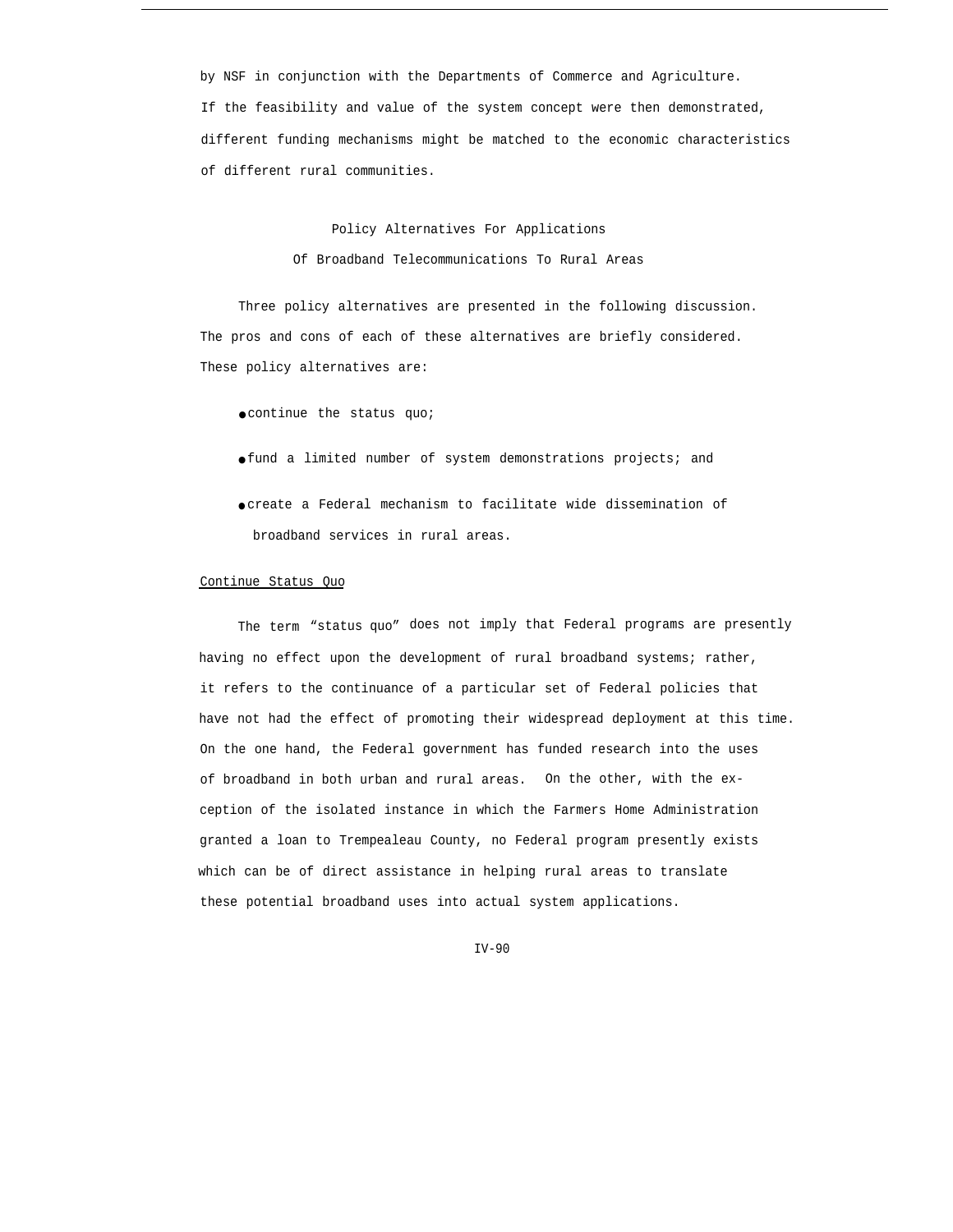"Status quo" as a Federal policy alternative is therefore defined as continued Federal support for research into the general uses of broadband communications, but relatively little emphasis on programs designed to assist in their actual deployment in rural systems. The key issue to be addressed in considering this policy alternative is whether it is desirable or necessary that the Federal government make an increased effort to encourage and assist such deployment.

Pro. If telecommunications represents 'the wave of the future' and if it is likely, as some contend, to transform the way in which we live and work, then it is reasonable to assume that it will someday come to rural America, first to those rural areas adjacent to metropolitan areas and, subsequently, through the use of fiber optics or similar cost-cutting breakthroughs, to more remote rural areas. In other words, under these assumptions, telecommunications will eventually come to rural areas without specific Federal assistance.

In the meantime, Federal programs are already in existence that might provide more data on the value of new broadband services. The NSF Phase 11 experiments, in particular, could demonstrate the general value of these services and may also interest system operators in the revenue-generating potential of public service applications -- provided that communities also perceive their value and are willing to expend funds for their use of the system. Continuation of the "status quo" might also prevent rushing into widespread rural applications of broadband communications before their value -- and economic feasibility -- are demonstrated.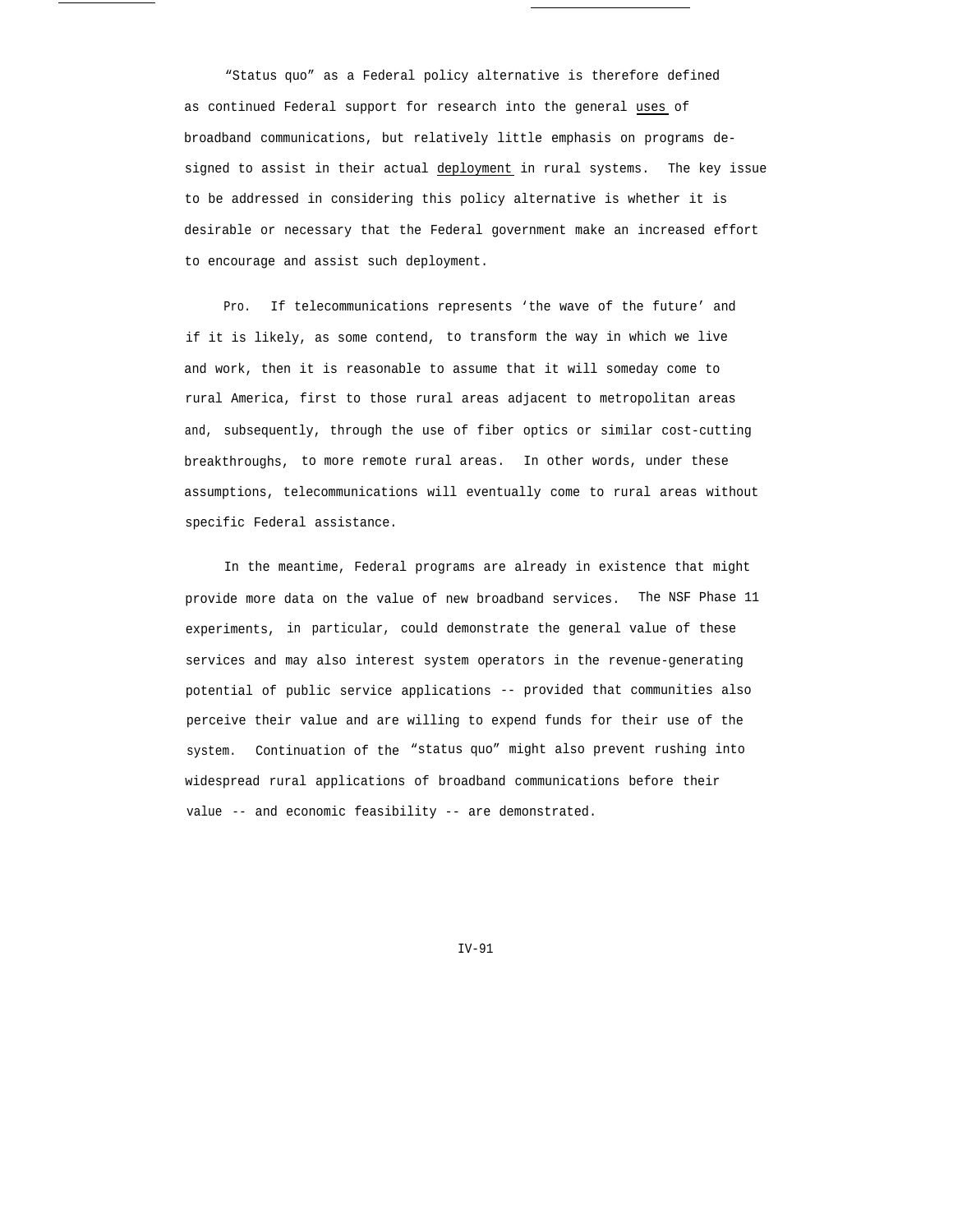Con. To the extent that the pace and nature of rural development remain a primary concern of the Federal government, it would seem inconsistent that the introduction of broadband systems be left to proceed on a "catch-as-catch-can" basis. While the value and feasibility of many broadband services have yet to be conclusively demonstrated, their potential in contributing to the objectives of rural development, as outlined in Chapter III , would seem too great for their implementation to be ignored. Although the introduction of broadband systems into rural areas eventually might occur unassisted, it could well bypass those rural areas most in need of the benefits the systems could bring and, to the extent that introduction is delayed longer than need be, unnecessarily prolong their lack of access. At minimum, it would seem consistent with other Federal efforts in the area of rural development that this possible instrument of change be given a fair opportunity to prove itself in actual system applications.

As to the need for assistance if such systems are to be deployed in any significant number, there does not seem much question. At best, the novelty and untested economics of the services to be provided, including their unknown costs and benefits as compared to alternative ways of providing the same services, are likely to make financing difficult for even the most carefully planned systems. If the multitude of tasks involved in surveying community needs, designing revenue-producing broadband programs to service these needs, securing community and local government support, estimating hardware needs and costs, and so on are added to these unknowns, then the practical barriers for most potential system operators are likely to be insurmountable.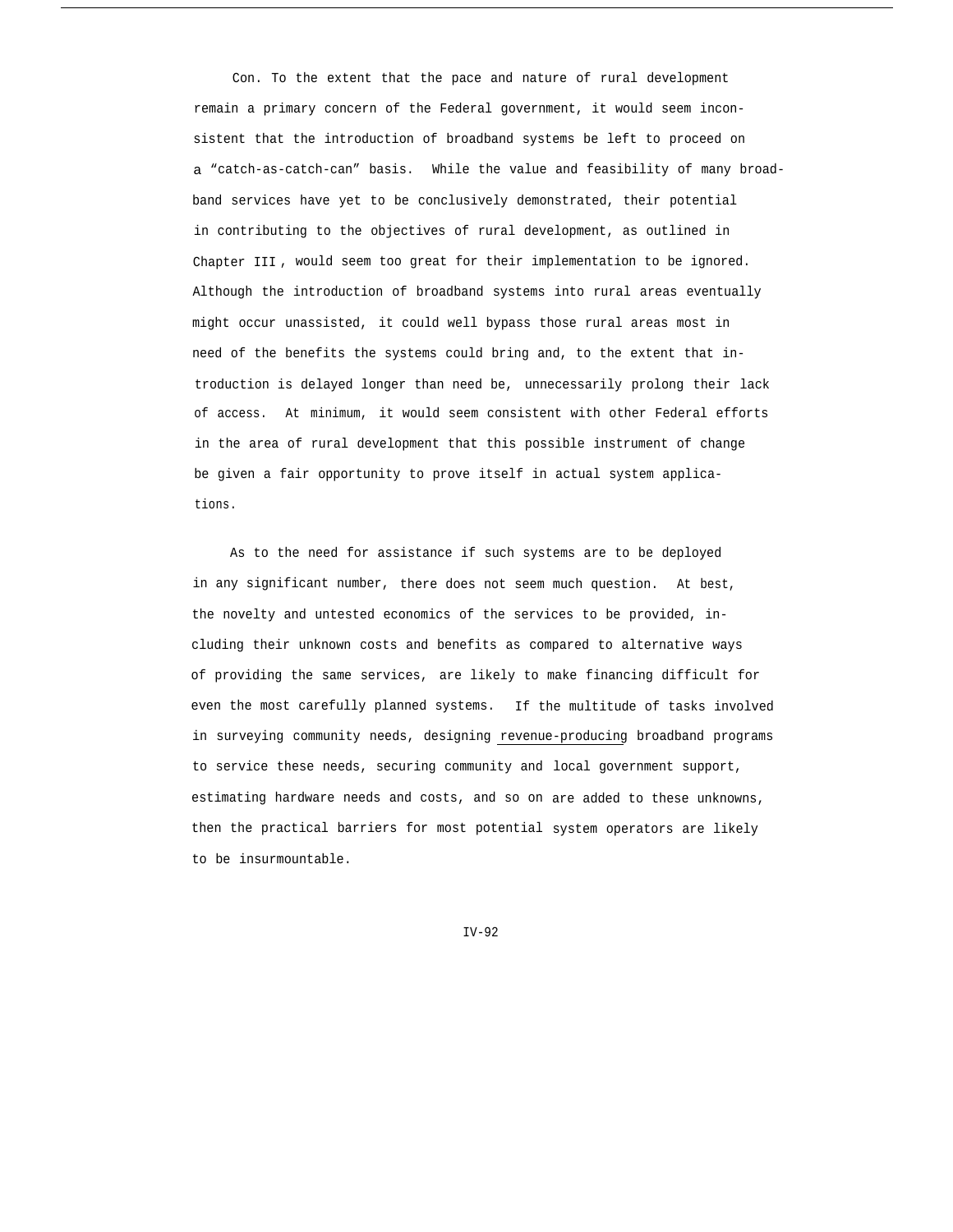Additionally, to the extent that the interests and needs of rural systems are not of major concern when decisions are made at the Federal level concerning communications policy, then the future development of such systems could be effectively foreclosed. To give only a few examples, on the assumption that cable systems are not feasible in very low density areas, a decision could be made to promote translator coverage of rural America, with cable being limited to more densely populated rural towns. This "skimming of the cream" by conventional cable systems and the relegation of rural areas unprofitable for cable-like, two-way systems to coverage by translators, could prematurely eliminate one of the main bases of support for full-service, area-coverage systems. Alternatively, with the advent of fiber optics, a decision might be made to assign their exclusive use to a national communications network without taking into consideration their possible use in individual rural-based systems.

### Fund A Limited Number of System Demonstration Projects

This alternative has been thoroughly discussed in previous sections of this Chapter. It has been suggested that a minimum of two demonstration projects for each of two of the three types of rural counties (Turnaround Acceleration, Turnaround Reversal) be initiated.

Pro. Current data are inadequate to evaluate the utility of broadband communications to rural areas. It is likely that the cost-effectiveness of broadband will vary with the characteristics of rural communities receiving the services. However, hard data on this point do not exist.

of broadband communications will not guarantee that effective use will be made of them. The message rather than the medium is the economic Simply making channels available for public service and institutional use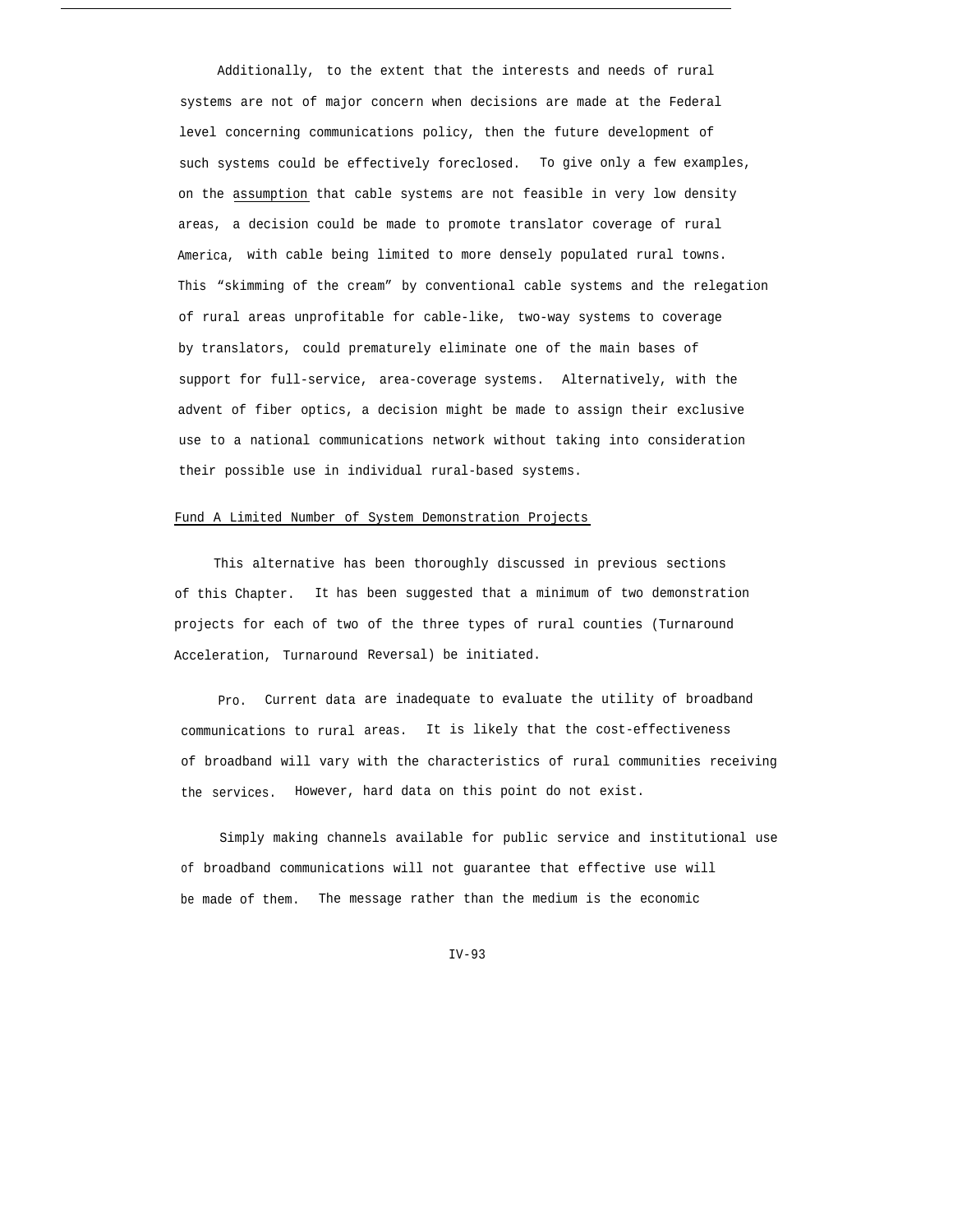commodity in a broadband system. A system demonstration program will help develop hard data on the uses to which these systems can be put.

It appears that some types of broadband services in rural areas could be attractive to potential operators. However, the components of an effective systems package are not known.

Cable operators to date have seen little profit in channels dedicated to public service and institutional use. If system demonstrations show the economic value of such channels and indicate the fair price for these uses, these attitudes might change. Additionally, a new class of broadband operators, capable of putting together packages of services, could develop. However, such development requires time -- and demonstration.

This practical emphasis upon real-world applications could have a beneficial effect upon the rest of the Federal Government's considerable investment in broadband research. Experiments could be designed with their eventual application in actual demonstrations in mind, and in turn the results of demonstrations could be used in determining the further need for experimentation.

A system demonstration program will enable the Federal Government to evaluate whether broadband services to rural areas are economically feasible -- before large sums of money are committed to such efforts.

Con. System demonstrations could be opposed on the grounds that the consequences of providing health, education, and other services "by remote control" are not sufficiently understood. This is an important issue and will be taken up in connection with the next policy alternative . For now, it is sufficient to note that the system demonstrations here contemplated would be fixed both in time and number. If these innovative services prove

*Iv-94*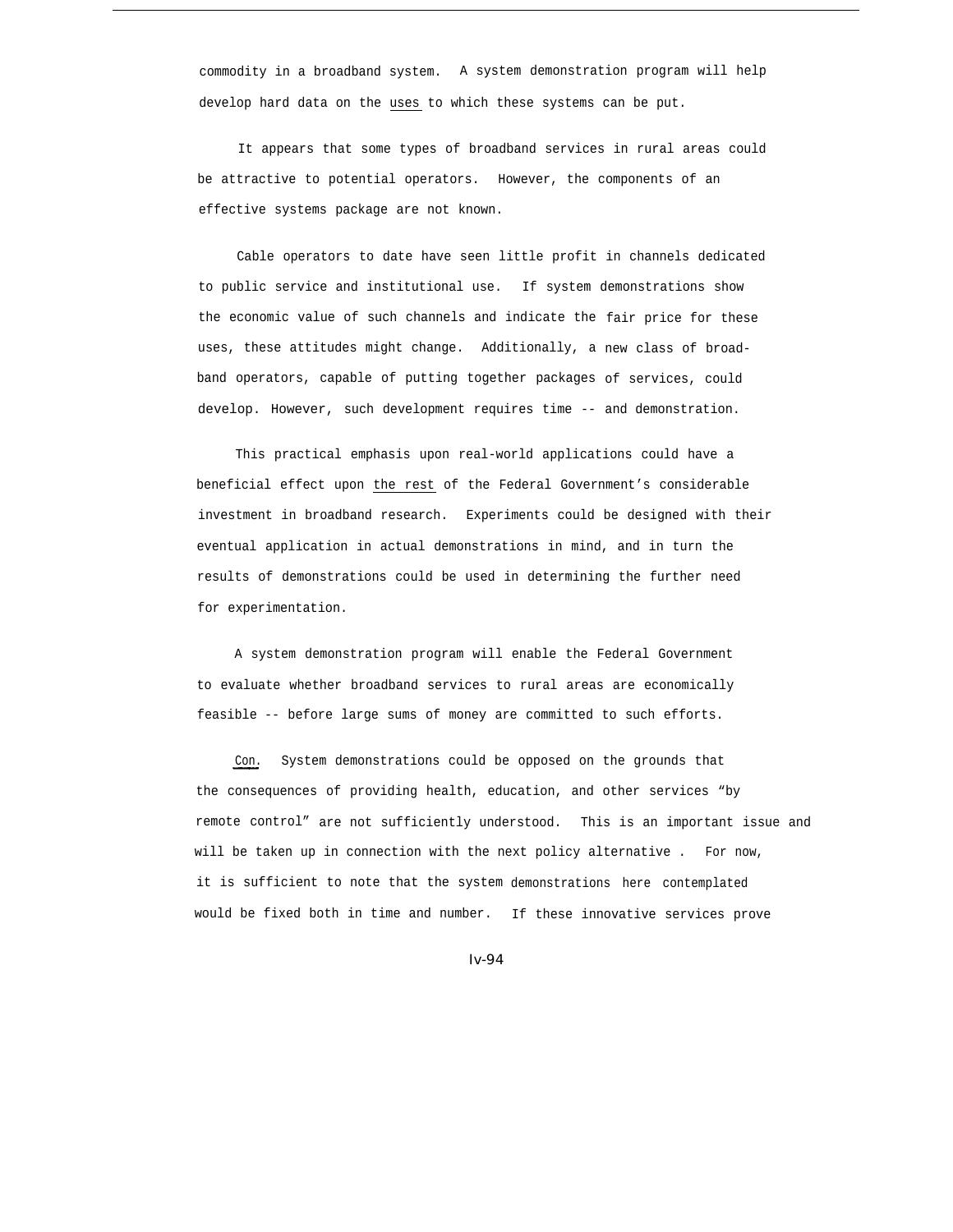to be detrimental, it will be a relatively simple matter to terminate them.

It also can be argued that demonstrations should not proceed until there has been settlement of the broader issue of Federal policy toward cable television generally. Even though the special requirements and functions of rural systems seem not to have entered into the present debate over FCC regulations, a decision at this time to authorize demonstrations could be criticized as a "backdoor" attempt to skirt the issue in favor of the interests of these systems.

A system demonstration program might take as long as five years. If system demonstrations are not really needed, services to the rural populations not served by the demonstrations will have been unnecessarily delayed.

# Create A Federal Mechanism To Facilitate Wide Dissemination Of Broadband Services in Rural Areas

The legislative approach most often suggested (e.g., see references 5 and 27) consists of low-cost, long-term loans paralleling those made available under the Rural Electrification Act of 1934. It is argued that the hesitancy of private industry to enter the rural market with broadband communications today is similar to the hesitancy of private industry forty years ago to enter the rural market with telephones and electric service. Thus, the mechanism which was effective then (largely because of the rural cooperatives) should be effective now.

Pro. Implementation of broadband communications in rural areas could begin as soon as legislation for an appropriate Federal mechanism was passed by the Congress.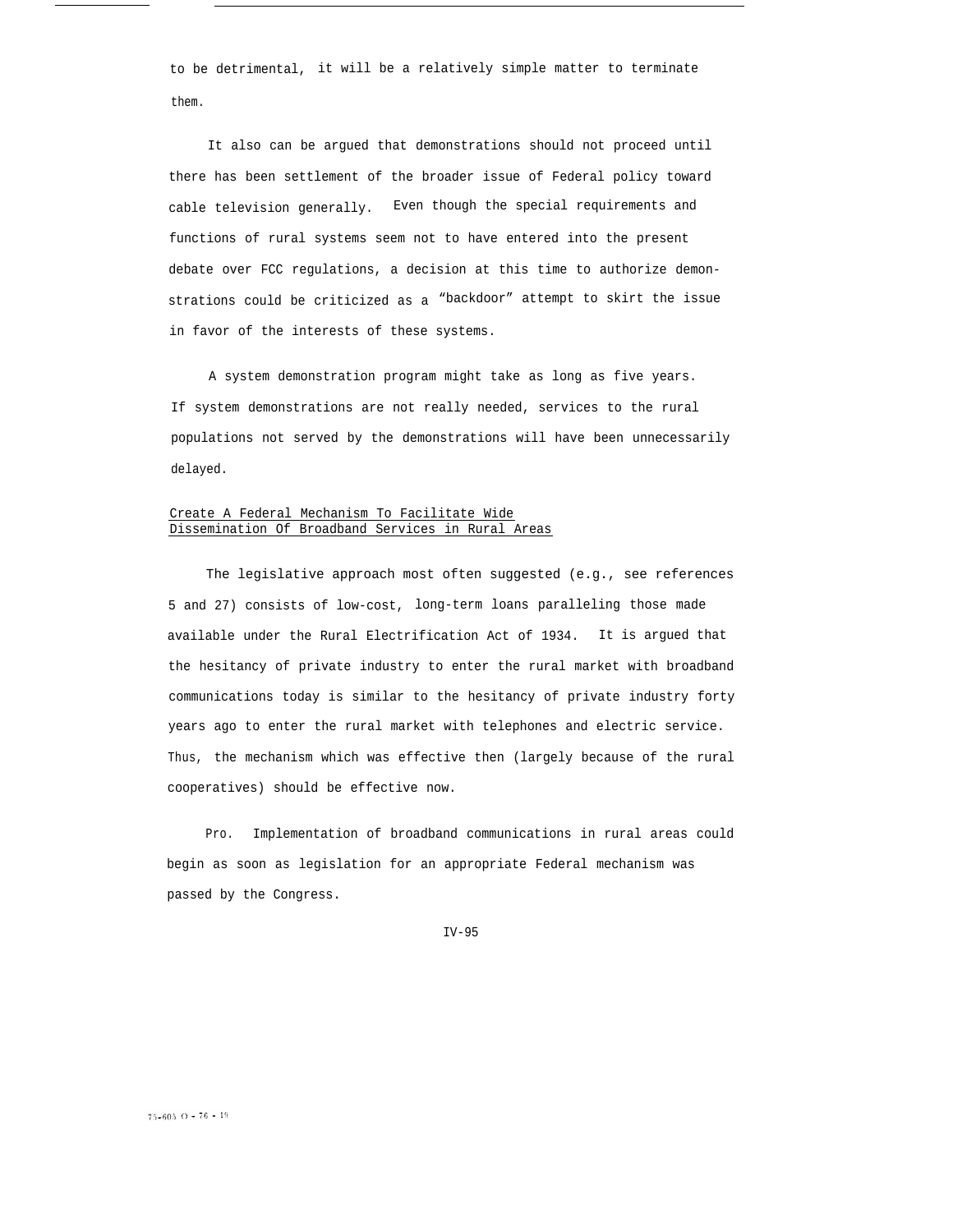If the parallel between broadband services and electricity/telephone service is valid, further delay is unnecessary.

The Rural Electrification Act of 1934 created a relatively inexpensive Federal program. Government expense consists of debt service on the loans plus the cost of administering the program.

Con. The parallel with the Rural Electrification Act of 1934 may not be valid. Effective use of broadband communications for education, health, and commercial use requires development of program content and/or computer software. Simply helping an operator to secure funding for a system might not be enough to enable the system to have a fair chance of success.

Without specific encouragement to the contrary, the probable use of new systems is likely to be limited to conventional news and entertainment television. Development of unique services specifically tailored to rural needs would probably not occur because they would have no demonstrated value and thus significant fees for these services could not be justified. Without the economic base such services could provide, higher fees would have to be charged individual subscribers to support the system, thus restricting access to the more affluent members of the community. The result might be a system providing limited service to a limited number of viewers.

A fundamental objection that could be raised to this policy alternative as well as to any effort to promote the innovative public service use of broadband, is that fascination with gadgetry and a desire to seem up to date might lead communities to an uncritical acceptance of "standard" broadband solutions to the problems of improving education and health care. Even though these broadband services might have been tested in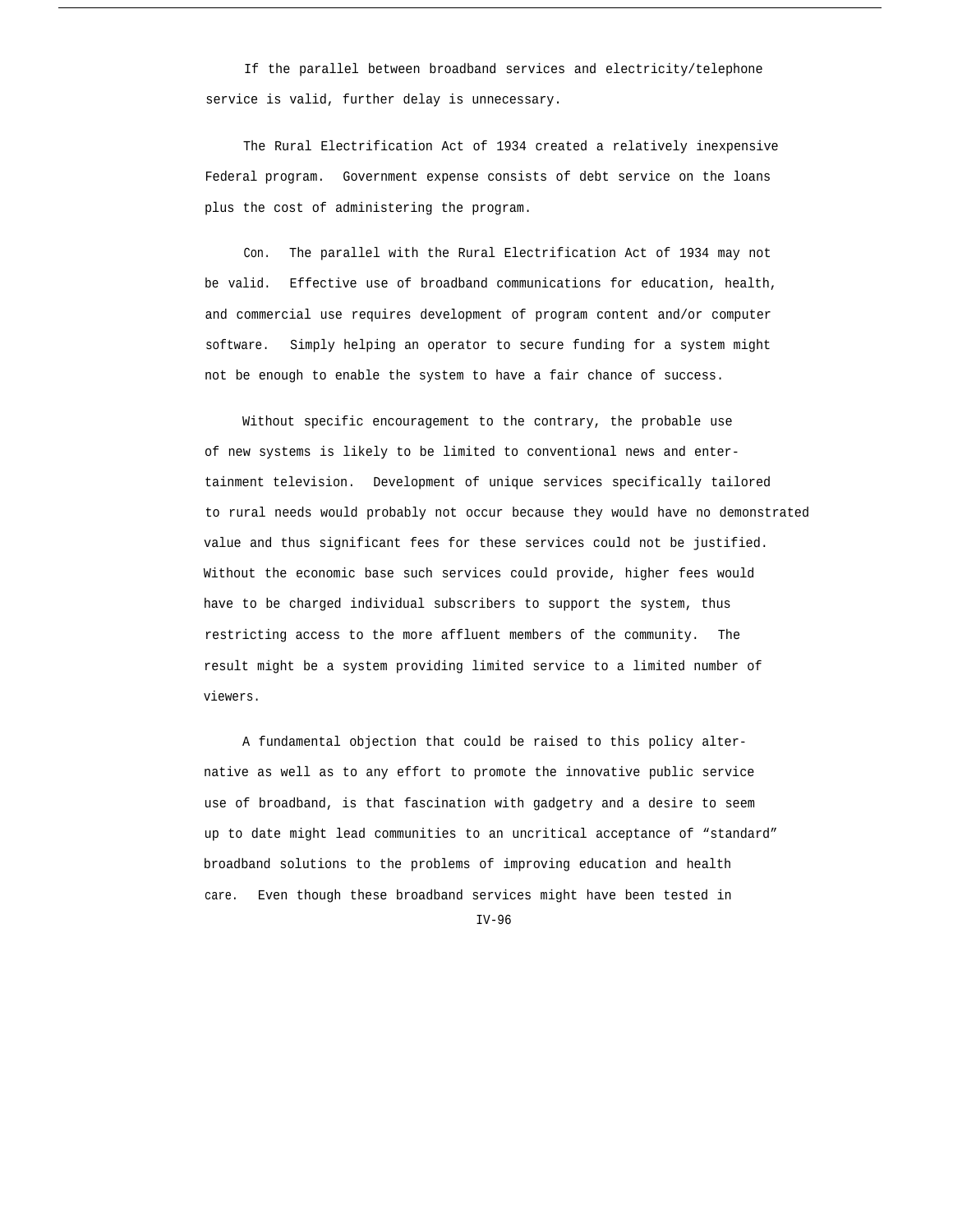demonstrations they still could turn out to be inappropriate when applied against the needs of the full range of all rural areas. If precautions are not taken to avoid the latter contingency and if the quality of educational and health care deteriorates, the rural area in question still might remain locked into delivery mechanisms in which all but the consumers had a vested and continuing interest.

## Future OTA Role

As stated in the Preface, the object of this staff study was to provide a basis upon which the Technology Assessment Board might decide what contribution, if any, OTA might make in assisting the Senate Committee on Agriculture and Forestry to evaluate the feasibility and value of rural broadband communications.

In the course of the staff study, the subject of rural broadband communications was found to be relatively unexplored. In particular, no analyses were found which considered the utility of broadband in relation to the fundamental factors underlying the sudden reversal of growth trends in rural America depicted in most recent Census statistics. Therefore, in order to gain some clear understanding of what OTA might do in connection with the subject, it first was necessary to originate a conceptual means of relating broadband to the forces underlying this change. Subsequently, it was necessary to consider how and whether such systems could actually be deployed and their value assessed.

Because of these somewhat unique circumstances, this study does not constitute a simple reply to Senator Talmadge's query as to how OTA can be of assistance. Instead, what is reflected in this staff study is a possible course of action the Senate Agriculture Committee might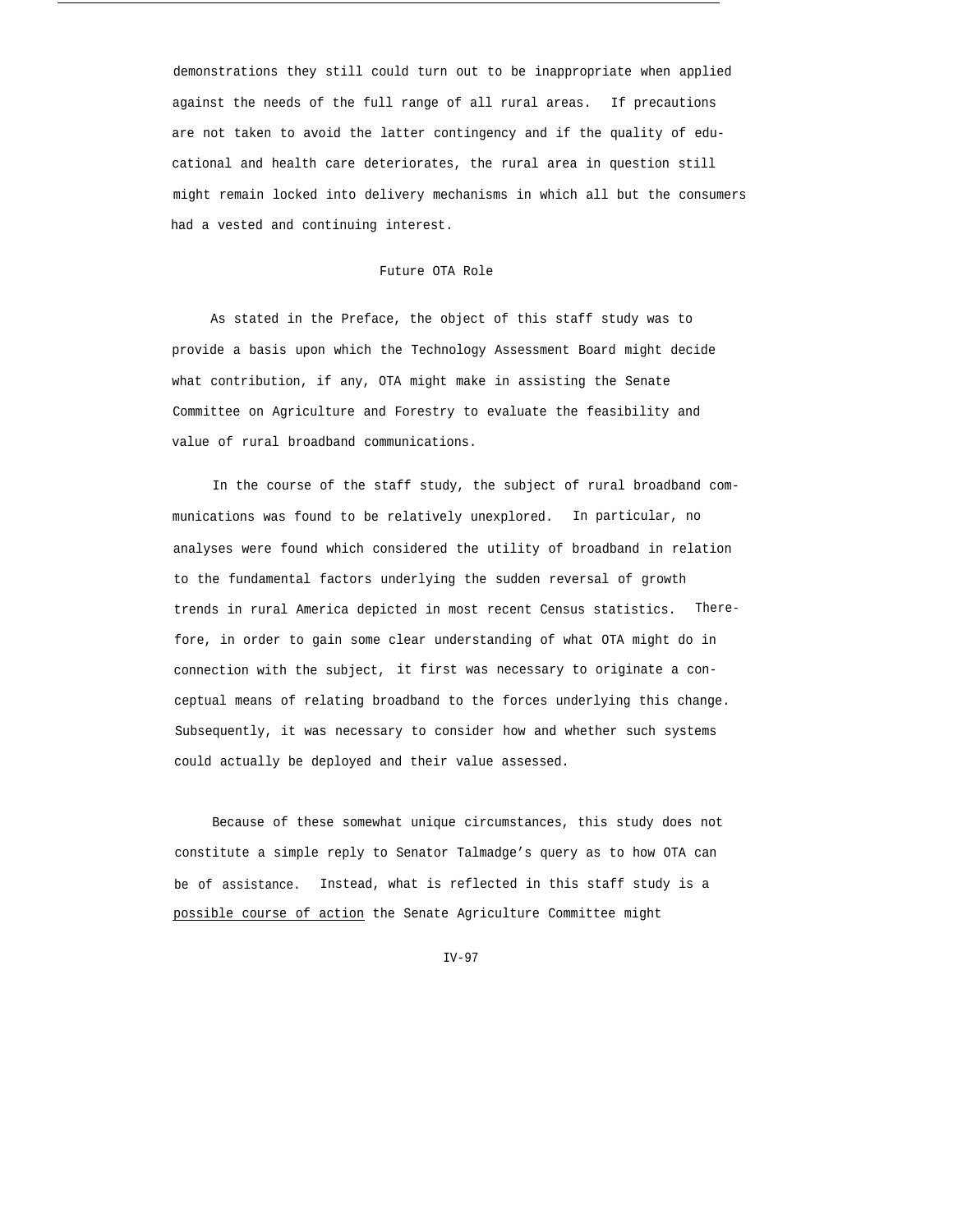weigh. OTA's future role and the specific form its assistance might take, therefore, will depend upon the Committee's judgment as to which of the courses of action spelled out herein, if any, it might wish to explore further.

With these qualifications in mind, the following is a three-part approach to OTA's participation that the Senate Committee might consider:

First as an adjunct to hearings the Committee might wish to conduct, OTA could help the Committee to assemble a panel(s) to examine and verify or refute the findings described in this report. Topics to be covered could include:

● the present and probable future trends in rural growth;

- the impact of broadband communications on probable growth trends;
- constraints to wider application of broadband communications in rural areas;
- the need for system demonstration and the number and type of system demonstrations which should be conducted, including criteria for site selection;
- consideration of the possible need for, and best form of, Federal involvement in rural broadband applications in the system demonstration phase as well as in subsequent programs; and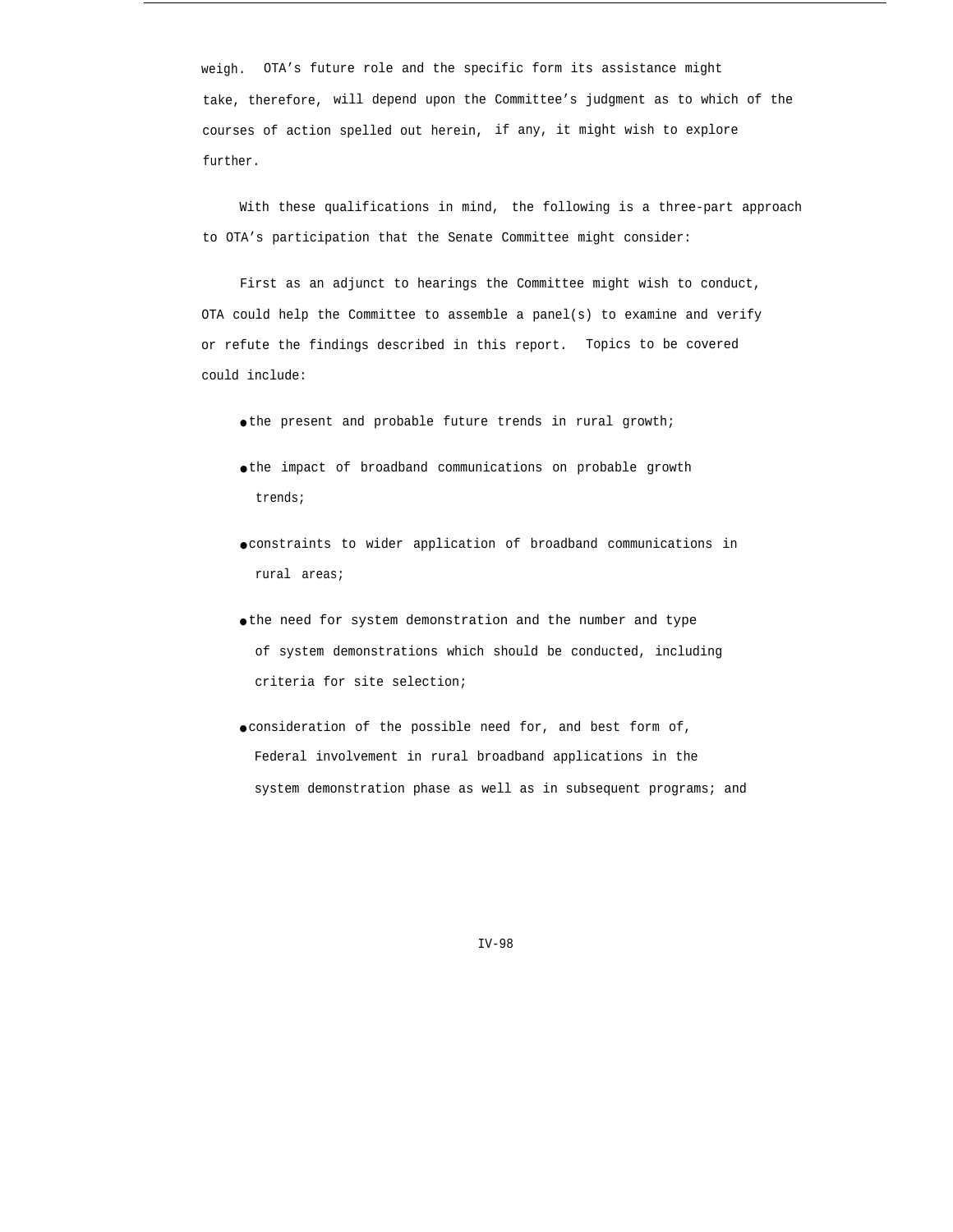● consideration of the possible role of OTA in helping the

Committee to assess and monitor the programs suggested above.

Second, OTA might begin a continuing assessment program to help the committee monitor: 1) telecommunications experiments in or applicable to rural areas; and, 2) the progress of the Trempealeau County project and any system demonstrations undertaken. With regard to the second task, a critical feature would be assessing the impact of telecommunications on the characteristics of life in rural areas affected. (Assessing whether these impacts might be desirable is outside the scope of OTA activities. The purpose of this monitoring effort would be to provide the committee with data from which a judgment could be made.)

Third, on an as-needed basis, small assessments involving either panels or other mechanisms could be conducted to integrate the data of the monitoring efforts with other data, including the preliminary findings of this study.

Because any system demonstration will require several years, what is proposed here is a long-term relatively low-cost activity. An estimated level of effort and cost is as follows:

| $\bullet$ 1/2 manyear/year of senior staff     | $= $17,000$   |
|------------------------------------------------|---------------|
| $\bullet$ 1/2 manyear/year of support staff    | 19,000        |
| ·1/3 manyear/year of secretarial support 5,000 |               |
| o average yearly cost of panels, small         |               |
| contracts, etc.                                | 130,000       |
| ocontingencies including staff travel          | $= 4,000$     |
|                                                | \$65.000/year |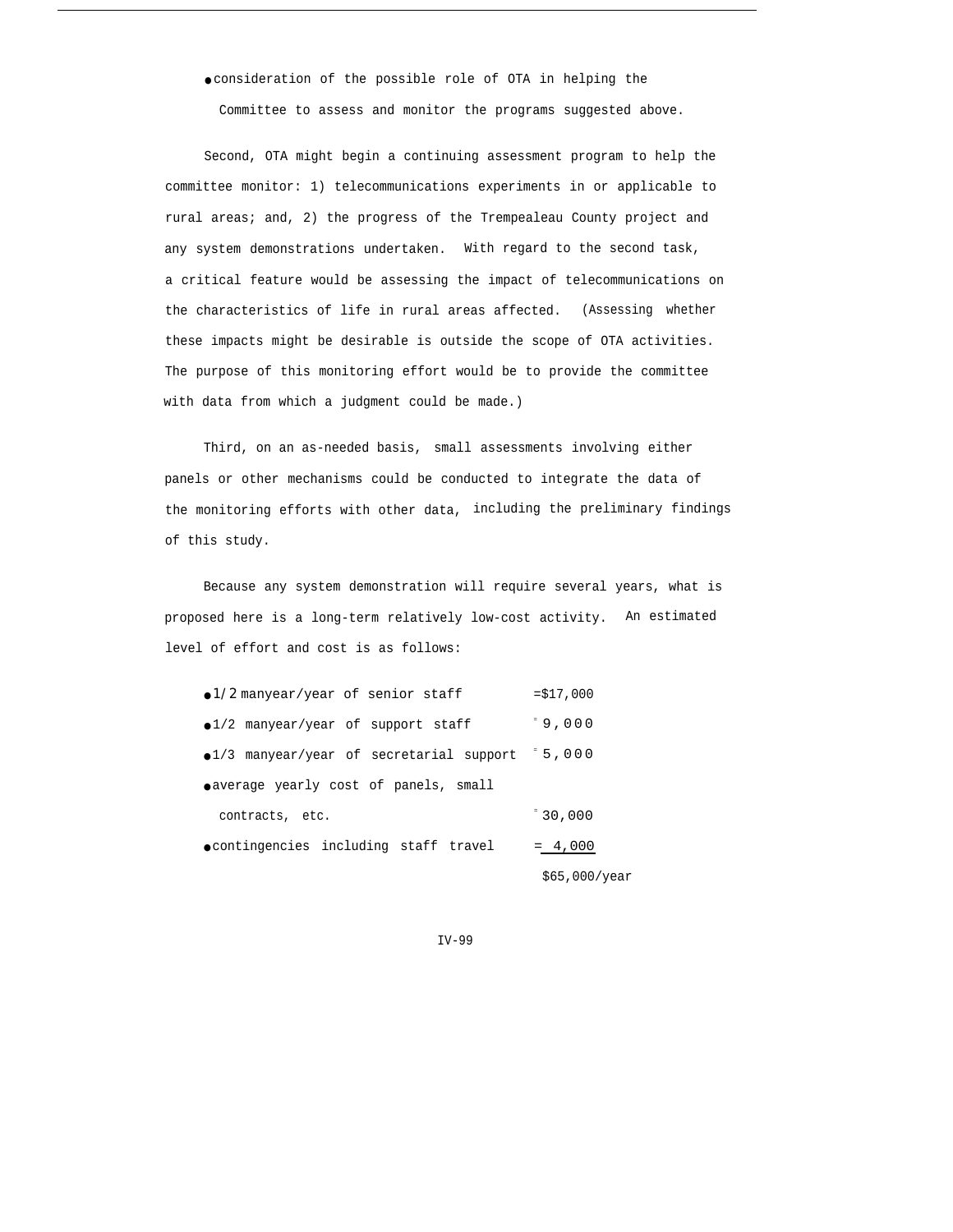It is anticipated that OTA's participation in the project would be reviewed by the Technology Assessment Board at least biyearly. At these times, both the progress and the adequacy of OTA's effort would be subjects of evaluation.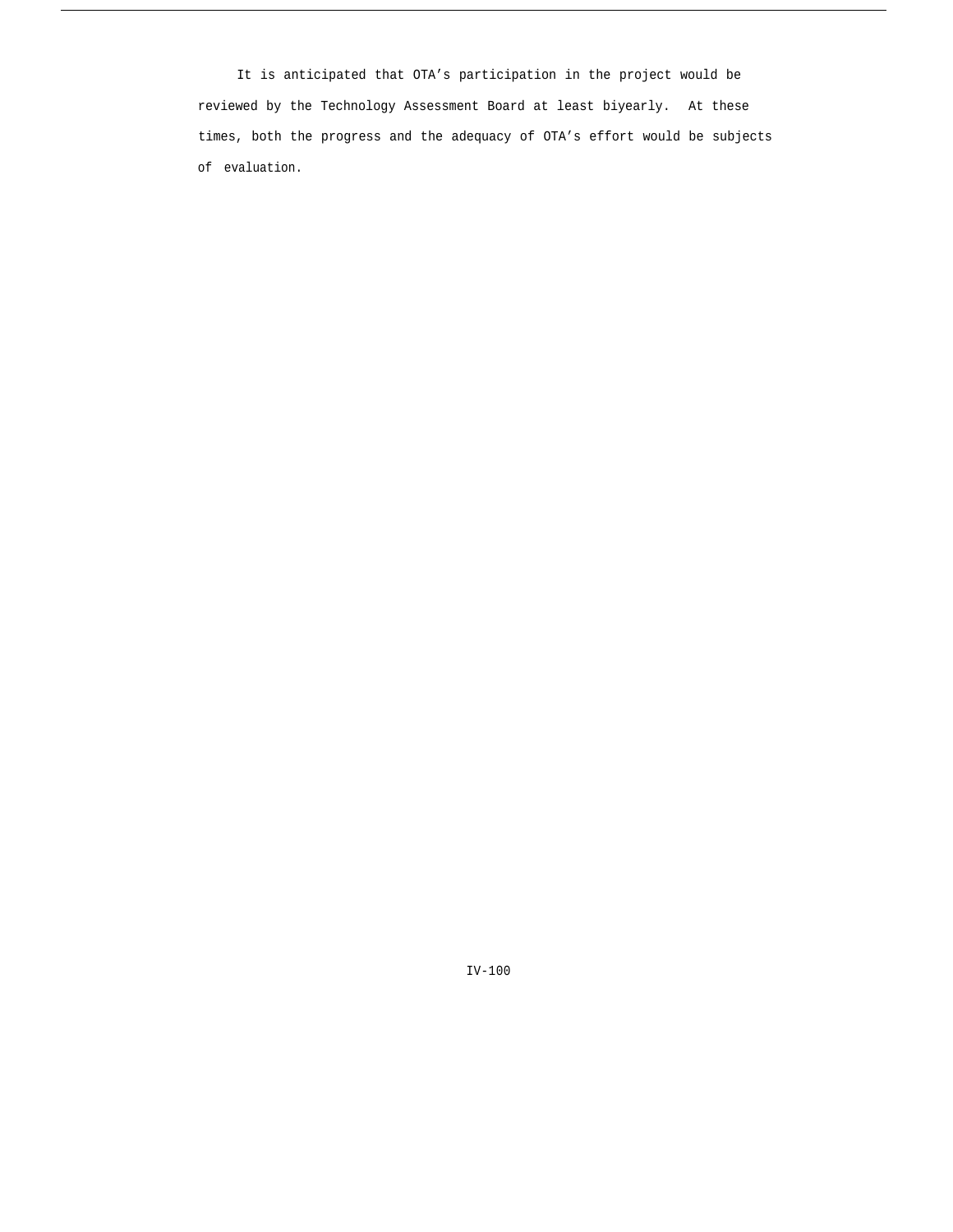#### CHAPTER IV

### References

- 1. Carroll, R. L. and Larson, T. L., Feasibility Study Report on a County-wide Cable Television Service for Trempealeau County, Wisconsin: (Arcadia, Wisconsin: prepared for the Trempealeau Electric Cooperative), *23* July 1973.
- 2. Hey, Tom, "Rural Communications Co-op: Of the People," Rural Electrification Magazine, May 1974.
- 3. Bortz, P., Spongberg, R. and Venditti, F., Broadband Communications in Rural Areas: final report to the Executive Office of the President, Office of Telecommunications Policy. (Denver: Denver Research Institute), November 1973.
- *4.* Wisconsin Cooperative, Government Summit Conference, 19-20 March 1975.
- *5.* Rivkin, Steven R., "ANew Role for Cooperatives? Bringing Broadband Communications to the Countyside," Rural Electrification Magazine, May *1974.*
- 6. Sinder, Brian, "Educational Applications of Two-way Interactive Cable Communications in the WWCC Service Area:" prepared for Western Wisconsin Communications Cooperative and the Eight Participating School Districts, December 1974.

.

- 7. Ralph E. Evans Associates, "Budgetary Estimate: Western Wisconsin Communications Cooperative," Trempealeau County Interactive CATV System, Phase 1, May 1974.
- 8. Western Wisconsin Communications Cooperative, Supplement to preapplication for Federal assistance, FHA Form #AD621, 23 January 1974.
- *9.* U.S. Congress, House, Committee on Agriculture, Briefing Statement on Western Wisconsin Cable TV System, Trempealeau County, Wisconsin, Community Facility Loan.
- 10. Meistad, Gordon, Stevens Point, Wisconsin, personal interview on 10 December 1975.
- 11. Kirkman, Dennis, Nilsestuen, Gerhard and Urban, Bill, Trempealeau, Wisconsin, personal interview on 11 December 1975.
- 12. Capps, Willis W., State Director, Farmers Home Administration, Wisconsin, Letter to Gerhard Nilsestuen, President, regarding the Western Wisconsin Communications Cooperative Application for a Farmers Home Administration Community Facilities Loan, 7 June 1974.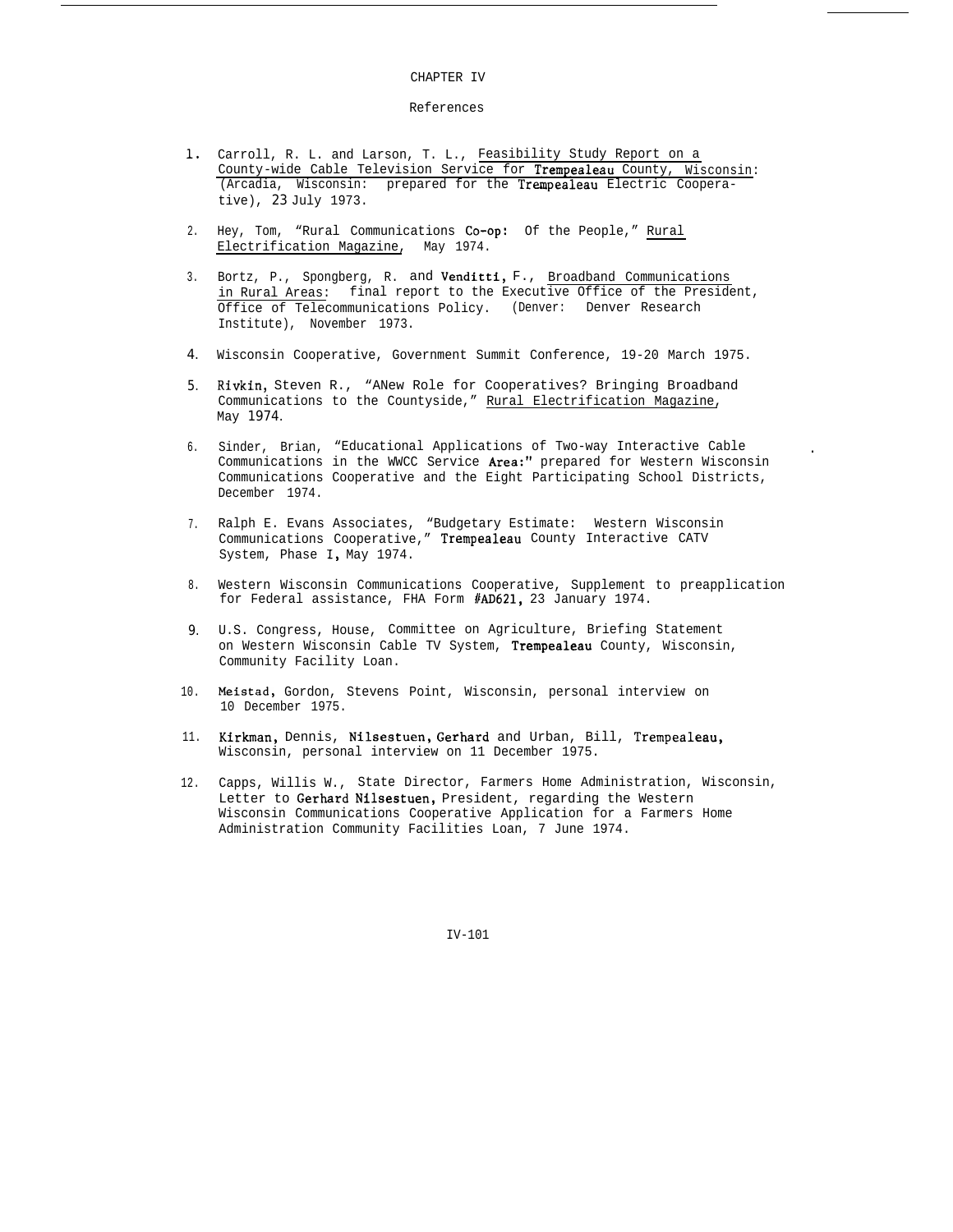- *13<sup>0</sup>* Capps, Willis W., State Director, Farmers Home Administration, Wisconsin, Letter to Gerhard Nilsestuen, President, regarding the Western Wisconsin Communications Cooperative, 22 July 1974.
- 14, Hurdin, Sam and Schneider, Robert, Stevens Point Wisconsin, personal interview on 10 December 1975.
- 15. Guthrie, Paul, Madison, Wisconsin, personal interview on 12 December 1975.
- 16. FmHA AN No. 18(442), Priorities for Funding Community Facility Loan Applications.
- 17. Elliott, Frank B., Administrator, Farmers Home Administration, Letter to William Mills, Office of Technology Assessment, 23 December 1975.
- 18. The Rand Corporation, "Using Cable Television for Public Services in Spartanburg:" Response to NSF 74-8, Phase II, submitted to the National Science Foundation in response to NSF 74-8, Phase II, January 1975.
- 19. Lucas, William, personal interview in Spartanburg, South Carolina, *3-4* February 1976.
- 20. Heatherly, Jocelle, personal interview in Spartanburg, South Carolina on 4 February 1976.
- 21. Lucas, W. A., "Two-way Cable Communications and the Spartanburg Experiments," The Rand Corporation Paper Series, August 1975.
- 22. Schinn, Allen and Brownstein, Charles, personal interviews on 28 December 1975.
- 23. Bazemore, Judith, personal interview at Spartanburg, South Carolina, 3-4 February 1976.
- 24. Herring, Gordon, personal interview at Spartanburg, South Carolina, *3-4* February 1976.
- 25. Nicholson, V., "Rural Extension Techniques And Systems," NCTA 74-105.
- 26. FCC Rules and Regulations.
- 27. U.S. Congress, House, Committee on Interstate and Foreign Commerce, Subcommittee on Communications, Cable Television: Promise versus Regulatory Constraint, U.S. Government Printing Office, January 1976.
- 28. Cabinet Committee on Cable Communications, Cable, A Report To The President, U.S. Government Printing Office, 1974.
- 29. Baer, W. S., Cable Television: A Handbook For Decisionmaking, (The Rand Corporation, RS-1133-NSF), February 1973.